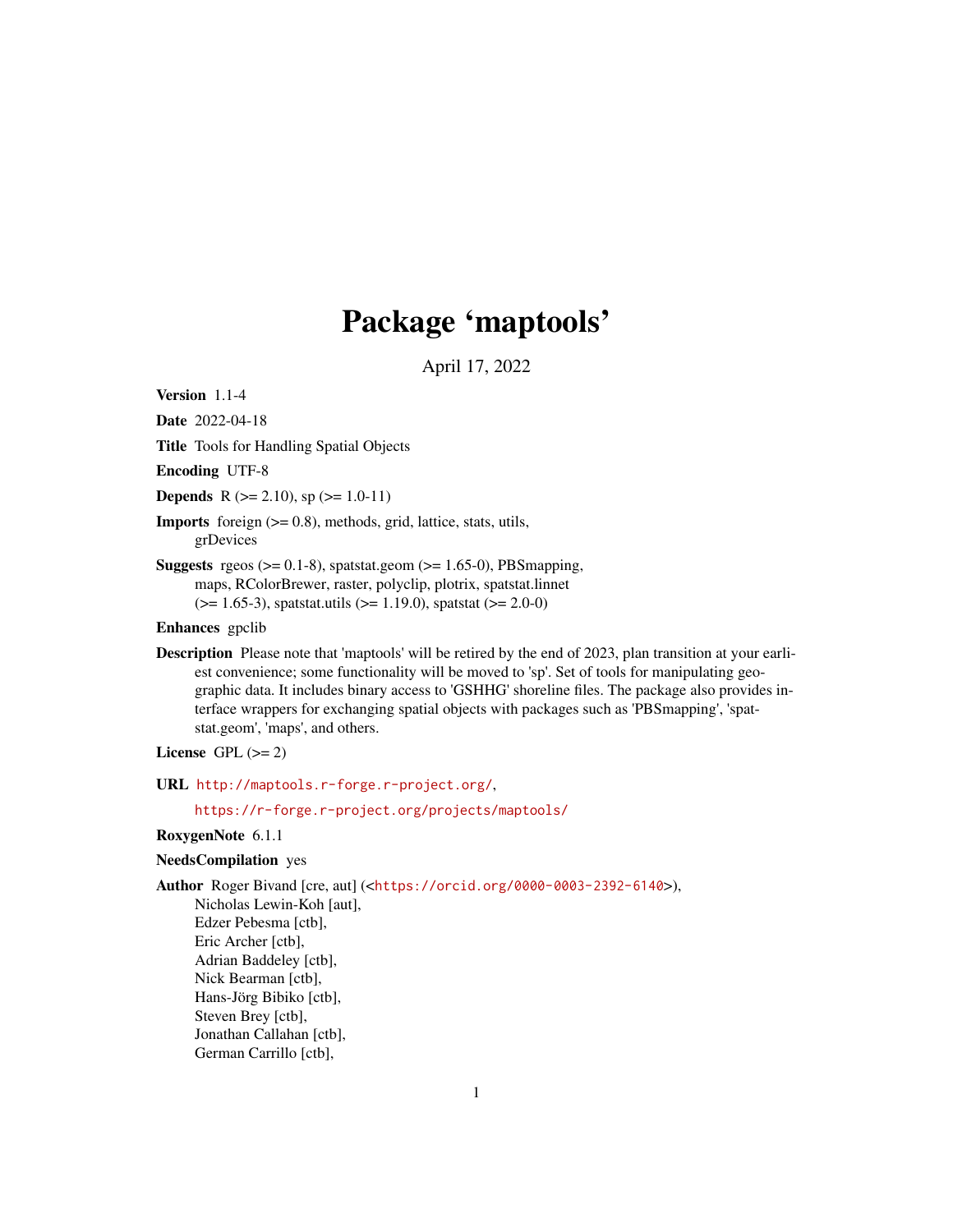Stéphane Dray [ctb], David Forrest [ctb], Michael Friendly [ctb], Patrick Giraudoux [ctb], Duncan Golicher [ctb], Virgilio Gómez Rubio [ctb], Patrick Hausmann [ctb], Karl Ove Hufthammer [ctb], Thomas Jagger [ctb], Kent Johnson [ctb], Matthew Lewis [ctb] (<<https://orcid.org/0000-0003-2244-4078>>), Sebastian Luque [ctb], Don MacQueen [ctb], Andrew Niccolai [ctb], Edzer Pebesma [ctb], Oscar Perpiñán Lamigueiro [ctb], Ethan Plunkett [ctb], Ege Rubak [ctb] (<<https://orcid.org/0000-0002-6675-533X>>), Tom Short [ctb], Greg Snow [ctb], Ben Stabler [ctb], Murray Stokely [ctb], Rolf Turner [ctb]

Maintainer Roger Bivand <Roger.Bivand@nhh.no>

Repository CRAN

Date/Publication 2022-04-17 19:12:32 UTC

## R topics documented:

| 6    |
|------|
| 8    |
| 10   |
| 12   |
| -14  |
| -15  |
|      |
| -18  |
| - 20 |
|      |
|      |
|      |
| 25   |
| 26   |
| 28   |
| 29   |
|      |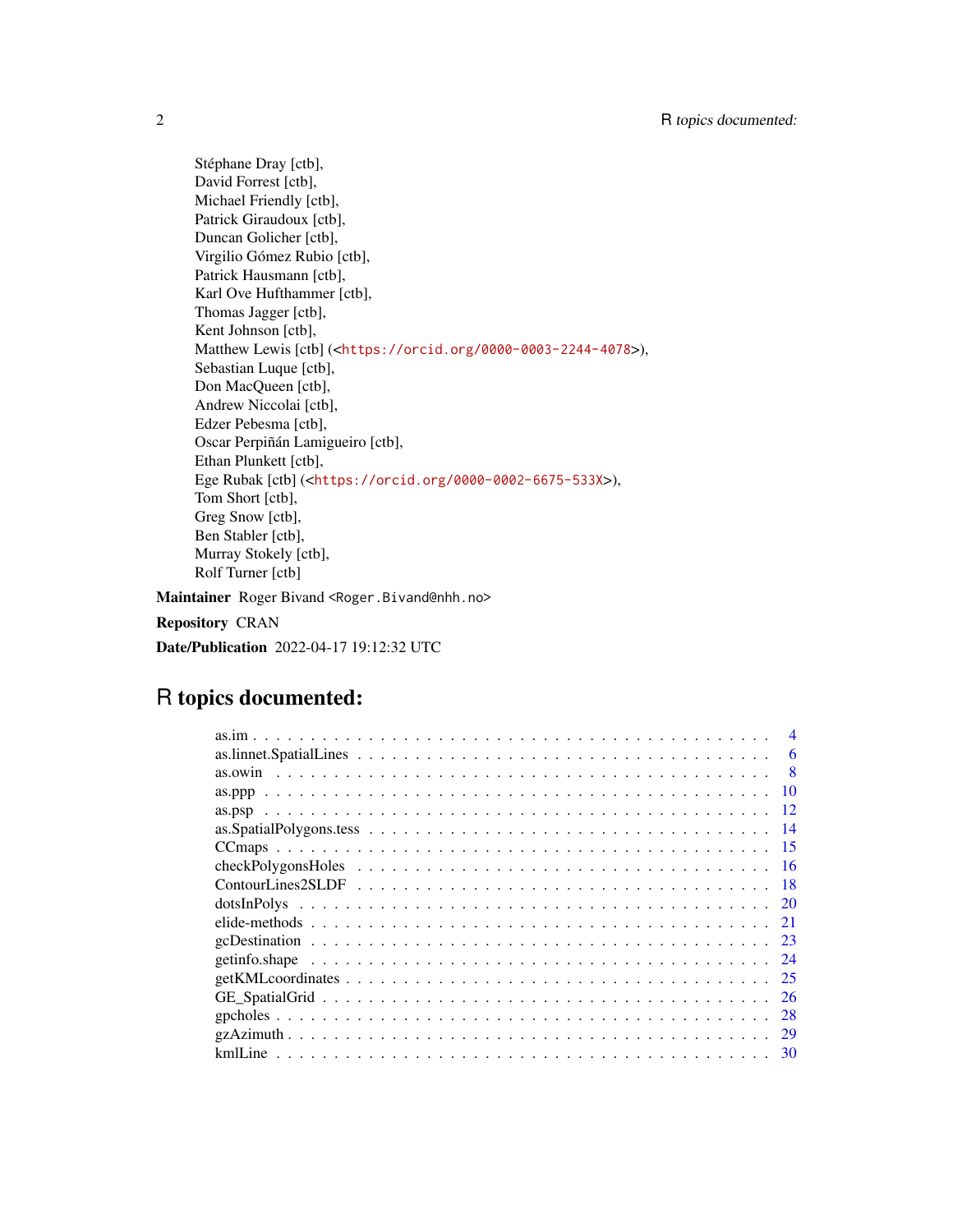| 35                                                                                                                      |
|-------------------------------------------------------------------------------------------------------------------------|
| 36                                                                                                                      |
| 38                                                                                                                      |
| 40                                                                                                                      |
| 41                                                                                                                      |
| 43                                                                                                                      |
| 46                                                                                                                      |
| 47                                                                                                                      |
| 48                                                                                                                      |
| 49                                                                                                                      |
| 50                                                                                                                      |
| 52                                                                                                                      |
| 54                                                                                                                      |
| 56                                                                                                                      |
| 56                                                                                                                      |
| 58                                                                                                                      |
| 59                                                                                                                      |
| 61                                                                                                                      |
| 62                                                                                                                      |
| 64                                                                                                                      |
| 66                                                                                                                      |
| 67                                                                                                                      |
| 69                                                                                                                      |
| 71                                                                                                                      |
|                                                                                                                         |
|                                                                                                                         |
| 74                                                                                                                      |
|                                                                                                                         |
|                                                                                                                         |
|                                                                                                                         |
| 78                                                                                                                      |
| 79<br>state.ybm                                                                                                         |
| 80                                                                                                                      |
| 83                                                                                                                      |
| 84                                                                                                                      |
| $unionSpatialPolygons \ldots \ldots \ldots \ldots \ldots \ldots \ldots \ldots \ldots \ldots \ldots \ldots \ldots$<br>85 |
| 87                                                                                                                      |

**Index**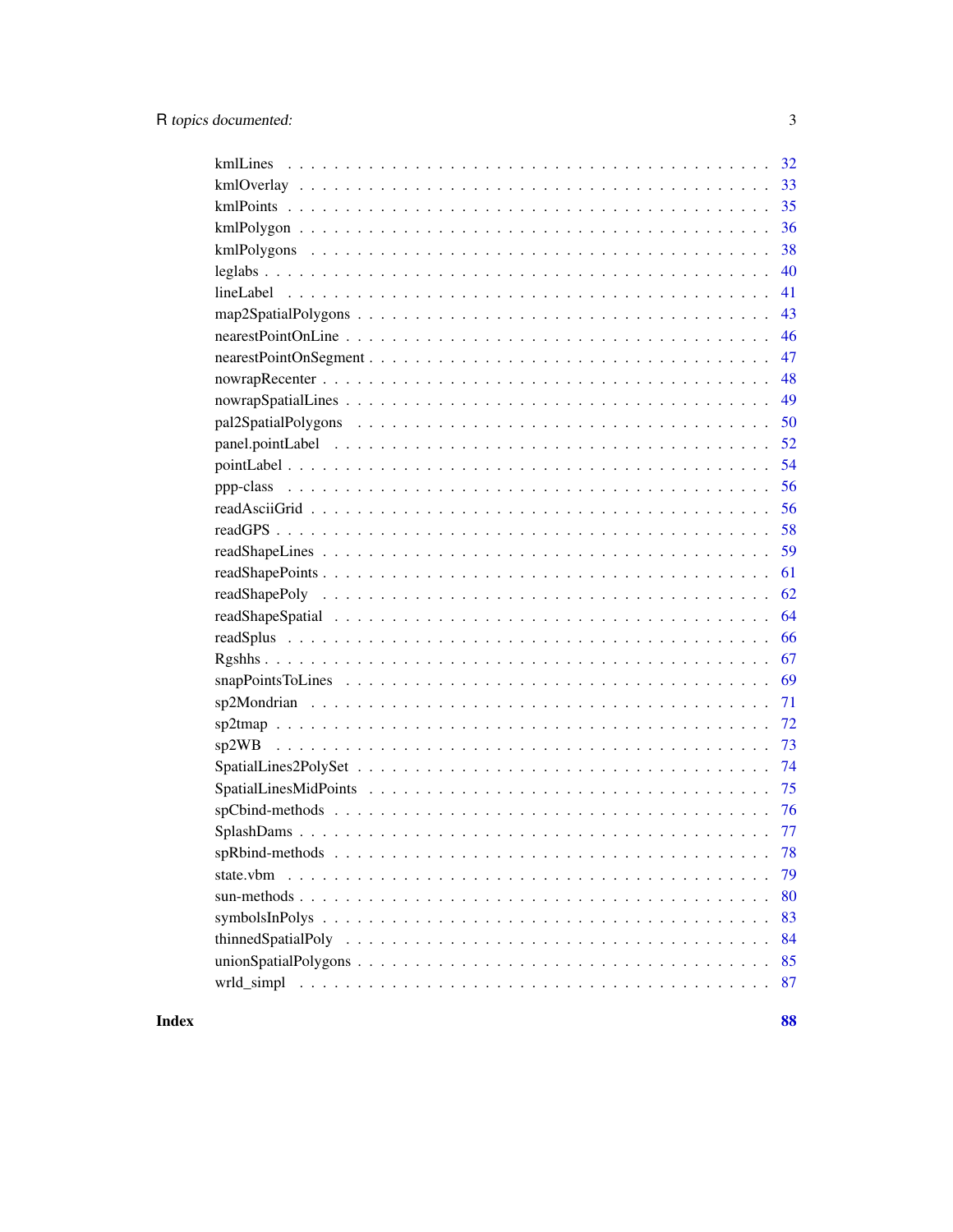<span id="page-3-0"></span>

Functions to convert between spatstats raster format im and sps SpatialGridDataFrame as well as one-way conversion from rasters rasterLayer to im. S4-style as() coercion can be used between im and SpatialGridDataFrame objects.

#### Usage

```
as.im.SpatialGridDataFrame(from)
as.SpatialGridDataFrame.im(from)
as.im.RasterLayer(from, factor.col.name = NULL)
```
#### Arguments

from object to coerce from

factor.col.name

column name of levels(from) to be treated as a factor; if NULL defaults to last column of from. Ignored if from is not a raster with factor values.

## Details

A SpatialGridDataFrame object may contain several columns of data such that several values are associated with each grid cell. In contrast an im object can only contain a single variable value for each cell. In as.im.SpatialGridDataFrame() the first data column is used. To convert another column to im format simply extract this column first as shown in the example below.

#### Methods

```
coerce signature(from = "SpatialGridDataFrame",to = "im")
coerce signature(from = "im",to = "SpatialGridDataFrame")
```
#### Warning

In **spatstat** all spatial objects are assumed to be planar. This means that **spatstat** is not designed to work directly with geographic (longitude and latitude) coordinates. If a sp object is declared to have geographic (unprojected) coordinates **maptools** refuses to convert directly to **spatstat** format. Rather, these should be projected first using e.g. [spTransform](#page-0-0). If you know what you are doing, and really want to force coercion, you can overwrite the proj4string of the sp object with NA, proj4string(x) <-CRS(NA), which will fool the system to think that the data is in local planar coordinates. This is probably not a good idea!

## Author(s)

Edzer Pebesma <edzer.pebesma@uni-muenster.de>, Roger Bivand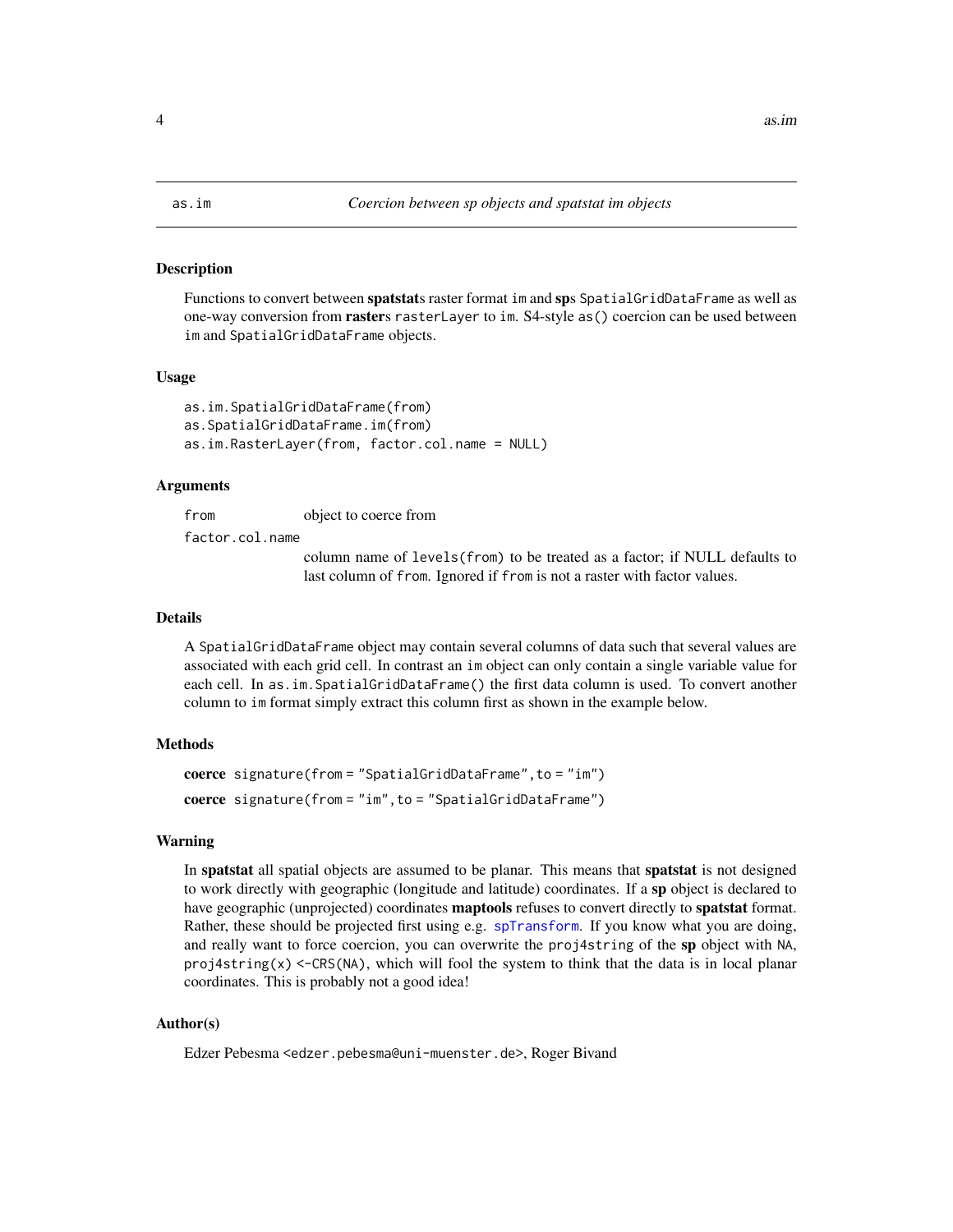$\sinh$  5

## See Also

Other converters between sp and spatstat: as.ppp. SpatialPoints, as.psp. SpatialLines, as.owin. SpatialPolygons, [as.SpatialPolygons.tess](#page-13-1).

```
run <- FALSE
if (require("spatstat.geom", quietly=TRUE)) run <- TRUE
if (run) {
## Extract an example SpatialGridDataFrame and plot it
data(meuse.grid) # A data.frame
gridded(meuse.grid) = -x+y # Now a SpatialPixelsDataFrame
fullgrid(meuse.grid) <- TRUE # Finally a SpatialGridDataFrame
mg_dist <- meuse.grid["dist"] # A SpatialGridDataFrame with a single column
image(mg_dist, axes=TRUE)
}
if (run) {
## Convert to im format and plot it
mg_im <- as(mg_dist, "im")
plot(mg_im)
}
if (run) {
## Convert back to SpatialGridDataFrame and plot it again
mg2 <- as.SpatialGridDataFrame.im(mg_im)
image(mg2, axes=TRUE)
}
run <- run && require(raster, quietly=TRUE)
if (run) {
## Convert SpatialGridDataFrame -> RasterLayer -> im and plot it
r <- as(mg2, "RasterLayer")
r_im <- as.im.RasterLayer(r)
plot(r_im)
}
if (run) {
rr <- raster(nrow=2, ncol=3)
values(rr) <- 1:6
rr <- as.factor(rr)
rrr <- rr
f \leftarrow \text{levels}(rrr)[[1]]f$name <- c("vector", "of", "values")
f$name2 <- letters[1:6]
levels(rrr) <- f
print(levels(rrr))
}
if (run) {
iii <- as.im.RasterLayer(rrr)
plot(iii)
}
if (run) {
iv <- as.im.RasterLayer(rrr, factor.col.name = "name")
plot(iv)
}
```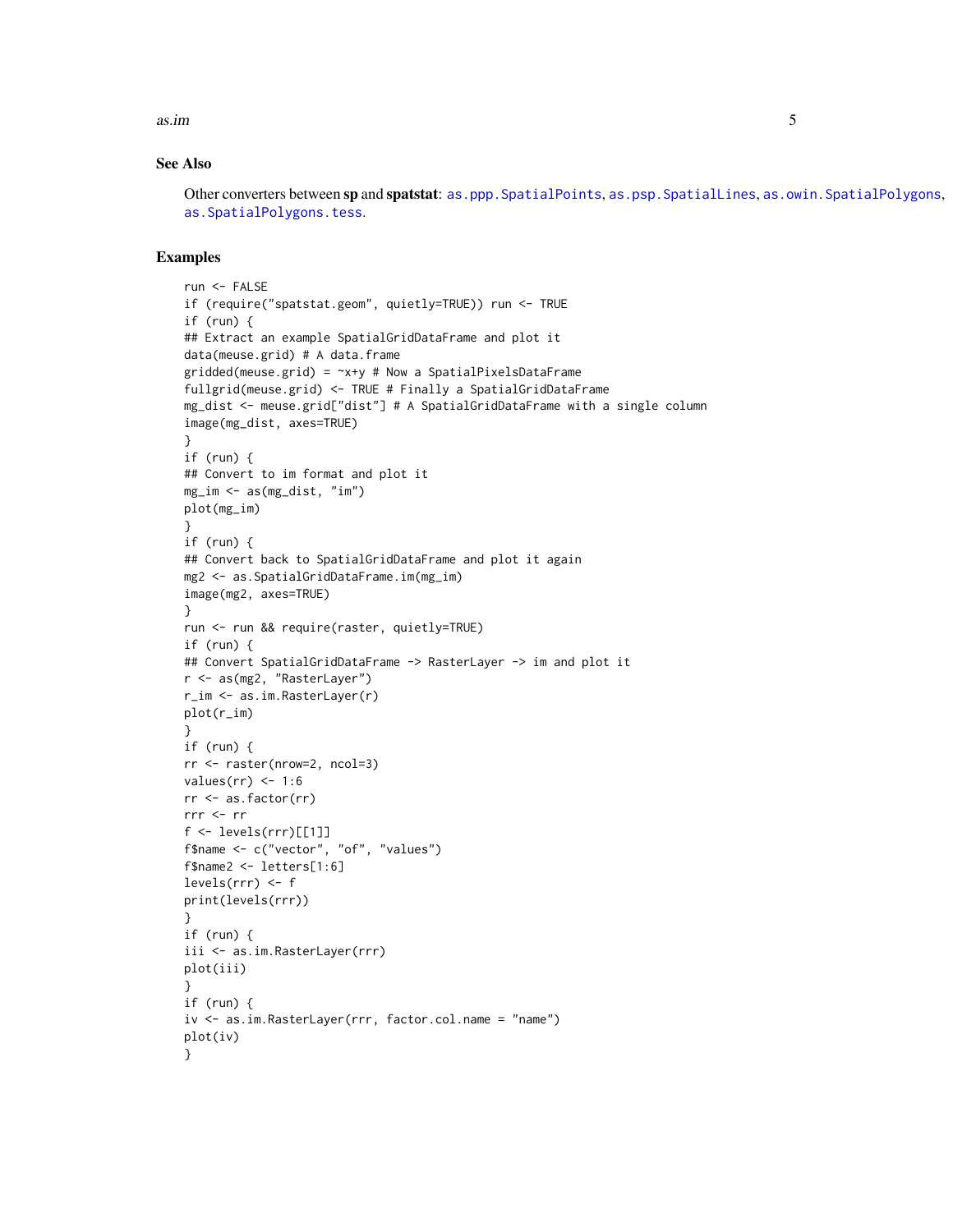<span id="page-5-0"></span>if (run) { }

```
as.linnet.SpatialLines
```
*Convert SpatialLines to Linear Network*

#### Description

Convert an object of class SpatialLines or SpatialLinesDataFrame (from package sp), representing a collection of polygonal lines, into an object of class linnet (from package spatstat), representing a network.

## Usage

```
as.linnet.SpatialLines(X, ..., fuse = TRUE)
  ## S4 method for signature 'SpatialLines,linnet'
coerce(from, to = "linnet", strict = TRUE)## S4 method for signature 'SpatialLinesDataFrame, linnet'
coerce(from, to = "linnet",
   strict = TRUE)
```
## Arguments

| X, from   | Object of class SpatialLines or SpatialLinesDataFrame to be converted.                   |
|-----------|------------------------------------------------------------------------------------------|
| to        | output object of class "linnet".                                                         |
| strict    | logical flag. If TRUE, the returned object must be strictly from the target class.       |
| $\ddotsc$ | Ignored.                                                                                 |
| fuse      | Logical value indicating whether to join different curves which have a common<br>vertex. |

### Details

This function converts an object of class SpatialLines or SpatialLinesDataFrame into an object of class linnet. It is not a method for the spatstat generic function [as.linnet](#page-0-0), but like other S4 coercion functions for sp classes to spatstat classes, it may be called directly as a function.

An object of class SpatialLines or SpatialLinesDataFrame (from package sp) represents a list of lists of the coordinates of lines, such as a list of all roads in a city. An object of class linnet in the spatstat package represents a linear network, such as a road network.

If fuse=FALSE, each "Line" object in X will be treated as if it were disconnected from the others. The result is a network that consists of many disconnected sub-networks, equivalent to the list of "Line" objects.

If fuse=TRUE (the default), the code will search for identical pairs of vertices occurring in different "Line" objects, and will treat them as identical vertices, effectively joining the two "Line" objects at this common vertex.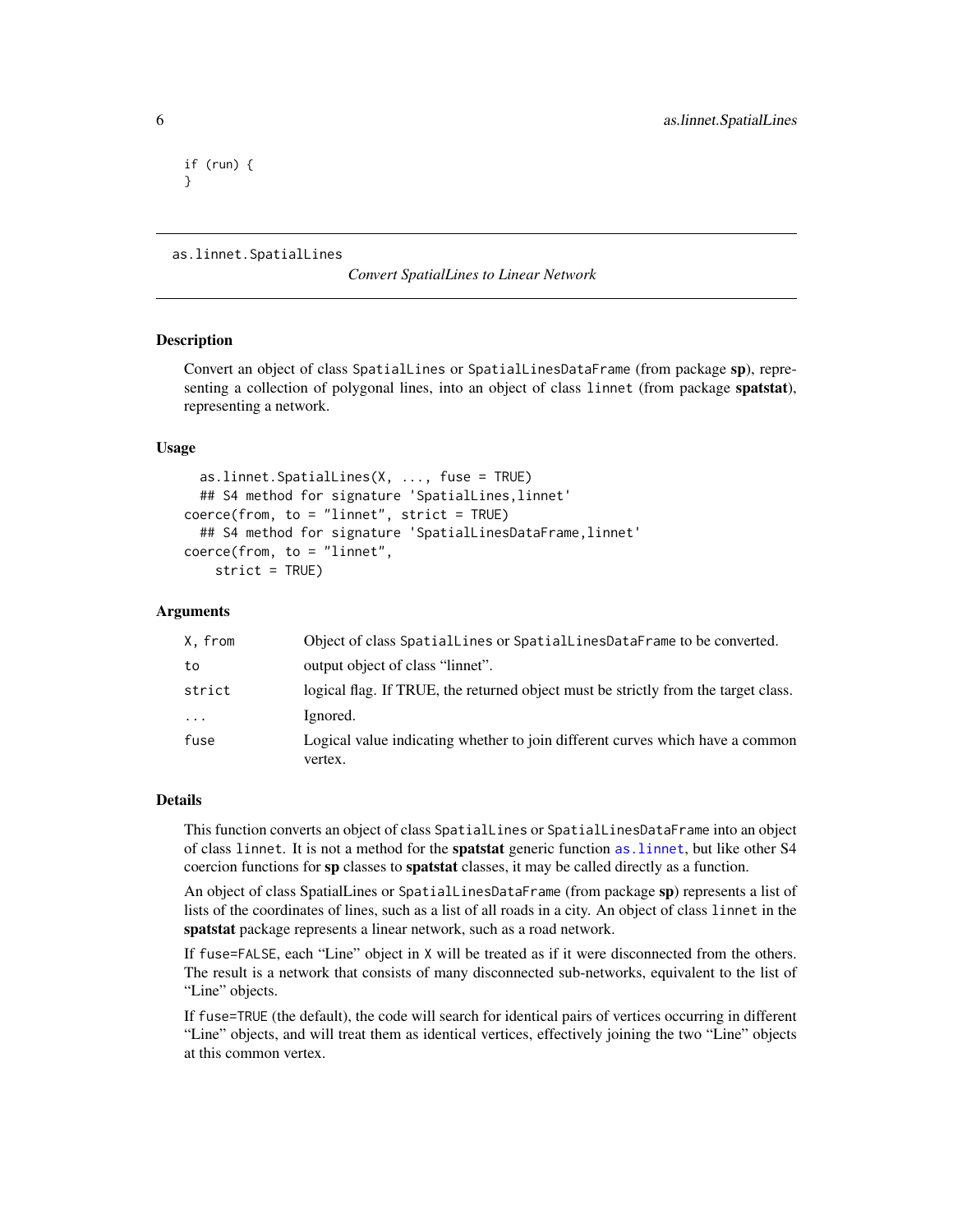## as.linnet.SpatialLines 7

If X belongs to class SpatialLinesDataFrame, the associated columns of data in the auxiliary data frame slot(X,"data") will be copied to the output as the marks attached to the line segments of the network. See the Examples.

#### Value

An object of class linnet.

## Author(s)

Adrian Baddeley.

#### See Also

[as.linnet](#page-0-0)

```
run <- FALSE
if(require("spatstat.geom", quietly=TRUE) &&
 require("spatstat.linnet", quietly=TRUE)) run <- TRUE
if (run) {
  dname <- system.file("shapes", package="maptools")
   fname <- file.path(dname, "fylk-val.shp")
   fylk <- readShapeSpatial(fname, proj4string=CRS("+proj=utm +zone=33 +ellps=WGS84"))
  is.projected(fylk)
}
if (run) {
  L <- as(fylk, "linnet")
  print(max(vertexdegree(L)))
}
if (run) {
  L0 <- as.linnet.SpatialLines(fylk, fuse=FALSE)
  print(max(vertexdegree(L0)))
}
if (run) {
   ## extract data associated with each network segment
  head(marks(as.psp(L)))
}
if (run) {
   fname <- file.path(dname, "fylk-val-ll.shp")
   fylk <- readShapeSpatial(fname, proj4string=CRS("+proj=longlat +ellps=WGS84"))
  is.projected(fylk)
}
if (run) {
   try(L <- as(fylk, "linnet"))
 }
```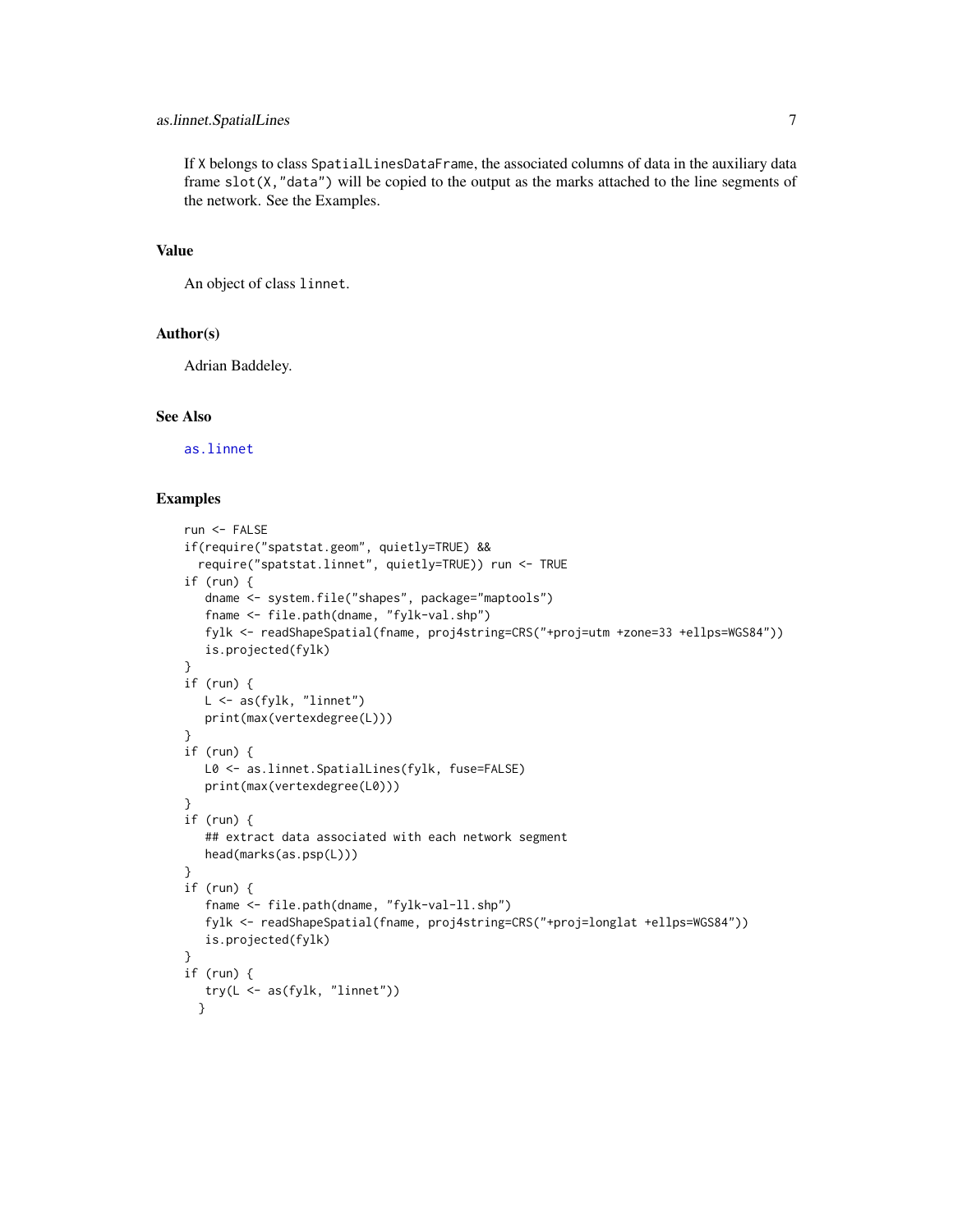<span id="page-7-1"></span><span id="page-7-0"></span>

Functions to convert between spatstats observation window (owin) format and various sp formats. S4-style as() coercion can be used as well.

#### Usage

```
as.owin.SpatialPolygons(W, ..., fatal)
as.owin.SpatialGridDataFrame(W, ..., fatal)
as.owin.SpatialPixelsDataFrame(W, ..., fatal)
as.SpatialPolygons.owin(x)
```
## Arguments

| W            | SpatialPolygons object to coerce to owin        |
|--------------|-------------------------------------------------|
| $\mathsf{x}$ | owin object to coerce to SpatialPolygons format |
|              | ignored                                         |
| fatal        | formal coercion argument; ignored               |

## Details

An observation window in spatstat defines a planar region. It is typically used to represent a sampling region. It comes in three different formats: a simple rectangle, a polygon (vector format) or a binary mask (TRUE/FALSE grid; raster format). These can all be coerced to polygonal form internally in spatstat and then converted to SpatialPolygons, which is what as. SpatialPolygons.owin() does. For objects of class SpatialPolygons (and SpatialPolygonsDataFrame) the sp polygons are simply extracted and cast into spatstats polygon format inside the owin object. For SpatialPixelsDataFrame and SpatialGridDataFrame the grid is extracted and cast into spatstats mask format inside the owin object. In all cases any data apart from the spatial region itself are discarded.

#### Methods

```
coerce signature(from = "SpatialPolygons",to = "owin")
coerce signature(from = "SpatialPixelsDataFrame",to = "owin")
coerce signature(from = "SpatialGridDataFrame", to = "owin")
coerce signature(from = "owin", to = "SpatialPolygons")
```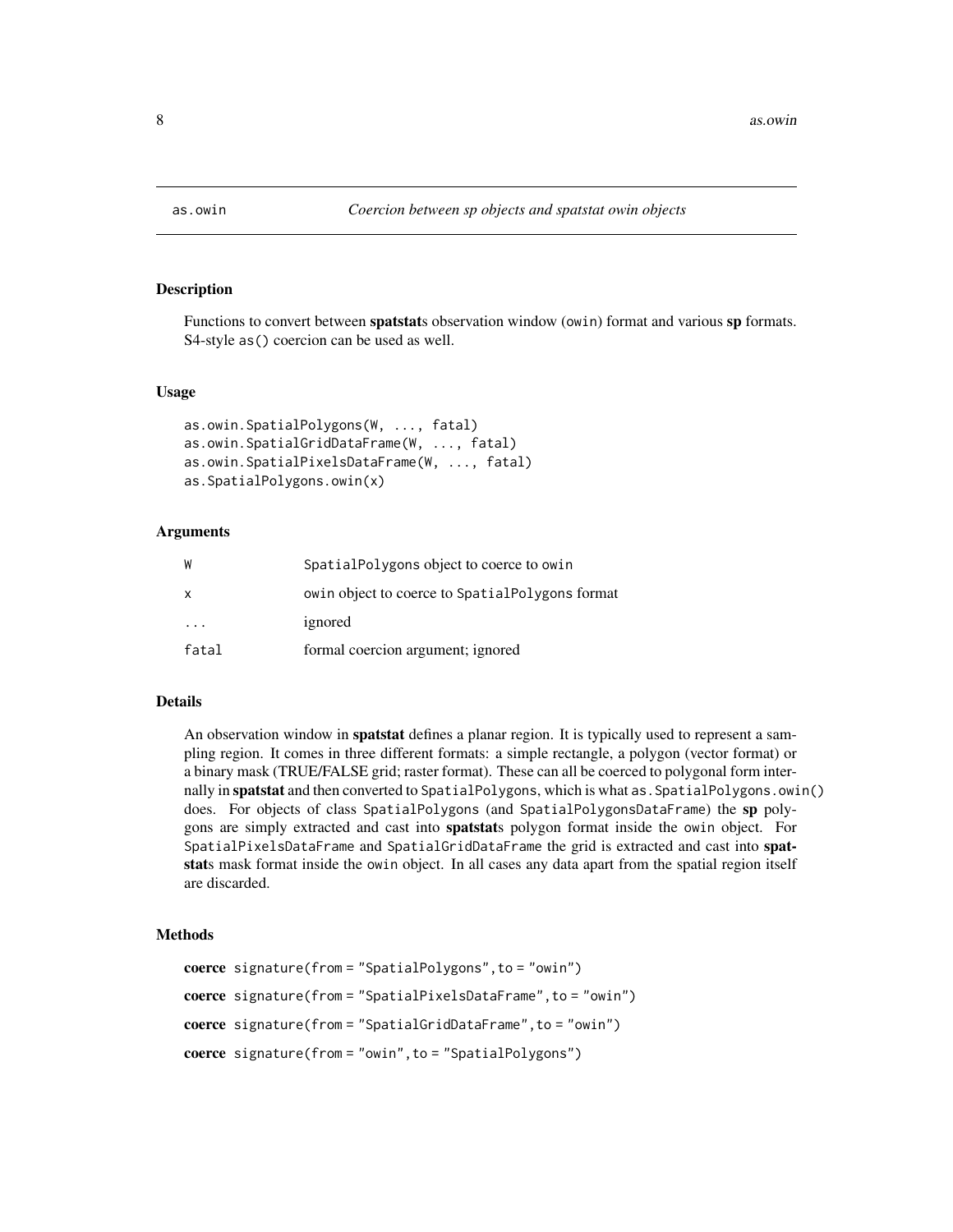#### as.owin 9

#### Warning

In spatstat all spatial objects are assumed to be planar. This means that spatstat is not designed to work directly with geographic (longitude and latitude) coordinates. If a sp object is declared to have geographic (unprojected) coordinates maptools refuses to convert directly to spatstat format. Rather, these should be projected first using e.g. [spTransform](#page-0-0). If you know what you are doing, and really want to force coercion, you can overwrite the proj4string of the sp object with an empty string,  $proj4string(x) < -1$ , which will fool the system to think that the data is in local planar coordinates. This is probably not a good idea!

#### Note

When coercing a SpatialPolygons object to an owin object, full topology checking is enabled by default. To avoid checking, set spatstat.options(checkpolygons=FALSE) (from spatstat (1.14- 6)). To perform the checking later, owinpolycheck(W,verbose=TRUE).

#### Author(s)

Edzer Pebesma <edzer.pebesma@uni-muenster.de>, Roger Bivand

```
run <- FALSE
if (require("spatstat.geom", quietly=TRUE)) run <- TRUE
if (run) {
## SpatialPixelsDataFrame -> owin
data(meuse.grid) # A data.frame
gridded(meuse.grid) = -x+y # Now a SpatialPixelsDataFrame
mg_owin <- as(meuse.grid, "owin")
mg_owin
}
if (run) {
## SpatialGridDataFrame -> owin
fullgrid(meuse.grid) <- TRUE # Now a SpatialGridDataFrame
mg_owin2 <- as(meuse.grid, "owin")
}
if (run) {
## SpatialPolygons region with a hole
ho_sp <- SpatialPolygons(list(Polygons(list(Polygon(cbind(c(0,1,1,0,0),
  c(\emptyset, \emptyset, 1, 1, \emptyset)), Polygon(cbind(c(0.6,0.4,0.4,0.6,0.6),
  c(0.2, 0.2, 0.4, 0.4, 0.2)), hole=TRUE)), ID="ho")))
plot(ho_sp, col="red", pbg="pink")
}
if (run) {
## SpatialPolygons -> owin
ho \leq as(ho_sp, "owin")
plot(ho)
}
if (run) {
## Define owin directly and check they are identical
ho\_orig \leftarrow own(poly=list(list(x=c(0,1,1,0), y=c(0,0,1,1)),list(x=c(0.6, 0.4, 0.4, 0.6), y=c(0.2, 0.2, 0.4, 0.4))))
```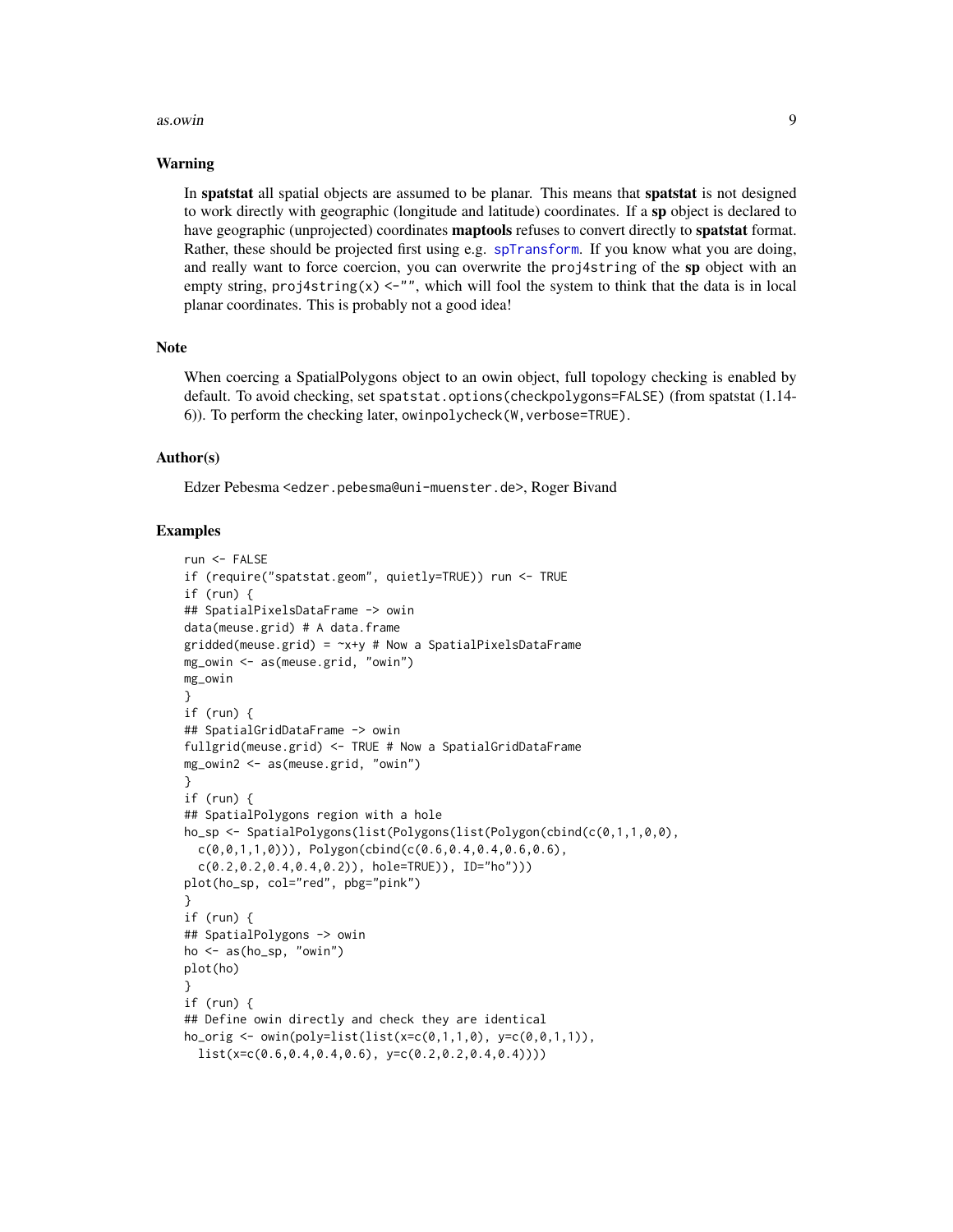<span id="page-9-0"></span>10 as.ppp and the set of the set of the set of the set of the set of the set of the set of the set of the set of the set of the set of the set of the set of the set of the set of the set of the set of the set of the set of

```
identical(ho, ho_orig)
}
if (run) {
## owin -> SpatialPolygons
ho_sp1 <- as(ho, "SpatialPolygons")
all.equal(ho_sp, ho_sp1, check.attributes=FALSE)
}
```
as.ppp *Coercion between sp objects and spatstat ppp objects*

## <span id="page-9-1"></span>Description

Functions to convert between spatstats planar point pattern (ppp) format and sps SpatialPoints and SpatialPointsDataFrame as well as one-way conversion from SpatialGridDataFrame to ppp. S4-style as() coercion can be used as well.

#### Usage

```
as.ppp.SpatialPoints(X)
as.ppp.SpatialPointsDataFrame(X)
as.SpatialPoints.ppp(from)
as.SpatialPointsDataFrame.ppp(from)
as.SpatialGridDataFrame.ppp(from)
```
#### Arguments

from, X object to coerce from

## Details

The main conversion is between sps SpatialPoints/SpatialPointsDataFrame and spatstats ppp. Conversion between SpatialGridDataFrame and ppp should rarely be used; using [as.owin.SpatialGridDataFrame](#page-7-1) is more transparent.

#### Methods

```
coerce signature(from = "SpatialPoints",to = "ppp")
coerce signature(from = "SpatialPointsDataFrame",to = "ppp")
coerce signature(from = "ppp",to = "SpatialGridDataFrame")
coerce signature(from = "ppp",to = "SpatialPointsDataFrame")
coerce signature(from = "ppp",to = "SpatialPoints")
```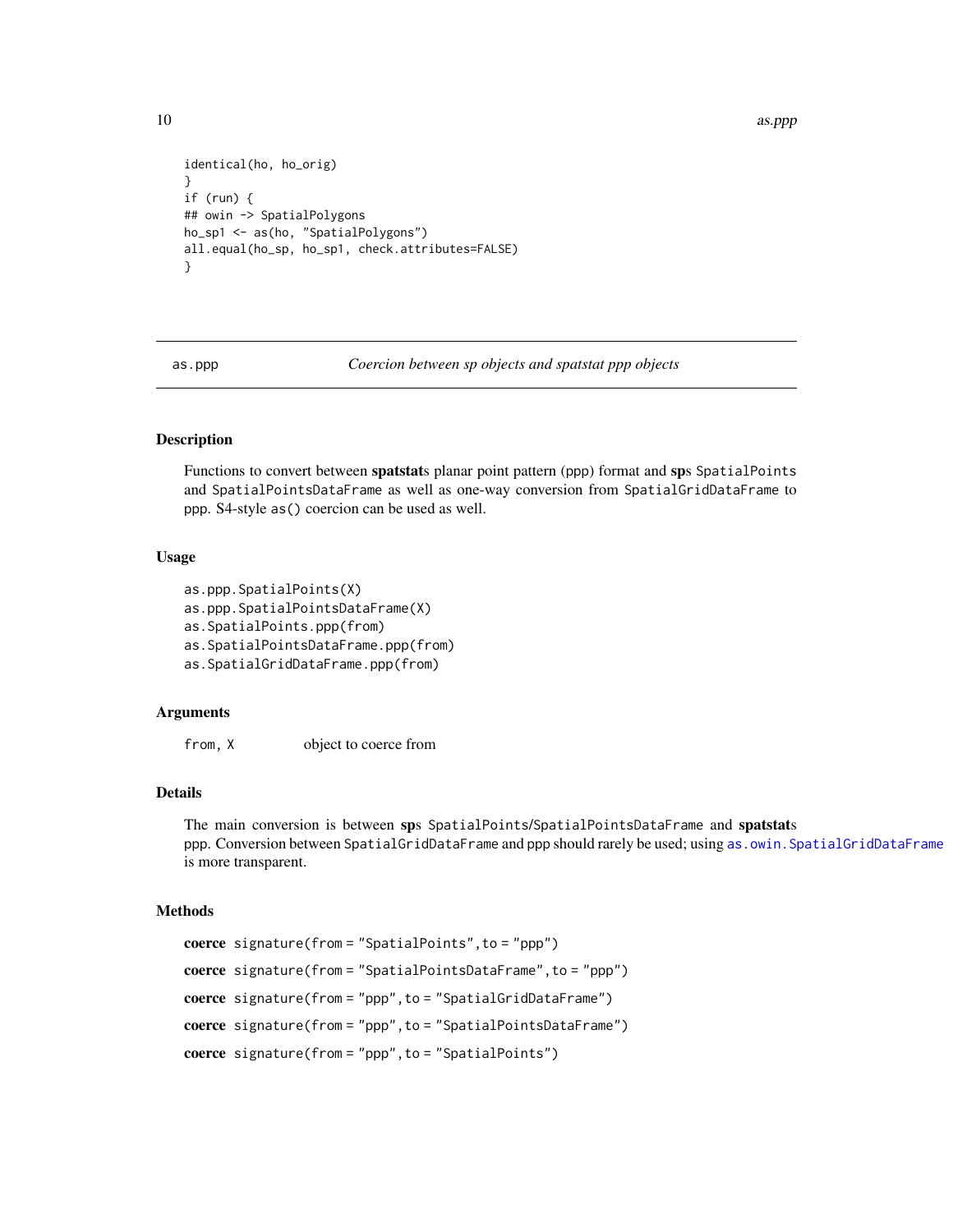#### $\alpha$ s.ppp 11

#### Warning

In spatstat all spatial objects are assumed to be planar. This means that spatstat is not designed to work directly with geographic (longitude and latitude) coordinates. If a sp object is declared to have geographic (unprojected) coordinates **maptools** refuses to convert directly to **spatstat** format. Rather, these should be projected first using e.g. [spTransform](#page-0-0). If you know what you are doing, and really want to force coercion, you can overwrite the proj4string of the sp object with NA, proj4string(x)  $\leq$ -CRS(NA), which will fool the system to think that the data is in local planar coordinates. This is probably not a good idea!

## **Note**

The ppp format requires an observation window which is the sampling region. The sp formats contain no such information and by default the bounding box of the points is simply used. This is almost never the correct thing to do! Rather, information about the sampling region should be converted into **spatstats** [owin](#page-0-0) format and assigned as the observation window. Usually conversion from ppp to sp format simply discards the owin. However, as SpatialGridDataFrame.ppp actually first discards the points(!), second checks that the corresponding owin is in a grid format (matrix of TRUE/FALSE for inside/outside sampling region), and finally converts the TRUE/FALSE grid to a SpatialGridDataFrame.

## Author(s)

Edzer Pebesma <edzer.pebesma@uni-muenster.de>, Roger Bivand

```
run <- FALSE
if (require("spatstat.geom", quietly=TRUE)) run <- TRUE
if (run) {
## Convert SpatialPointsDataFrame into a marked ppp
data(meuse)
coordinates(meuse) = -x+ymeuse_ppp <- as(meuse, "ppp")
meuse_ppp # Window is the bounding rectangle
}
if (run) {
plot(meuse_ppp, which.marks = "zinc")
}
if (run) {
## Convert SpatialPoints into an unmarked ppp
meuse2 <- as(meuse, "SpatialPoints")
as(meuse2, "ppp")
}
if (run) {
## Get sampling region in grid format and assign it as observation window
data(meuse.grid)
gridded(meuse.grid) <- ~x+y
mg_owin <- as(meuse.grid, "owin")
Window(meuse_ppp) <- mg_owin
meuse_ppp # Window is now a binary image mask (TRUE/FALSE grid)
}
```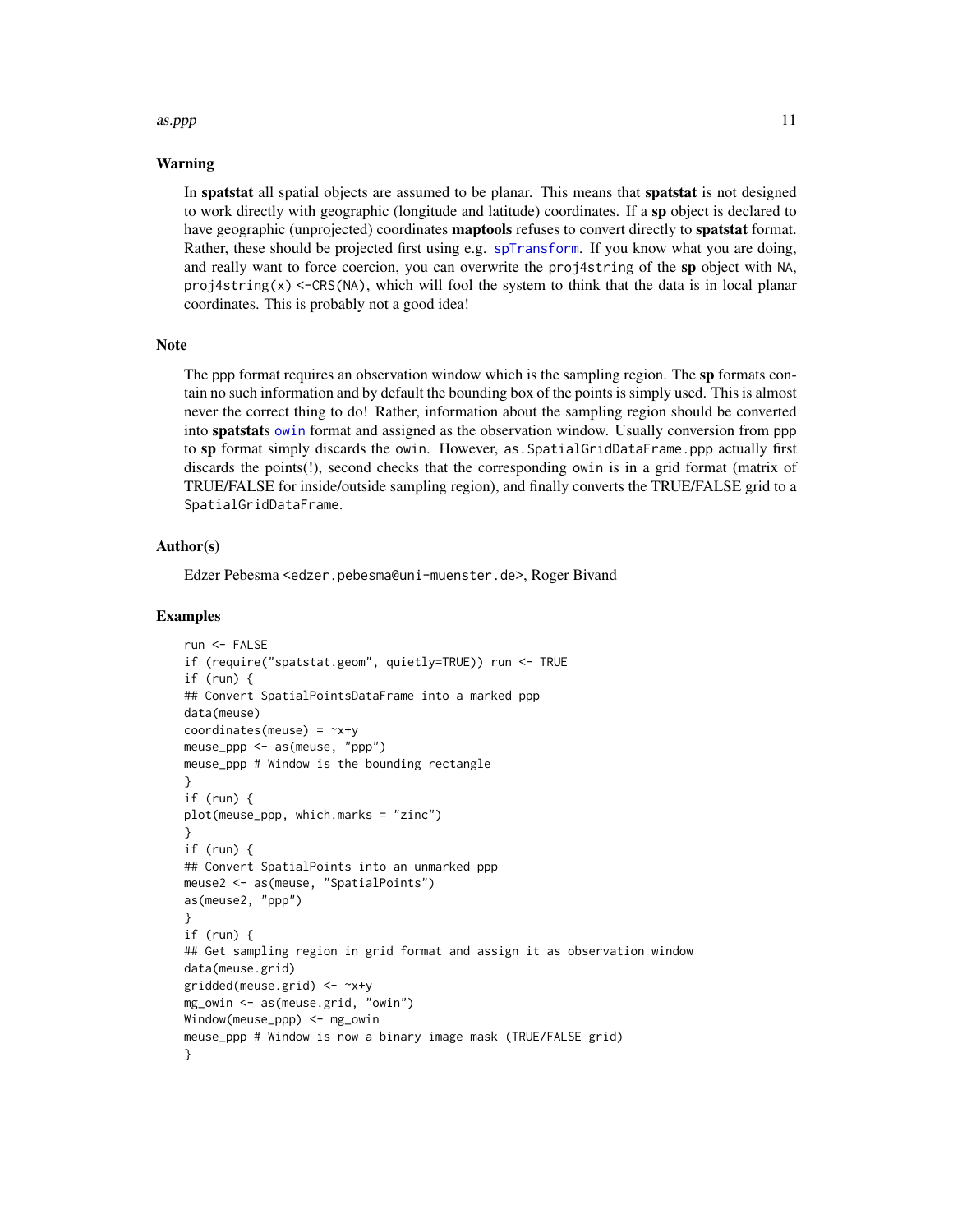<span id="page-11-0"></span>12 as.psp

```
if (run) {
plot(meuse_ppp, which.marks = "zinc")
}
if (run) {
## Convert marked ppp back to SpatialPointsDataFrame
rev_ppp_SPDF <- as.SpatialPointsDataFrame.ppp(meuse_ppp)
summary(rev_ppp_SPDF)
}
if (run) {
## Convert marked ppp back to SpatialPoints (discarding marks)
rev_ppp_SP <- as.SpatialPoints.ppp(meuse_ppp)
summary(rev_ppp_SP)
}
if (run) {
## Convert marked ppp back to SpatialGridDataFrame (extracting the window grid)
rev_ppp_SGDF <- as.SpatialGridDataFrame.ppp(meuse_ppp)
summary(rev_ppp_SGDF)
}
```
as.psp *Coercion between sp objects and spatstat psp objects*

#### <span id="page-11-1"></span>Description

Functions to convert between spatstats planar segment pattern (psp) format and various sp line formats. S4-style as() coercion can be used as well.

#### Usage

```
as.psp.Line(from, ..., window=NULL, marks=NULL, fatal)
as.psp.Lines(from, ..., window=NULL, marks=NULL, fatal)
as.psp.SpatialLines(from, ..., window=NULL, marks=NULL, characterMarks
                 = FALSE, fatal)
as.psp.SpatialLinesDataFrame(from, ..., window=NULL, marks=NULL, fatal)
as.SpatialLines.psp(from)
```
#### Arguments

| from     | object to coerce from                                                                     |
|----------|-------------------------------------------------------------------------------------------|
| $\cdots$ | ignored                                                                                   |
| window   | window of class owin as defined in the spatstat package                                   |
| marks    | marks as defined in the spatstat package                                                  |
|          | characterMarks default FALSE, if TRUE, do not convert NULL marks to factor from character |
| fatal    | formal coercion argument; ignored                                                         |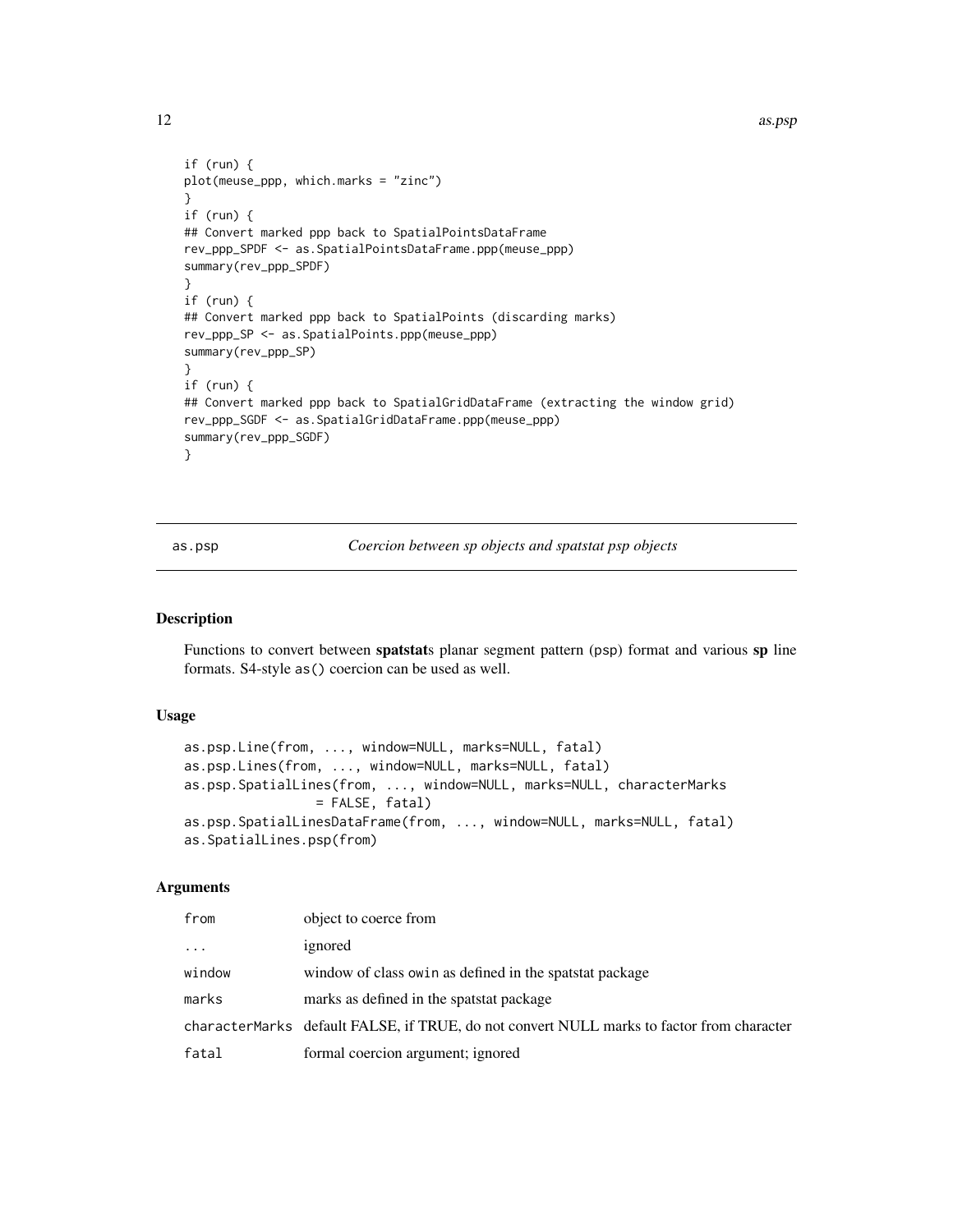$\alpha$ s.psp 13

## Methods

```
coerce signature(from = "Line",to = "psp")
coerce signature(from = "Lines",to = "psp")
coerce signature(from = "SpatialLines",to = "psp")
coerce signature(from = "SpatialLinesDataFrame",to = "psp")
coerce signature(from = "psp",to = "SpatialLines")
```
## Warning

In spatstat all spatial objects are assumed to be planar. This means that spatstat is not designed to work directly with geographic (longitude and latitude) coordinates. If a sp object is declared to have geographic (unprojected) coordinates **maptools** refuses to convert directly to **spatstat** format. Rather, these should be projected first using e.g. [spTransform](#page-0-0). If you know what you are doing, and really want to force coercion, you can overwrite the proj4string of the sp object with NA, proj4string(x) <-CRS(NA), which will fool the system to think that the data is in local planar coordinates. This is probably not a good idea!

## Author(s)

Edzer Pebesma <edzer.pebesma@uni-muenster.de>, Roger Bivand

```
run <- FALSE
if (require("spatstat.geom", quietly=TRUE)) run <- TRUE
if (run) {
data(meuse.riv)
mr <- Line(meuse.riv)
mr_psp <- as(mr, "psp")
mr_psp
}
if (run) {
plot(mr_psp)
}
if (run) {
xx_back <- as(mr_psp, "SpatialLines")
plot(xx_back)
}
if (run) {
xx <- readShapeLines(system.file("shapes/fylk-val.shp", package="maptools")[1],
proj4string=CRS("+proj=utm +zone=33 +ellps=WGS84"))
xx_psp <- as(xx["LENGTH"], "psp")
xx_psp
}
if (run) {
plot(xx_psp)
}
if (run) {
xx_back <- as(xx_psp, "SpatialLines")
plot(xx_back)
```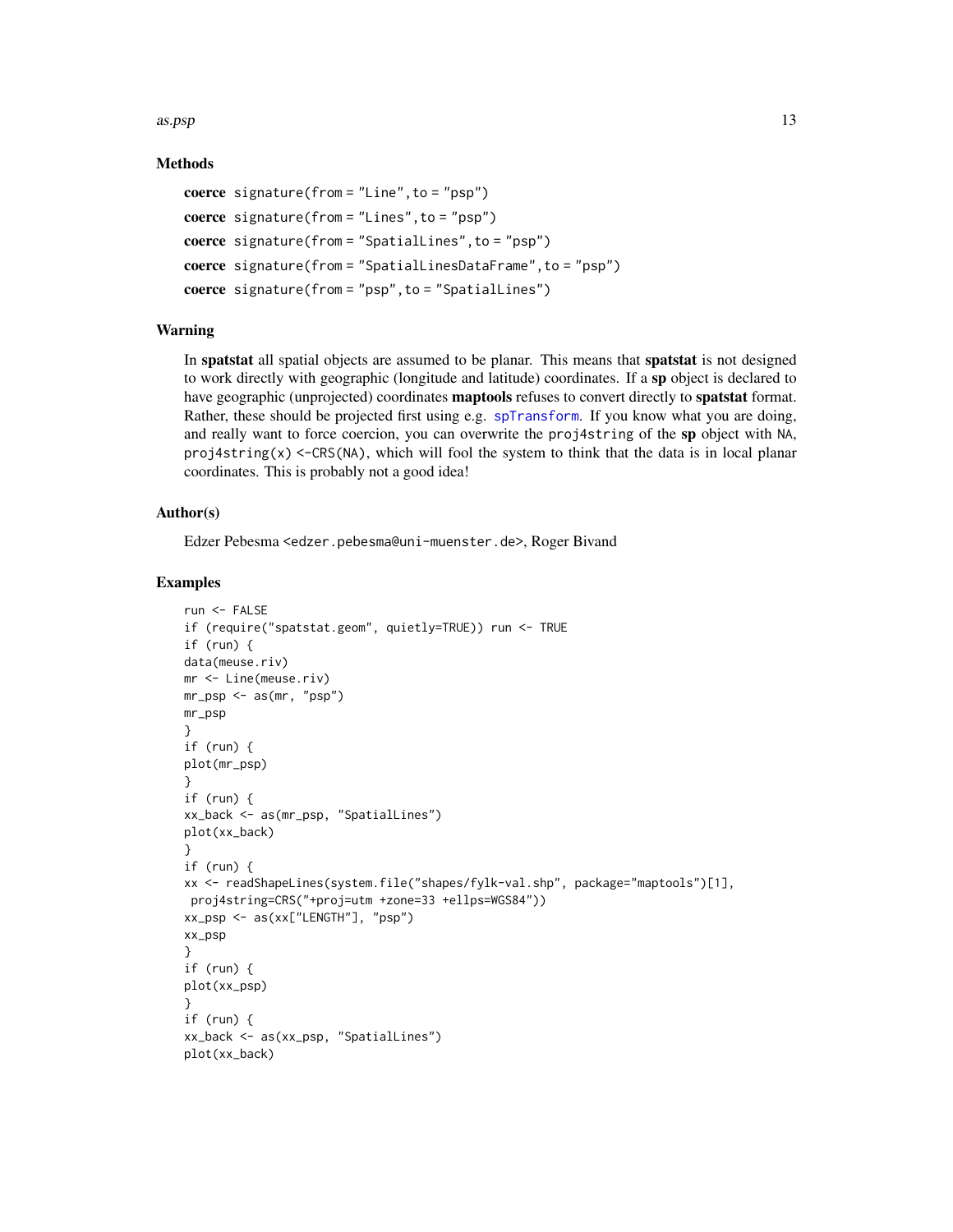```
}
if (run) {
xx <- readShapeLines(system.file("shapes/fylk-val-ll.shp", package="maptools")[1],
proj4string=CRS("+proj=longlat +ellps=WGS84"))
try(xx_psp <- as(xx["LENGTH"], "psp"))
}
```
<span id="page-13-1"></span>as.SpatialPolygons.tess

*Coercion of spatstat tess object to sp SpatialPolygons object*

## Description

This function coerces spatstats tessellation objects of class tess to sps SpatialPolygons class. S4-style as() coercion works as well.

## Usage

```
as.SpatialPolygons.tess(x)
```
#### Arguments

x spatstat object of class tess to coerce from

## Methods

coerce signature(from = "tess", to = "SpatialPolygons")

## Author(s)

Edzer Pebesma <edzer.pebesma@uni-muenster.de>, Roger Bivand

```
run <- FALSE
if (require("spatstat.geom", quietly=TRUE)) run <- TRUE
if (run) {
A <- tess(xgrid=0:4,ygrid=0:4)
A_sp <- as(A, "SpatialPolygons")
plot(A_sp)
text(coordinates(A_sp), labels=row.names(A_sp), cex=0.6)
}
```
<span id="page-13-0"></span>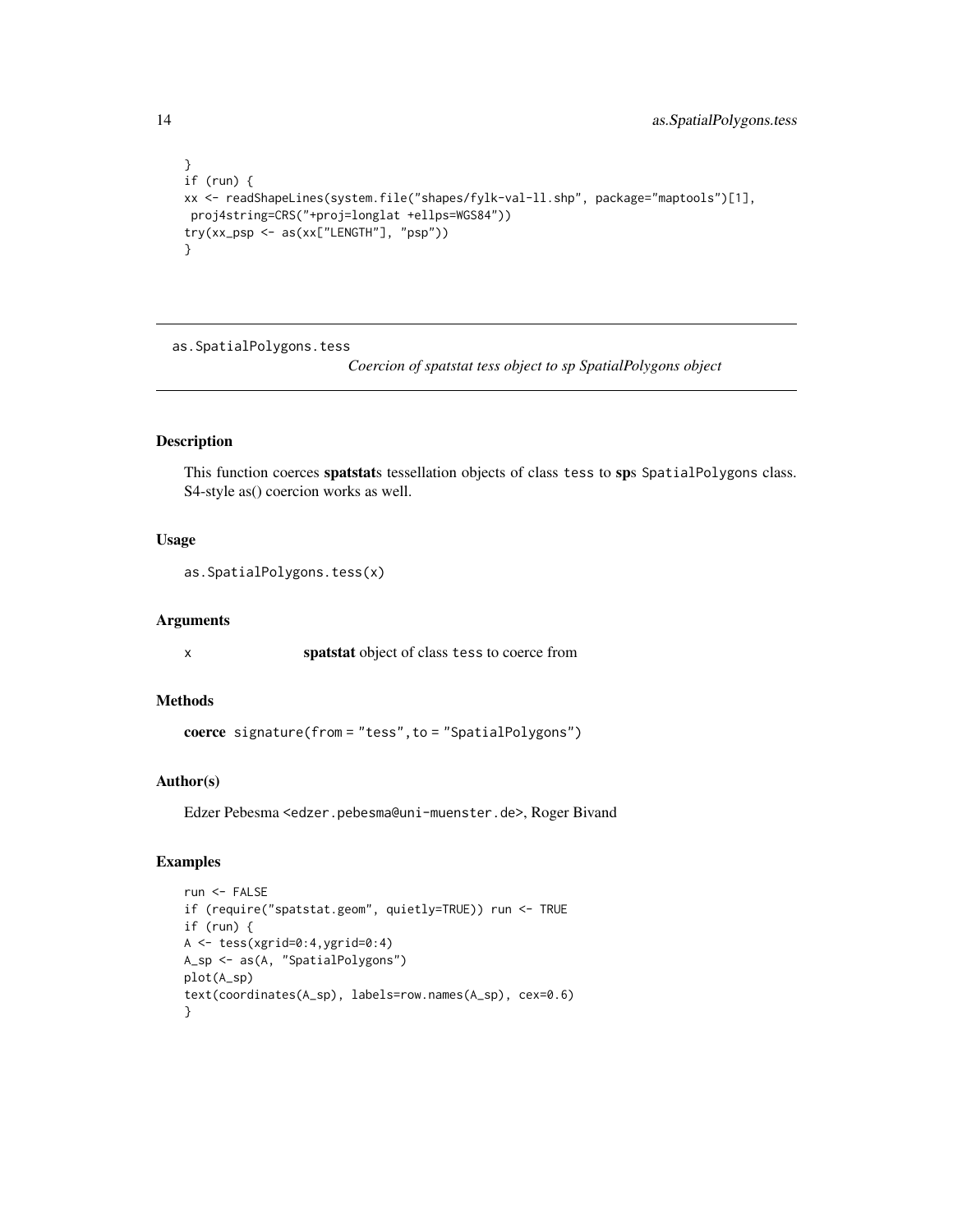<span id="page-14-0"></span>

Conditioned choropleth maps permit the conditioning of a map of a variable on the values of one or two other variables coded as factors or shingles. This function uses [spplot](#page-0-0) after constructing multiple subsets of the variable of interest defined by the intervals given by the conditioning variables.

## Usage

```
CCmaps(obj, zcol = NULL, cvar = NULL, cvar.names = NULL, ..., names.attr,
scales = list(draw = FALSE), xlab = NULL, ylab = NULL,aspect = mapasp(obj, xlim, ylim), sp.layout = NULL, xlim = bbox(obj)[1, ],
ylim = bbox(obj)[2, ])
```
### Arguments

| object of class SpatialPolygonsDataFrame                                                                                                                                                                        |
|-----------------------------------------------------------------------------------------------------------------------------------------------------------------------------------------------------------------|
| single variable name as string                                                                                                                                                                                  |
| a list of one or two conditioning variables, which should be of class factor or<br>shingle                                                                                                                      |
| names for conditioning variables, if not given, the names of the variables in the<br>cvar list                                                                                                                  |
| other arguments passed to spplot and levelplot                                                                                                                                                                  |
| names to use in panel, if different from zcol names                                                                                                                                                             |
| scales argument to be passed to Lattice plots; use list (draw = TRUE) to draw<br>axes scales                                                                                                                    |
| label for x-axis                                                                                                                                                                                                |
| label for y-axis                                                                                                                                                                                                |
| aspect ratio for spatial axes; defaults to "iso" (one unit on the x-axis equals one<br>unit on the y-axis) but may be set to more suitable values if the data are e.g. if<br>coordinates are latitude/longitude |
| NULL or list; see spplot                                                                                                                                                                                        |
| numeric; x-axis limits                                                                                                                                                                                          |
| numeric; y-axis limits                                                                                                                                                                                          |
|                                                                                                                                                                                                                 |

## Value

The function returns a [SpatialPolygonsDataFrame](#page-0-0) object with the zcol variable and the partitions of the cvars list variables invisibly.

## Author(s)

Roger Bivand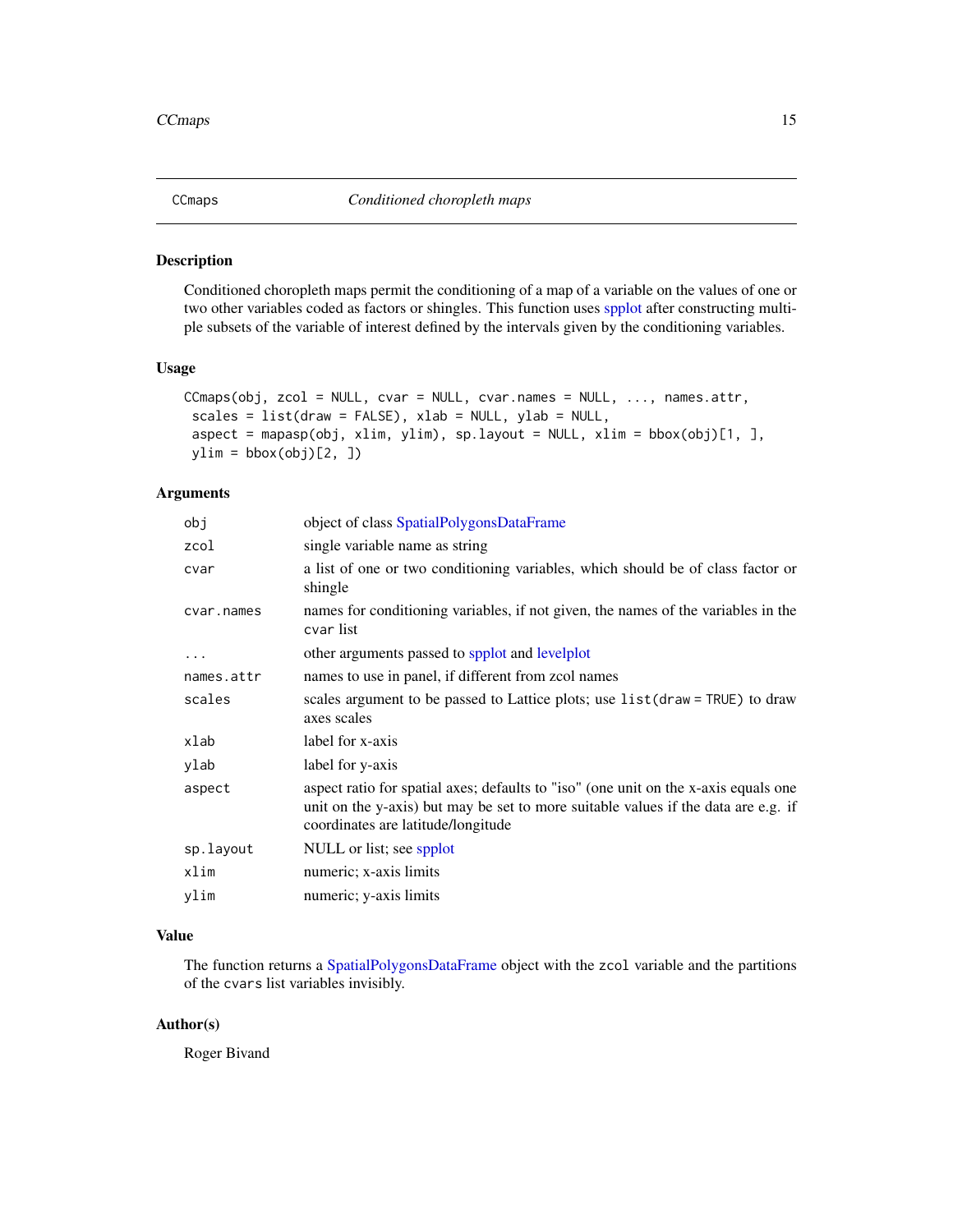#### References

Carr D, Wallin J, Carr D (2000) Two new templates for epidemiology applications: linked micromap plots and conditioned choropleth maps. *Statistics in Medicine* 19(17-18): 2521-2538 Carr D, White D, MacEachren A (2005) Conditioned choropleth maps and hypothesis generation. *Annals of the Association of American Geographers* 95(1): 32-53 Friendly M (2007) A.-M. Guerry's Moral Statistics of France: challenges for multivariable spatial analysis. *Statistical Science* 22(3): 368-399

#### See Also

[spplot](#page-0-0)

#### Examples

```
nc.sids <- readShapeSpatial(system.file("shapes/sids.shp",
package="maptools")[1], IDvar="FIPSNO",
proj4string=CRS("+proj=longlat +ellps=clrk66"))
nc.sids$ft.SID74 <- sqrt(1000)*(sqrt(nc.sids$SID74/nc.sids$BIR74) +
sqrt((nc.sids$SID74+1)/nc.sids$BIR74))
nc.sids$ft.NWBIR74 <- sqrt(1000)*(sqrt(nc.sids$NWBIR74/nc.sids$BIR74) +
sqrt((nc.sids$NWBIR74+1)/nc.sids$BIR74))
library(lattice)
sh_nw4 <- equal.count(nc.sids$ft.NWBIR74, number=4, overlap=1/5)
CCmaps(nc.sids, "ft.SID74", list("Nonwhite_births"=sh_nw4),
col.regions=colorRampPalette(c("yellow1", "brown3"))(20),
 main="Transformed SIDS rates 1974-8")
```
checkPolygonsHoles *Check holes in Polygons objects*

## Description

The function checks holes in Polygons objects. Use of the rgeos package functions is prefered, and if rgeos is available, they will be used automatically. In this case, member Polygon objects are checked against each other for containment, and the returned Polygons object has component hole slots set appropriately. In addition, the output Polygons object may be provided with a comment string, encoding the external and internal rings. For gpclib use, see details below.

#### Usage

```
checkPolygonsHoles(x, properly=TRUE, avoidGEOS=FALSE, useSTRtree=FALSE)
gpclibPermitStatus()
gpclibPermit()
rgeosStatus()
```
<span id="page-15-0"></span>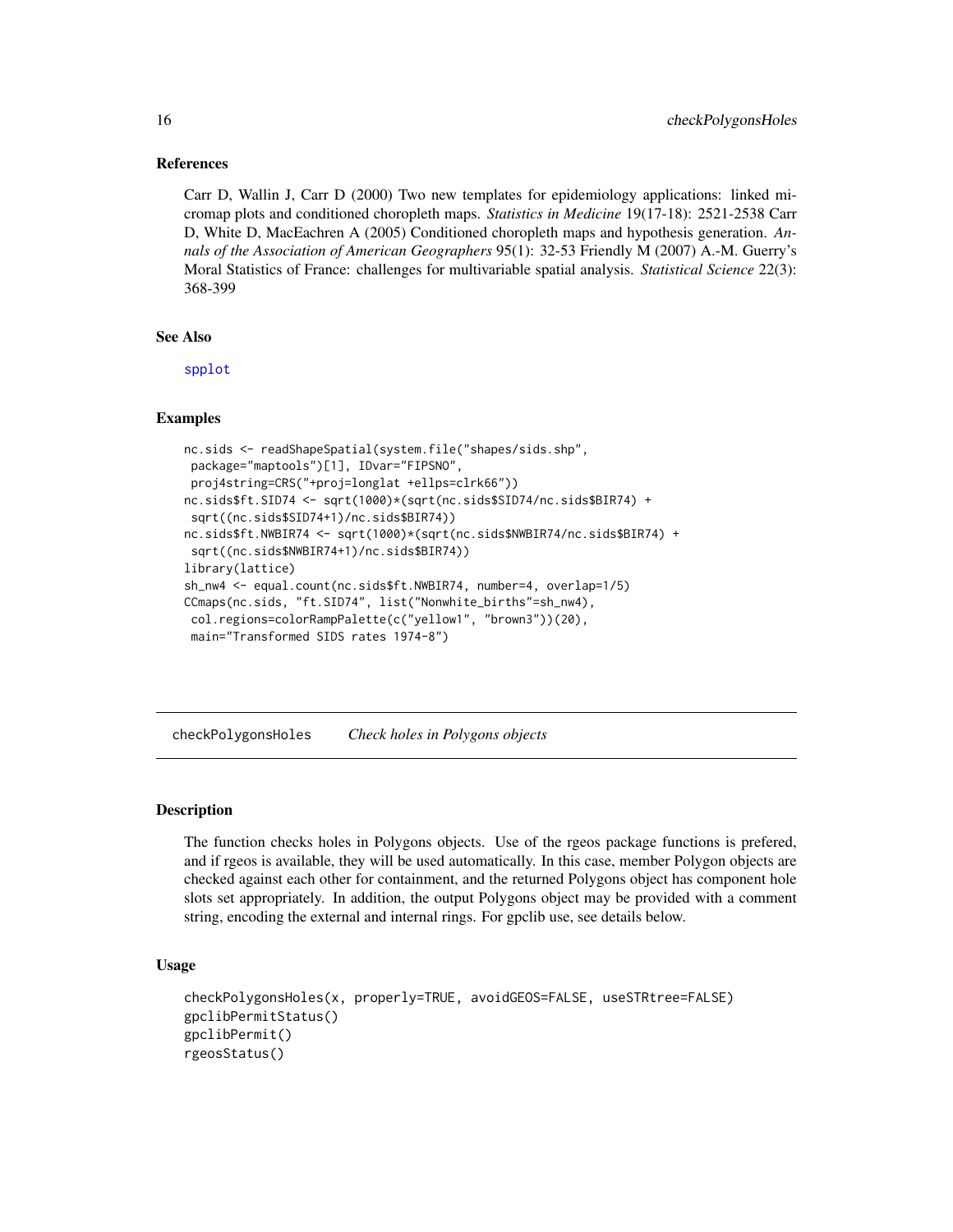#### **Arguments**

| $\mathsf{x}$ | An Polygons object as defined in package sp                                                                                                                                        |
|--------------|------------------------------------------------------------------------------------------------------------------------------------------------------------------------------------|
| properly     | default TRUE, use gContainsProperly rather than gContains                                                                                                                          |
| avoidGEOS    | default FALSE; if TRUE force use of goclib even when rgeos is available                                                                                                            |
| useSTRtree   | default FALSE, if TRUE, use <b>rgeos</b> STR tree in checking holes, which is much<br>faster, but uses a lot of memory and does not release it on completion (work in<br>progress) |

## **Details**

If the gpclib package is used, an intersection between a gpc.poly object with one or more polygon contours and its bounding box is used to set the hole flag. The function will set single polygon contours to hole=FALSE, and if multiple polygon contours are holes, will set them TRUE. The gpclibPermit function is used to choose to permit the use of gpclib if installed, and gpclibPermitStatus reports its status. The licence for gpclib is not Free or Open Source and explicitly forbids commercial use. See library(help=gpclib).

#### Value

An Polygons object re-created from the input object.

#### Author(s)

Roger Bivand

```
if (rgeosStatus()) {
nc1 <- readShapePoly(system.file("shapes/sids.shp", package="maptools")[1],
proj4string=CRS("+proj=longlat +ellps=clrk66"))
pl <- slot(nc1, "polygons")
sapply(slot(pl[[4]], "Polygons"), function(x) slot(x, "hole"))
pl[[4]] <- Polygons(list(slot(pl[[4]], "Polygons")[[1]],
Polygon(slot(slot(pl[[4]], "Polygons")[[2]], "coords"), hole=TRUE),
 slot(pl[[4]], "Polygons")[[3]]), slot(pl[[4]], "ID"))
sapply(slot(pl[[4]], "Polygons"), function(x) slot(x, "hole"))
pl_new <- lapply(pl, checkPolygonsHoles)
sapply(slot(pl_new[[4]], "Polygons"), function(x) slot(x, "hole"))
srs <- slot(slot(pl[[1]], "Polygons")[[1]], "coords")
hle2 <- structure(c(-81.64093, -81.38380, -81.34165, -81.66833, -81.64093,
36.57865, 36.57234, 36.47603, 36.47894, 36.57865), .Dim = as.integer(c(5, 2)))
hle3 <- structure(c(-81.47759, -81.39118, -81.38486, -81.46705, -81.47759,
 36.56289, 36.55659, 36.49907, 36.50380, 36.56289), .Dim = as.integer(c(5, 2)))
x <- Polygons(list(Polygon(srs), Polygon(hle2), Polygon(hle3)),
 ID=slot(pl[[1]], "ID"))
sapply(slot(x, "Polygons"), function(x) slot(x, "hole"))
res <- checkPolygonsHoles(x)
sapply(slot(res, "Polygons"), function(x) slot(x, "hole"))
## Not run:
opar \leq par(mfrow=c(1,2))
```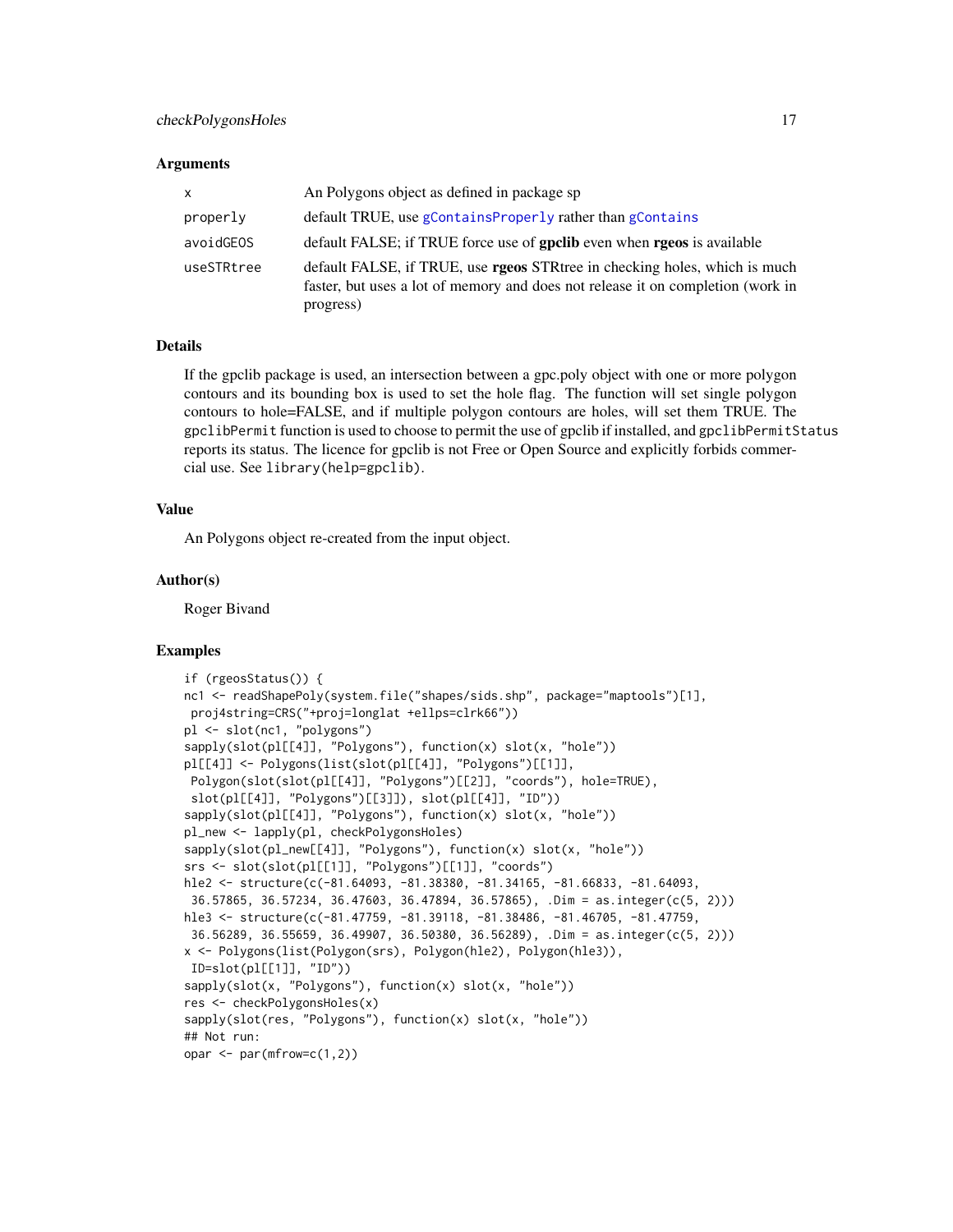```
SPx <- SpatialPolygons(list(x))
plot(SPx)
text(t(sapply(slot(x, "Polygons"), function(i) slot(i, "labpt"))),
labels=sapply(slot(x, "Polygons"), function(i) slot(i, "hole")), cex=0.6)
title(xlab="Hole slot values before checking")
SPres <- SpatialPolygons(list(res))
plot(SPres)
text(t(sapply(slot(res, "Polygons"), function(i) slot(i, "labpt"))),
labels=sapply(slot(res, "Polygons"), function(i) slot(i, "hole")), cex=0.6)
title(xlab="Hole slot values after checking")
par(opar)
p1 <- Polygon(cbind(x=c(0, 0, 10, 10, 0), y=c(0, 10, 10, 0, 0))) # I
p2 <- Polygon(cbind(x=c(3, 3, 7, 7, 3), y=c(3, 7, 7, 3, 3))) # H
p8 <- Polygon(cbind(x=c(1, 1, 2, 2, 1), y=c(1, 2, 2, 1, 1))) # H
p9 <- Polygon(cbind(x=c(1, 1, 2, 2, 1), y=c(5, 6, 6, 5, 5))) # H
p3 <- Polygon(cbind(x=c(20, 20, 30, 30, 20), y=c(20, 30, 30, 20, 20))) # I
p4 <- Polygon(cbind(x=c(21, 21, 29, 29, 21), y=c(21, 29, 29, 21, 21))) # H
p14 <- Polygon(cbind(x=c(21, 21, 29, 29, 21), y=c(21, 29, 29, 21, 21))) # H
p5 <- Polygon(cbind(x=c(22, 22, 28, 28, 22), y=c(22, 28, 28, 22, 22))) # I
p15 <- Polygon(cbind(x=c(22, 22, 28, 28, 22), y=c(22, 28, 28, 22, 22))) # I
p6 <- Polygon(cbind(x=c(23, 23, 27, 27, 23), y=c(23, 27, 27, 23, 23))) # H
p7 <- Polygon(cbind(x=c(13, 13, 17, 17, 13), y=c(13, 17, 17, 13, 13))) # I
p10 <- Polygon(cbind(x=c(24, 24, 26, 26, 24), y=c(24, 26, 26, 24, 24))) # I
p11 <- Polygon(cbind(x=c(24.25, 24.25, 25.75, 25.75, 24.25),
y=c(24.25, 25.75, 25.75, 24.25, 24.25))) # H
p12 <- Polygon(cbind(x=c(24.5, 24.5, 25.5, 25.5, 24.5),
y=c(24.5, 25.5, 25.5, 24.5, 24.5))) # I
p13 <- Polygon(cbind(x=c(24.75, 24.75, 25.25, 25.25, 24.75),
y=c(24.75, 25.25, 25.25, 24.75, 24.75))) # H
lp <- list(p1, p2, p13, p7, p6, p5, p4, p3, p8, p11, p12, p9, p10, p14, p15)
# 1 2 3 4 5 6 7 8 9 10 11 12 13 14 15
# 0 1 11 0 6 0 8 0 1 13 0 1 0 (7) (6)
# I H H I H I H I H H I H I ? ?
pls <- Polygons(lp, ID="1")
comment(pls)
pls1 <- checkPolygonsHoles(pls)
comment(pls1)
opar \leq par(mfrow=c(1,2))
plot(SpatialPolygons(list(pls)), col="magenta", pbg="cyan", usePolypath=FALSE)
title(xlab="Hole slot values before checking")
plot(SpatialPolygons(list(pls1)), col="magenta", pbg="cyan", usePolypath=FALSE)
title(xlab="Hole slot values after checking")
par(opar)
## End(Not run)
}
```
ContourLines2SLDF *Converter functions to build SpatialLinesDataFrame objects*

<span id="page-17-0"></span>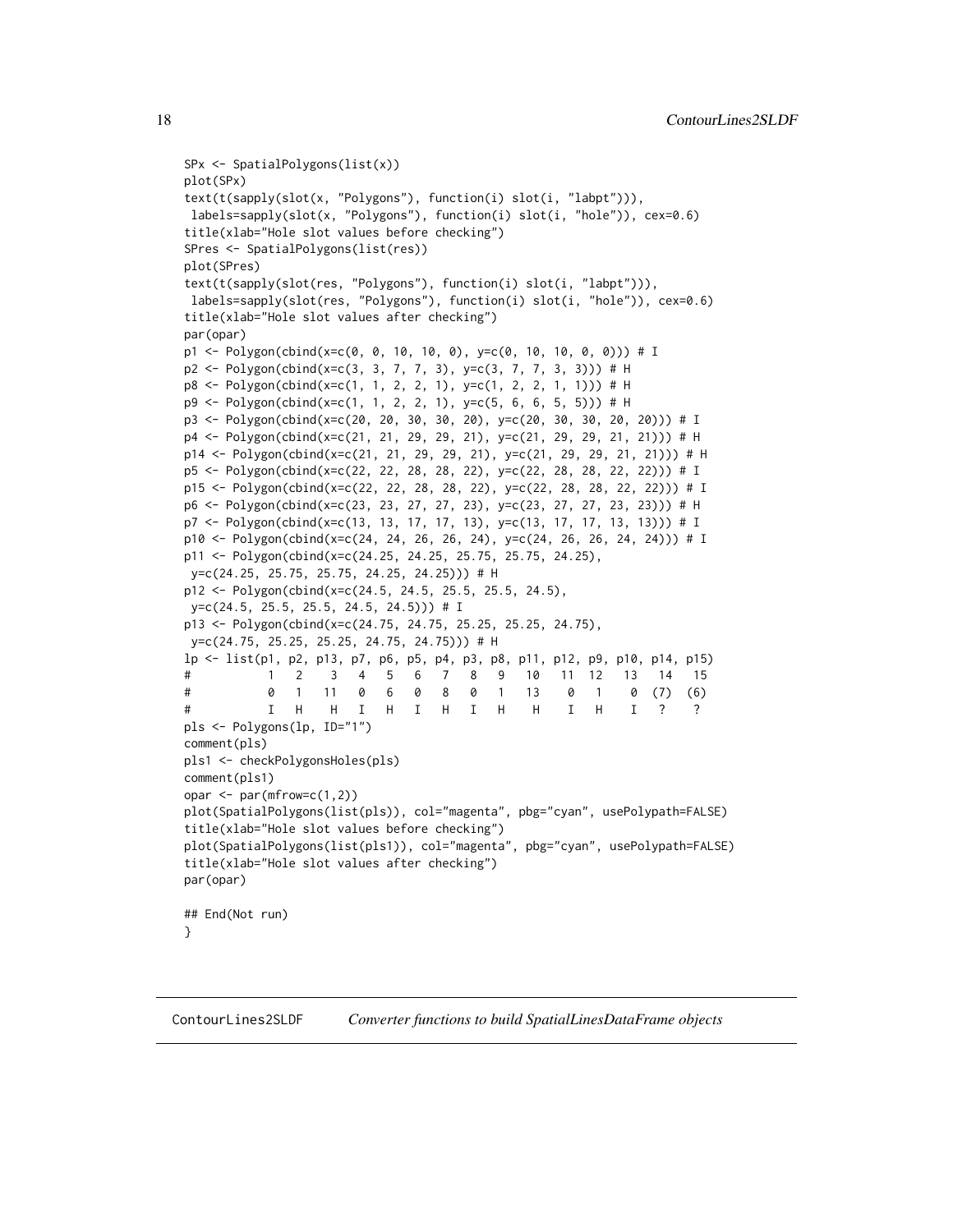These functions show how to build converters to SpatialLinesDataFrame objects: ArcObj2SLDF from the list returned by the get.arcdata function in the RArcInfo package; ContourLines2SLDF from the list returned by the contourLines function in the graphics package (here the data frame is just the contour levels, with one Lines object made up of at least one Line object per level); and MapGen2SL reads a file in "Mapgen" format into a SpatialLines object.

## Usage

```
ArcObj2SLDF(arc, proj4string=CRS(as.character(NA)), IDs)
ContourLines2SLDF(cL, proj4string=CRS(as.character(NA)))
MapGen2SL(file, proj4string=CRS(as.character(NA)))
```
## Arguments

| arc         | a list returned by the get. arcdata function in the RArcInfo package                                                                         |  |
|-------------|----------------------------------------------------------------------------------------------------------------------------------------------|--|
| IDs         | vector of unique character identifiers; if not given, suitable defaults will be used,<br>and the same values inserted as data slot row names |  |
| -cL         | a list returned by the contour Lines function in the graphics package                                                                        |  |
| proj4string | Object of class "CRS"; see CRS-class                                                                                                         |  |
| file        | filename of a file containing a Mapgen line data set                                                                                         |  |

#### Value

A SpatialLinesDataFrame object

#### Note

Coastlines of varying resolution may be chosen online and downloaded in "Mapgen" text format from <https://www.ngdc.noaa.gov/mgg/shorelines/shorelines.html>, most conveniently using the interactive selection tool, but please note the 500,000 point limit on downloads, which is easy to exceed.

#### Author(s)

Roger Bivand; Edzer Pebesma

## See Also

#### [SpatialLines-class](#page-0-0)

```
#data(co37_d90_arc) # retrieved as:
# library(RArcInfo)
# fl <- "http://www.census.gov/geo/cob/bdy/co/co90e00/co37_d90_e00.zip"
# download.file(fl, "co37_d90_e00.zip")
# e00 <- zip.file.extract("co37_d90.e00", "co37_d90_e00.zip")
# e00toavc(e00, "ncar")
```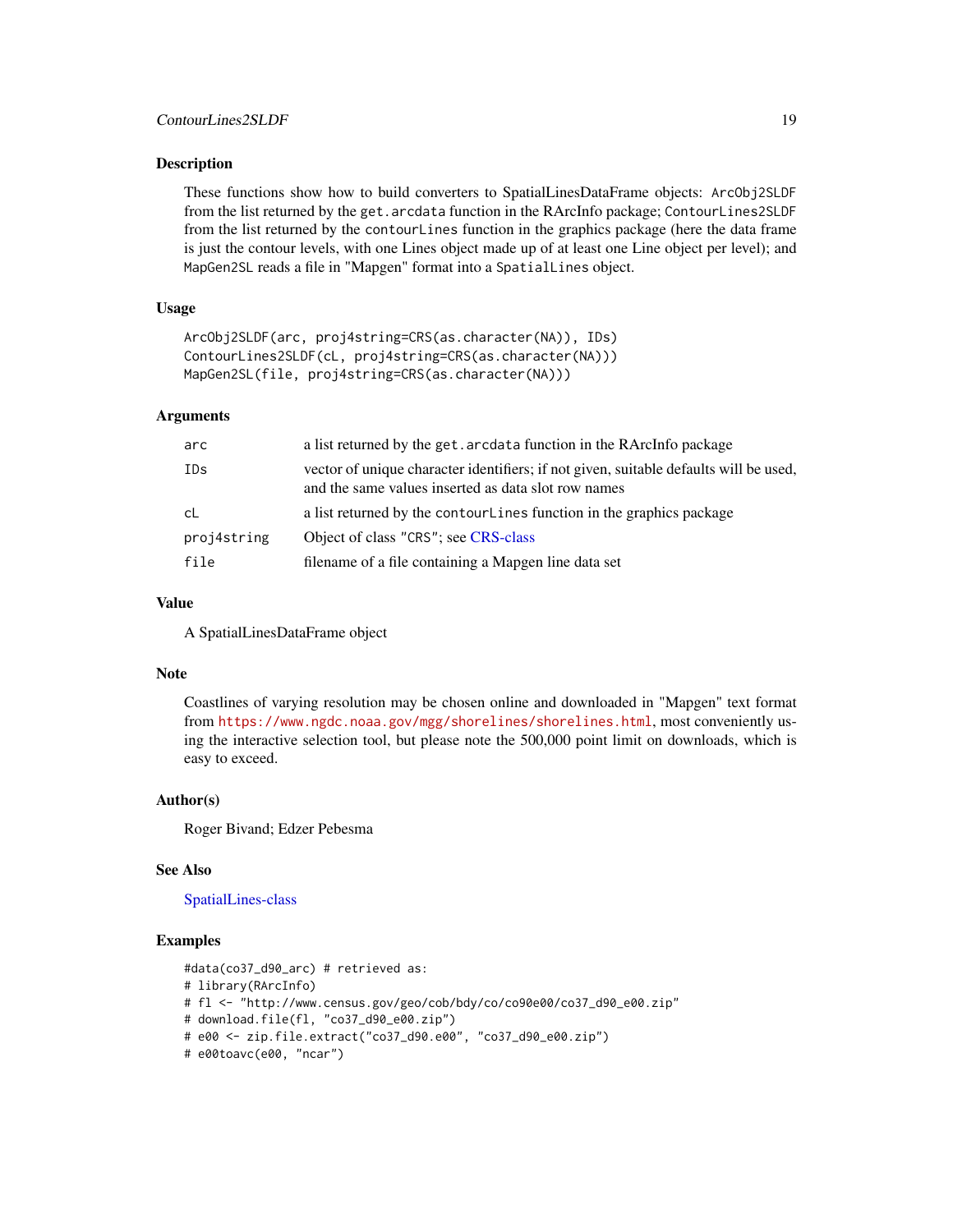```
# arc <- get.arcdata(".", "ncar")
#res <- arcobj2SLDF(arc)
#plot(res)
#invisible(title(""))
res <- ContourLines2SLDF(contourLines(volcano))
plot(res, col=terrain.colors(nrow(as(res, "data.frame"))))
title("Volcano contours as SpatialLines")
```
dotsInPolys *Put dots in polygons*

#### Description

Make point coordinates for a dot density map

#### Usage

```
dotsInPolys(pl, x, f = "random", offset, compatible = FALSE)
```
#### Arguments

| pl           | an object of class SpatialPolygons or SpatialPolygonsDataFrame                                                                                                   |
|--------------|------------------------------------------------------------------------------------------------------------------------------------------------------------------|
| X            | integer vector of counts of same length as pl for dots                                                                                                           |
| $\mathbf{f}$ | type of sampling used to place points in polygons, either "random" or "regular"                                                                                  |
| offset       | for regular sampling only: the offset (position) of the regular grid; if not set,<br>$c(0.5, 0.5)$ , that is the returned grid is not random                     |
| compatible   | what to return, if TRUE a a list of matrices of point coordinates, one matrix for<br>each member of pl, if false a SpatialPointsDataFrame with polygon ID values |

## Details

With f="random", the dots are placed in the polygon at random, f="regular" - in a grid pattern (number of dots not guaranteed to be the same as the count). When the polygon is made up of more than one part, the dots will be placed in proportion to the relative areas of the clockwise rings (anticlockwise are taken as holes). From maptools release 0.5-2, correction is made for holes in the placing of the dots, but depends on hole values being correctly set, which they often are not.

## Value

If compatible=TRUE, the function returns a list of matrices of point coordinates, one matrix for each member of pl. If x[i] is zero, the list element is NULL, and can be tested when plotting - see the examples. If compatible=FALSE (default), it returns a SpatialPointsDataFrame with polygon ID values as the only column in the data slot.

#### Note

Waller and Gotway (2004) Applied Spatial Statistics for Public Health Data (Wiley, Hoboken, NJ) explicitly warn that care is needed in plotting and interpreting dot density maps (pp. 81-83)

<span id="page-19-0"></span>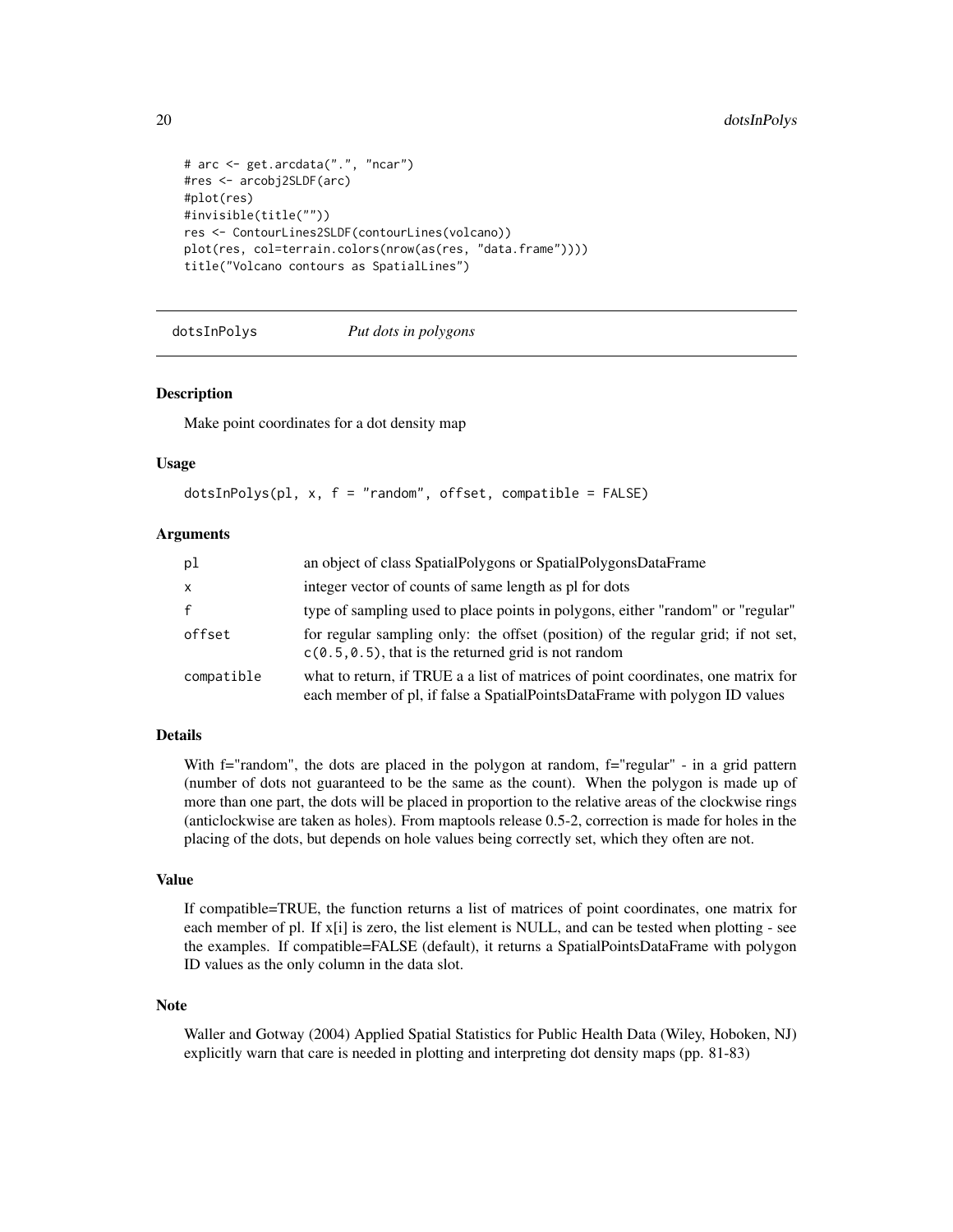## <span id="page-20-0"></span>elide-methods 21

## Author(s)

Roger Bivand <Roger.Bivand@nhh.no>

#### See Also

[spsample](#page-0-0)

## Examples

```
nc_SP <- readShapePoly(system.file("shapes/sids.shp", package="maptools")[1],
proj4string=CRS("+proj=longlat +ellps=clrk66"))
## Not run:
pls <- slot(nc_SP, "polygons")
pls_new <- lapply(pls, checkPolygonsHoles)
nc_SP <- SpatialPolygonsDataFrame(SpatialPolygons(pls_new,
proj4string=CRS(proj4string(nc_SP))), data=as(nc_SP, "data.frame"))
## End(Not run)
try1 <- dotsInPolys(nc_SP, as.integer(nc_SP$SID74))
plot(nc_SP, axes=TRUE)
plot(try1, add=TRUE, pch=18, col="red")
try2 <- dotsInPolys(nc_SP, as.integer(nc_SP$SID74), f="regular")
plot(nc_SP, axes=TRUE)
plot(try2, add=TRUE, pch=18, col="red")
```
elide-methods *Methods for Function elide in Package 'maptools'*

#### Description

Methods for function elide to translate and disguise coordinate placing in the real world.

## Usage

elide(obj, ...)

#### Arguments

| obj | object to be elided                                                                                                                                                    |
|-----|------------------------------------------------------------------------------------------------------------------------------------------------------------------------|
| .   | other arguments:                                                                                                                                                       |
|     | <b>bb</b> if NULL, uses bounding box of object, otherwise the given bounding box                                                                                       |
|     | shift values to shift the coordinates of the input object; this is made ineffective<br>by the scale argument                                                           |
|     | reflect reverse coordinate axes                                                                                                                                        |
|     | <b>scale</b> if NULL, coordinates not scaled; if TRUE, the longer dimension is scaled<br>to lie within $[0,1]$ and aspect maintained; if a scalar, the output range of |
|     | $[0,1]$ is multiplied by scale                                                                                                                                         |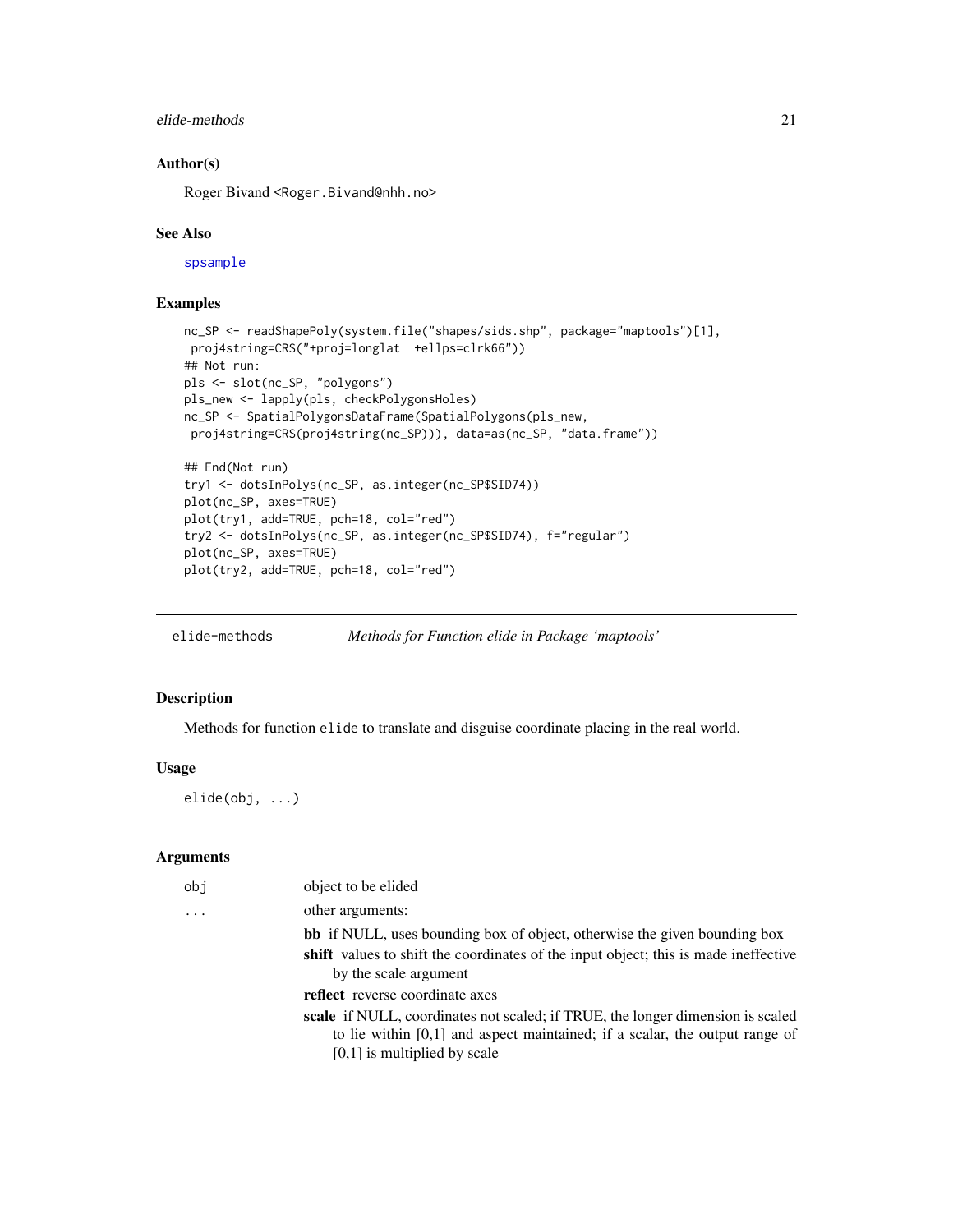flip translate coordinates on the main diagonal rotate default 0, rotate angle degrees clockwise around center center default NULL, if not NULL, the rotation center, numeric of length two unitsq logical, default FALSE, if TRUE and scale TRUE, impose unit square bounding box (currently only points)

## Value

The methods return objects of the input class object with elided coordinates; the coordinate reference system is not set. Note that if the input coordinates or centroids are in the data slot data.frame of the input object, they should be removed before the use of these methods, otherwise they will betray the input positions.

#### Methods

obj = "SpatialPoints" elides object

obj = "SpatialPointsDataFrame" elides object

obj = "SpatialLines" elides object

obj = "SpatialLinesDataFrame" elides object

obj = "SpatialPolygons" elides object

obj = "SpatialPolygonsDataFrame" elides object

#### Note

Rotation code kindly contributed by Don MacQueen

```
data(meuse)
coordinates(meuse) <- c("x", "y")
proj4string(meuse) <- CRS("+init=epsg:28992")
data(meuse.riv)
river_polygon <- Polygons(list(Polygon(meuse.riv)), ID="meuse")
rivers <- SpatialPolygons(list(river_polygon))
proj4string(rivers) <- CRS("+init=epsg:28992")
rivers1 <- elide(rivers, reflect=c(TRUE, TRUE), scale=TRUE)
meuse1 <- elide(meuse, bb=bbox(rivers), reflect=c(TRUE, TRUE), scale=TRUE)
opar \leq par(mfrow=c(1,2))
plot(rivers, axes=TRUE)
plot(meuse, add=TRUE)
plot(rivers1, axes=TRUE)
plot(meuse1, add=TRUE)
par(opar)
meuse1 <- elide(meuse, shift=c(10000, -10000))
bbox(meuse)
bbox(meuse1)
rivers1 <- elide(rivers, shift=c(10000, -10000))
bbox(rivers)
bbox(rivers1)
```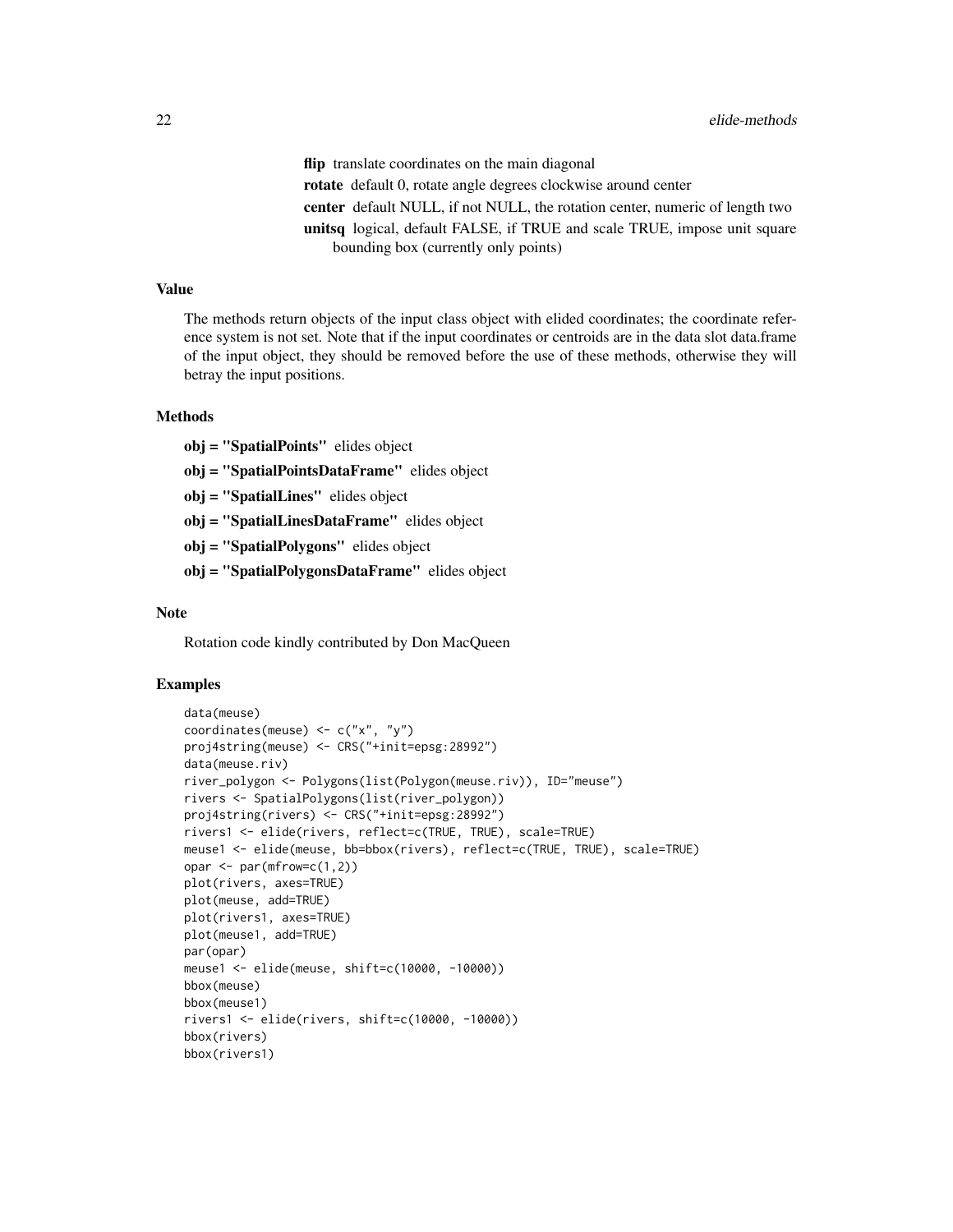## <span id="page-22-0"></span>gcDestination 23

```
meuse1 <- elide(meuse, rotate=-30, center=apply(bbox(meuse), 1, mean))
bbox(meuse)
bbox(meuse1)
plot(meuse1, axes=TRUE)
```
gcDestination *Find destination in geographical coordinates*

## Description

Find the destination in geographical coordinates at distance dist and for the given bearing from the starting point given by lon and lat.

#### Usage

```
gcDestination(lon, lat, bearing, dist, dist.units = "km",
model = NULL, Vincenty = FALSE)
```
## Arguments

| longitude (Eastings) in decimal degrees (either scalar or vector)                          |  |
|--------------------------------------------------------------------------------------------|--|
| latitude (Northings) in decimal degrees (either scalar or vector)                          |  |
| bearing from 0 to 360 degrees (either scalar or vector)                                    |  |
| distance travelled (scalar)                                                                |  |
| units of distance "km" (kilometers), "nm" (nautical miles), "mi" (statute miles)           |  |
| choice of ellipsoid model ("WGS84", "GRS80", "Airy", "International", "Clarke",<br>"GRS67" |  |
| logical flag, default FALSE                                                                |  |
|                                                                                            |  |

#### Details

The bearing argument may be a vector when lon and lat are scalar, representing a single point.

## Value

A matrix of decimal degree coordinates with Eastings in the first column and Northings in the second column.

#### Author(s)

Eric Archer and Roger Bivand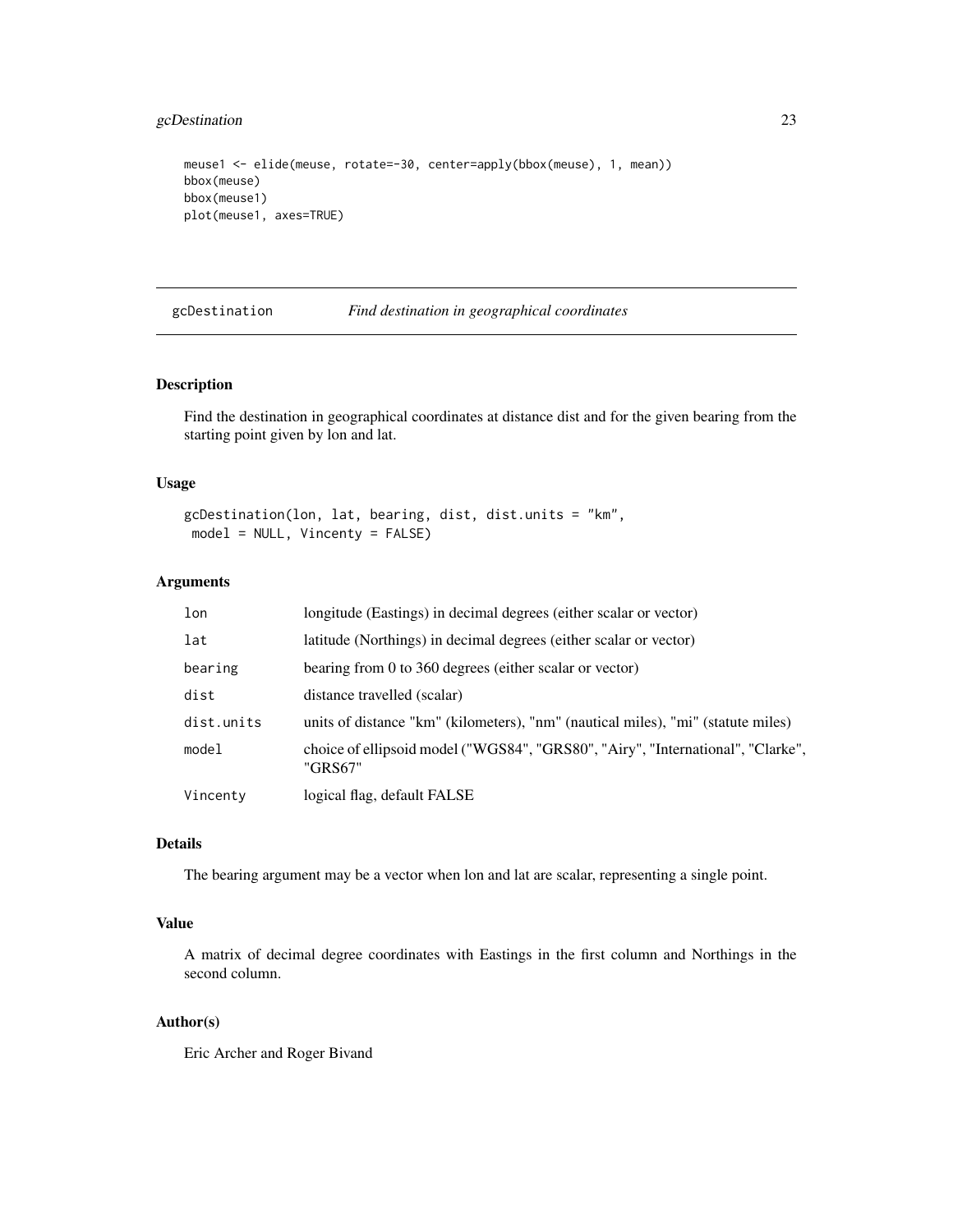#### References

<http://www.movable-type.co.uk/scripts/latlong.html#ellipsoid>,

the file earlier available at http:\/\/williams.best.vwh.net/avform.htm,

<http://www.movable-type.co.uk/scripts/latlong-vincenty.html#direct>,

Original reference [https://www.ngs.noaa.gov/PUBS\\_LIB/inverse.pdf](https://www.ngs.noaa.gov/PUBS_LIB/inverse.pdf):

Vincenty, T. 1975. Direct and inverse solutions of geodesics on the ellipsoid with application of nested equations. Survey Review 22(176):88-93

#### See Also

[gzAzimuth](#page-28-1)

#### Examples

```
data(state)
res <- gcDestination(state.center$x, state.center$y, 45, 250, "km")
plot(state.center$x, state.center$y, asp=1, pch=16)
arrows(state.center$x, state.center$y, res[,1], res[,2], length=0.05)
llist <- vector(mode="list", length=length(state.center$x))
for (i in seq(along=llist)) llist[[i]] <- gcDestination(state.center$x[i],
  state.center$y[i], seq(0, 360, 5), 250, "km")
plot(state.center$x, state.center$y, asp=1, pch=3)
nll <- lapply(llist, lines)
```
getinfo.shape *Get shapefile header information*

#### **Description**

Get shapefile header information; the file should be given including its ".shp" extension, and the function will reconstruct the names of the database (dbf) file and the index (shx) file from these.

#### Usage

```
getinfo.shape(filen)
## S3 method for class 'shapehead'
print(x, \ldots)
```
#### Arguments

| filen                   | name of file with *.shp extension             |
|-------------------------|-----------------------------------------------|
| x                       | a shapehead list as returned by getinfo.shape |
| $\cdot$ $\cdot$ $\cdot$ | other arguments passed to print               |

<span id="page-23-0"></span>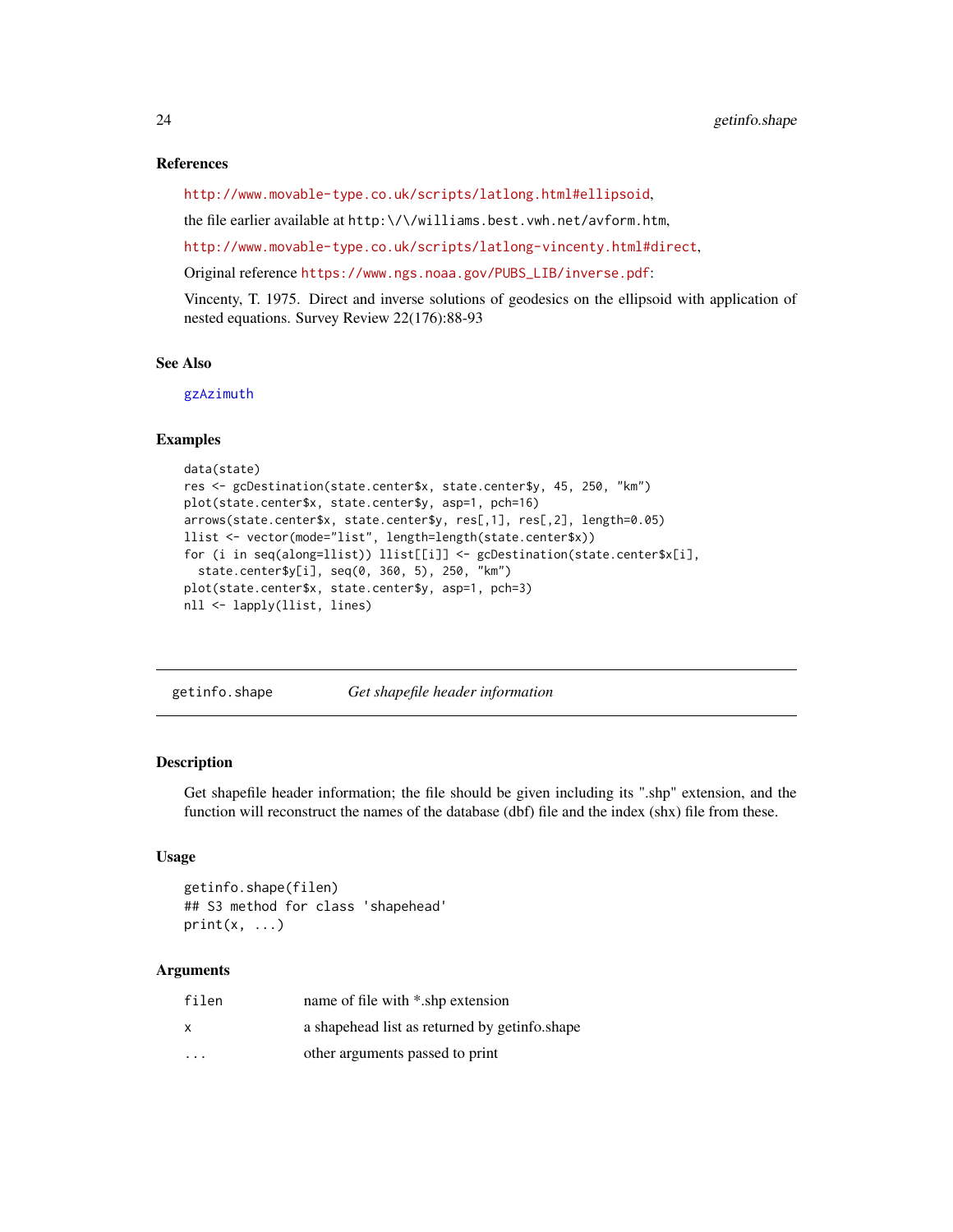## <span id="page-24-0"></span>Details

The function calls code from shapelib to read shapefiles, a file format used by ESRI GIS software among others

#### Value

The function returns a list of class shapehead.

## Author(s)

Roger Bivand <Roger.Bivand@nhh.no>; shapelib by Frank Warmerdam

#### References

<http://shapelib.maptools.org/>

#### Examples

```
res <- getinfo.shape(system.file("shapes/fylk-val.shp", package="maptools")[1])
res
str(res)
```
getKMLcoordinates *Get a list of coordinates out of a KML file*

#### Description

This function parses a KML file to get the content of <coordinates> tags and returns a list of matrices representing the longitude-latitute or if ignoreAltitude is FALSE the longitude-latitutealtitude coordinates of a KML geometry.

## Usage

getKMLcoordinates(kmlfile, ignoreAltitude=FALSE)

#### Arguments

kmlfile connection object or a character string of the KML file ignoreAltitude if set to TRUE the altitude values of a KML points will be ignored

## Value

coords is a list of matrices representing the longitude-latitute or if ignoreAltitude is FALSE the longitude-latitute-altitude coordinates

#### Author(s)

Hans-J. Bibiko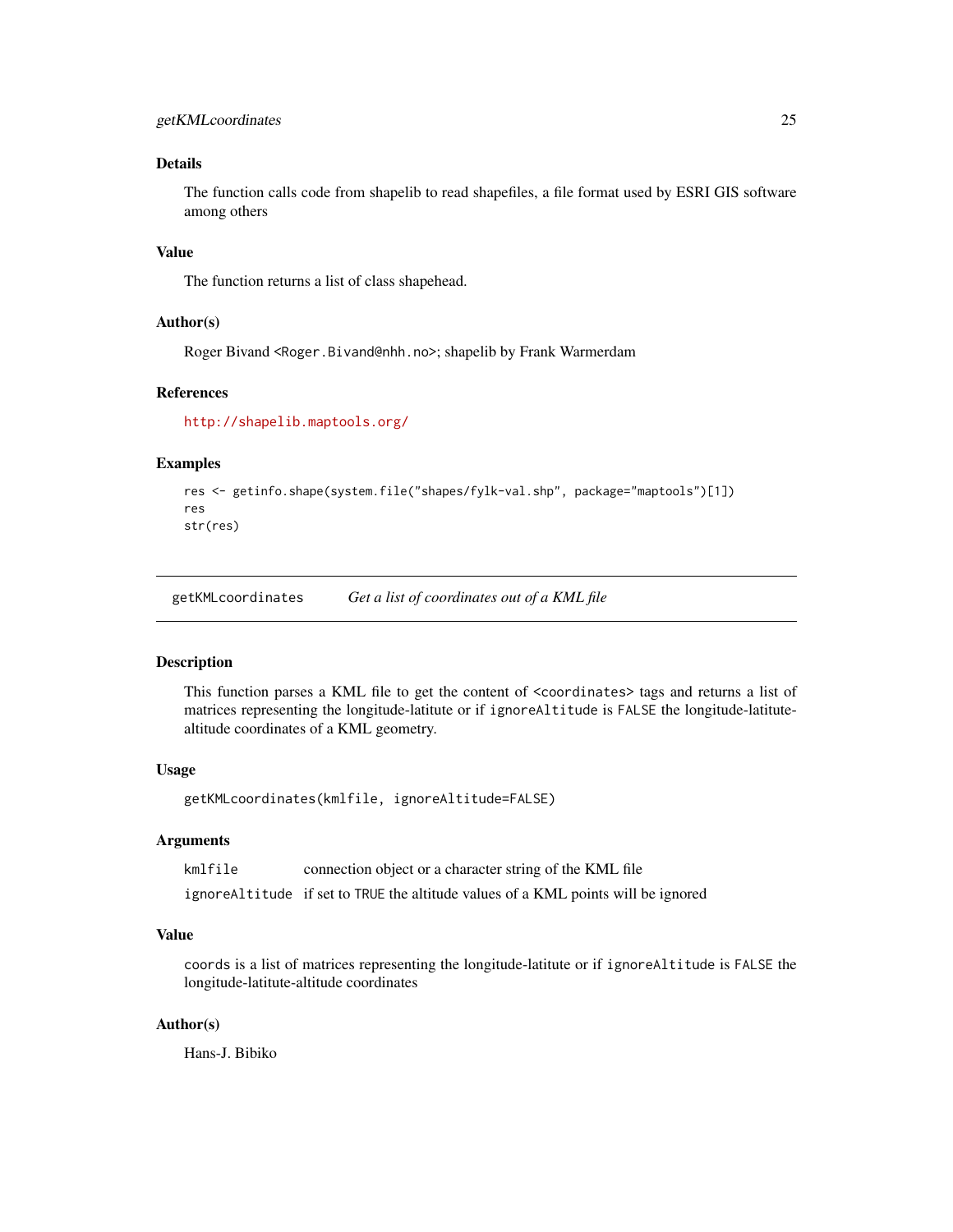## See Also

[kmlPolygon](#page-35-1), [kmlLine](#page-29-1)

#### Examples

```
data(wrld_simpl)
## creates a KML file containing the polygons of South Africa (plus hole)
sw <- slot(wrld_simpl[wrld_simpl$NAME=="South Africa",], "polygons")[[1]]
tf <- tempfile()
kmlPolygon(sw, kmlfile=tf, name="South Africa", col="#df0000aa", lwd=5,
   border=4, kmlname="R Test",
   kmldescription="This is <b>only</b> a <a href='http://www.r-project.org'>R</a> test.")
zz <- getKMLcoordinates(tf, ignoreAltitude=TRUE)
str(zz)
zz <- getKMLcoordinates(system.file("shapes/Testing.kml", package="maptools"))
str(zz)
```
<span id="page-25-1"></span>GE\_SpatialGrid *Create SpatialGrid for PNG output to GE*

## **Description**

The function sets up metadata in the form of a SpatialGrid object for defining the size and placing of a PNG image overlay in Google Earth. The internal function Sobj\_SpatialGrid can also be called to build a grid for arbitrary Spatial\* objects.

#### Usage

GE\_SpatialGrid(obj, asp = NA, maxPixels = 600) Sobj\_SpatialGrid(obj, asp=1, maxDim=100, n=NULL)

#### Arguments

| obj       | a Spatial* object                                               |
|-----------|-----------------------------------------------------------------|
| asp       | if NA, will be set to the latitude corrected value              |
| maxPixels | the maximum dimension of the output PNG                         |
| maxDim    | the maximum dimension of the output grid; ignored if n not NULL |
| n         | if not NULL, the minimum number of cells in the returned grid   |

## Details

The function is used together with kmlOverlay to wrap around the opening of a PNG graphics device, plotting code, and the closing of the device. The computed values take account of the adjustment of the actual data bounding box to an integer number of rows and columns in the image file.

The approach may be used as an alternative to writing PNG files from SpatialGrid and SpatialPixel objects in rgdal using writeGDAL, and to writing KML files using writeOGR for vector data objects.

<span id="page-25-0"></span>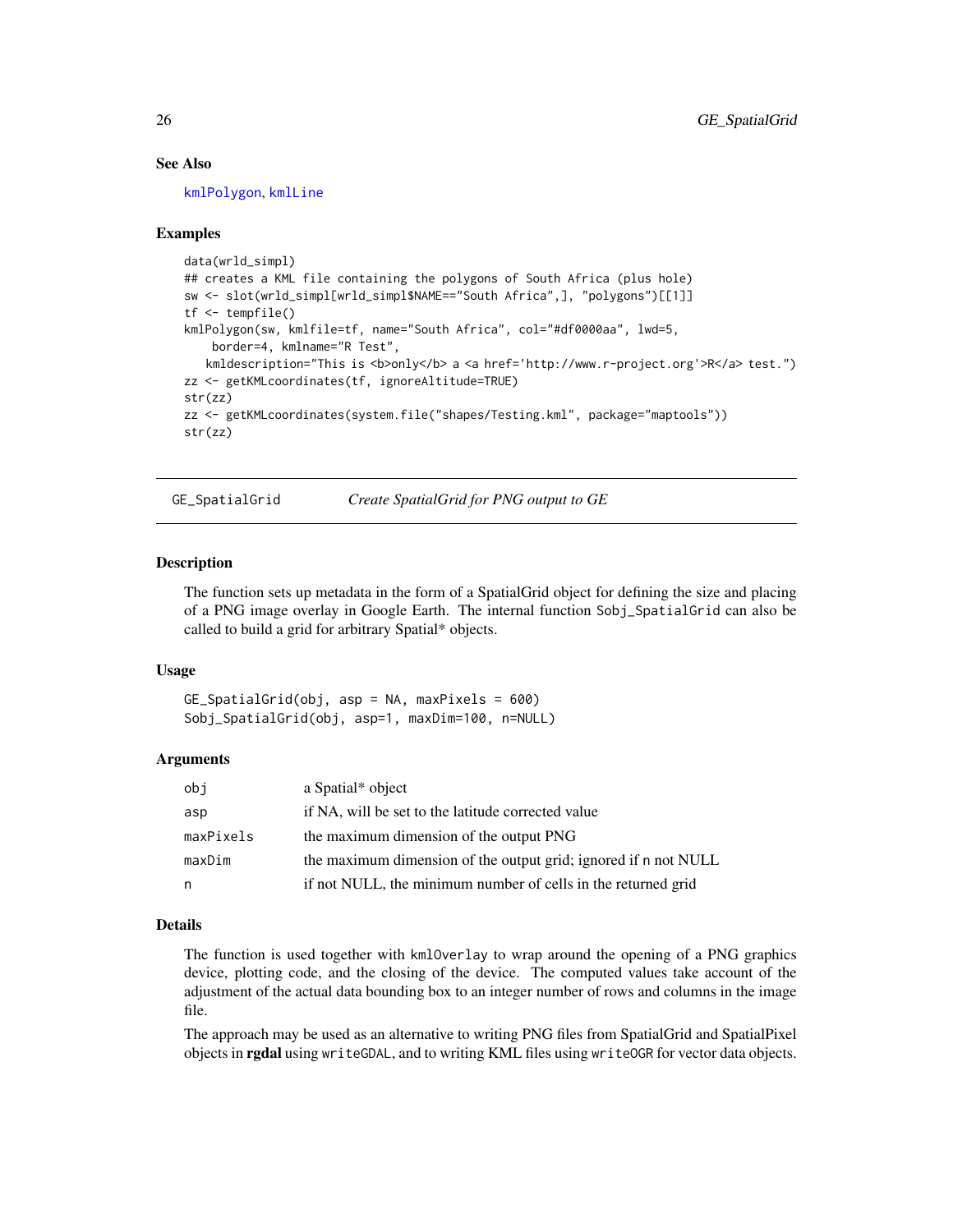## GE\_SpatialGrid 27

The output PNG files are likely to be very much smaller than large vector data KML files, and hinder the retrieval of exact positional information.

Note that the geometries should be in geographical coordinates with datum WGS84 for export to KML.

## Value

returns an S3 object of class GE\_SG with components:

| height<br>Integer raster height for png call                         |  |
|----------------------------------------------------------------------|--|
| width<br>Integer raster width for png call                           |  |
| SG<br>a Spatial Grid object with the grid topology of the output PNG |  |
| the aspect value used<br>asp                                         |  |
| xlim<br>xlim taken from SG                                           |  |
| vlim<br>ylim taken from SG                                           |  |

## Author(s)

Duncan Golicher, David Forrest and Roger Bivand

## See Also

[kmlOverlay](#page-32-1)

```
opt_exask <- options(example.ask=FALSE)
qk <- SpatialPointsDataFrame(quakes[, c(2:1)], quakes)
summary(Sobj_SpatialGrid(qk)$SG)
t2 <- Sobj_SpatialGrid(qk, n=10000)$SG
summary(t2)
prod(slot(slot(t2, "grid"), "cells.dim"))
proj4string(qk) <- CRS("+proj=longlat +ellps=WGS84")
tf <- tempfile()
SGqk <- GE_SpatialGrid(qk)
png(file=paste(tf, ".png", sep=""), width=SGqk$width, height=SGqk$height,
 bg="transparent")
par(mar=c(0,0,0,0), xaxs="i", yaxs="i")
plot(qk, xlim=SGqk$xlim, ylim=SGqk$ylim, setParUsrBB=TRUE)
dev.off()
kmlOverlay(SGqk, paste(tf, ".kml", sep=""), paste(tf, ".png", sep=""))
## Not run:
qk0 <- quakes
qk0$long <- ifelse(qk0$long <= 180, qk0$long, qk0$long-360)
qk0a <- SpatialPointsDataFrame(qk0[, c(2:1)], qk0)
proj4string(qk0a) <- CRS("+proj=longlat +ellps=WGS84")
# writeOGR(qk0a, paste(tf, "v.kml", sep=""), "Quakes", "KML")
# system(paste("googleearth ", tf, ".kml", sep=""))
## End(Not run)
options(example.ask=opt_exask)
```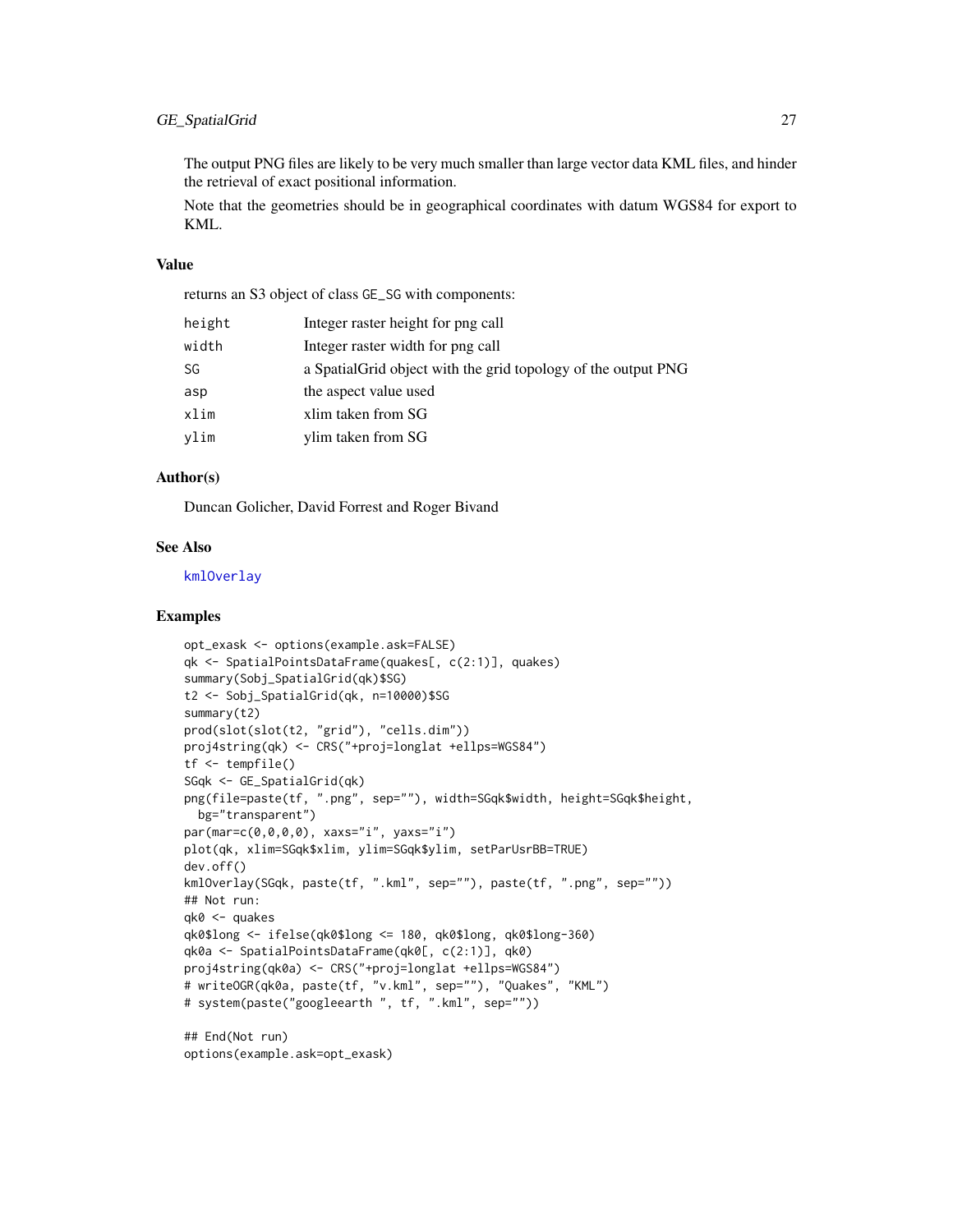<span id="page-27-0"></span>

How to plot polygons with holes - holes are encoded by coordinates going anticlockwise, and overplotting is avoided by re-ordering the order in which polygons are plotted.

This example is retained for historical interest only, other solutions are present in the sp package.

## Usage

data(gpcholes)

#### Details

"Date: Tue, 11 May 2004 12:54:20 +0900 From: Hisaji ONO To: r-help

I've tried to create a polygon with one hole by gpclib using following example script.

holepoly <- read.polyfile(system.file("poly-ex/hole-poly.txt", package="gpclib"), nohole = FALSE) area.poly(holepoly) plot(holepoly,poly.args=list(col="red",border="blue"))

And I noticed plot function couldn't draw polygons with holes correctly.

Does anyone know how to solve this situation?"

\*(h1pl has reversed the y component of polygon 1, to make its ring direction clockwise, h2pl reverses the order of the two polygons in holepoly1@pts)\*

#### Source

Data file included in "gpclib" package.

```
data(gpcholes)
opar \leq par(mfrow=c(1,2))
plot(SpatialPolygons(list(h2pl)), col="red", pbg="white", border="blue")
plot(SpatialPolygons(list(h1pl)), col="red", pbg="white", border="blue")
par(opar)
```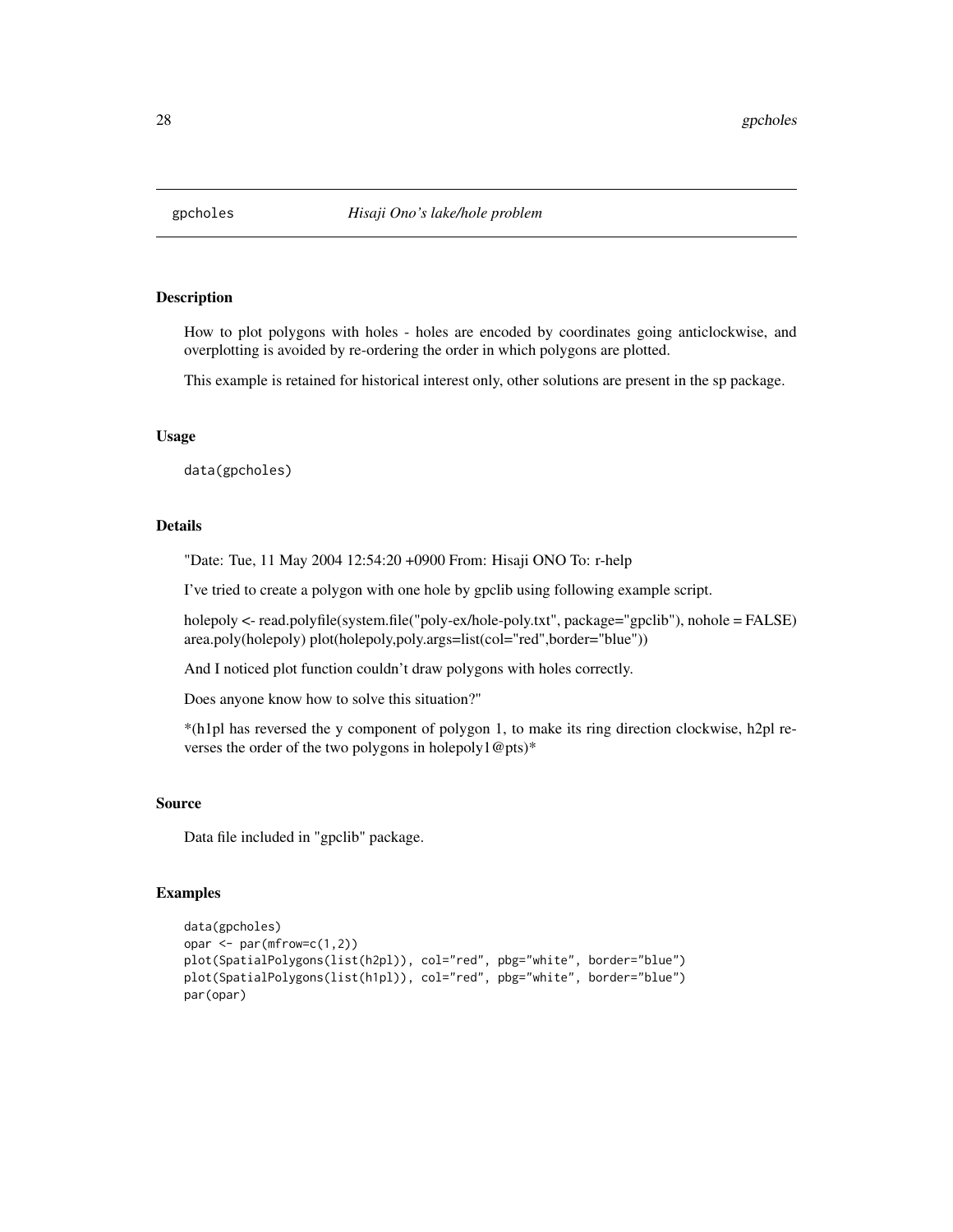<span id="page-28-1"></span><span id="page-28-0"></span>

The function finds azimuth values for geographical coordinates given as decimal degrees from the from coordinates to the to coordinate. In function trackAzimuth, the azimuth values are found between successive rows of the input coordinate matrix.

#### Usage

```
gzAzimuth(from, to, type = "snyder_sphere")
trackAzimuth(track, type="snyder_sphere")
```
#### Arguments

| from  | a two column matrix of geographical coordinates given as decimal degrees (lon-<br>gitude first)                                  |
|-------|----------------------------------------------------------------------------------------------------------------------------------|
| track | a two column matrix of geographical coordinates given as decimal degrees (lon-<br>gitude first)                                  |
| to    | a one row, two column matrix or two element vector of geographical coordinates<br>given as decimal degrees (longitude first)     |
| type  | default is "snyder_sphere", otherwise "abdali"; the results should be identi-<br>cal with slightly less trigonometry in "abdali" |

## Details

The azimuth is calculated on the sphere, using the formulae given by Snyder (1987, p. 30) and Abdali (1997, p. 17). The examples use data taken from Abdali (p. 17–18). There is a very interesting discussion of the centrality of azimuth-finding in the development of mathematics and mathematical geography in Abdali's paper. Among others, al-Khwarizmi was an important contributor. As Abdali puts it, "This is a veritable who's who of medieval science" (p. 3).

#### Value

values in decimal degrees - zero is North - of the azimuth from the from coordinates to the to coordinate.

## Author(s)

Roger Bivand, with contributions by Sebastian Luque

#### References

Snyder JP (1987) Map projections - a working manual, USGS Professional Paper 1395; Abdali SK (1997) "The Correct Qibla", formerly at http://patriot.net/users/abdali/ftp/qibla.pdf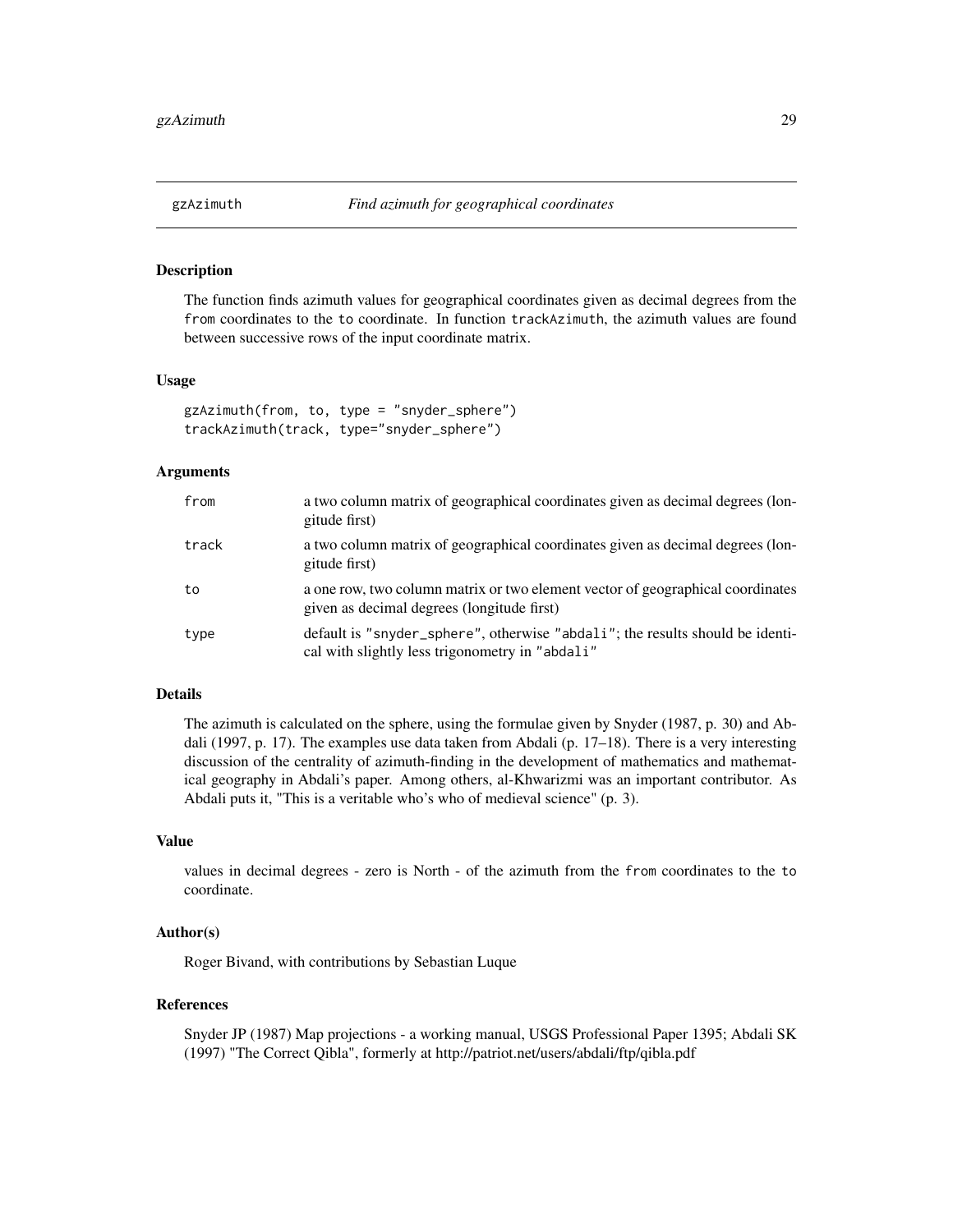#### Examples

```
name <- c("Mecca", "Anchorage", "Washington")
long <- c(39.823333, -149.883333, -77.0166667)
lat <- c(21.423333, 61.2166667, 38.9)
x <- cbind(long, lat)
row.names(x) <- name
crib <- c(-9.098363, 56.575960)
r1 <- gzAzimuth(x[2:3,], x[1,])
r1
all.equal(r1, crib)
r2 \leq gzAzimuth(x[2:3,], x[1,], type="abdali")
r2
all.equal(r2, crib)
trackAzimuth(x)
```
<span id="page-29-1"></span>kmlLine *Create and write a KML file on the basis of a given Lines object*

## Description

The function is used to create and write a KML file on the basis of a given Lines object (a list of Line objects) for the usage in Google Earth resp. Google Maps.

#### Usage

```
kmlLine(obj=NULL, kmlfile=NULL,
   name="R Line", description="", col=NULL, visibility=1, lwd=1,
   kmlname="", kmldescription="")
```
## Arguments

| obj         | a Lines or SpatialLinesDataFrame object                                         |
|-------------|---------------------------------------------------------------------------------|
| kmlfile     | if not NULL the name as character string of the kml file to be written          |
| name        | the name of the KML line                                                        |
| description | the description of the KML line (HTML tags allowed)                             |
| col         | the stroke color (see also Color Specification) of the KML line                 |
| visibility  | if set to 1 or TRUE specifies that the KML line should be visible after loading |
| 1wd         | the stroke width for the KML line                                               |
| kmlname     | the name of the KML layer                                                       |
|             | kmldescription the description of the KML layer (HTML tags allowed)             |

<span id="page-29-0"></span>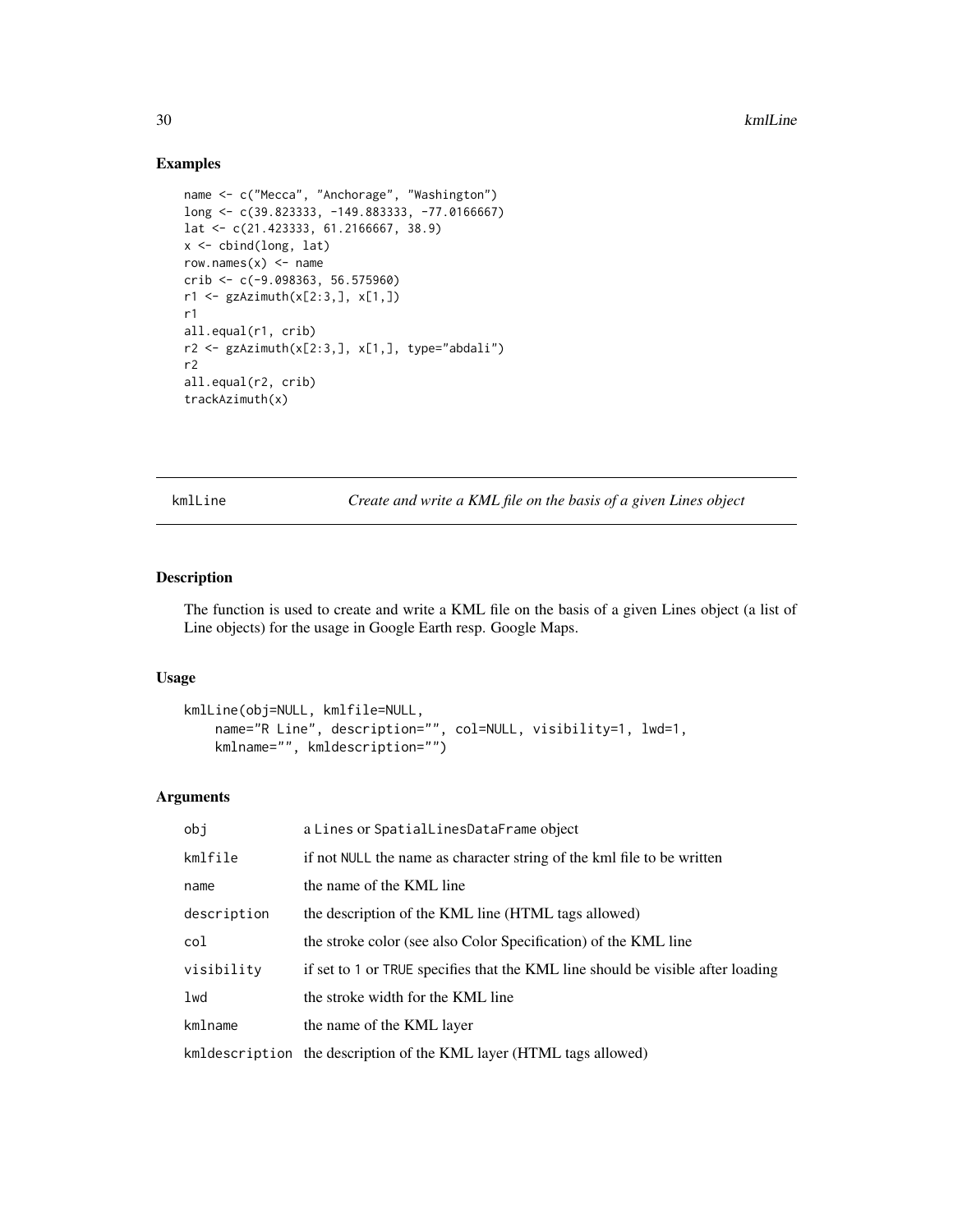#### kmlLine 31

## Details

The function is used to convert a given Lines object (a list of Line objects) or the first Lines object listed in a passed SpatialLinesDataFrame object into KML line(s). If kmlfile is not NULL the result will be written into that file. If kmlfile is NULL the generated KML lines will be returned (see also value).

For a passed Lines object the function generates a <Style> tag whereby its id attribute is set to the passed object's ID.

Note that the geometries should be in geographical coordinates with datum WGS84.

The resulting KML line will be embedded in <Placemark><MultiGeometry><LineString>.

#### Value

x is a list with the elements style and content containing the generated lines of the KML file as character vectors if kmlfile is NULL.

y is a list with the elements header and footer representing the KML file' header resp. footer if obj is NULL.

#### Color Specification

The following color specifications are allowed: 'red', 2, or as hex code '#RRGGBB' resp. '#RRGGBBAA' for passing the alpha value.

#### Author(s)

Hans-J. Bibiko

## See Also

[kmlOverlay](#page-32-1), [kmlPolygon](#page-35-1), [Line](#page-0-0)

```
xx <- readShapeSpatial(system.file("shapes/fylk-val-ll.shp",
     package="maptools")[1], proj4string=CRS("+proj=longlat +ellps=WGS84"))
out <- sapply(slot(xx, "lines"), function(x) { kmlLine(x,
   name=slot(x, "ID"), col="blue", lwd=1.5,
   description=paste("river:", slot(x, "ID"))) })
tf <- tempfile()
kmlFile <- file(tf, "w")
tf
cat(kmlLine(kmlname="R Test", kmldescription="<i>Hello</i>")$header,
    file=kmlFile, sep="\n")
cat(unlist(out["style",]), file=kmlFile, sep="\n")
cat(unlist(out["content",]), file=kmlFile, sep="\n")
cat(kmlLine()$footer, file=kmlFile, sep="\n")
close(kmlFile)
```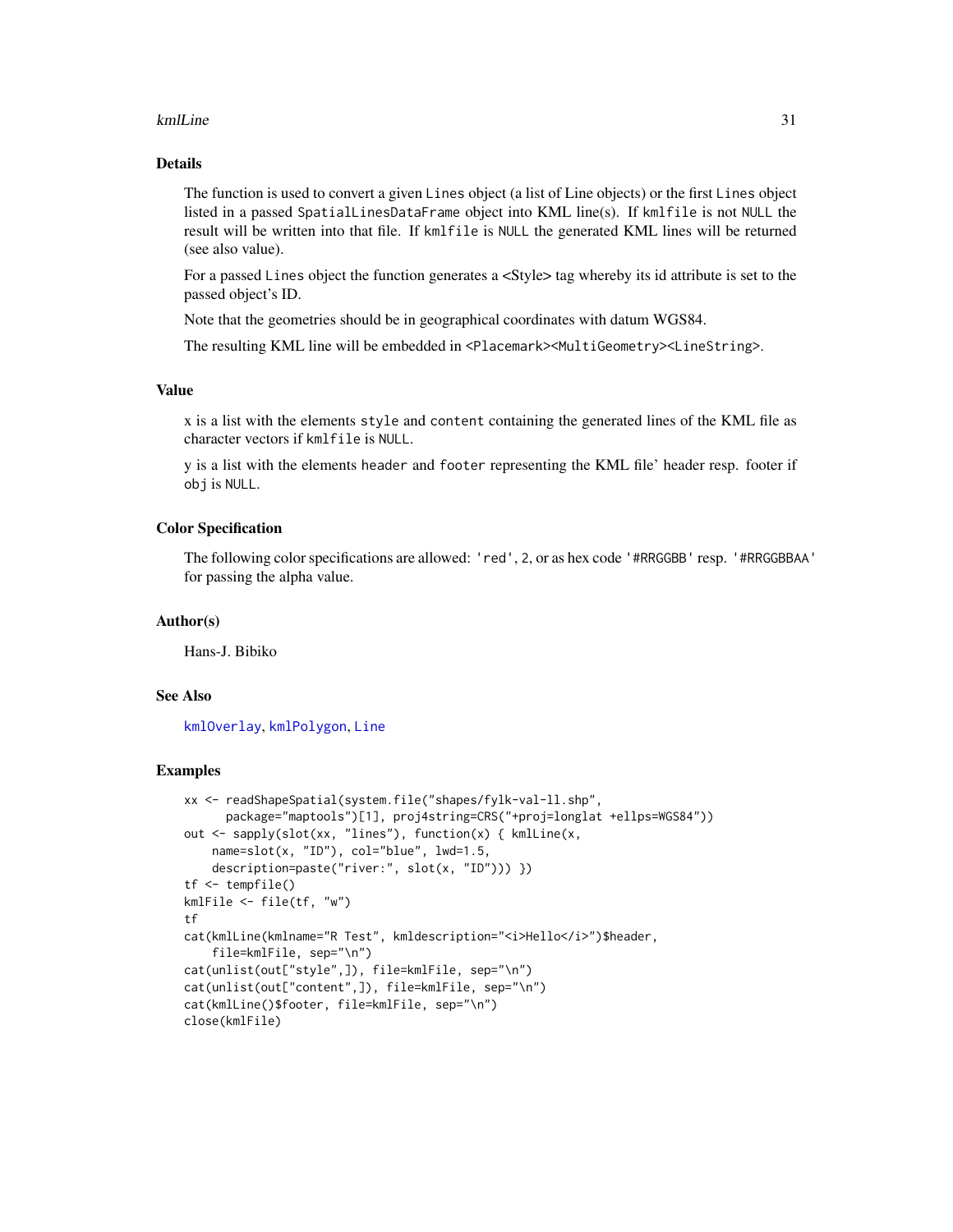<span id="page-31-0"></span>

The function is used to create and write a KML file on the basis of a given Lines object (a list of Line objects) for the usage in Google Earth and Google Maps.

#### Usage

```
kmlLines(obj=NULL, kmlfile=NULL,
        name="R Lines", description="", col=NULL, visibility=1, lwd=1,
       kmlname="", kmldescription="")
```
## Arguments

| obj         | a Lines or SpatialLinesDataFrame object                                         |
|-------------|---------------------------------------------------------------------------------|
| kmlfile     | if not NULL the name as character string of the kml file to be written          |
| name        | the name of the KML line                                                        |
| description | the description of the KML line (HTML tags allowed)                             |
| col         | the stroke color (see also Color Specification) of the KML line                 |
| visibility  | if set to 1 or TRUE specifies that the KML line should be visible after loading |
| lwd         | the stroke width for the KML line                                               |
| kmlname     | the name of the KML layer                                                       |
|             | kmldescription the description of the KML layer (HTML tags allowed)             |

## Details

The function is used to convert a given Lines object (a list of Line objects) or the first Lines object listed in a passed SpatialLinesDataFrame object into KML line(s). If kmlfile is not NULL the result will be written into that file. If kmlfile is NULL the generated KML lines will be returned (see also value). Function no longer uses append greatly improving performance on large objects or lists.

For a passed Lines object the function generates a <Style> tag whereby its id attribute is set to the passed object's ID.

Note that the geometries should be in geographical coordinates with datum WGS84.

The resulting KML line will be embedded in <Placemark><MultiGeometry><LineString>.

## Value

x is a list with the elements style and content containing the generated lines of the KML file as character vectors if kmlfile is NULL.

y is a list with the elements header and footer representing the KML file header and footer if obj is NULL.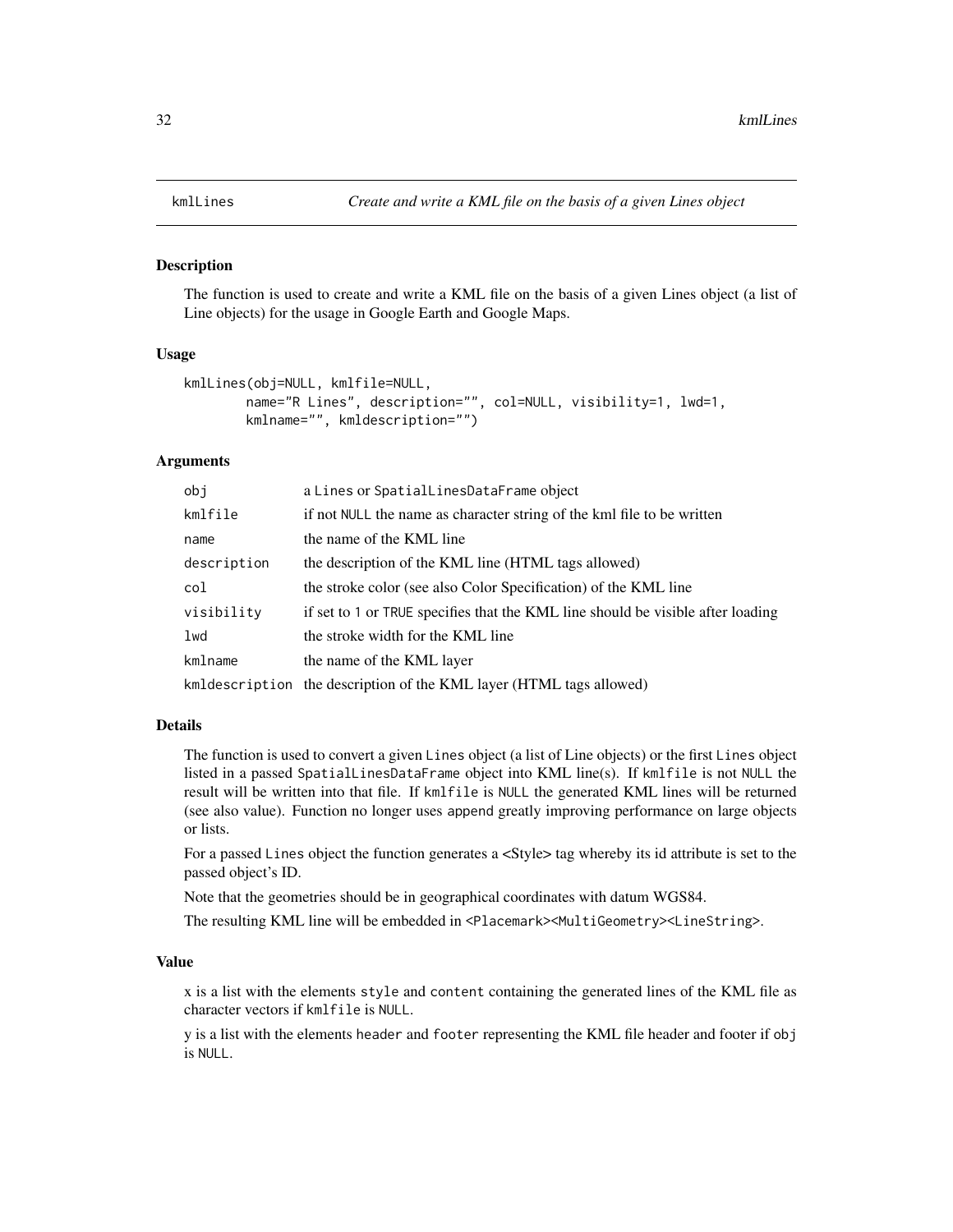## <span id="page-32-0"></span>kmlOverlay 33

#### Color Specification

The following color specifications are allowed: 'red', 2, or as hex code '#RRGGBB' resp. '#RRGGBBAA' for passing the alpha value.

#### Author(s)

Hans-J. Bibiko, Jon Callahan, Steven Brey

## See Also

[kmlOverlay](#page-32-1), [kmlPolygon](#page-35-1), [Line](#page-0-0)

## Examples

```
# Maptools library required
library(maptools)
# load line object
rivers <- readShapeSpatial(system.file("shapes/fylk-val-ll.shp",
                  package="maptools")[1], proj4string=CRS("+proj=longlat +ellps=WGS84"))
# create kml file
td \leftarrow tempdir()kmlfile <- paste(td, "rivers.kml", sep="/")
kmlLines(rivers, kmlfile = kmlfile, name = "R Lines",
         description = "Hello!", col = "blue", visibility = 1, lwd = 1,
         kmlname = "", kmldescription = "")
```
<span id="page-32-1"></span>

| kml0verlay |  |  |  |
|------------|--|--|--|
|------------|--|--|--|

Create and write KML file for PNG image overlay

## Description

The function is used to create and write a KML file for a PNG image overlay for Google Earth.

## Usage

```
kmlOverlay(obj, kmlfile = NULL, imagefile = NULL, name = "R image")
```
## Arguments

| obi       | a GE_SG object from GE_SpatialGrid                                                                                                            |
|-----------|-----------------------------------------------------------------------------------------------------------------------------------------------|
| kmlfile   | if not NULL the name of the kml file to be written                                                                                            |
| imagefile | the name of the PNG file containing the image - this should be either relative<br>(same directory as kml file) or abosolute (fully qualified) |
| name      | the name used to describe the image overlay in GE                                                                                             |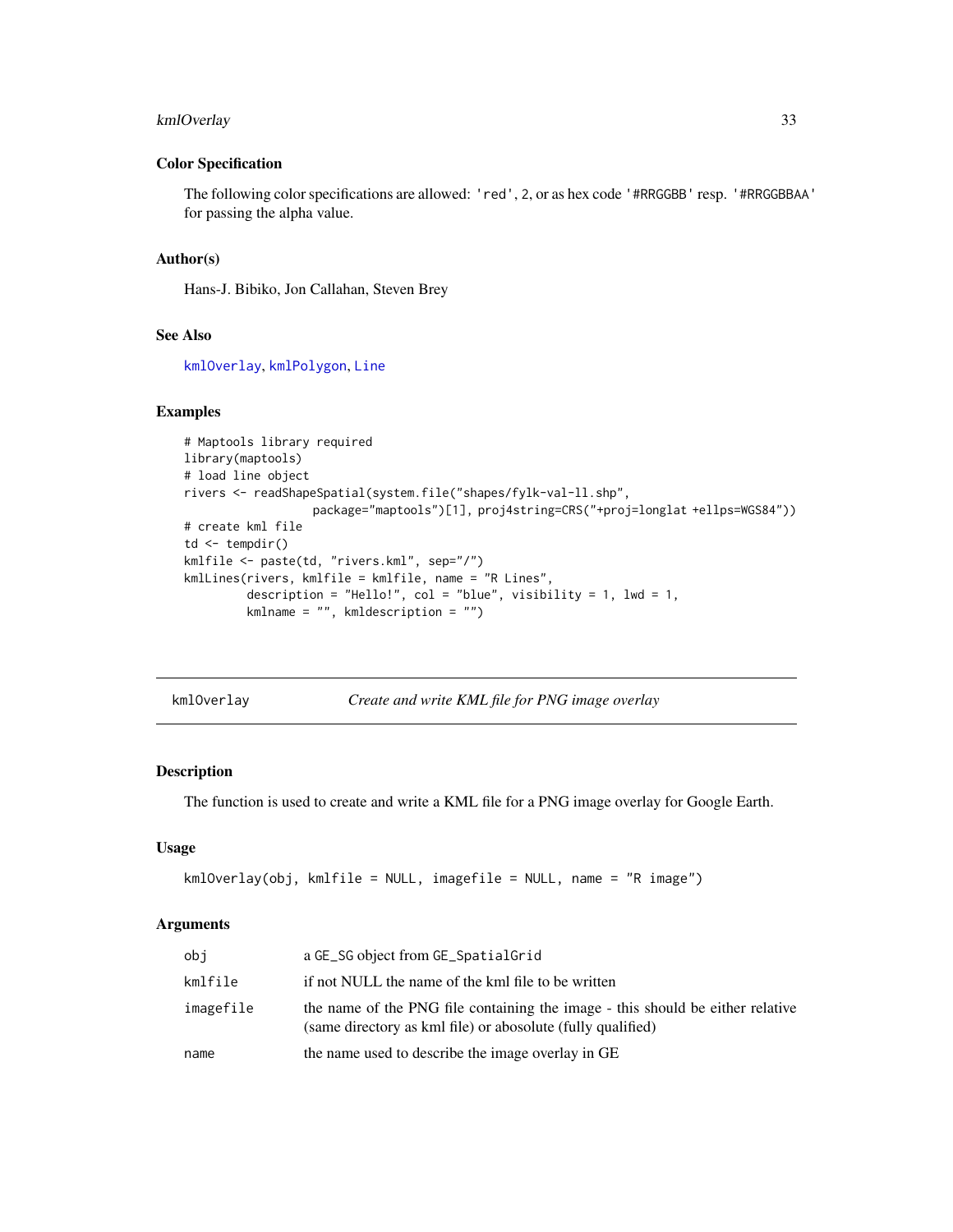## Details

The function is used together with GE\_SpatialGrid to wrap around the opening of a PNG graphics device, plotting code, and the closing of the device. The computed values take account of the adjustment of the actual data bounding box to an integer number of rows and columns in the image file.

The approach may be used as an alternative to writing PNG files from SpatialGrid and SpatialPixel objects in **rgdal** using writeGDAL, and to writing KML files using writeOGR for vector data objects. The output PNG files are likely to be very much smaller than large vector data KML files, and hinder the retrieval of exact positional information.

Note that the geometries should be in geographical coordinates with datum WGS84.

## Value

x is a character vector containing the generated lines of the kml file

#### Author(s)

Duncan Golicher, David Forrest and Roger Bivand

## See Also

[GE\\_SpatialGrid](#page-25-1)

```
opt_exask <- options(example.ask=FALSE)
qk <- SpatialPointsDataFrame(quakes[, c(2:1)], quakes)
proj4string(qk) <- CRS("+proj=longlat +ellps=WGS84")
tf <- tempfile()
SGqk <- GE_SpatialGrid(qk)
png(file=paste(tf, ".png", sep=""), width=SGqk$width, height=SGqk$height,
  bg="transparent")
par(mar=c(0,0,0,0), xaxs="i", yaxs="i")
plot(qk, xlim=SGqk$xlim, ylim=SGqk$ylim, setParUsrBB=TRUE)
dev.off()
kmlOverlay(SGqk, paste(tf, ".kml", sep=""), paste(tf, ".png", sep=""))
## Not run:
#library(rgdal)
#qk0 <- quakes
#qk0$long <- ifelse(qk0$long <= 180, qk0$long, qk0$long-360)
#qk0a <- SpatialPointsDataFrame(qk0[, c(2:1)], qk0)
#proj4string(qk0a) <- CRS("+proj=longlat +ellps=WGS84")
#writeOGR(qk0a, paste(tf, "v.kml", sep=""), "Quakes", "KML")
#system(paste("googleearth ", tf, ".kml", sep=""))
## End(Not run)
options(example.ask=opt_exask)
```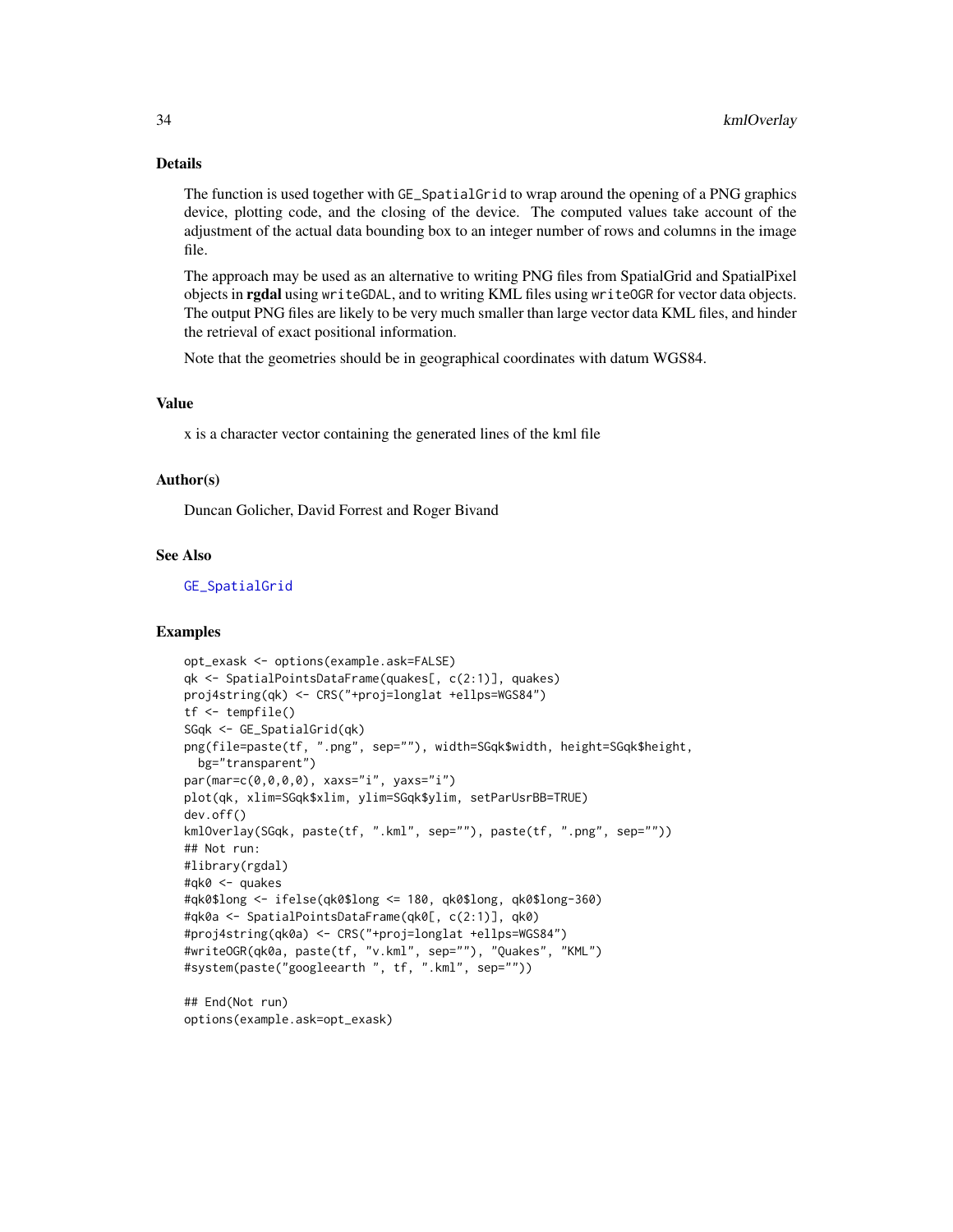<span id="page-34-0"></span>The function is used to create and write a KML file on the basis of a given SpatialPointsDataFrame object for the usage in Google Earth resp. Google Maps.

#### Usage

```
kmlPoints(obj=NULL, kmlfile=NULL, kmlname="", kmldescription="",
   name=NULL, description="",
  icon="http://www.gstatic.com/mapspro/images/stock/962-wht-diamond-blank.png")
```
#### Arguments

| obj         | a SpatialPointsDataFrame object                                                                      |
|-------------|------------------------------------------------------------------------------------------------------|
| kmlfile     | if not NULL the name as character string of the kml file to be written                               |
| kmlname     | the name of the KML layer                                                                            |
|             | kmldescription the description of the KML layer (HTML tags allowed)                                  |
| name        | a character vector to be used as names for each KML Placemark                                        |
| description | a character vector to be used as the description for each KML Placemark (HTML)<br>tags allowed)      |
| icon        | a character vector of icon URLs to be used in the style associated with each<br><b>KML</b> Placemark |

#### Details

The function is used to convert a given SpatialPointsDataFrame object into a series of KML Placemarks, each with a single Point. If kmlfile is not NULL the result will be written into that file. If kmlfile is NULL the generated KML lines will be returned (see also value).

If name=NULL, the <name> tag for each Placemark will be 'site #'. If a single value is used for name or description, that value will be replicated for each Placemark. If a single value is used for icon, only a single style will be created and that style will be referenced by each Placemark.

Note that the geometries should be in geographical coordinates with datum WGS84.

## Value

x is a list with the elements style and content containing the generated lines of the KML file as character vectors if kmlfile is NULL.

y is a list with the elements header and footer representing the KML file' header resp. footer if obj is NULL.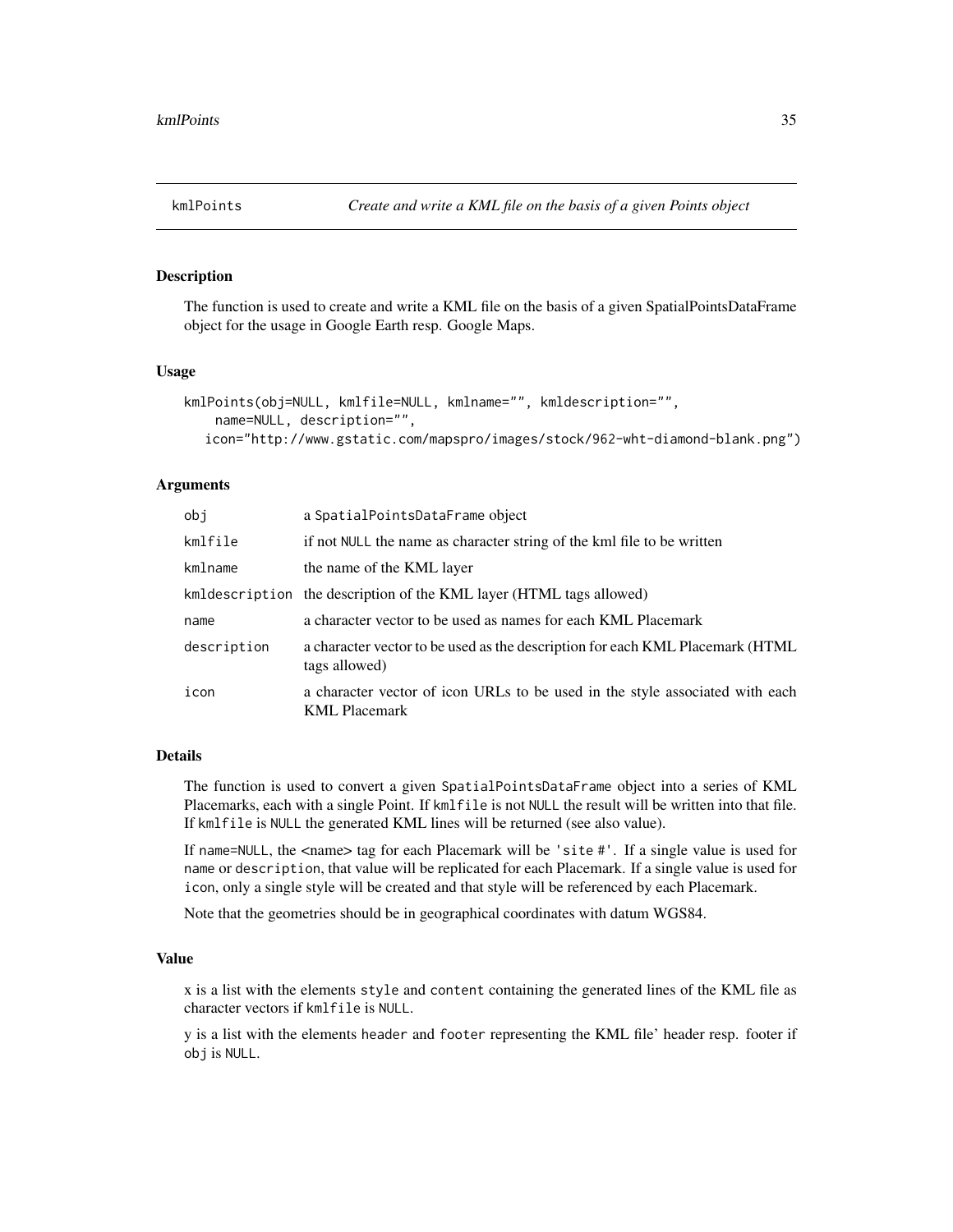#### KML icons

The default icon URL is [http://www.gstatic.com/mapspro/images/stock/962-wht-diamond-](http://www.gstatic.com/mapspro/images/stock/962-wht-diamond-blank.png)blank. [png](http://www.gstatic.com/mapspro/images/stock/962-wht-diamond-blank.png). Additional icons are available at: <http://sites.google.com/site/gmapsdevelopment>.

#### Author(s)

Jonathan Callahan

#### See Also

[kmlLine](#page-29-1), [kmlOverlay](#page-32-1), [kmlPolygon](#page-35-1), [Line](#page-0-0)

## Examples

```
data(SplashDams)
num <- length(SplashDams)
td \leftarrow tempdir()kmlfile <- paste(td, "OregonSplashDams.kml", sep="/")
kmlname <- "Oregon Splash Dams"
kmldescription <- paste("Data for Splash Dams in western Oregon.",
"See http://www.fs.fed.us/pnw/lwm/aem/people/burnett.html#projects_activities",
"for more information.")
icon <- "http://www.gstatic.com/mapspro/images/stock/962-wht-diamond-blank.png"
name <- paste("Dam on",SplashDams$streamName)
description <- paste("<b>owner:</b>", SplashDams$owner, "<br><b>dates:</b>", SplashDams$datesUsed)
kmlPoints(SplashDams, kmlfile=kmlfile, name=name, description=description,
          icon=icon, kmlname=kmlname, kmldescription=kmldescription)
```
<span id="page-35-1"></span>

kmlPolygon *Create and write a KML file on the basis of a given Polygons object*

## Description

The function is used to create and write a KML file on the basis of a given Polygons object (a list of Polygon objects) for the usage in Google Earth resp. Google Maps.

#### Usage

```
kmlPolygon(obj=NULL, kmlfile=NULL,
    name="R Polygon", description="", col=NULL, visibility=1, lwd=1, border=1,
   kmlname="", kmldescription="")
```
<span id="page-35-0"></span>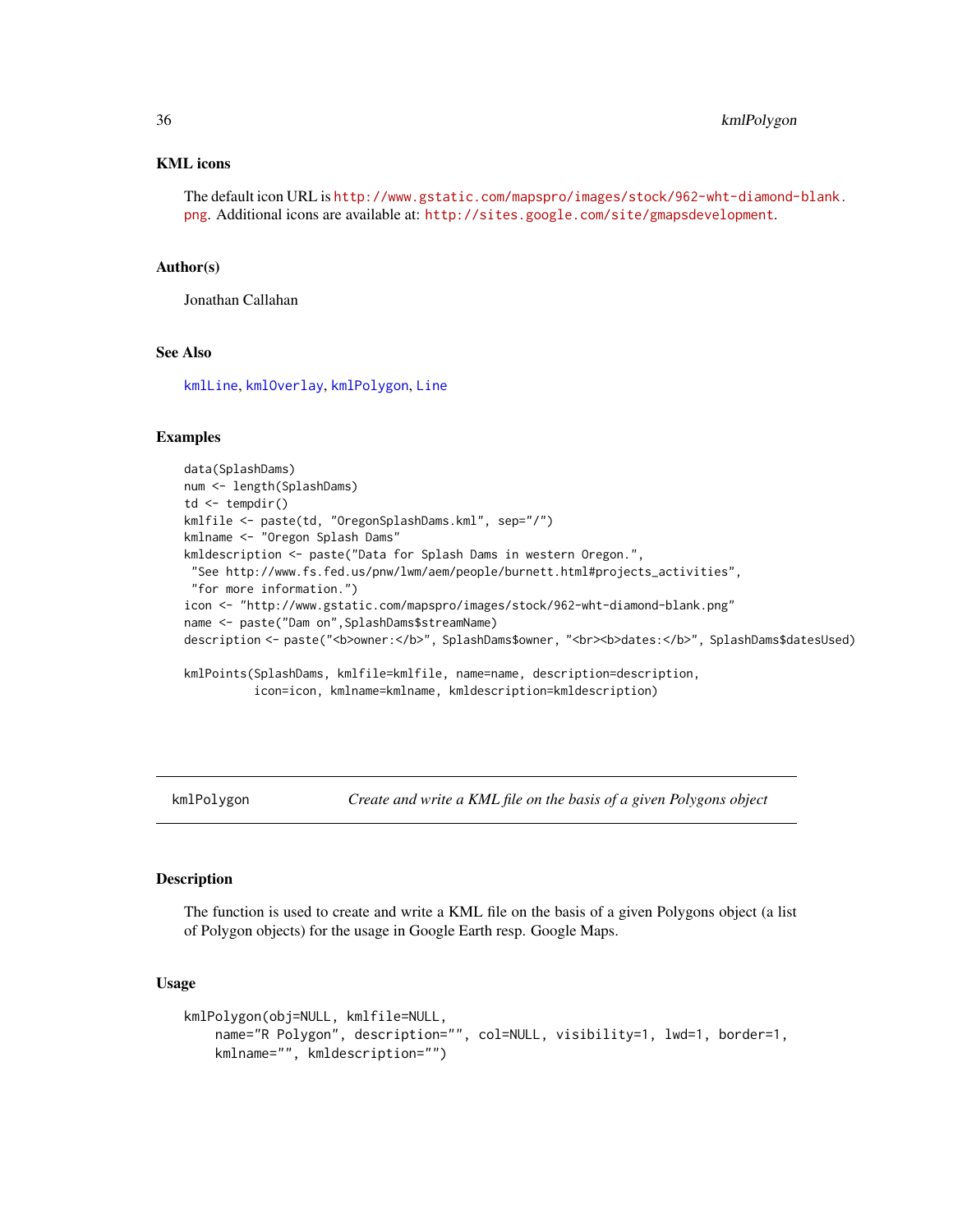# kmlPolygon 37

#### Arguments

| obi         | a Polygons or SpatialPolygonsDataFrame object                                      |
|-------------|------------------------------------------------------------------------------------|
| kmlfile     | if not NULL the name as character string of the kml file to be written             |
| name        | the name of the KML polygon                                                        |
| description | the description of the KML polygon (HTML tags allowed)                             |
| col         | the fill color (see also Color Specification) of the KML polygon                   |
| visibility  | if set to 1 or TRUE specifies that the KML polygon should be visible after loading |
| lwd         | the stroke width for the KML polygon                                               |
| border      | the stroke color (see also Color Specification) for the KML polygon                |
| kmlname     | the name of the KML layer                                                          |
|             | kmldescription the description of the KML layer (HTML tags allowed)                |

### Details

The function is used to convert a given Polygons object (a list of Polygon objects) or the first Polygons object listed in a passed SpatialPolygonsDataFrame object into KML polygon. If kmlfile is not NULL the result will be written into that file. If kmlfile is NULL the generated KML lines will be returned (see also value).

The conversion can also handle polygons which are marked as holes inside of the Polygons object if these holes are listed right after that polygon in which these holes appear. That implies that a given plot order set in the Polygons object will not be considered.

For a passed Polygons object the function generates a <Style> tag whereby its id attribute is set to the passed object's ID.

Note that the geometries should be in geographical coordinates with datum WGS84.

The resulting KML polygon will be embedded in <Placemark><MultiGeometry><Polygon>.

### Value

x is a list with the elements style and content containing the generated lines of the KML file as character vectors if kmlfile is NULL.

y is a list with the elements header and footer representing the KML file' header resp. footer if obj is NULL (see second example).

### Color Specification

The following color specifications are allowed: 'red', 2, or as hex code '#RRGGBB' resp. '#RRGGBBAA' for passing the alpha value.

### Author(s)

Hans-J. Bibiko

# See Also

[kmlOverlay](#page-32-0), [kmlLine](#page-29-0), [SpatialPolygons](#page-0-0)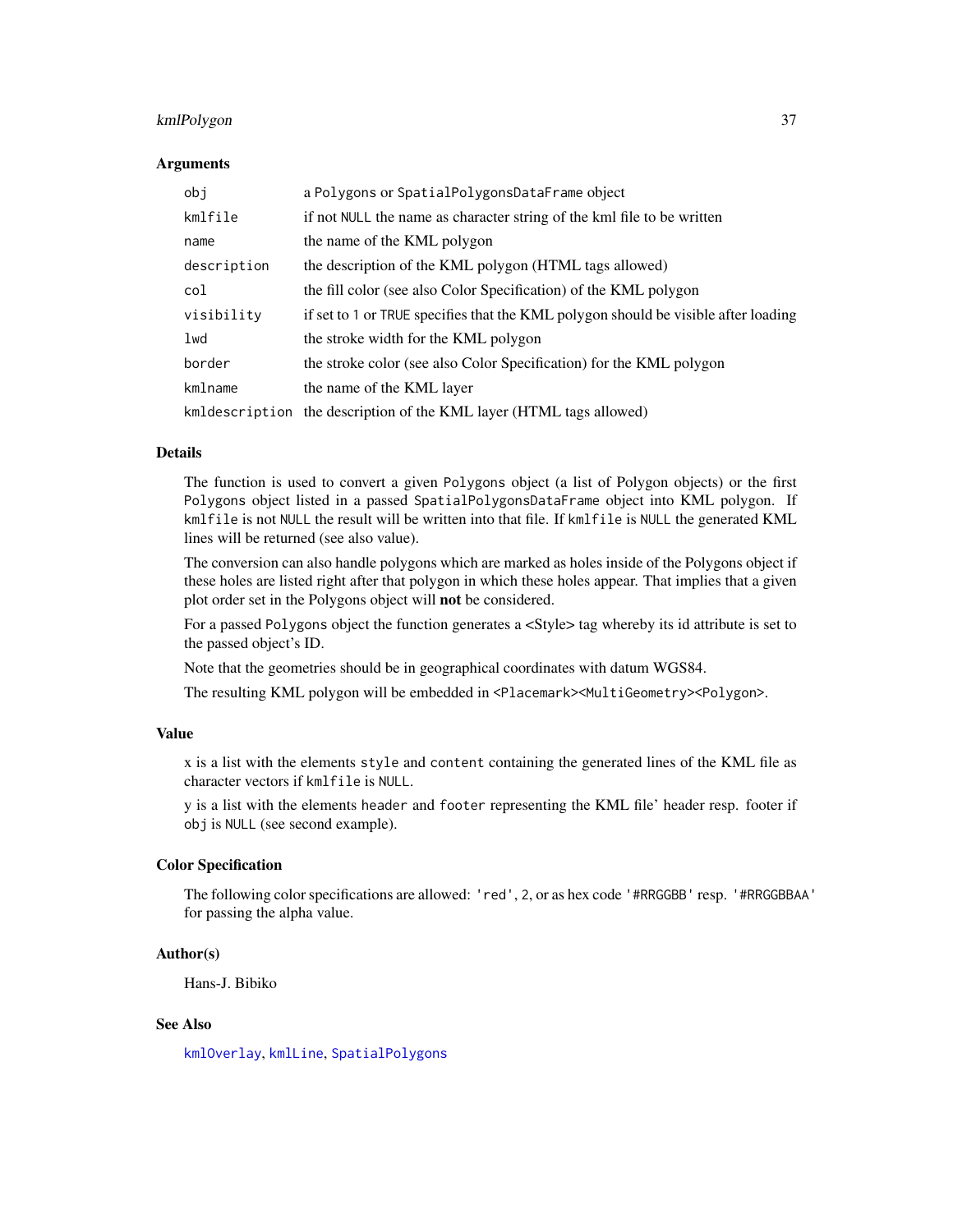### Examples

```
data(wrld_simpl)
## creates a KML file containing the polygons of South Africa (plus hole)
sw <- slot(wrld_simpl[wrld_simpl$NAME=="South Africa",], "polygons")[[1]]
tf <- tempfile()
kmlPolygon(sw, kmlfile=tf, name="South Africa", col="#df0000aa", lwd=5,
    border=4, kmlname="R Test",
   kmldescription="This is <b>only</b> a <a href='http://www.r-project.org'>R</a> test.")
tf
## creates a KML file containing the polygons of South Africa, Switzerland, and Canada
sw <- wrld_simpl[wrld_simpl$NAME %in% c("South Africa", "Switzerland", "Canada"),]
out <- sapply(slot(sw, "polygons"), function(x) { kmlPolygon(x,
   name=as(sw, "data.frame")[slot(x, "ID"), "NAME"],
   col="red", lwd=1.5, border='black',
    description=paste("ISO3:", slot(x, "ID"))) })
tf <- tempfile()
kmlFile <- file(tf, "w")
tf
cat(kmlPolygon(kmlname="R Test", kmldescription="<i>Hello</i>")$header,
    file=kmlFile, sep="\n")
cat(unlist(out["style",]), file=kmlFile, sep="\n")
cat(unlist(out["content",]), file=kmlFile, sep="\n")
cat(kmlPolygon()$footer, file=kmlFile, sep="\n")
close(kmlFile)
```

| kmlPolygons | Create and write a KML file on the basis of a given Polygons object or |
|-------------|------------------------------------------------------------------------|
|             | list of Polygons or SpatialPolygonsDataFrame                           |

# Description

The function is used to create and write a KML file on the basis of a given Polygons object (a list of Polygon objects of SpatialPolygonsDataFrame class) for the usage in Google Earth and Google Maps.

#### Usage

```
kmlPolygons(obj=NULL, kmlfile=NULL,
   name="KML Polygons", description="", col=NULL, visibility=1, lwd=1,
   border="white", kmlname="", kmldescription="")
```
### Arguments

| obi     | a Polygons or SpatialPolygonsDataFrame object or list of objects                                             |
|---------|--------------------------------------------------------------------------------------------------------------|
| kmlfile | if not NULL the name as character string of the kml file to be written to working<br>directory as "NAME.kml" |
| name    | the name of the KML polygon in Google Earth                                                                  |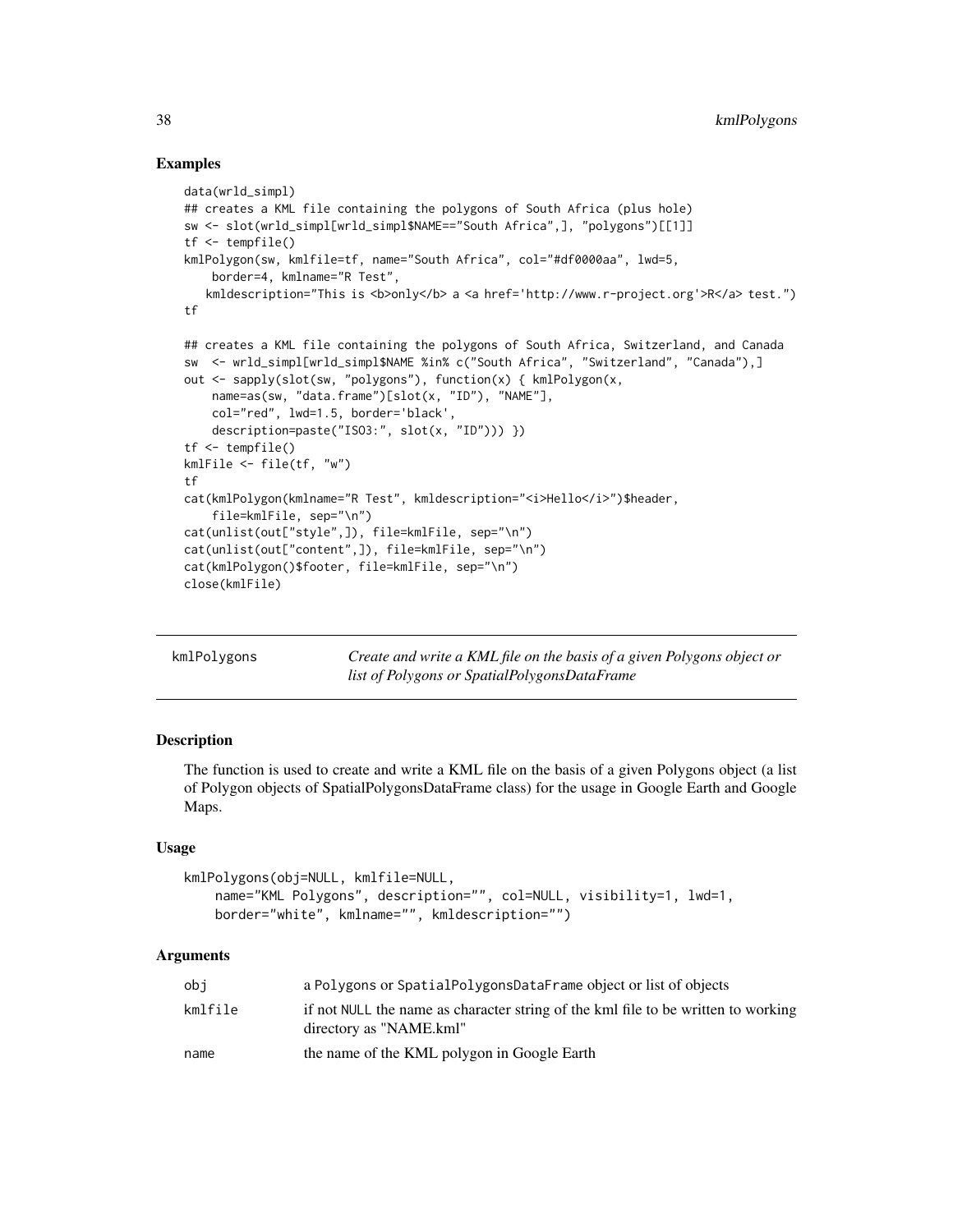# kmlPolygons 39

| description | the description of the KML polygon displayed in Google Earth or Maps (HTML)<br>tags allowed)                                                                                                                                                   |
|-------------|------------------------------------------------------------------------------------------------------------------------------------------------------------------------------------------------------------------------------------------------|
| col         | the fill color (see also Color Specification) of the KML polygon. If passing a<br>list of Polyons or SpatialPolygonsDataFrame and length(col) is less than<br>length(object) the first color in col will be applied to all objects in the list |
| visibility  | if set to 1 or TRUE specifies that the KML polygon should be visible after loading                                                                                                                                                             |
| lwd         | the stroke (polygon's border line) width for the KML polygon                                                                                                                                                                                   |
| border      | the stroke color (see also Color Specification) for the KML polygon                                                                                                                                                                            |
| kmlname     | the name of the KML layer                                                                                                                                                                                                                      |
|             | kmldescription the description of the KML layer (HTML tags allowed)                                                                                                                                                                            |

## Details

The function is used to convert a given Polygons object (a list of Polygon objects) or the Polygons object listed in a passed SpatialPolygonsDataFrame object into KML polygon. If kmlfile is not NULL the result will be written into that file. If kmlfile is NULL the generated KML lines will be returned (see also value).

The conversion can also handle polygons which are marked as holes inside of the Polygons object if these holes are listed right after that polygon in which these holes appear. That implies that a given plot order set in the Polygons object will not be considered.

For a passed Polygons object the function generates a <Style> tag whereby its id attribute is set to the passed object's ID.

Note that the geometries should be in geographical coordinates with datum WGS84.

The resulting KML polygon will be embedded in <Placemark><MultiGeometry><Polygon>.

#### Value

x is a list with the elements style and content containing the generated lines of the KML file as character vectors if kmlfile is NULL.

y is a list with the elements header and footer representing the KML file' header resp. footer if obj is NULL (see second example).

#### Color Specification

The following color specifications are allowed: 'red', 2, or as hex code '#RRGGBB' resp. '#RRGGBBAA' for passing the alpha value.

### Author(s)

Hans-J. Bibiko, Jon Callihan, Steven Brey

# See Also

[kmlPolygon](#page-35-0), [kmlLines](#page-31-0), [SpatialPolygons](#page-0-0), kmlPoints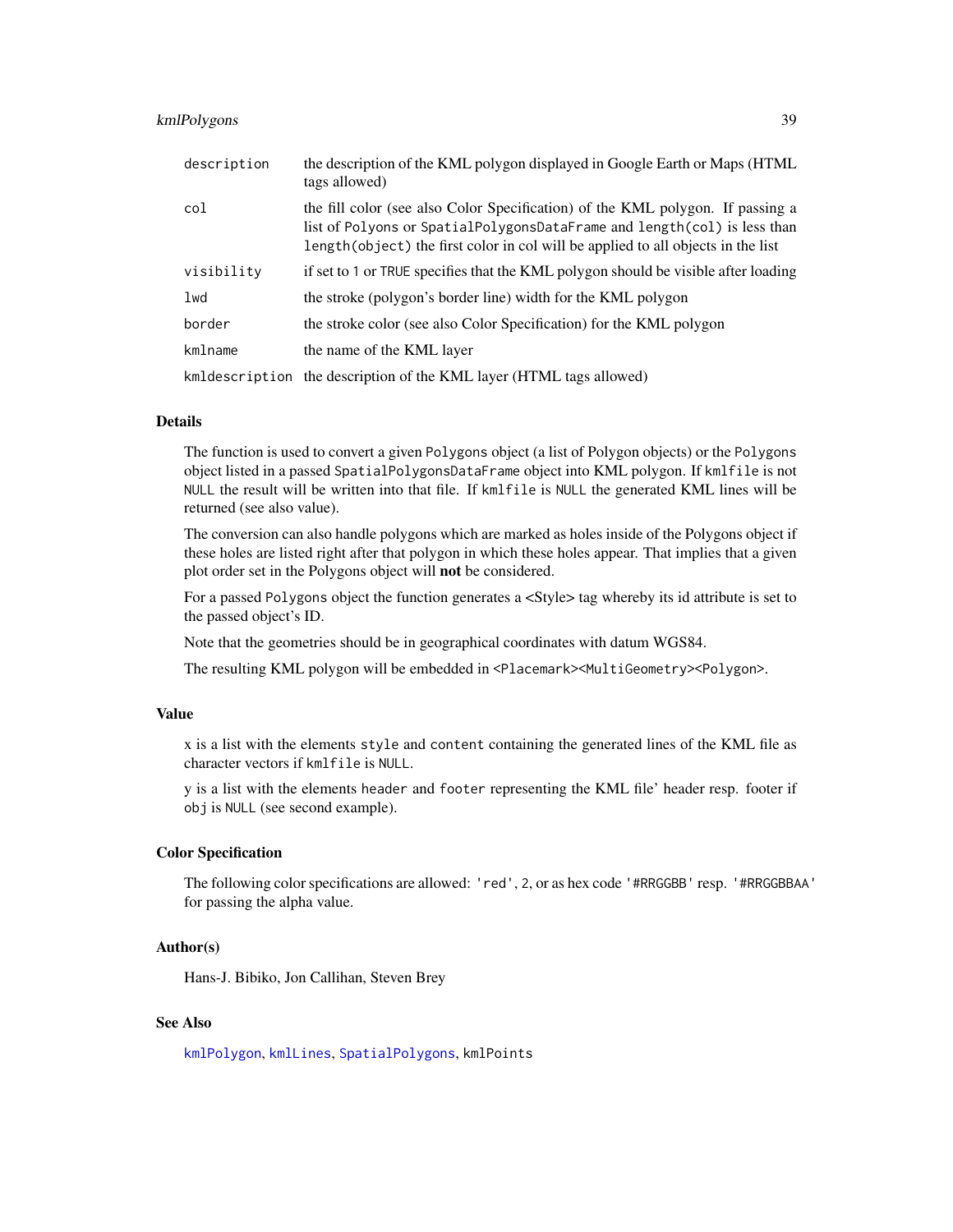### Examples

```
data(wrld_simpl)
td \leftarrow tempdir()kmlfile <- paste(td, "worldPolitical.kml", sep="/")
## creates a KML file containing the polygons of a political world map
kmlPolygons(wrld_simpl, kmlfile = kmlfile, name = "KML Polygons",
         description = "the world", col = "red",visibility = 1, lwd = 1, border = "white", kmlname = "R Test",
      kmldescription = "This is <b>only</b> a <a href='http://www.r-project.org'>R</a> test.")
data(wrld_simpl)
## create a KML file containing the polygons of Brazil, Uganda, and Canada
regions <- c("Brazil","Canada","Uganda")
wrld_simpl_subset <- wrld_simpl[wrld_simpl$NAME %in% regions,]
kmlfile <- paste(td, "worldPoliticalSubset.kml", sep="/")
kmlPolygons(wrld_simpl_subset, kmlfile = kmlfile,
name = "KML Polygons subset", description = "three countries", col = "blue",
 visibility = 1, lwd = 1, border = "white", kmlname = "R Test 2",
kmldescription = "This is <b>>>b>only</b> a <a href='http://www.r-project.org'>R</a> test.")
## combine to make a list of polygon objects to plot
polList <- c(regions,wrld_simpl)
kmlfile <- paste(td, "worldPoliticalandSubset.kml", sep="/")
kmlPolygons(wrld_simpl_subset, kmlfile = kmlfile,
 name = "KML Polygons subset", description = "three countries highlighted in world",
 col = sample(colours(), length(polList)), visibility = 1, lwd = 1, border = "white",
 kmlname = "R Test 2",
kmldescription = "This is <b>>>b>only</b> a <a href='http://www.r-project.org'>R</a> test.")
```
leglabs *Make legend labels*

## Description

leglabs makes character strings from the same break points. The plot.polylist() function may be used as a generic S3 method.

#### Usage

```
leglabs(vec, under="under", over="over", between="-", reverse=FALSE)
```
#### Arguments

| vec.    | vector of break values                                                              |
|---------|-------------------------------------------------------------------------------------|
| under   | character value for under                                                           |
| over    | character value for over                                                            |
| between | character value for between                                                         |
| reverse | flag to reverse order of values, you will also need to reorder colours, see example |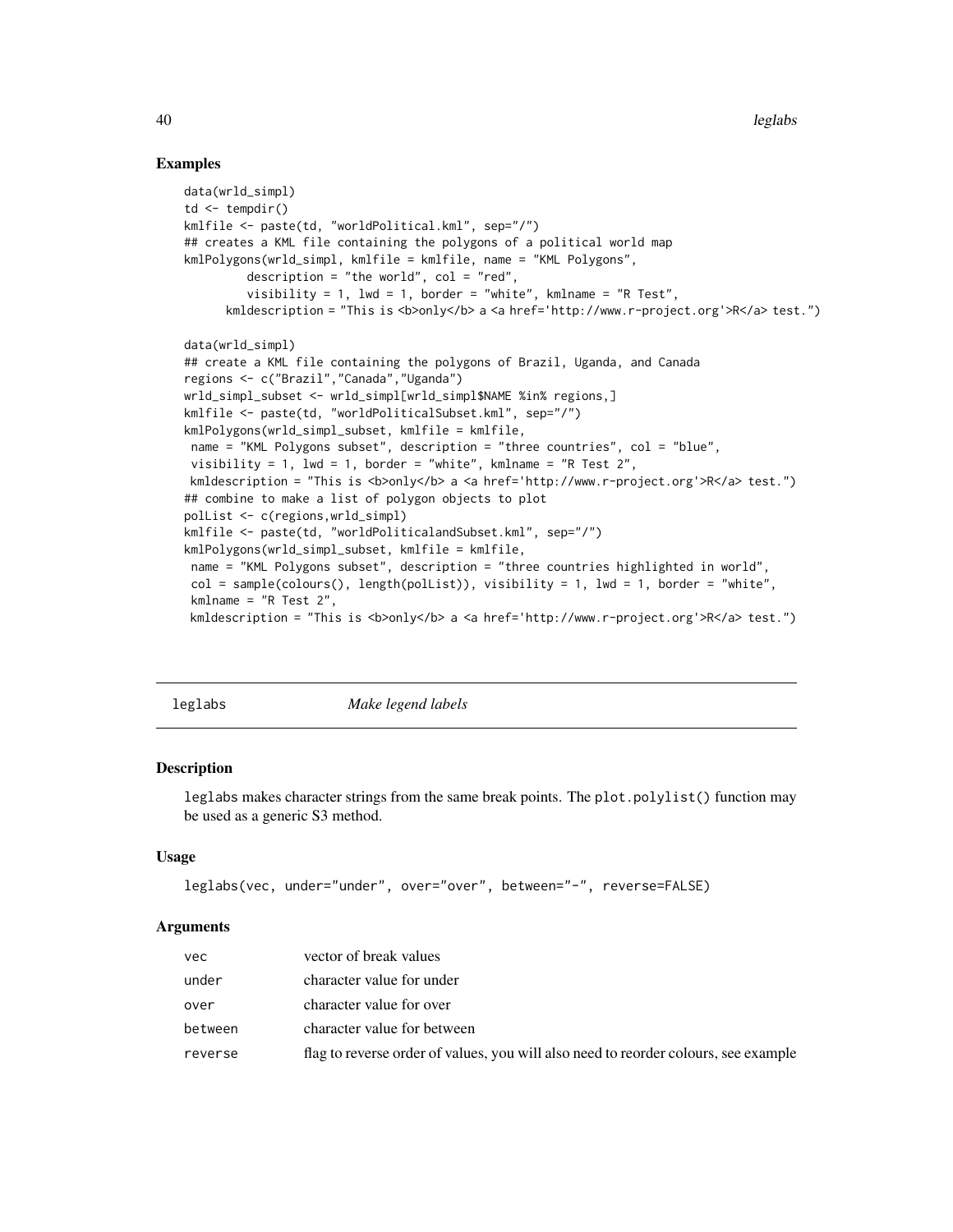#### lineLabel 41

### Author(s)

Roger Bivand <Roger.Bivand@nhh.no>

#### See Also

[findInterval](#page-0-0)

### Examples

```
mappolys <- readShapeSpatial(system.file("shapes/columbus.shp", package="maptools")[1], ID="NEIGNO")
brks <- round(quantile(mappolys$CRIME, probs=seq(0,1,0.2)), digits=2)
colours <- c("salmon1", "salmon2", "red3", "brown", "black")
plot(mappolys, col=colours[findInterval(mappolys$CRIME, brks,
all.inside=TRUE)])
legend(x=c(5.8, 7.1), y=c(13, 14.5), legend=leglabs(brks),
  fill=colours, bty="n")
title(main=paste("Columbus OH: residential burglaries and vehicle",
 "thefts per thousand households, 1980", sep="\n"))
#legend with reversed order
plot(mappolys, col=colours[findInterval(mappolys$CRIME, brks,
all.inside=TRUE)])
legend(x=c(5.8, 7.1), y=c(13, 14.5), legend=leglabs(brks, reverse = TRUE),fill=rev(colours), bty="n")
title(main=paste("Columbus OH: residential burglaries and vehicle",
 "thefts per thousand households, 1980 (reversed legend)", sep="\n"))
```
lineLabel *Line label placement with spplot and lattice.*

#### **Description**

The lineLabel function produces and draws text grobs following the paths defined by a list of Line objects. The sp.lineLabel methods use this function to work easily with spplot.

#### Usage

```
lineLabel(line, label,
          spar=.6, position = c('above', 'below'),
          textloc = 'constantSlope',
          col = add.text$col,
          alpha = add.text$alpha,cex = add.text$cex,
          lineheight = add.text$lineheight,
          font = add.text$font,
          fontfamily = add.text$fontfamily,
          fontface = add.text$fontface,
          lty = addu = $lty,
          lwd = add.line$lwd,
```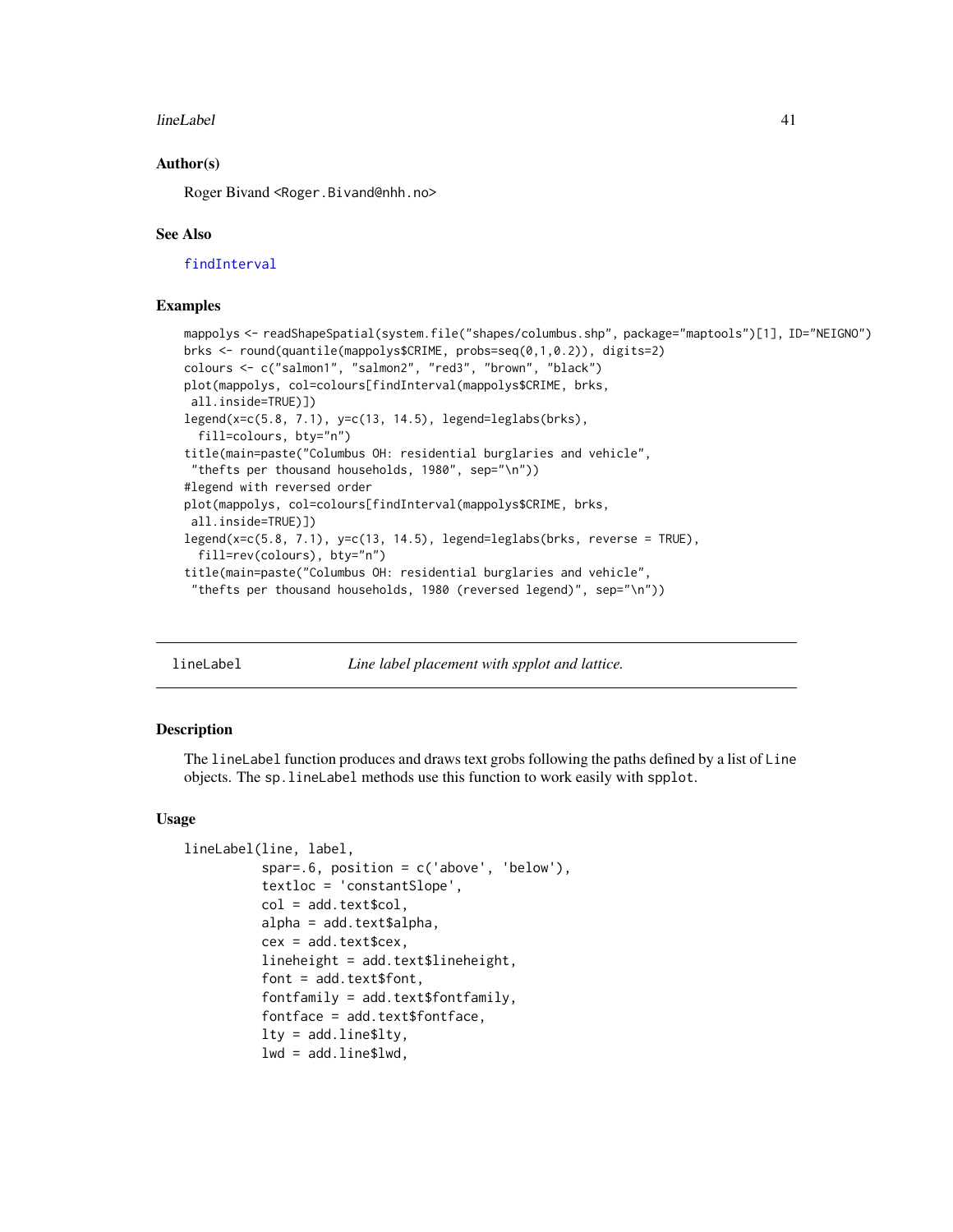```
col.line = add.line$col,
          identifier = 'lineLabel',
          ...)
sp.lineLabel(object, labels, byid=TRUE,...)
label(object, text, ...)
```
# Arguments

| line                | a list of Lines.                                                                                                                                                                                                                                                                                                                                       |  |
|---------------------|--------------------------------------------------------------------------------------------------------------------------------------------------------------------------------------------------------------------------------------------------------------------------------------------------------------------------------------------------------|--|
| object              | A Lines or SpatialLines object.                                                                                                                                                                                                                                                                                                                        |  |
| label, labels, text |                                                                                                                                                                                                                                                                                                                                                        |  |
|                     | a string or expression to be printed following the path of line. The names of<br>labels should match the values of the ID slot of the lines to label. If labels<br>is missing, the ID slot is used instead. The label method is a wrapper function<br>to extract the ID slots and create a suitable character object with the correct<br>names values. |  |
| byid                | If TRUE (default) only the longest line of each unique ID value will be labelled.                                                                                                                                                                                                                                                                      |  |
| textloc             | a character or a numeric. It may be 'constant Slope', 'min Slope' or 'max Depth',<br>or the numeric index of the location. If it is a numeric, its length must coincide<br>with the number of Lines.                                                                                                                                                   |  |
| spar                | smoothing parameter. With values near zero, the label will closely follow the<br>line. Default value is .6. See smooth.spline for details.                                                                                                                                                                                                             |  |
| position            | character string ('above' or 'below') to define where the text must be placed.                                                                                                                                                                                                                                                                         |  |
|                     | col, alpha, cex, lineheight, font, fontfamily, fontface<br>graphical arguments for the text. See gpar for details.                                                                                                                                                                                                                                     |  |
| lty, lwd, col.line  |                                                                                                                                                                                                                                                                                                                                                        |  |
|                     | graphical parameters for the line. See gpar for details.                                                                                                                                                                                                                                                                                               |  |
| identifier          | A character string to identify the grob to be created.                                                                                                                                                                                                                                                                                                 |  |
| $\ddots$            | other arguments                                                                                                                                                                                                                                                                                                                                        |  |

# Details

Part of the label location code is adapted from [panel.levelplot](#page-0-0). [smooth.spline](#page-0-0) is used to resample the segment of the line where the label is placed.

# Author(s)

Oscar Perpiñán Lamigueiro.

# See Also

[spplot](#page-0-0) [sp.pointLabel](#page-51-0) [pointLabel](#page-53-0) [panel.levelplot](#page-0-0) [smooth.spline](#page-0-0)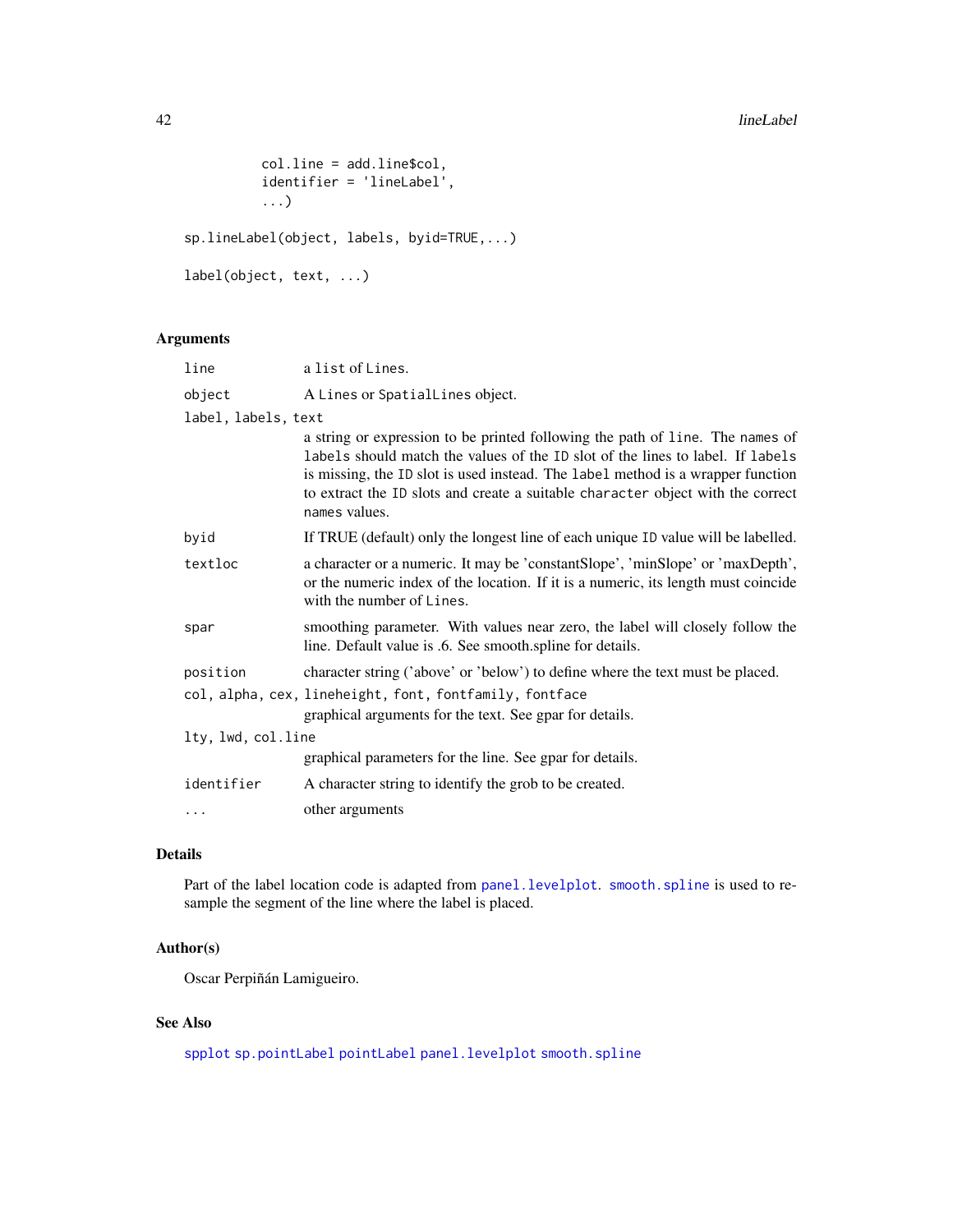# map2SpatialPolygons 43

# Examples

```
data(meuse.grid)
coordinates(meuse.grid) = -x+yproj4string(meuse.grid) <- CRS("+init=epsg:28992")
gridded(meuse.grid) = TRUE
data(meuse)
coordinates(meuse) = -x+ydata(meuse.riv)
meuse.sl <- SpatialLines(list(Lines(list(Line(meuse.riv)), "1")))
run <- FALSE
if (require("RColorBrewer", quietly=TRUE)) run <- TRUE
if (run) {
myCols <- adjustcolor(colorRampPalette(brewer.pal(n=9, 'Reds'))(100), .85)
labs <- label(meuse.sl, 'Meuse River')
## Maximum depth
sl1 <- list('sp.lineLabel', meuse.sl, label=labs,
            position='below', textloc='maxDepth',
            spar=.2,
            col='darkblue', cex=1,
            fontfamily='Palatino',
            fontface=2)
spplot(meuse.grid["dist"],
       col.regions=myCols,
       sp.layout = sl1)
## Constant slope
sl2 <- modifyList(sl1, list(textloc = 'constantSlope')) ## Default
spplot(meuse.grid["dist"],
       col.regions=myCols,
       sp.layout = sl2)## Location defined by its numeric index
sl3 <- modifyList(sl1, list(textloc = 140, position='above'))
spplot(meuse.grid["dist"],
       col.regions=myCols,
       sp.layout = s13)}
```
#### <span id="page-42-0"></span>map2SpatialPolygons *Convert map objects to sp classes*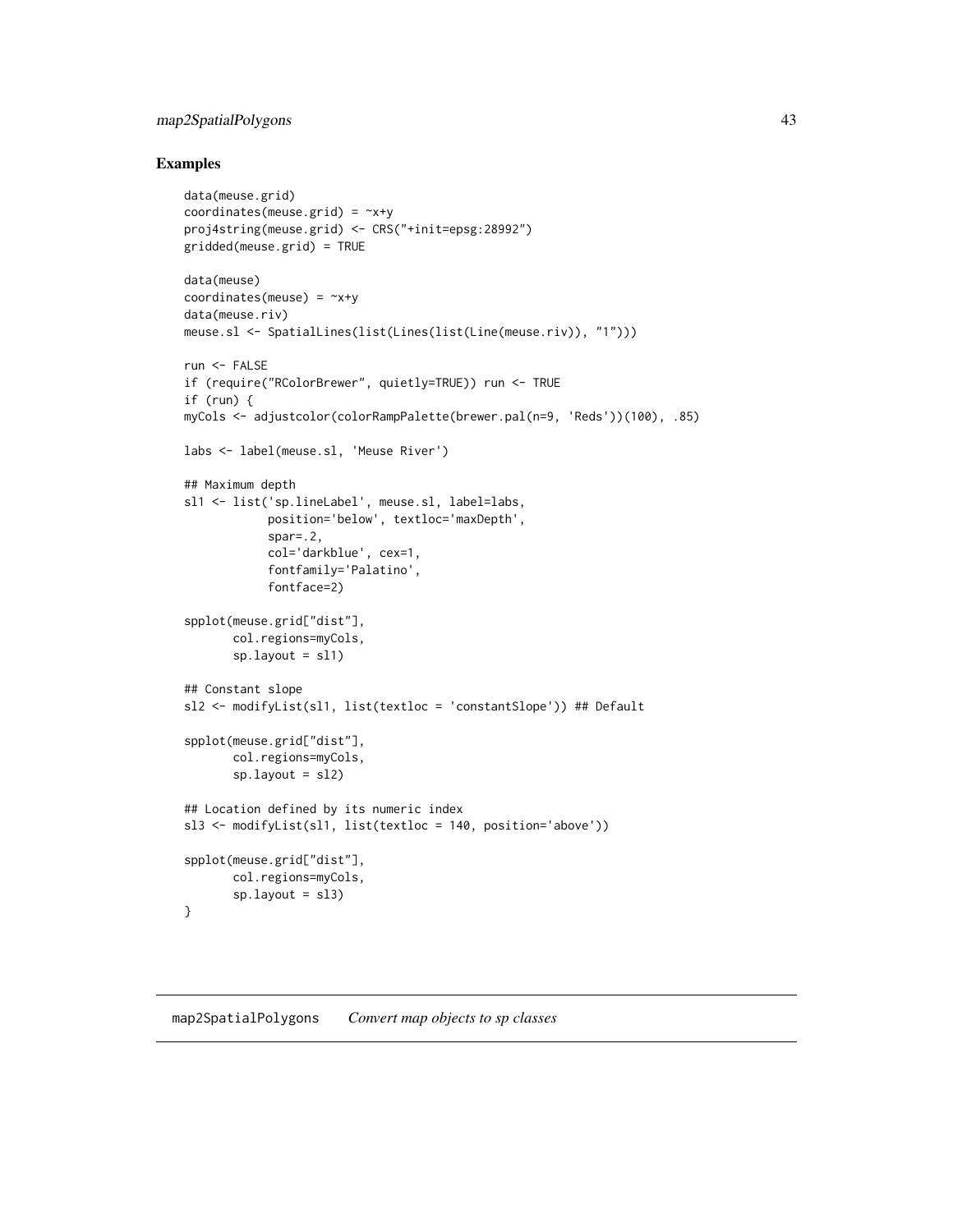These functions may be used to convert map objects returned by the map function in the maps package to suitable objects defined in the sp package. In the examples below, arguments are shown for retrieving first polygons by name, then lines by window.

#### Usage

```
map2SpatialPolygons(map, IDs, proj4string = CRS(as.character(NA)), checkHoles=FALSE)
map2SpatialLines(map, IDs=NULL, proj4string = CRS(as.character(NA)))
pruneMap(map, xlim=NULL, ylim=NULL)
```
#### Arguments

| map         | a map object defined in the maps package and returned by the map function                                                                                                                                       |
|-------------|-----------------------------------------------------------------------------------------------------------------------------------------------------------------------------------------------------------------|
| IDs         | Unique character ID values for each output Polygons object; the input IDs can<br>be an integer or character vector with duplicates, where the duplicates will be<br>combined as a single output Polygons object |
| proj4string | Object of class "CRS"; holding a valid proj4 string                                                                                                                                                             |
| checkHoles  | default=FALSE, if TRUE call checkPolygonsHolesinternally to check hole as-<br>signment, (by default no polygon objects are holes)                                                                               |
| xlim,ylim   | limits for pruning a map object - should only be used for lines, because polygons<br>will not be closed                                                                                                         |

### Details

Any zero area output geometries are dropped, and warnings are issued.

#### Value

map2SpatialPolygons returns a SpatialPolygons object and map2SpatialLines returns a SpatialLines object (objects defined in the sp package); pruneMap returns a modified map object defined in the maps package

#### Note

As the examples show, retrieval by name should be checked to see whether a window is not also needed: the "norway" polygons include "Norway:Bouvet Island", which is in the South Atlantic. Here, the IDs argument is set uniformly to "Norway" for all the component polygons, so that the output object contains a single Polygons object with multiple component Polygon objects. When retrieving by window, pruning may be needed on lines which are included because they begin within the window; interior=FALSE is used to remove country boundaries in this case.

### Author(s)

Roger Bivand

#### See Also

[map](#page-0-0)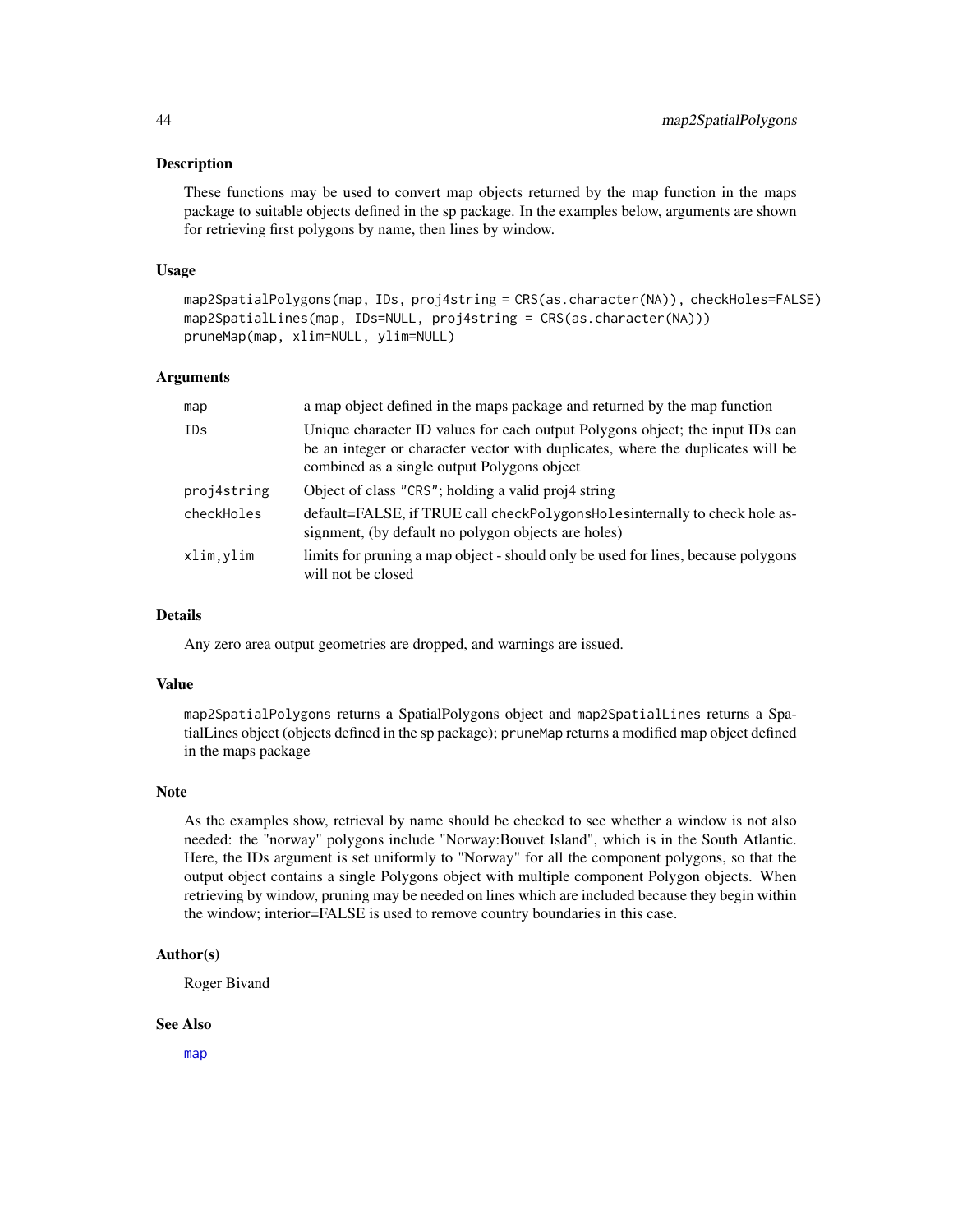# map2SpatialPolygons 45

```
run <- FALSE
if(require(maps)) run <- TRUE
if (run) {
nor_coast_poly <- map("world", "norway", fill=TRUE, col="transparent",
plot=FALSE)
range(nor_coast_poly$x, na.rm=TRUE)
}
if (run) {
range(nor_coast_poly$y, na.rm=TRUE)
}
if (run) {
nor_coast_poly <- map("world", "norway", fill=TRUE, col="transparent",
plot=FALSE, ylim=c(58,72))
nor_coast_poly$names
}
if (run) {
IDs <- sapply(strsplit(nor_coast_poly$names, ":"), function(x) x[1])
}
if (run) {
nor_coast_poly_sp <- map2SpatialPolygons(nor_coast_poly, IDs=IDs,
 proj4string=CRS("+proj=longlat +datum=WGS84"))
sapply(slot(nor_coast_poly_sp, "polygons"),
function(x) length(slot(x, "Polygons")))
}
if (run) {
plot(nor_coast_poly_sp, col="grey", axes=TRUE)
}
if (run) {
nor_coast_lines <- map("world", interior=FALSE, plot=FALSE, xlim=c(4,32),
ylim=c(58,72))
plot(nor_coast_lines, type="l")
}
if (run) {
nor_coast_lines <- pruneMap(nor_coast_lines, xlim=c(4,32), ylim=c(58,72))
lines(nor_coast_lines, col="red")
nor_coast_lines_sp <- map2SpatialLines(nor_coast_lines,
proj4string=CRS("+proj=longlat +datum=WGS84"))
plot(nor_coast_poly_sp, col="grey", axes=TRUE)
}
if (run) {
plot(nor_coast_lines_sp, col="blue", add=TRUE)
}
if (run) {
worldmap <- map("world", fill=TRUE, plot=FALSE)
worldmapPolys <- map2SpatialPolygons(worldmap,
IDs=sapply(strsplit(worldmap$names, ":"), "[", 1L),
 proj4string=CRS("+proj=longlat +datum=WGS84"))
if (rgeosStatus()) {
require(rgeos)
vals <- rgeos::gIsValid(worldmapPolys, byid=TRUE, reason=TRUE)
print(table(sapply(strsplit(vals, "\\["), "[", 1)))
```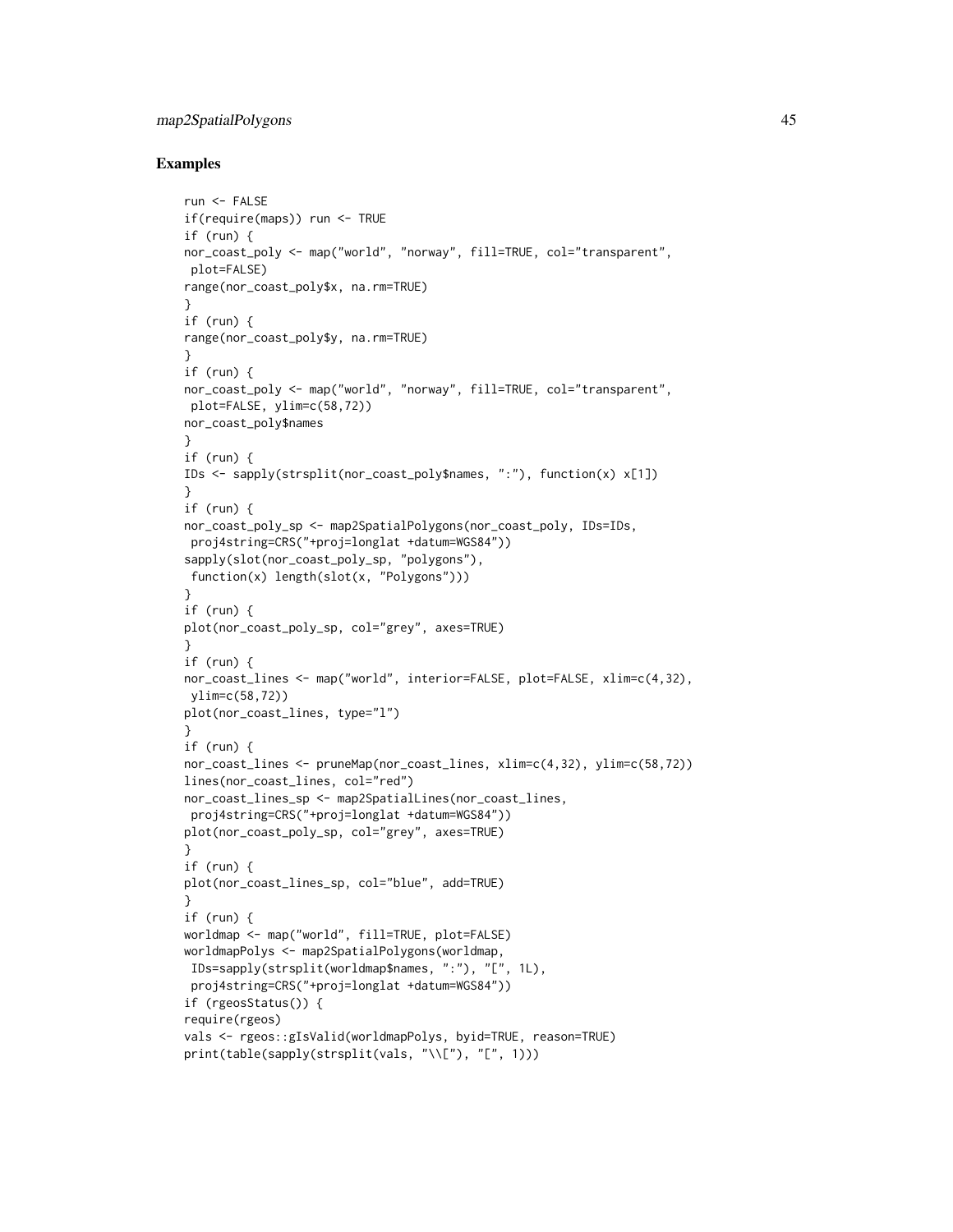<span id="page-45-0"></span>nearestPointOnLine *Get the nearest point on a line to a given point*

### Description

This function calculates the coordinates of the nearest point on a line to a given point. This function does not work with geographic coordinates.

### Usage

nearestPointOnLine(coordsLine, coordsPoint)

# Arguments

| coordsLine  | Matrix with coordinates of line vertices. Each row represents a vertex. |
|-------------|-------------------------------------------------------------------------|
| coordsPoint | A vector representing the X and Y coordinates of the point.             |

### Value

Vector with the  $X$  and  $Y$  coordinates of the nearest point on a line to the given point.

# Author(s)

German Carrillo

# See Also

[nearestPointOnSegment](#page-46-0), [snapPointsToLines](#page-68-0)

# Examples

```
coordinates = child(c(1, 2, 3), c(3, 2, 2))coordinatesPoint = c(1.2, 1.5)nearestPointOnLine(coordsLine, coordsPoint)
```
} }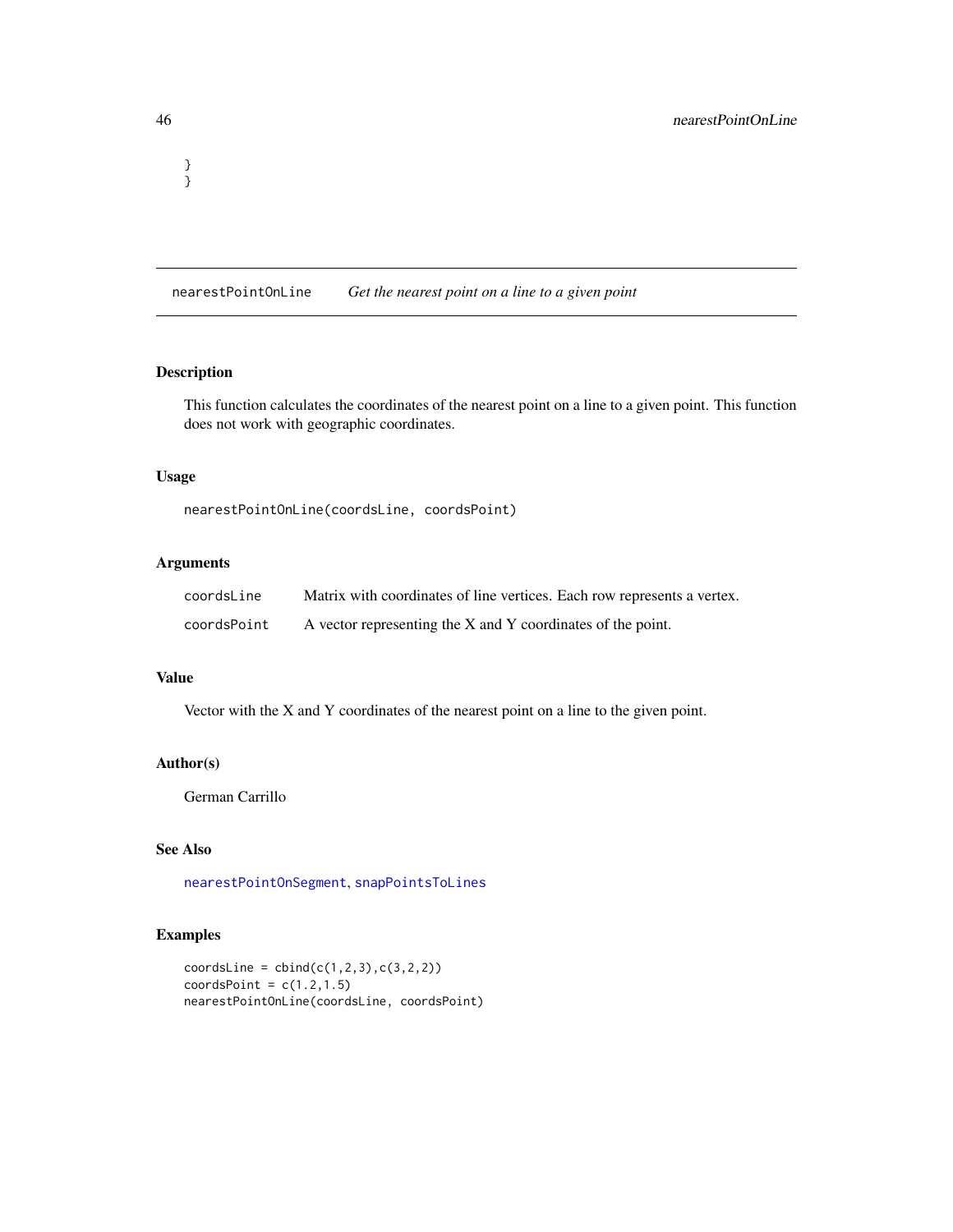<span id="page-46-0"></span>nearestPointOnSegment *Get the nearest point on a segment to a given point*

### Description

This function calculates the coordinates of and the distance to the nearest point on a segment to a given point. This function does not work with geographic coordinates.

#### Usage

```
nearestPointOnSegment(s, p)
```
### Arguments

| -S | A matrix representing the coordinates of the segment. The matrix has 2x2 di- |
|----|------------------------------------------------------------------------------|
|    | mension where each row represents one of the end points.                     |
| D  | A vector representing the X and Y coordinates of the point.                  |

### Value

A vector with three numeric values representing X and Y coordinates of the nearest point on a segment to a given point as well as the distance between both points.

#### Author(s)

German Carrillo

# References

The function was ported to R based on this code: http://pastebin.com/n9rUuGRh

# See Also

[nearestPointOnLine](#page-45-0), [snapPointsToLines](#page-68-0)

```
segment = child(c(1, 2), c(1, 1.5))point = c(1.2, 1.5)nearestPointOnSegment(segment, point)
```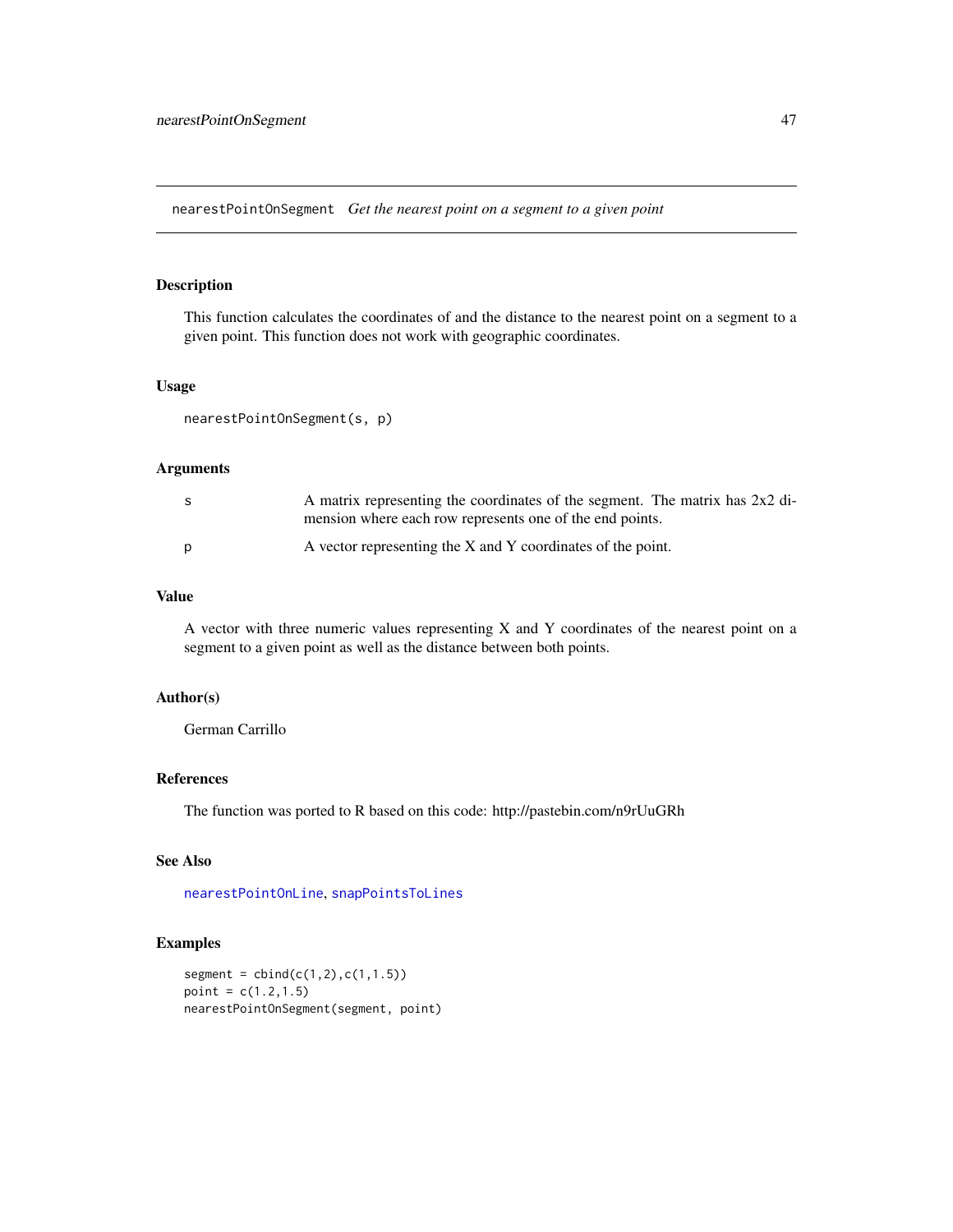When recentering a world map, say to change an "Atlantic" view with longitude range -180 to 180, to a "Pacific" view, with longitude range 0 to 360, polygons crossed by the new offset, here 0/360, need to be clipped into left and right sub.polygons to avoid horizontal scratches across the map. The nowrapSpatialPolygons function performs this operation using polygon intersection, and nowrapRecenter recenters the output SpatialPolygons object.

#### Usage

```
nowrapRecenter(obj, offset = 0, eps = rep(.Machine$double.eps^(1/2.5), 2),
avoidGEOS = FALSE)
nowrapSpatialPolygons(obj, offset = 0, eps=rep(.Machine$double.eps^(1/2.5), 2),
avoidGEOS = FALSE)
```
### Arguments

| obi       | A Spatial Polygons object                                                                                                                 |
|-----------|-------------------------------------------------------------------------------------------------------------------------------------------|
| offset    | offset from the Greenwich meridian                                                                                                        |
| eps       | yector of two (left and right) fuzz factors to retract the ring from the offset (2.5<br>root to accommodate <b>rgeos</b> precision rules) |
| avoidGEOS | default FALSE; use <b>polyclip</b> or <b>gpclib</b> code even if <b>rgeos</b> is available                                                |

## Value

A SpatialPolygons object

### Author(s)

Roger Bivand

#### See Also

[recenter-methods](#page-0-0), [nowrapSpatialLines](#page-48-0)

```
run <- FALSE
if (require(maps)) run <- TRUE
## Not run:
if (run) {
world <- map("world", fill=TRUE, col="transparent", plot=FALSE)
worldSpP <- map2SpatialPolygons(world, world$names, CRS("+proj=longlat +ellps=WGS84"))
worldSpP <- worldSpP[-grep("Antarctica", row.names(worldSpP)),]
```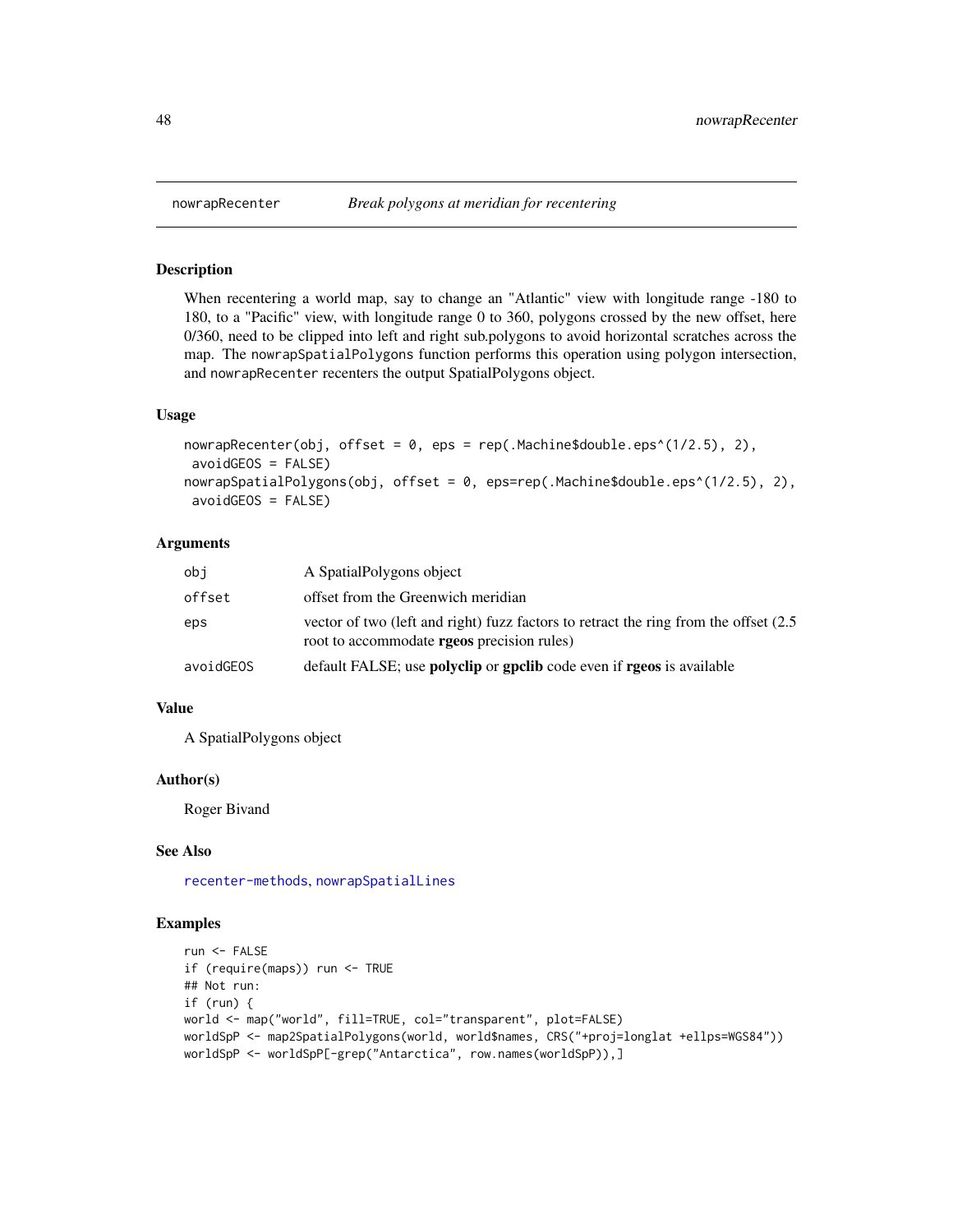```
# incomplete polygons
worldSpP <- worldSpP[-grep("Ghana", row.names(worldSpP)),]
# self-intersection mouth of Volta
worldSpP <- worldSpP[-grep("UK:Great Britain", row.names(worldSpP)),]
# self-intersection Humber estuary
worldSpPr <- recenter(worldSpP)
plot(worldSpPr)
title("Pacific view without polygon splitting")
}
if (run) {
worldSpPnr <- nowrapRecenter(worldSpP)
plot(worldSpPnr)
title("Pacific view with polygon splitting")
}
## End(Not run)
if (!rgeosStatus()) run <- FALSE
if (run) {
crds <- matrix(c(-1, 1, 1, -1, 50, 50, 52, 52), ncol=2)
rcrds <- rbind(crds, crds[1,])
SR <- SpatialPolygons(list(Polygons(list(Polygon(rcrds)), ID="r1")),
proj4string=CRS("+proj=longlat +ellps=WGS84"))
bbox(SR)
}
if (run) {
SRr <- recenter(SR)
bbox(SRr)
}
if (run) {
SRnr <- nowrapRecenter(SR)
bbox(SRnr)
}
```
<span id="page-48-0"></span>nowrapSpatialLines *Split SpatialLines components at offset*

#### **Description**

When recentering a world map, most often from the "Atlantic" view with longitudes with range -180 to 180, to the "pacific" view with longitudes with range 0 to 360, lines crossing the offset (0 for this conversion) get stretched horizonally. This function breaks Line objects at the offset (usually Greenwich), inserting a very small gap, and reassembling the Line objects created as Lines. The rgeos package is required to use this function.

#### Usage

```
nowrapSpatialLines(obj, offset = 0, eps = rep(.Machine$double.eps^(1/2.5), 2))
```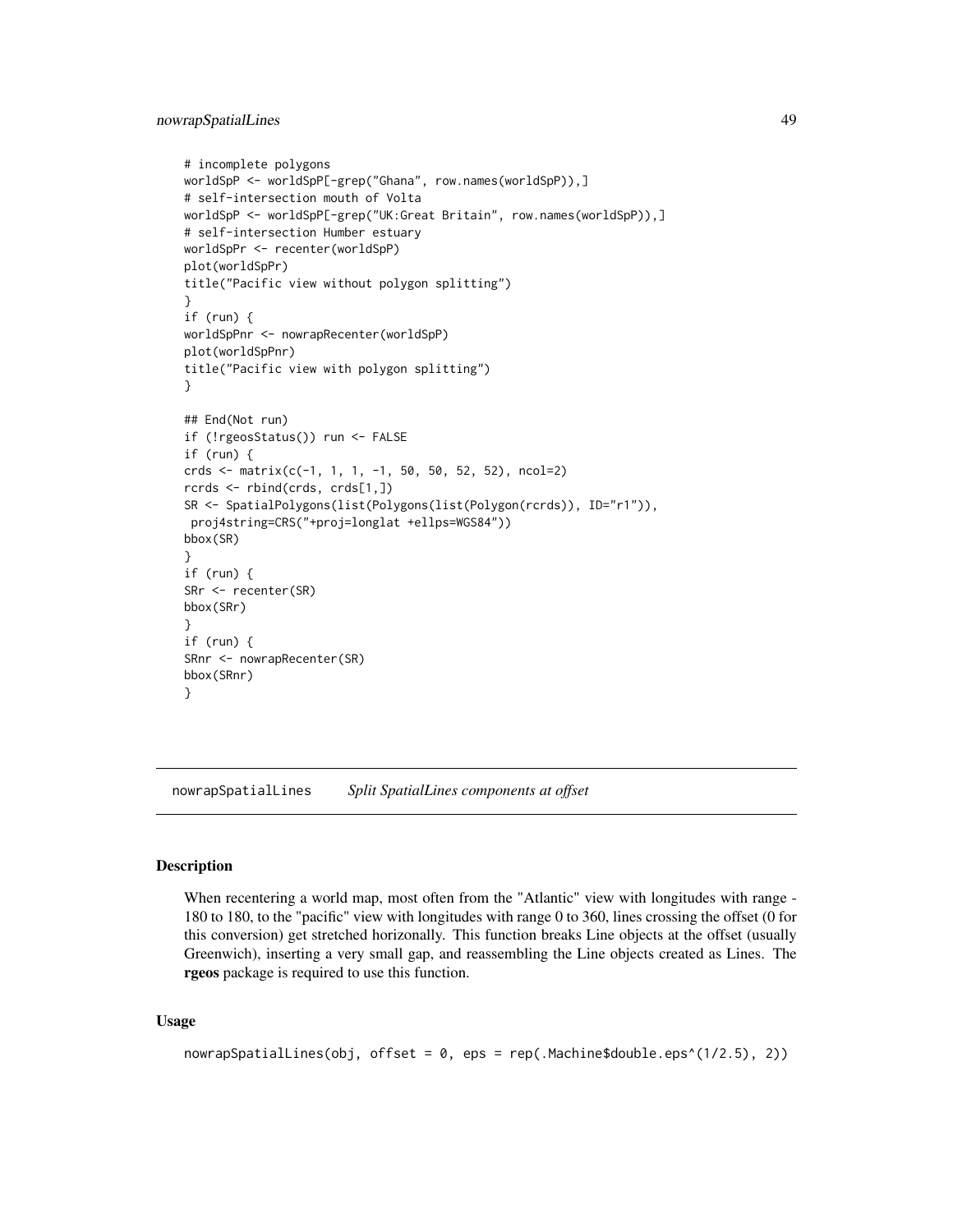#### Arguments

| obi    | A Spatial Lines object                                         |
|--------|----------------------------------------------------------------|
| offset | default 0, untried for other values                            |
| eps    | vector of two fuzz values, both default 2.5 root of double.eps |

# Value

A Spatial Lines object

### Author(s)

Roger Bivand

# See Also

[recenter-methods](#page-0-0), [nowrapSpatialPolygons](#page-47-0)

### Examples

```
Sl <- SpatialLines(list(Lines(list(Line(cbind(sin(seq(-4,4,0.4)),
 seq(1,21,1)))), "1")), proj4string=CRS("+proj=longlat +ellps=WGS84"))
summary(Sl)
if (require(rgeos)) {
nwSL <- nowrapSpatialLines(Sl)
summary(nwSL)
if(require(maps)) {
worldmap <- map("world", plot=FALSE)
worldmapLines <- map2SpatialLines(worldmap, proj4string=CRS("+proj=longlat +datum=WGS84"))
bbox(worldmapLines)
t0 <- nowrapSpatialLines(worldmapLines, offset=180)
bbox(t0)
}
}
```
pal2SpatialPolygons *Making SpatialPolygons objects from RArcInfo input*

### Description

This function is used in making SpatialPolygons objects from RArcInfo input.

### Usage

```
pal2SpatialPolygons(arc, pal, IDs, dropPoly1=TRUE,
proj4string=CRS(as.character(NA)))
```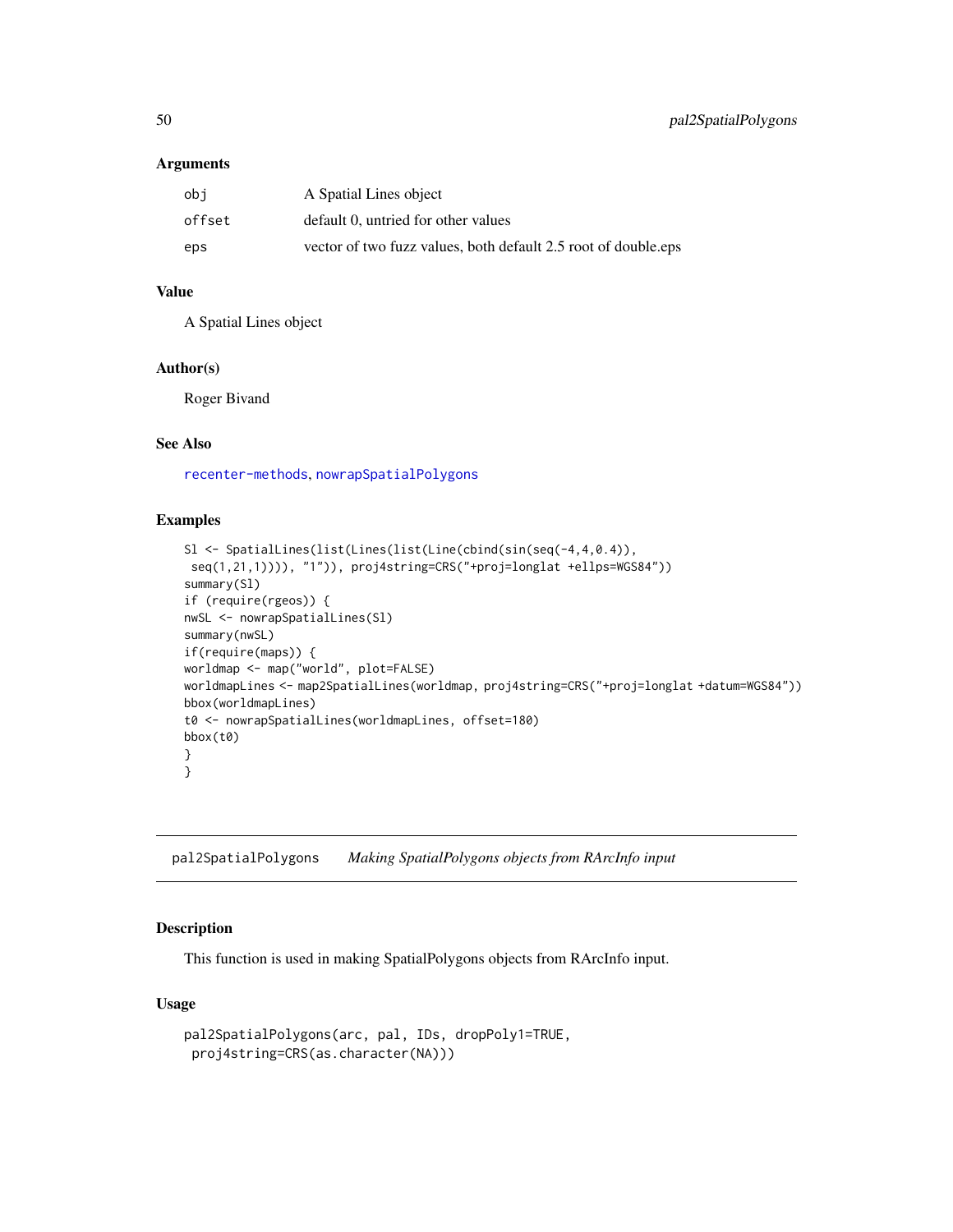#### Arguments

| IDs         | Unique character ID values for each output Polygons object; the input IDs can<br>be an integer or character vector with duplicates, where the duplicates will be<br>combined as a single output Polygons object                                                                                                                    |
|-------------|------------------------------------------------------------------------------------------------------------------------------------------------------------------------------------------------------------------------------------------------------------------------------------------------------------------------------------|
| proj4string | Object of class "CRS"; holding a valid proj4 string                                                                                                                                                                                                                                                                                |
| arc         | Object returned by get. arcdata                                                                                                                                                                                                                                                                                                    |
| pal         | Object returned by get. paldata                                                                                                                                                                                                                                                                                                    |
| dropPoly1   | Should the first polygon in the AVC or e00 data be dropped; the first polygon is<br>typically the compound boundary of the whole dataset, and can be detected by<br>looking at the relative lengths of the list components in the second component<br>of pal, which are the numbers of arcs making up the boundary of each polygon |

# Value

The functions return a SpatialPolygons object

### Author(s)

Roger Bivand

```
nc1 <- readShapePoly(system.file("shapes/sids.shp", package="maptools")[1], ID="FIPS")
plot(nc1)
text(coordinates(nc1), labels=row.names(nc1), cex=0.6)
if(require(maps)){
ncmap <- map("county", "north carolina", fill=TRUE, col="transparent",
plot=FALSE)
IDs <- sapply(strsplit(ncmap$names, "[,:]"), function(x) x[2])
nc2 <- map2SpatialPolygons(ncmap, IDs)
plot(nc2)
text(coordinates(nc2), labels=row.names(nc2), cex=0.6)
}
#if(require(RArcInfo)) {
#td <- tempdir()
#tmpcover <- paste(td, "nc", sep="/")
#if (!file.exists(tmpcover)) e00toavc(system.file("share/co37_d90.e00",
# package="maptools")[1], tmpcover)
#arc <- get.arcdata(td, "nc")
#pal <- get.paldata(td, "nc")
#pat <- get.tabledata(paste(td, "info", sep="/"), "NC.PAT")
#sapply(pal[[2]], function(x) length(x[[1]]))
#IDs <- paste(pat$ST[-1], pat$CO[-1], sep="")
#nc3 <- pal2SpatialPolygons(arc, pal, IDs=IDs)
#plot(nc3)
#text(coordinates(nc3), labels=row.names(nc3), cex=0.6)
#}
```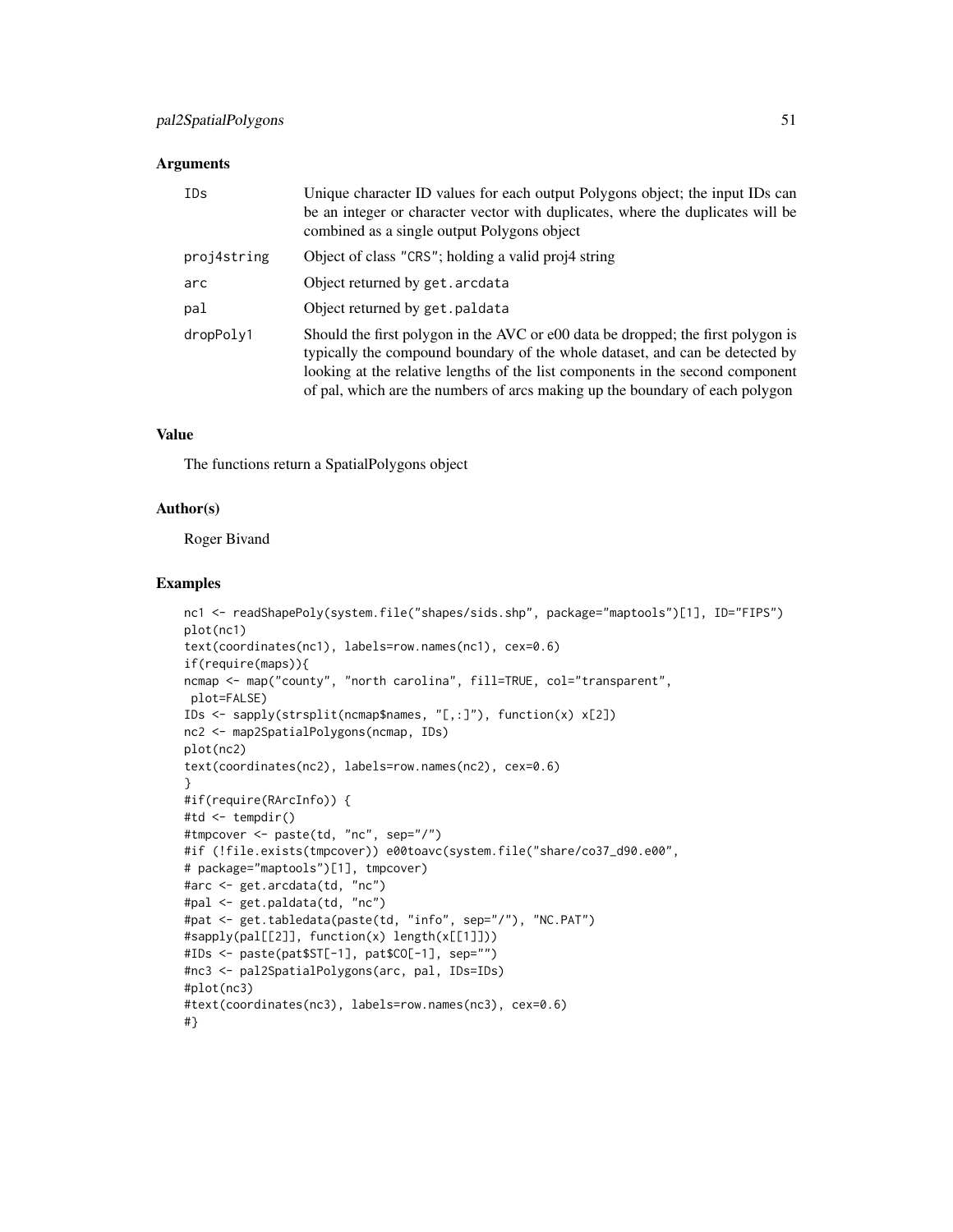<span id="page-51-0"></span>

Use optimization routines to find good locations for point labels without overlaps.

### Usage

```
panel.pointLabel(x, y = NULL,labels = seq(along = x),
                              method = c("SANN", "GA"),
                              allowSmallOverlap = FALSE,
                              col = add.text$col,
                              alpha = add.text$alpha,
                              cex = add.text$cex,
                              lineheight = add.text$lineheight,
                              font = add.text$font,fontfamily = add.text$fontfamily,
                              fontface = add.text$fontface,
                              fill='transparent',
                              ...)
```
sp.pointLabel(object, labels, ...)

# Arguments

| object            | A SpatialPoints object.                                                                                                       |
|-------------------|-------------------------------------------------------------------------------------------------------------------------------|
| x, y              | coordinates for the point labels. See xy. coords for details.                                                                 |
| labels            | a character vector or expression.                                                                                             |
| method            | the optimization method, either SANN for simulated annealing (the default) or<br>GA for a genetic algorithm.                  |
| allowSmallOverlap |                                                                                                                               |
|                   | logical; if TRUE, labels are allowed a small overlap. The overlap allowed is 2%<br>of the diagonal distance of the plot area. |
|                   | col, alpha, cex, lineheight, font, fontfamily, fontface, fill<br>Graphical arguments. See gpar for details                    |
| $\cdots$          | Additional arguments (currently not processed).                                                                               |

# Author(s)

Tom Short wrote [pointLabel](#page-53-0) for base graphics. Oscar Perpiñán Lamigueiro modified this function for lattice and spplot.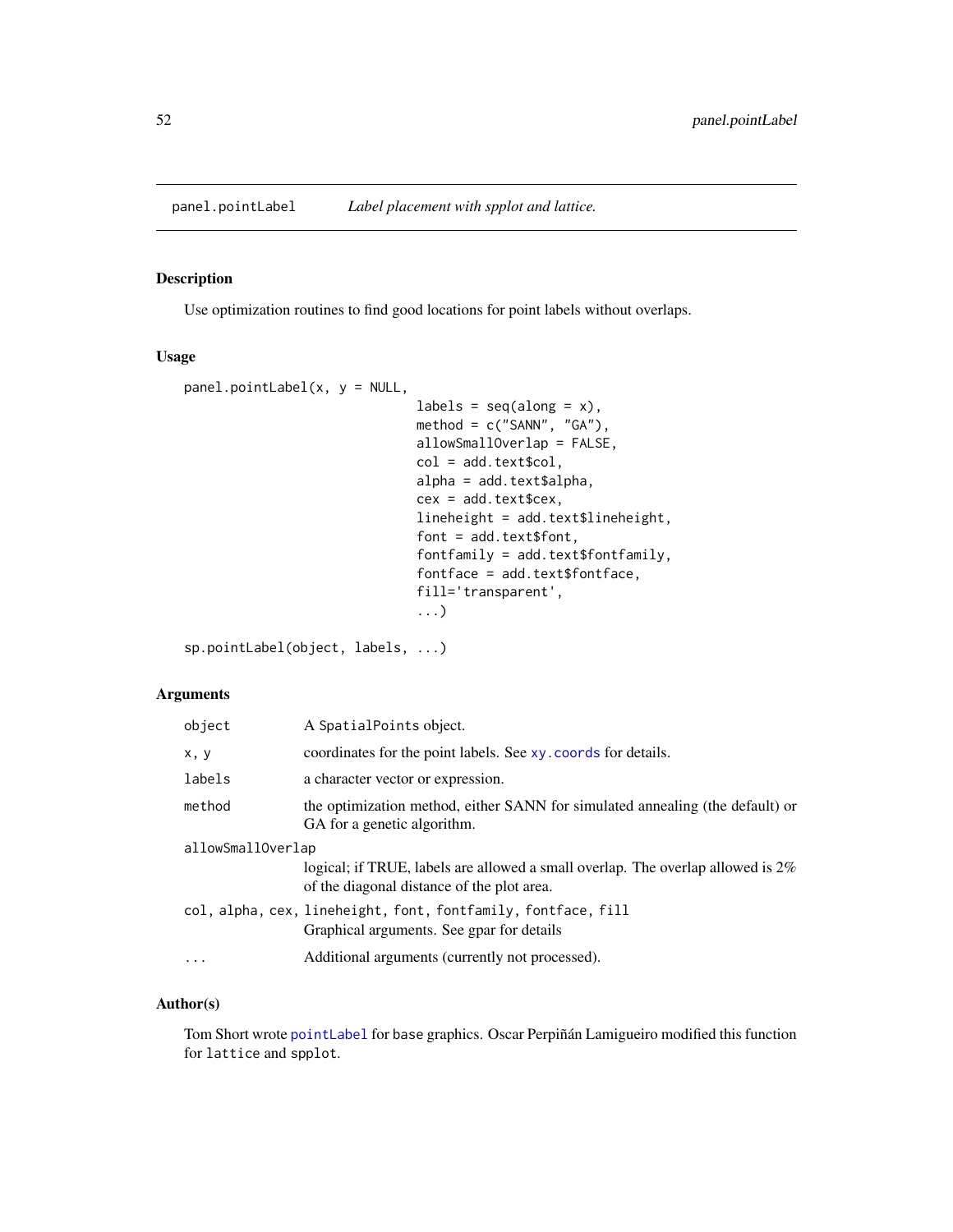panel.pointLabel 53

### See Also

[spplot](#page-0-0)

[pointLabel](#page-53-0)

```
n < -15x \leq -rnorm(n)*10y \le - rnorm(n)*10labels <- as.character(round(x, 5))
myTheme <- list(add.text=list(
                  cex=0.7,
                  col='midnightblue',
                  fontface=2,
                  fontfamily='mono'))
library(lattice)
xyplot(y~x,
       labels=labels,
       par.settings=myTheme,
       panel=function(x, y, labels, ...){
         panel.xyplot(x, y, ...)
         panel.pointLabel(x, y, labels=labels, ...)
       })
data(meuse.grid)
coordinates(meuse.grid) = ~x+y
proj4string(meuse.grid) <- CRS("+init=epsg:28992")
gridded(meuse.grid) = TRUE
pts <- spsample(meuse.grid, n=15, type="random")
Rauthors <- readLines(file.path(R.home("doc"), "AUTHORS"))[9:28]
someAuthors <- Rauthors[seq_along(pts)]
sl1 <- list('sp.points', pts, pch=19, cex=.8, col='midnightblue')
sl2 <- list('sp.pointLabel', pts, label=someAuthors,
            cex=0.7, col='midnightblue',
            fontfamily='Palatino')
run <- FALSE
if (require("RColorBrewer", quietly=TRUE)) run <- TRUE
if (run) {
myCols <- adjustcolor(colorRampPalette(brewer.pal(n=9, 'Reds'))(100), .85)
spplot(meuse.grid["dist"], col.regions=myCols, sp.layout=list(sl1, sl2))
}
```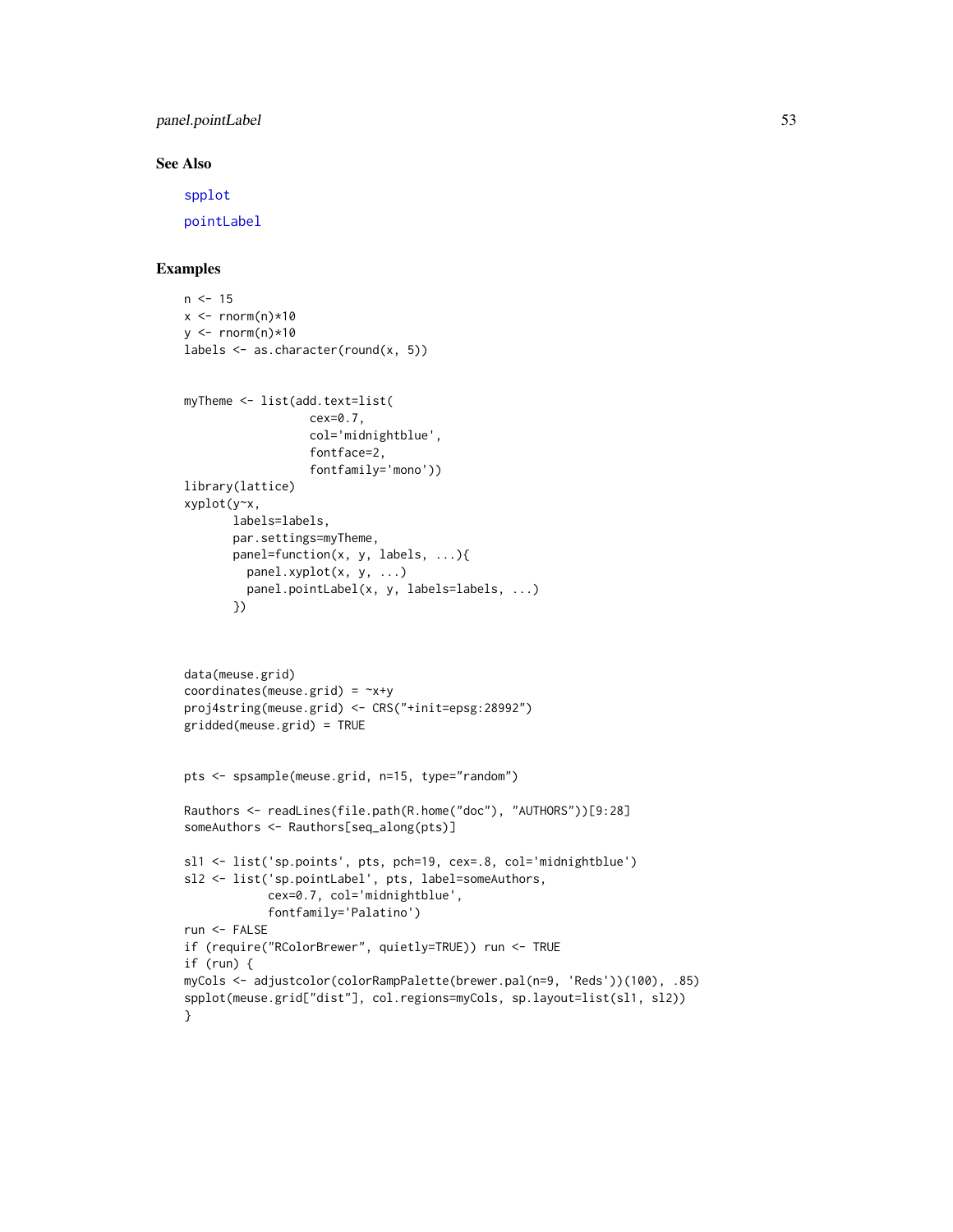<span id="page-53-0"></span>

Use optimization routines to find good locations for point labels without overlaps.

### Usage

```
pointLabel(x, y = NULL, labels = seq(along = x), cex = 1,
           method = c("SANN", "GA"),
           allowSmallOverlap = FALSE,
           trace = FALSE,
           doPlot = TRUE,
           ...)
```
#### Arguments

| x, y              | as with plot. default, these provide the x and y coordinates for the point labels.<br>Any reasonable way of defining the coordinates is acceptable. See the function<br>xy. coords for details.                                                                |  |
|-------------------|----------------------------------------------------------------------------------------------------------------------------------------------------------------------------------------------------------------------------------------------------------------|--|
| labels            | as with text, a character vector or expression specifying the text to be writ-<br>ten. An attempt is made to coerce other language objects (names and calls)<br>to expressions, and vectors and other classed objects to character vectors by<br>as.character. |  |
| cex               | numeric character expansion factor as with text.                                                                                                                                                                                                               |  |
| method            | the optimization method, either "SANN" for simulated annealing (the default)<br>or "GA" for a genetic algorithm.                                                                                                                                               |  |
| allowSmallOverlap |                                                                                                                                                                                                                                                                |  |
|                   | logical; if TRUE, labels are allowed a small overlap. The overlap allowed is $2\%$<br>of the diagonal distance of the plot area.                                                                                                                               |  |
| trace             | logical; if TRUE, status updates are given as the optimization algorithms progress.                                                                                                                                                                            |  |
| doPlot            | logical; if TRUE, the labels are plotted on the existing graph with text.                                                                                                                                                                                      |  |
| $\ddotsc$         | arguments passed along to text to specify labeling parameters such as col.                                                                                                                                                                                     |  |
|                   |                                                                                                                                                                                                                                                                |  |

## Details

Eight positions are candidates for label placement, either horizontally, vertically, or diagonally offset from the points. The default position for labels is the top right diagonal relative to the point (considered the preferred label position).

With the default settings, simulating annealing solves faster than the genetic algorithm. It is an open question as to which settles into a global optimum the best (both algorithms have parameters that may be tweaked).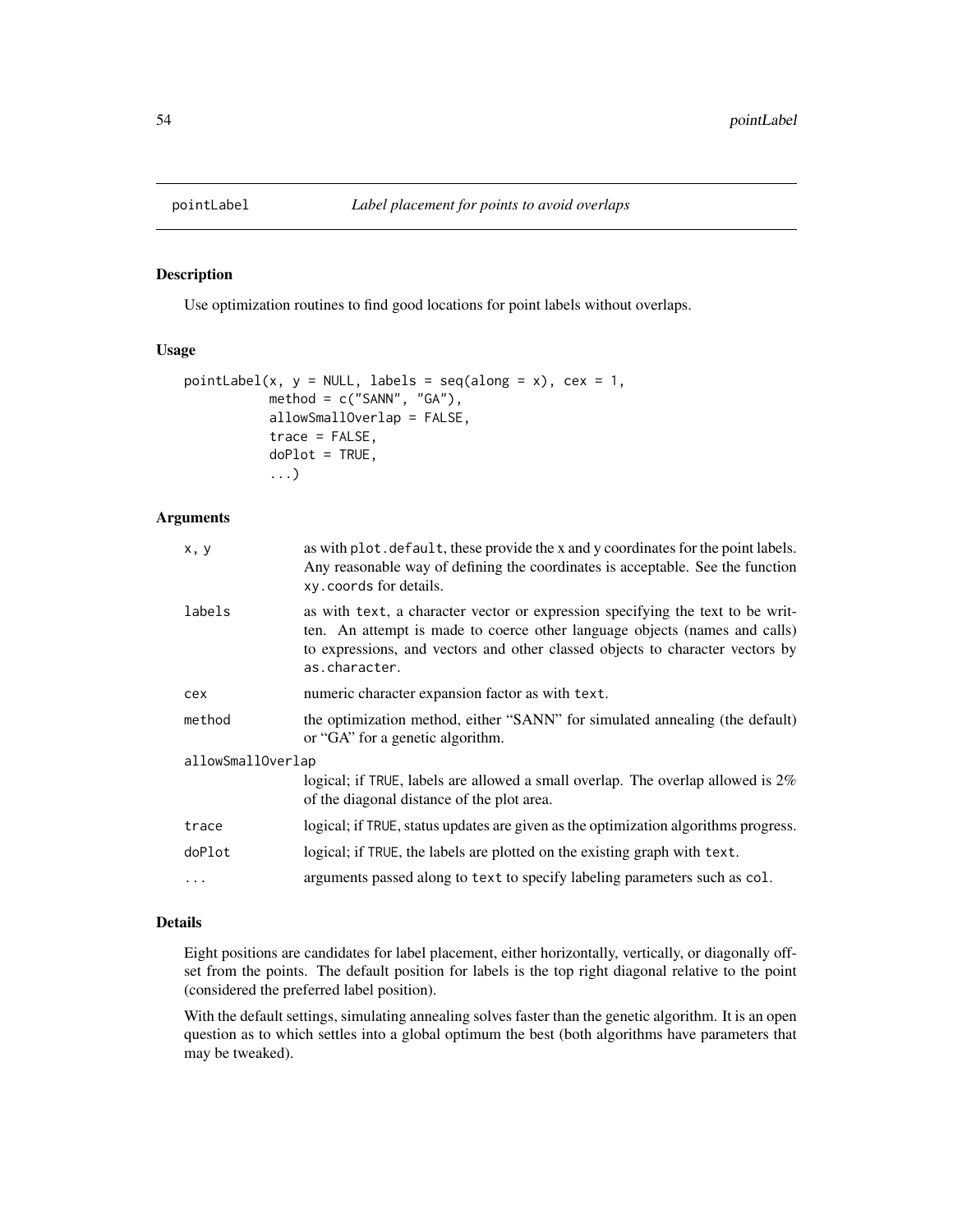#### pointLabel 55

The label positioning problem is NP-hard (nondeterministic polynomial-time hard). Placement becomes difficult and slows considerably with large numbers of points. This function places all labels, whether overlaps occur or not. Some placement algorithms remove labels that overlap.

Note that only cex is used to calculate string width and height (using strwidth and strheight), so passing a different font may corrupt the label dimensions. You could get around this by adjusting the font parameters with par prior to running this function.

### Value

An xy list giving the x and y positions of the label as would be placed by  $text(xy, labels)$ .

#### Author(s)

Tom Short, EPRI, <tshort@epri.com>

#### References

[https://en.wikipedia.org/wiki/Automatic\\_label\\_placement](https://en.wikipedia.org/wiki/Automatic_label_placement)

<https://i11www.iti.uni-karlsruhe.de/map-labeling/bibliography/>

<http://www.eecs.harvard.edu/~shieber/Projects/Carto/carto.html>

<http://www.szoraster.com/Cartography/PracticalExperience.htm>

The genetic algorithm code was adapted from the python code at

[https://meta.wikimedia.org/wiki/Map\\_generator](https://meta.wikimedia.org/wiki/Map_generator).

The simulated annealing code follows the algorithm and guidelines in:

Jon Christensen, Joe Marks, and Stuart Shieber. Placing text labels on maps and diagrams. In Paul Heckbert, editor, Graphics Gems IV, pages 497-504. Academic Press, Boston, MA, 1994. <http://www.eecs.harvard.edu/~shieber/Biblio/Papers/jc.label.pdf>

#### See Also

[text](#page-0-0), thigmophobe. labels in package plotrix

```
n <- 50
x \leq -rnorm(n)*10y \leq -rnorm(n)*10plot(x, y, col = "red", pch = 20)pointLabel(x, y, as.character(round(x,5)), offset = 0, cex = .7)
plot(x, y, col = "red", pch = 20)pointLabel(x, y, expression(over(alpha, beta[123])), offset = 0, cex = .8)
```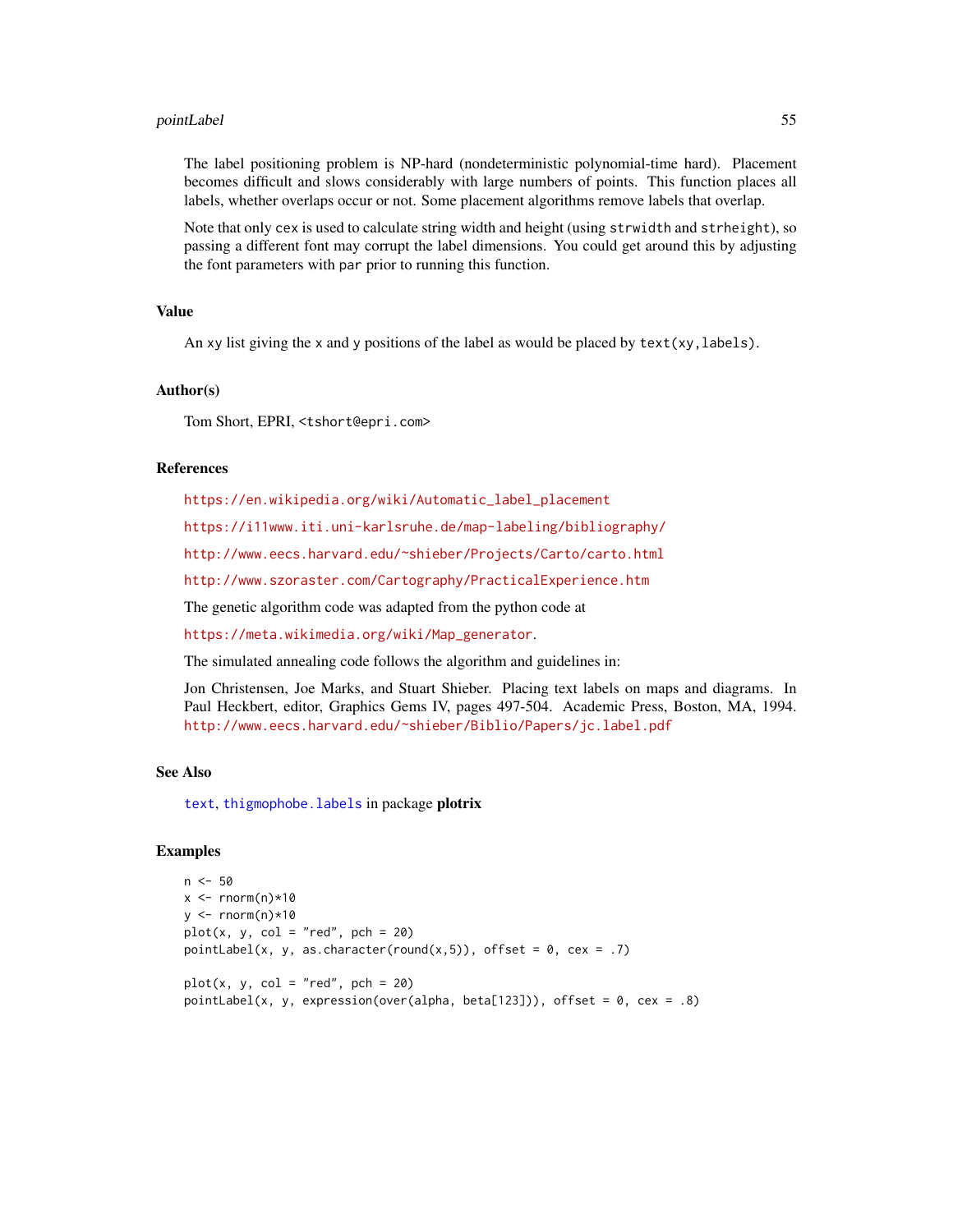Virtual S4 class definition for S3 classes in the spatstat package to allow S4-style coercion to these classes

# Objects from the Class

A virtual Class: No objects may be created from it.

#### Author(s)

Edzer J. Pebesma

readAsciiGrid *read/write to/from (ESRI) asciigrid format*

### Description

read/write to/from ESRI asciigrid format; a fuzz factor has been added to writeAsciiGrid to force cell resolution to equality if the difference is less than the square root of machine precision

#### Usage

```
readAsciiGrid(fname, as.image = FALSE, plot.image = FALSE,
colname = basename(fname), proj4string = CRS(as.character(NA)),
dec=options()$OutDec)
writeAsciiGrid(x, fname, attr = 1, na.value = -9999, dec=options()$OutDec, ...)
```
#### Arguments

| fname        | file name                                                                                                                                             |
|--------------|-------------------------------------------------------------------------------------------------------------------------------------------------------|
| as.image     | logical; if TRUE, a list is returned, ready to be shown with the image command;<br>if FALSE an object of class SpatialGridDataFrame-class is returned |
| plot.image   | logical; if TRUE, an image of the map is plotted                                                                                                      |
| colname      | alternative name for data column if not file basename                                                                                                 |
| proj4string  | A CRS object setting the projection arguments of the Spatial Grid returned                                                                            |
| dec          | decimal point character. This should be a character string containing just one<br>single-byte character — see note below.                             |
| $\mathsf{x}$ | object of class SpatialGridDataFrame                                                                                                                  |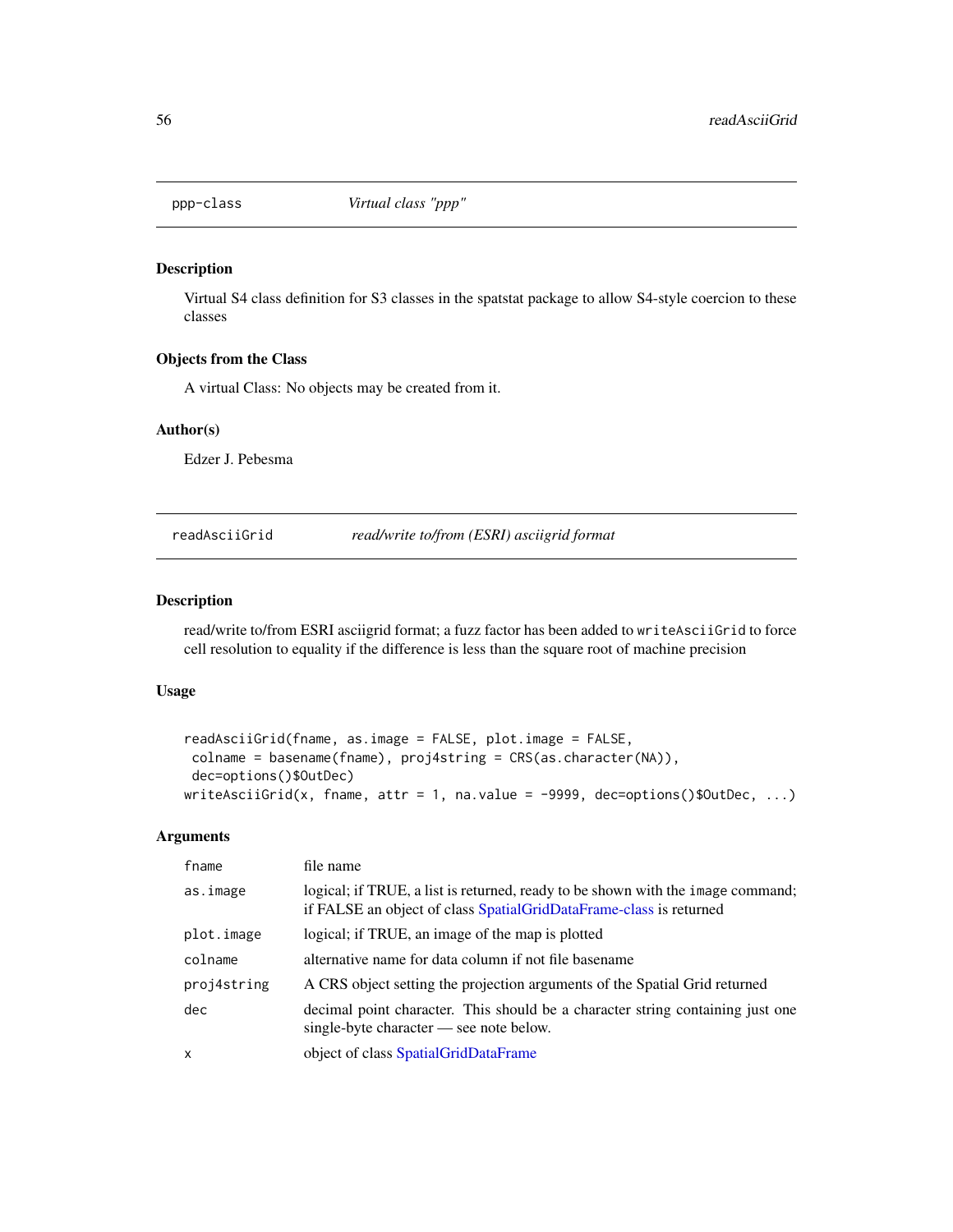# readAsciiGrid 57

| attr     | attribute column; if missing, the first column is taken; a name or a column num-<br>ber may be given |
|----------|------------------------------------------------------------------------------------------------------|
| na.value | numeric; value given to missing valued cells in the resulting map                                    |

| $\cdots$ | arguments passed to write table, which is used to write the numeric data |  |  |  |
|----------|--------------------------------------------------------------------------|--|--|--|

# Value

readAsciiGrid returns the grid map read; either as an object of class [SpatialGridDataFrame-class](#page-0-0) or, if as.image is TRUE, as list with components x, y and z.

### Note

In ArcGIS 8, it was not in general necessary to set the dec argument; it is not necessary in a mixed environment with ArcView 3.2 (R writes and ArcView reads "."), but inter-operation with ArcGIS 9 requires care because the defaults used by ArcGIS seem to be misleading, and it may be necessary to override what appear to be platform defaults by setting the argument.

#### Author(s)

Edzer Pebesma, edzer.pebesma@uni-muenster.de

# See Also

[image](#page-0-0), [image](#page-0-0)

```
x <- readAsciiGrid(system.file("grids/test.ag", package="maptools")[1])
summary(x)
image(x)
xp <- as(x, "SpatialPixelsDataFrame")
abline(h=332000, lwd=3)
xpS <- xp[coordinates(xp)[,2] < 332000,]
summary(xpS)
xS <- as(xpS, "SpatialGridDataFrame")
summary(xS)
tmpfl <- paste(tempdir(), "testS.ag", sep="/")
writeAsciiGrid(xS, tmpfl)
axS <- readAsciiGrid(tmpfl)
opar \leq par(mfrow=c(1,2))
image(xS, main="before export")
image(axS, main="after import")
par(opar)
unlink(tmpfl)
```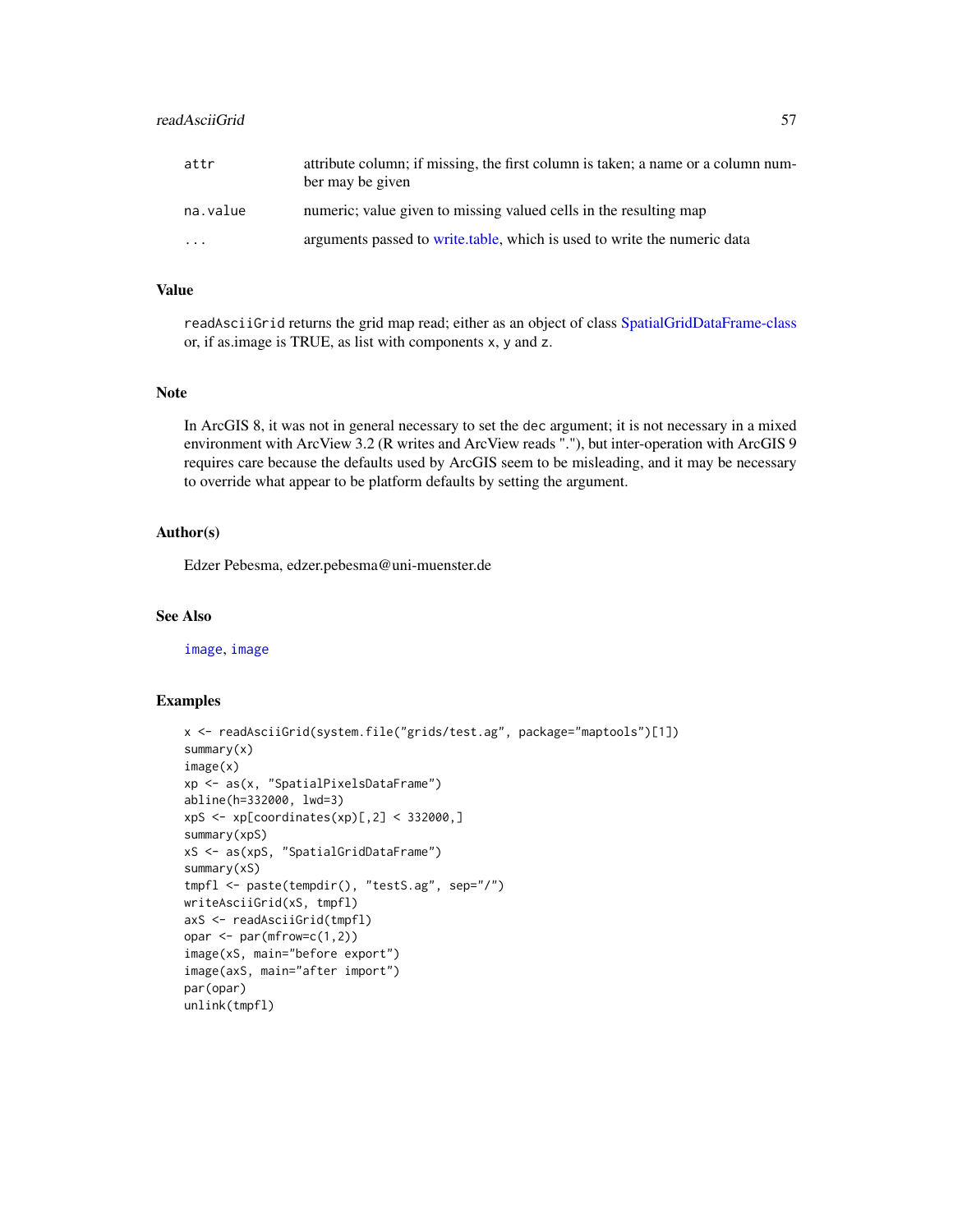The function reads a data frame from an attached GPS using the external program gpsbabel. The columns of the data frame need to be identified by hand because different GPS order NMEA data in different ways, and the columns should be converted to the correct classes by hand. Once the specifics of a particular GPS are identified, and ways of cleaning erroneous locations are found, the conversion of the output data frame into a usable one may be automated.

### Usage

readGPS( $i = "garmin", f = "usb:", type="w", invisible=True, ...)$ 

### Arguments

| $\mathbf{i}$ | INTYPE: a supported file type, default "garmin"                                                                           |
|--------------|---------------------------------------------------------------------------------------------------------------------------|
| $\mathsf{f}$ | INFILE: the appropriate device interface, default "usb:", on Windows for serial<br>interfaces commonly "com4:" or similar |
| type         | "w" waypoints, or "t" track, or others provided in gpsbabel                                                               |
| invisible    | Under Windows, do not open an extra window                                                                                |
| $\cdots$     | arguments passed through to read. table                                                                                   |

#### Details

The function just wraps: gpsbabel -i INTYPE -f INFILE -o tabsep -F - in system(), and reads the returned character vector of lines into a data frame. On some systems, INFILE may not be readable by ordinary users without extra configuration. The gpsbabel program must be present and on the user's PATH for the function to work. Typically, for a given GPS, the user will have to experiment first to find a set of data-cleaning tricks that work, but from then on they should be repeatable.

#### Value

A data frame of waypoint values

#### Author(s)

Patrick Giraudoux and Roger Bivand

#### References

<https://www.gpsbabel.org>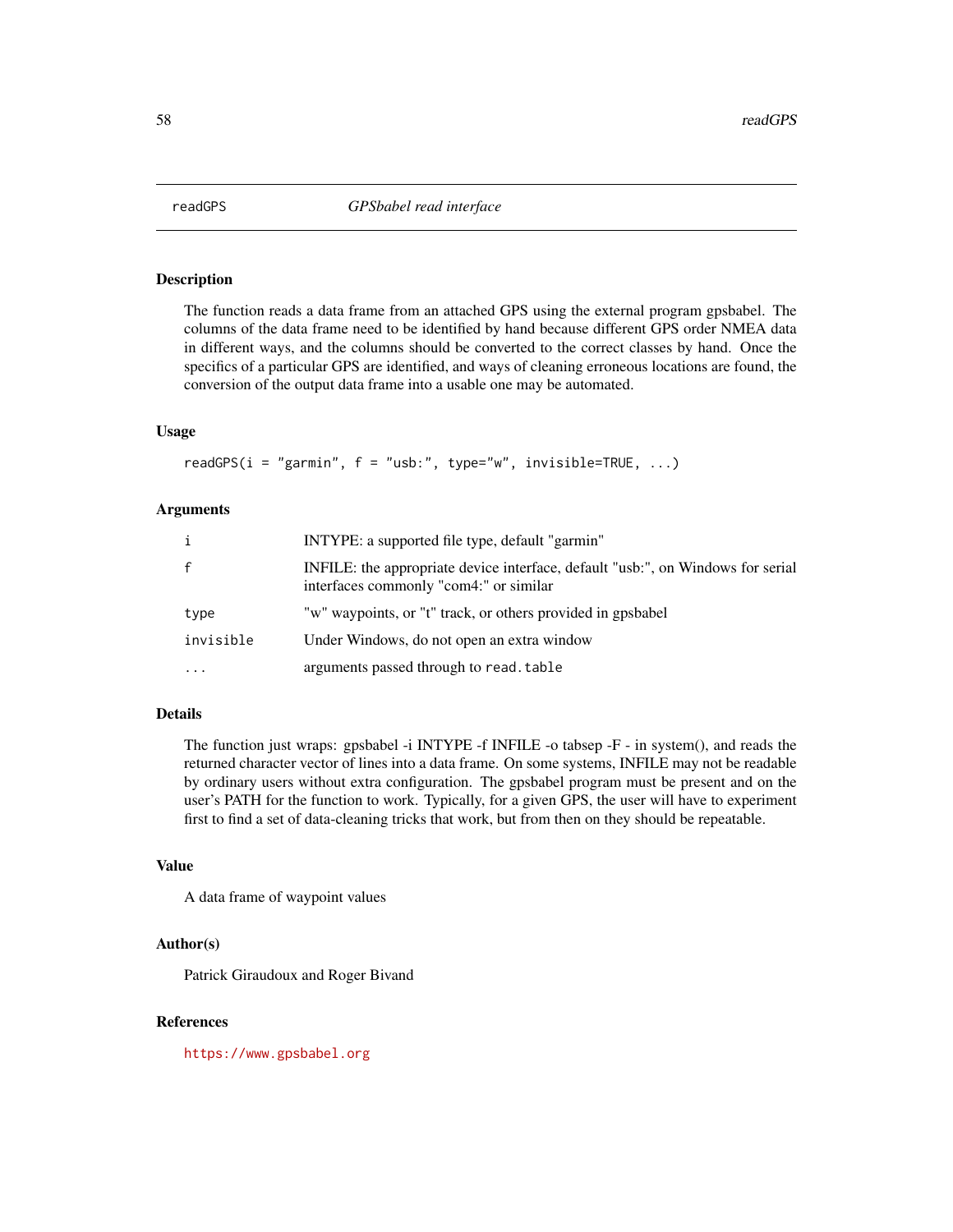# readShapeLines 59

### Examples

```
## Not run:
#b1 <- readGPS(f="usb:")
#str(b1)
#b2 <- b1[1:172,]
#wp0 <- b2[,c(2,3,4,8,9,19)]
#str(wp0)
#wp0$long <- wp0$V9
#wp0$lat <- as.numeric(as.character(wp0$V8))
#wp0$id <- as.character(wp0$V2)
#wp0$alt <- as.numeric(substring(as.character(wp0$V19), 1,
# (nchar(as.character(wp0$V19))-1)))
#wp0$time <- as.POSIXct(strptime(paste(as.character(wp0$V3),
# as.character(wp0$V4)), format="%d-%b-%y %H:%M:%S"))
#str(wp0)
#wp1 \le - \text{wp0}[, -(1:6)]#str(wp1)
#summary(wp1)
## End(Not run)
```
readShapeLines *Read arc shape files into SpatialLinesDataFrame objects*

### Description

The use of this function is deprecated and it is not being maintained. Use rgdal::readOGR() or sf::st\_read() instead - both of these read the coordinate reference system from the input file, while this deprecated function does not. For writing, use  $rgdal::writeOGR()$  or  $sf::st\_write()$ instead.

The readShapeLines function reads data from an arc/line shapefile into a SpatialLinesDataFrame object; the shapefile may be of type polygon, but for just plotting for example coastlines, a SpatialLines object is sufficient. The writeLinesShape function writes data from a SpatialLinesDataFrame object to a shapefile. Note DBF file restrictions in [write.dbf](#page-0-0).

#### Usage

```
readShapeLines(fn, proj4string=CRS(as.character(NA)), verbose=FALSE,
repair=FALSE, delete_null_obj=FALSE)
writeLinesShape(x, fn, factor2char = TRUE, max_nchar=254)
```
#### Arguments

| fn          | shapefile layer name, when writing omitting the extensions *.shp, *.shx and<br>*.dbf, which are added in the function |
|-------------|-----------------------------------------------------------------------------------------------------------------------|
| proj4string | Object of class CRS; holding a valid proj4 string                                                                     |
| verbose     | default FALSE - report type of shapefile and number of shapes                                                         |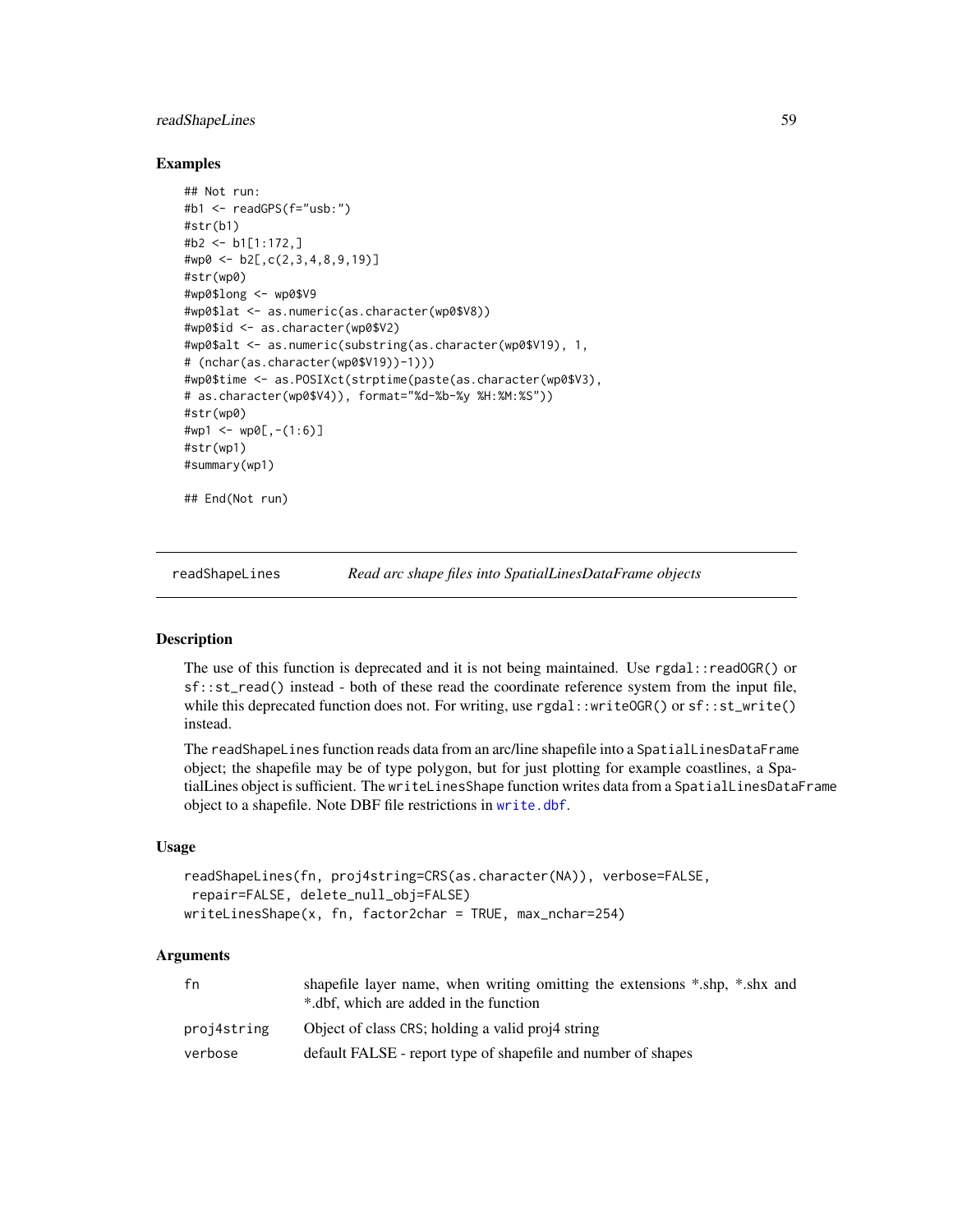| repair          | default FALSE: some shapefiles provided by Geolytics Inc. have values of ob-<br>ject sizes stored in the *.shx index file that are eight bytes too large, leading the<br>function to try to read past the end of file. If repair=TRUE, an attempt is made<br>to repair the internal values, permitting such files to be read. |
|-----------------|-------------------------------------------------------------------------------------------------------------------------------------------------------------------------------------------------------------------------------------------------------------------------------------------------------------------------------|
| delete_null_obj |                                                                                                                                                                                                                                                                                                                               |
|                 | if TRUE, null geometries will be removed together with their data. frame rows                                                                                                                                                                                                                                                 |
| x               | a SpatialLinesDataFrame object                                                                                                                                                                                                                                                                                                |
| factor2char     | logical, default TRUE, convert factor columns to character                                                                                                                                                                                                                                                                    |
| max_nchar       | default 254, may be set to a higher limit and passed through to the DBF writer,<br>please see Details in write.dbf                                                                                                                                                                                                            |

### Details

The shpID values of the shapefile will be used as Lines ID values; when writing shapefiles, the object data slot row.names are added to the DBF file as column SL\_ID.

### Value

a SpatialLinesDataFrame object

#### Author(s)

Roger Bivand

# See Also

[write.dbf](#page-0-0)

```
xx <- readShapeLines(system.file("shapes/fylk-val.shp", package="maptools")[1],
proj4string=CRS("+proj=utm +zone=33 +datum=WGS84"))
plot(xx, col="blue")
summary(xx)
xxx <- xx[xx$LENGTH > 30000,]
plot(xxx, col="red", add=TRUE)
tmpfl <- paste(tempdir(), "xxline", sep="/")
writeLinesShape(xxx, tmpfl)
getinfo.shape(paste(tmpfl, ".shp", sep=""))
axx <- readShapeLines(tmpfl, proj4string=CRS("+proj=utm +zone=33 +datum=WGS84"))
plot(xxx, col="black", lwd=4)
plot(axx, col="yellow", lwd=1, add=TRUE)
unlink(paste(tmpfl, ".*", sep=""))
xx <- readShapeLines(system.file("shapes/sids.shp", package="maptools")[1],
proj4string=CRS("+proj=longlat +datum=NAD27"))
plot(xx, col="blue")
```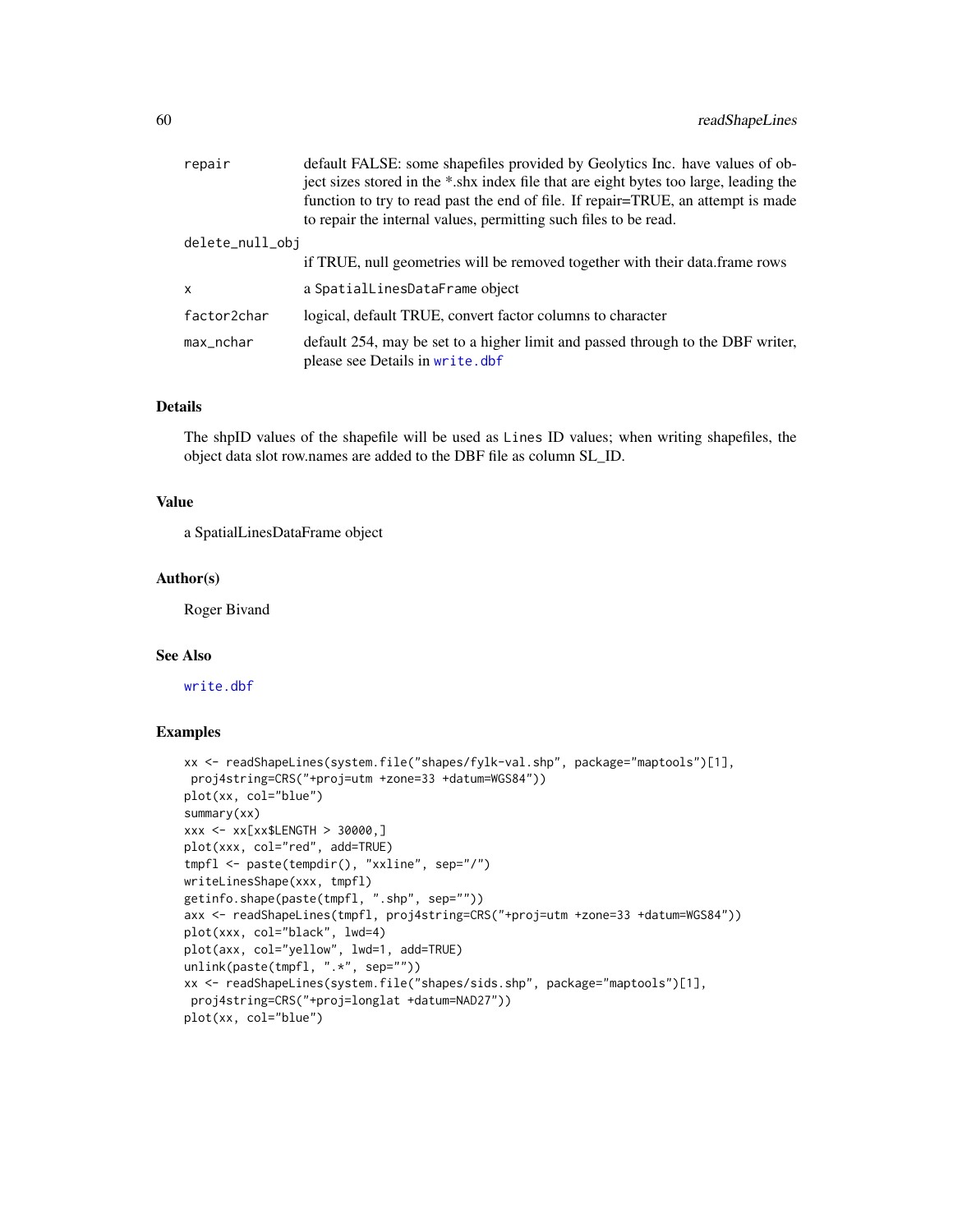The use of this function is deprecated and it is not being maintained. Use rgdal::readOGR() or sf::st\_read() instead - both of these read the coordinate reference system from the input file, while this deprecated function does not. For writing, use rgdal::writeOGR() or sf::st\_write() instead.

The readShapePoints reads data from a points shapefile into a SpatialPointsDataFrame object. The writePointsShape function writes data from a SpatialPointsDataFrame object to a shapefile. Both reading and writing can be carried out for 2D and 3D point coordinates. Note DBF file restrictions in [write.dbf](#page-0-0).

# Usage

```
readShapePoints(fn, proj4string = CRS(as.character(NA)), verbose = FALSE,
repair=FALSE)
writePointsShape(x, fn, factor2char = TRUE, max_nchar=254)
```
#### Arguments

| fn           | shapefile layer name, when writing omitting the extensions *.shp, *.shx and<br>*.dbf, which are added in the function                                                                                                                                                                                                         |
|--------------|-------------------------------------------------------------------------------------------------------------------------------------------------------------------------------------------------------------------------------------------------------------------------------------------------------------------------------|
| proj4string  | Object of class CRS; holding a valid proj4 string                                                                                                                                                                                                                                                                             |
| verbose      | default FALSE - report type of shapefile and number of shapes                                                                                                                                                                                                                                                                 |
| repair       | default FALSE: some shapefiles provided by Geolytics Inc. have values of ob-<br>ject sizes stored in the *.shx index file that are eight bytes too large, leading the<br>function to try to read past the end of file. If repair=TRUE, an attempt is made<br>to repair the internal values, permitting such files to be read. |
| $\mathsf{x}$ | a SpatialPointsDataFrame object                                                                                                                                                                                                                                                                                               |
| factor2char  | logical, default TRUE, convert factor columns to character                                                                                                                                                                                                                                                                    |
| max_nchar    | default 254, may be set to a higher limit and passed through to the DBF writer,<br>please see Details in write.dbf                                                                                                                                                                                                            |

### Value

a SpatialPointsDataFrame object

### Author(s)

Roger Bivand

# See Also

[write.dbf](#page-0-0)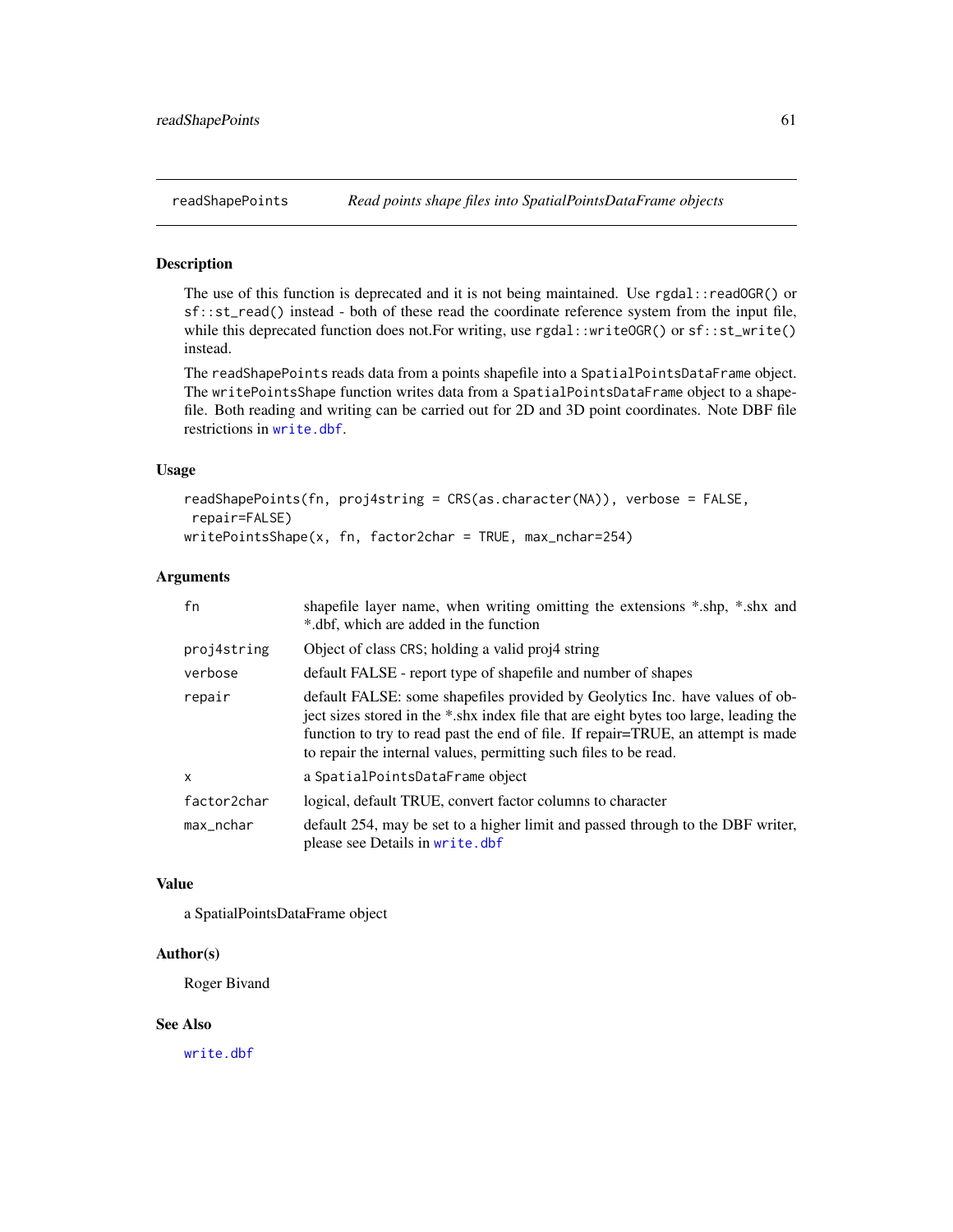### Examples

```
library(maptools)
xx <- readShapePoints(system.file("shapes/baltim.shp", package="maptools")[1])
plot(xx)
summary(xx)
xxx \leq -x \times [xx$ PRICE \leq 40, ]tmpfl <- paste(tempdir(), "xxpts", sep="/")
writePointsShape(xxx, tmpfl)
getinfo.shape(paste(tmpfl, ".shp", sep=""))
axx <- readShapePoints(tmpfl)
plot(axx, col="red", add=TRUE)
unlink(paste(tmpfl, ".*", sep=""))
xx <- readShapePoints(system.file("shapes/pointZ.shp", package="maptools")[1])
dimensions(xx)
plot(xx)
summary(xx)
```
readShapePoly *Read polygon shape files into SpatialPolygonsDataFrame objects*

### **Description**

The use of this function is deprecated and it is not being maintained. Use rgdal::readOGR() or sf::st\_read() instead - both of these read the coordinate reference system from the input file, while this deprecated function does not. For writing, use  $rgdal::writeOGR()$  or  $sf::st\_write()$ instead.

The readShapePoly reads data from a polygon shapefile into a SpatialPolygonsDataFrame object. The writePolyShape function writes data from a SpatialPolygonsDataFrame object to a shapefile. Note DBF file restrictions in [write.dbf](#page-0-0).

### Usage

```
readShapePoly(fn, IDvar=NULL, proj4string=CRS(as.character(NA)),
verbose=FALSE, repair=FALSE, force_ring=FALSE, delete_null_obj=FALSE,
retrieve_ABS_null=FALSE)
writePolyShape(x, fn, factor2char = TRUE, max_nchar=254)
```
#### Arguments

| fn          | shapefile layer name, when writing omitting the extensions *.shp, *.shx and<br>*.dbf, which are added in the function                                        |
|-------------|--------------------------------------------------------------------------------------------------------------------------------------------------------------|
| IDvar       | a character string: the name of a column in the shapefile DBF containing the ID<br>values of the shapes - the values will be converted to a character vector |
| proj4string | Object of class CRS; holding a valid proj4 string                                                                                                            |
| verbose     | default FALSE - report type of shapefile and number of shapes                                                                                                |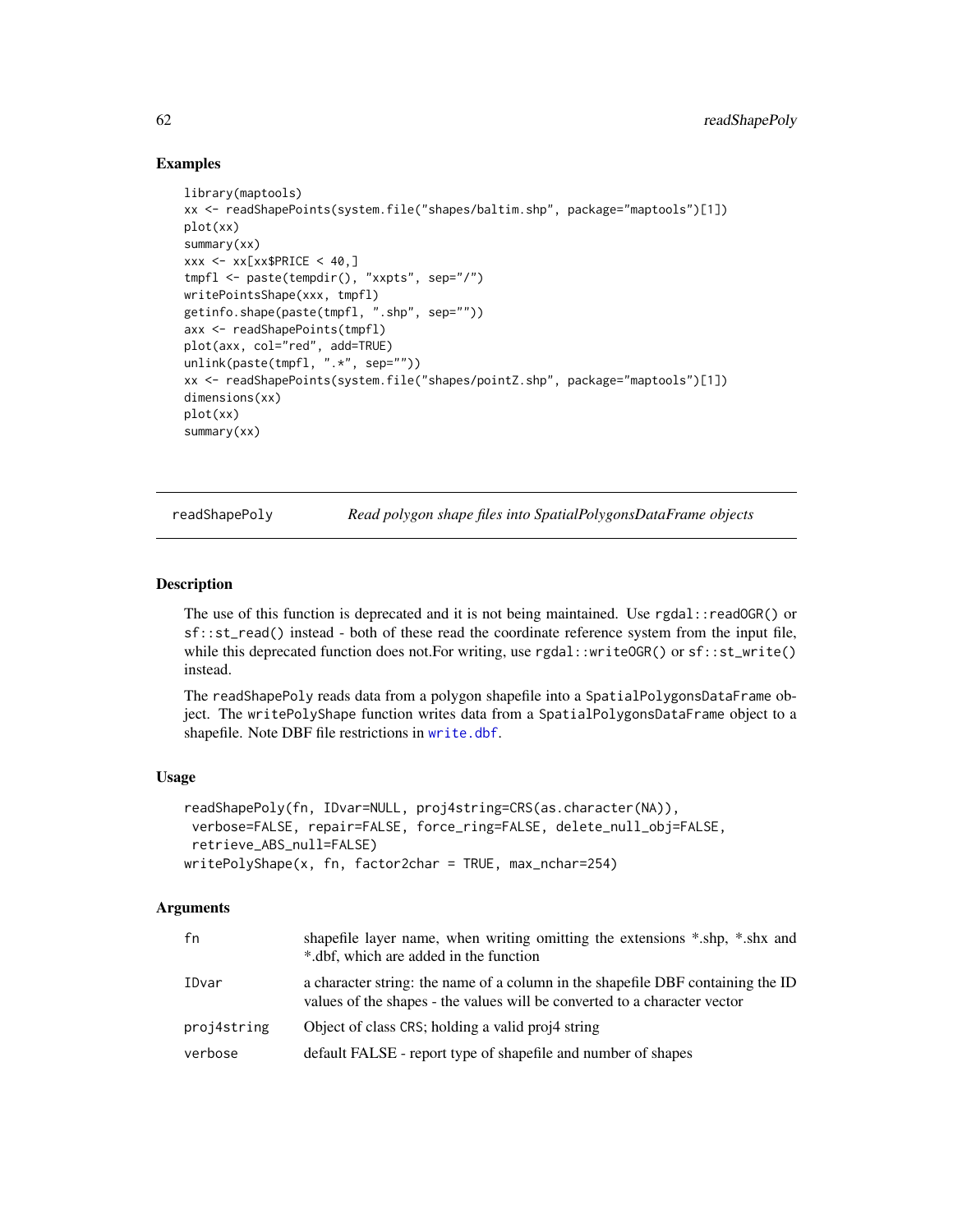### readShapePoly 63

| repair            | default FALSE: some shapefiles provided by Geolytics Inc. have values of ob-<br>ject sizes stored in the *.shx index file that are eight bytes too large, leading the<br>function to try to read past the end of file. If repair=TRUE, an attempt is made<br>to repair the internal values, permitting such files to be read. |  |
|-------------------|-------------------------------------------------------------------------------------------------------------------------------------------------------------------------------------------------------------------------------------------------------------------------------------------------------------------------------|--|
| force_ring        | if TRUE, close unclosed input rings                                                                                                                                                                                                                                                                                           |  |
| delete_null_obj   |                                                                                                                                                                                                                                                                                                                               |  |
|                   | if TRUE, null geometries will be removed together with their data. frame rows                                                                                                                                                                                                                                                 |  |
| retrieve_ABS_null |                                                                                                                                                                                                                                                                                                                               |  |
|                   | default FALSE, if TRUE and delete_null_obj also TRUE, the function will re-<br>turn a data frame containing the data from any null geometries inserted by ABS                                                                                                                                                                 |  |
| $\mathsf{x}$      | a SpatialPolygonsDataFrame object                                                                                                                                                                                                                                                                                             |  |
| factor2char       | logical, default TRUE, convert factor columns to character                                                                                                                                                                                                                                                                    |  |
| max_nchar         | default 254, may be set to a higher limit and passed through to the DBF writer,<br>please see Details in write.dbf                                                                                                                                                                                                            |  |

# Details

If no IDvar argument is given, the shpID values of the shapefile will be used as Polygons ID values; when writing shapefiles, the object data slot row.names are added to the DBF file as column SP\_ID.

#### Value

a SpatialPolygonsDataFrame object

#### Author(s)

Roger Bivand

# See Also

[write.dbf](#page-0-0)

```
library(maptools)
xx <- readShapePoly(system.file("shapes/sids.shp", package="maptools")[1],
IDvar="FIPSNO", proj4string=CRS("+proj=longlat +ellps=clrk66"))
plot(xx, border="blue", axes=TRUE, las=1)
text(coordinates(xx), labels=row.names(xx), cex=0.6)
as(xx, "data.frame")[1:5, 1:6]
xxx \leftarrow xx[xx$SID74 < 2, ]plot(xxx, border="red", add=TRUE)
tmpfl <- paste(tempdir(), "xxpoly", sep="/")
writePolyShape(xxx, tmpfl)
getinfo.shape(paste(tmpfl, ".shp", sep=""))
axx <- readShapePoly(tmpfl, proj4string=CRS("+proj=longlat +ellps=clrk66"))
plot(xxx, border="black", lwd=4)
plot(axx, border="yellow", lwd=1, add=TRUE)
unlink(paste(tmpfl, ".*", sep=""))
```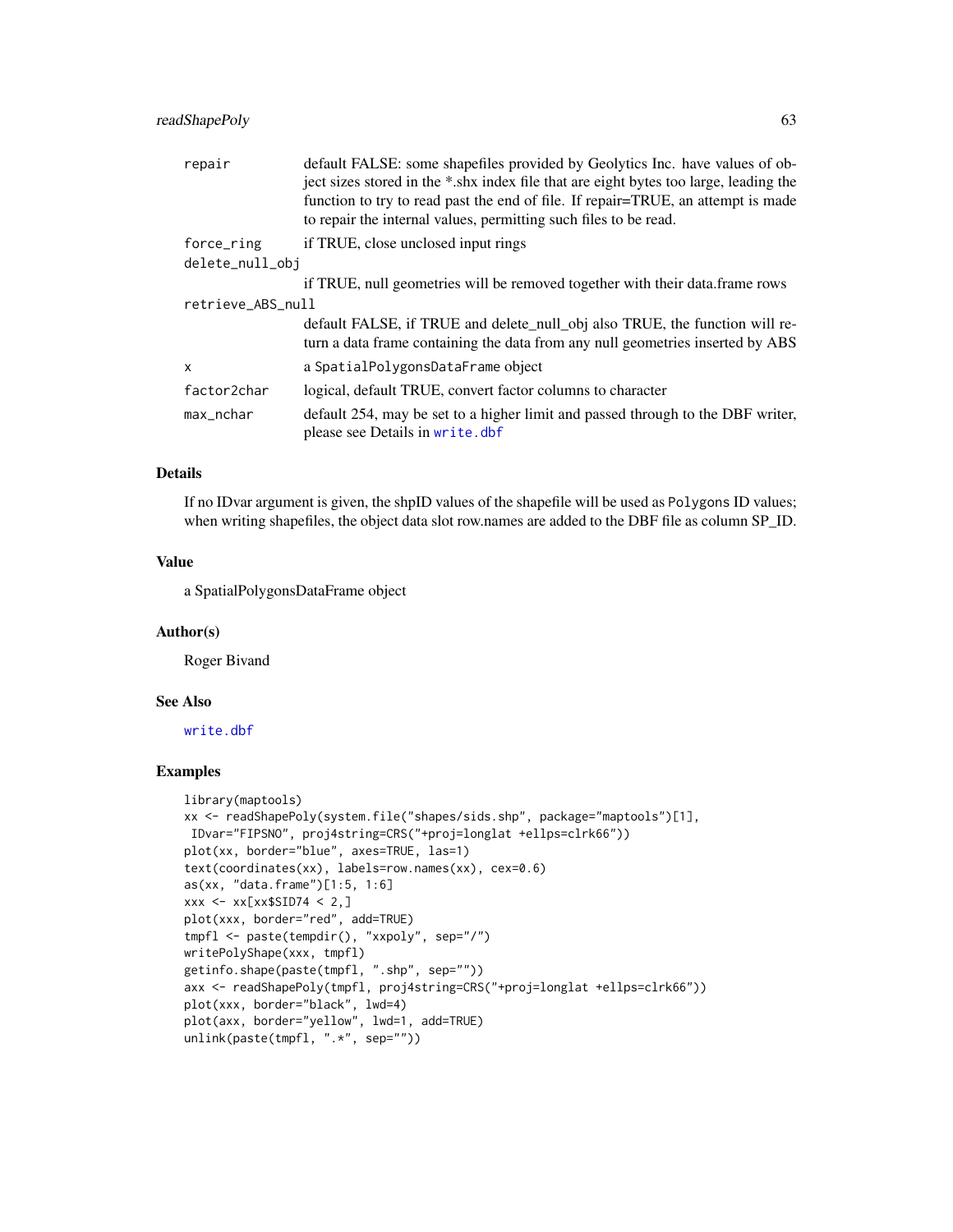The use of this function is deprecated and it is not being maintained. Use rgdal::readOGR() or sf::st\_read() instead - both of these read the coordinate reference system from the input file, while this deprecated function does not. For writing, use rgdal::writeOGR() or sf::st\_write() instead.

The readShapeSpatial reads data from a shapefile into a Spatial\*DataFrame object. The writeSpatialShape function writes data from a Spatial\*DataFrame object to a shapefile. Note DBF file restrictions in [write.dbf](#page-0-0).

#### Usage

```
readShapeSpatial(fn, proj4string=CRS(as.character(NA)),
verbose=FALSE, repair=FALSE, IDvar=NULL, force_ring=FALSE,
delete_null_obj=FALSE, retrieve_ABS_null=FALSE)
writeSpatialShape(x, fn, factor2char = TRUE, max_nchar=254)
```
### Arguments

| fn                | shapefile layer name, when writing omitting the extensions *.shp, *.shx and<br>*.dbf, which are added in the function                                                                                                                                                                                                         |  |
|-------------------|-------------------------------------------------------------------------------------------------------------------------------------------------------------------------------------------------------------------------------------------------------------------------------------------------------------------------------|--|
| proj4string       | Object of class CRS; holding a valid proj4 string                                                                                                                                                                                                                                                                             |  |
| verbose           | default FALSE - report type of shapefile and number of shapes                                                                                                                                                                                                                                                                 |  |
| repair            | default FALSE: some shapefiles provided by Geolytics Inc. have values of ob-<br>ject sizes stored in the *.shx index file that are eight bytes too large, leading the<br>function to try to read past the end of file. If repair=TRUE, an attempt is made<br>to repair the internal values, permitting such files to be read. |  |
| IDvar             | a character string: the name of a column in the shapefile DBF containing the ID<br>values of the shapes - the values will be converted to a character vector (Poly-<br>gons only)                                                                                                                                             |  |
| force_ring        | if TRUE, close unclosed input rings (Polygons only)                                                                                                                                                                                                                                                                           |  |
| delete_null_obj   |                                                                                                                                                                                                                                                                                                                               |  |
|                   | if TRUE, null geometries inserted by ABS will be removed together with their<br>data.frame rows (Polygons and Lines)                                                                                                                                                                                                          |  |
| retrieve_ABS_null |                                                                                                                                                                                                                                                                                                                               |  |
|                   | default FALSE, if TRUE and delete_null_obj also TRUE, the function will re-<br>turn a data frame containing the data from any null geometries inserted by ABS<br>(Polygons only)                                                                                                                                              |  |
| $\mathsf{x}$      | a vector data Spatial*DataFrame object                                                                                                                                                                                                                                                                                        |  |
| factor2char       | logical, default TRUE, convert factor columns to character                                                                                                                                                                                                                                                                    |  |
| max_nchar         | default 254, may be set to a higher limit and passed through to the DBF writer,<br>please see Details in write.dbf                                                                                                                                                                                                            |  |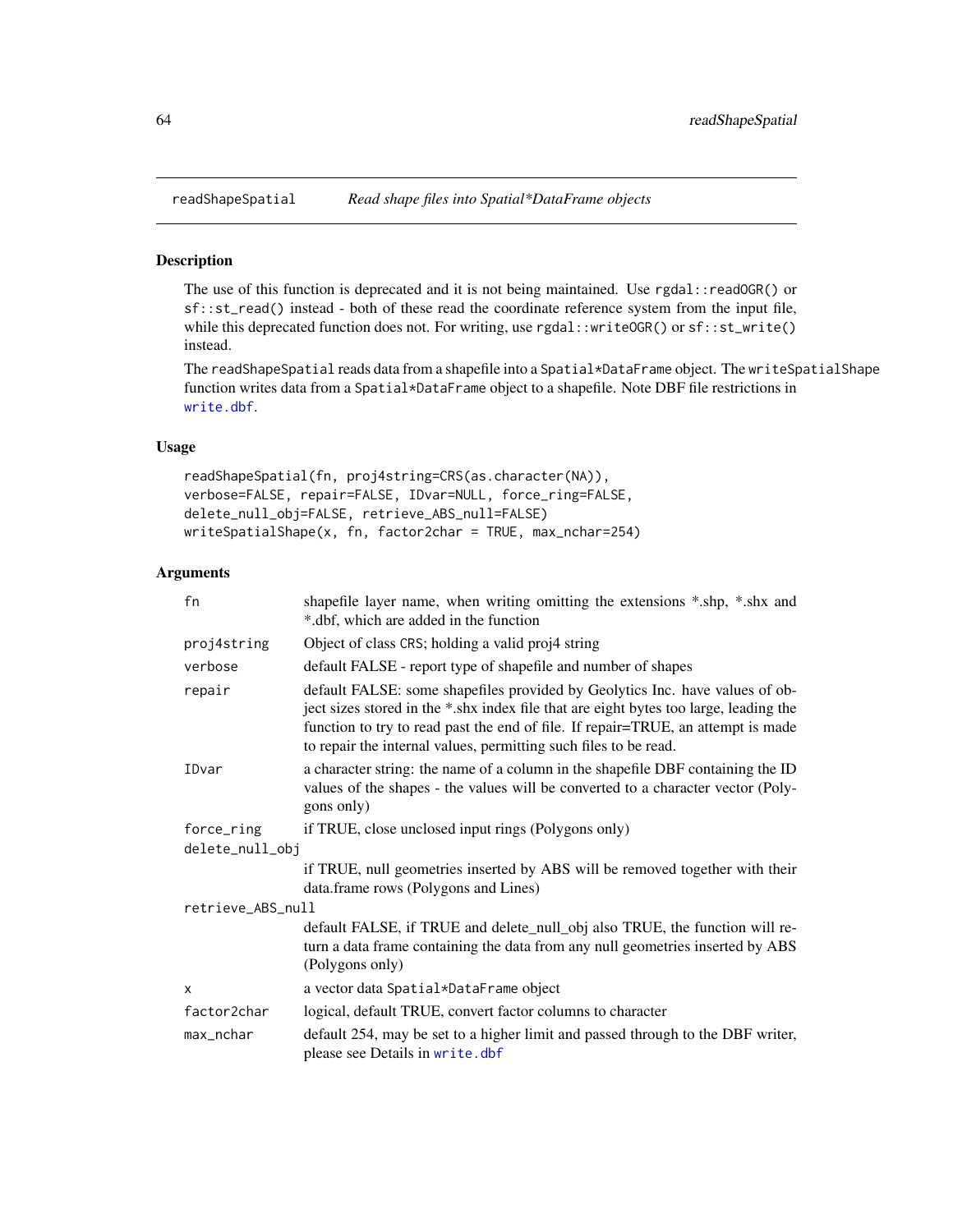### Details

If no IDvar argument is given, the shpID values of the shapefile will be used as Polygons ID values; when writing shapefiles, the object data slot row.names are added to the DBF file as column SP\_ID.

# Value

a Spatial\*DataFrame object of a class corresponding to the input shapefile

### Author(s)

Roger Bivand

# See Also

[write.dbf](#page-0-0)

```
library(maptools)
xx <- readShapeSpatial(system.file("shapes/sids.shp", package="maptools")[1],
IDvar="FIPSNO", proj4string=CRS("+proj=longlat +ellps=clrk66"))
summary(xx)
xxx \leq -x \times [xx$SID74 < 2, ]tmpfl <- paste(tempdir(), "xxpoly", sep="/")
writeSpatialShape(xxx, tmpfl)
getinfo.shape(paste(tmpfl, ".shp", sep=""))
unlink(paste(tmpfl, ".*", sep=""))
xx <- readShapeSpatial(system.file("shapes/fylk-val.shp",
package="maptools")[1], proj4string=CRS("+proj=utm +zone=33 +datum=WGS84"))
summary(xx)
xxx <- xx[xx$LENGTH > 30000,]
plot(xxx, col="red", add=TRUE)
tmpfl <- paste(tempdir(), "xxline", sep="/")
writeSpatialShape(xxx, tmpfl)
getinfo.shape(paste(tmpfl, ".shp", sep=""))
unlink(paste(tmpfl, ".*", sep=""))
xx <- readShapeSpatial(system.file("shapes/baltim.shp", package="maptools")[1])
summary(xx)
xxx \leq -x \times [xx$PRICE \leq 40, ]tmpfl <- paste(tempdir(), "xxpts", sep="/")
writeSpatialShape(xxx, tmpfl)
getinfo.shape(paste(tmpfl, ".shp", sep=""))
unlink(paste(tmpfl, ".*", sep=""))
```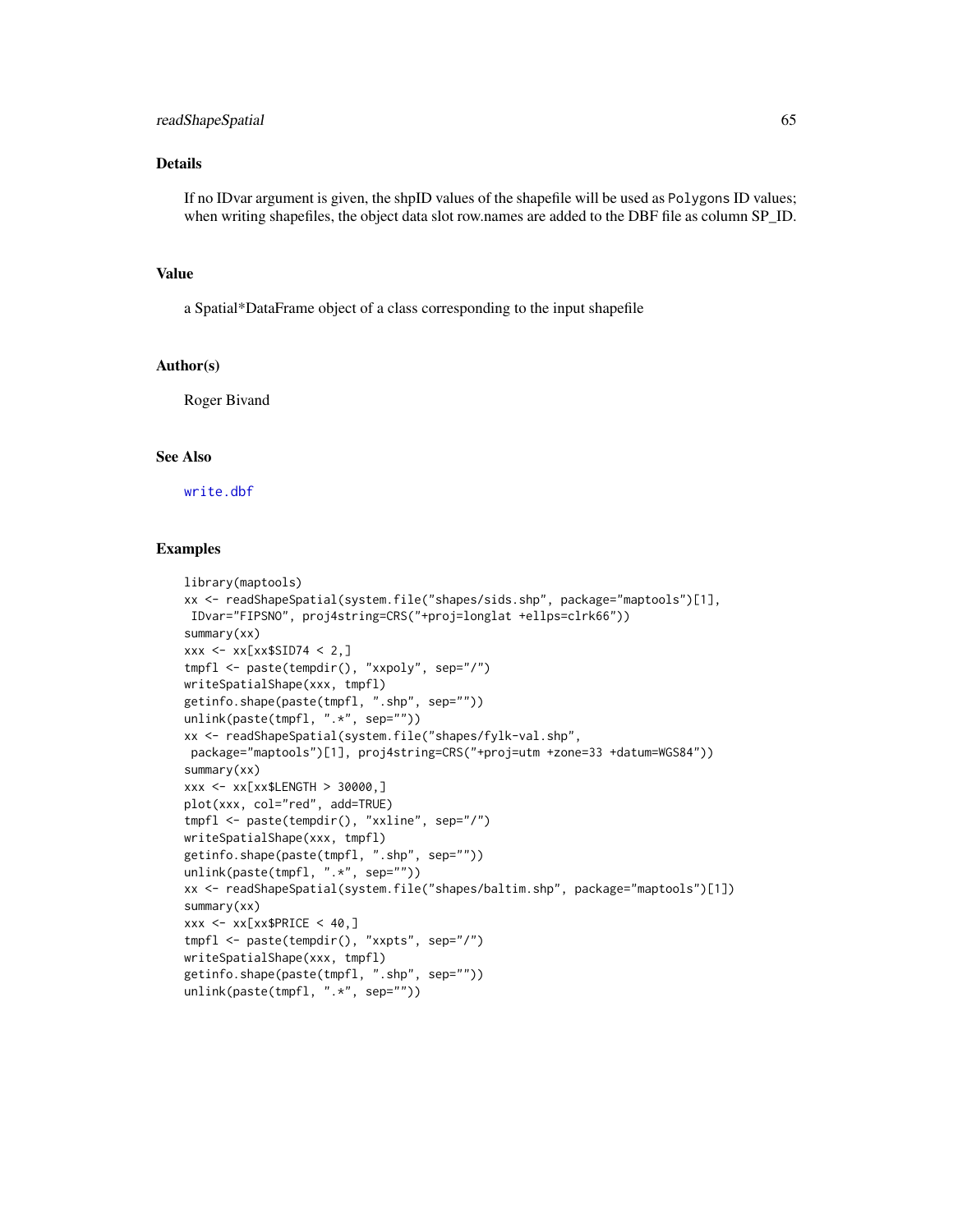The function permits an exported WinBUGS map to be read into an sp package class SpatialPolygons object.

# Usage

readSplus(file, proj4string = CRS(as.character(NA)))

#### Arguments

| file        | name of file                                        |
|-------------|-----------------------------------------------------|
| proj4string | Object of class "CRS"; holding a valid proj4 string |

## Value

readSplus returns a SpatialPolygons object

### Note

In the example, taken from the GeoBUGS manual, the smaller part of area1 has a counter-clockwise ring direction in the data, while other rings are clockwise. This implies that it is a hole, and does not get filled. Errant holes may be filled using [checkPolygonsHoles](#page-15-0). The region labels are stored in the ID slots of the Polygons objects.

## Author(s)

Virgilio Gomez Rubio <Virgilio.Gomez@uclm.es>

### References

<http://www.mrc-bsu.cam.ac.uk/wp-content/uploads/geobugs12manual.pdf>

# See Also

[map2SpatialPolygons](#page-42-0)

```
if (rgeosStatus()) {
geobugs <- readSplus(system.file("share/Splus.map", package="maptools"))
plot(geobugs, axes=TRUE, col=1:3)
row.names(geobugs)
pls <- slot(geobugs, "polygons")
sapply(pls, function(i) sapply(slot(i, "Polygons"), slot, "hole"))
```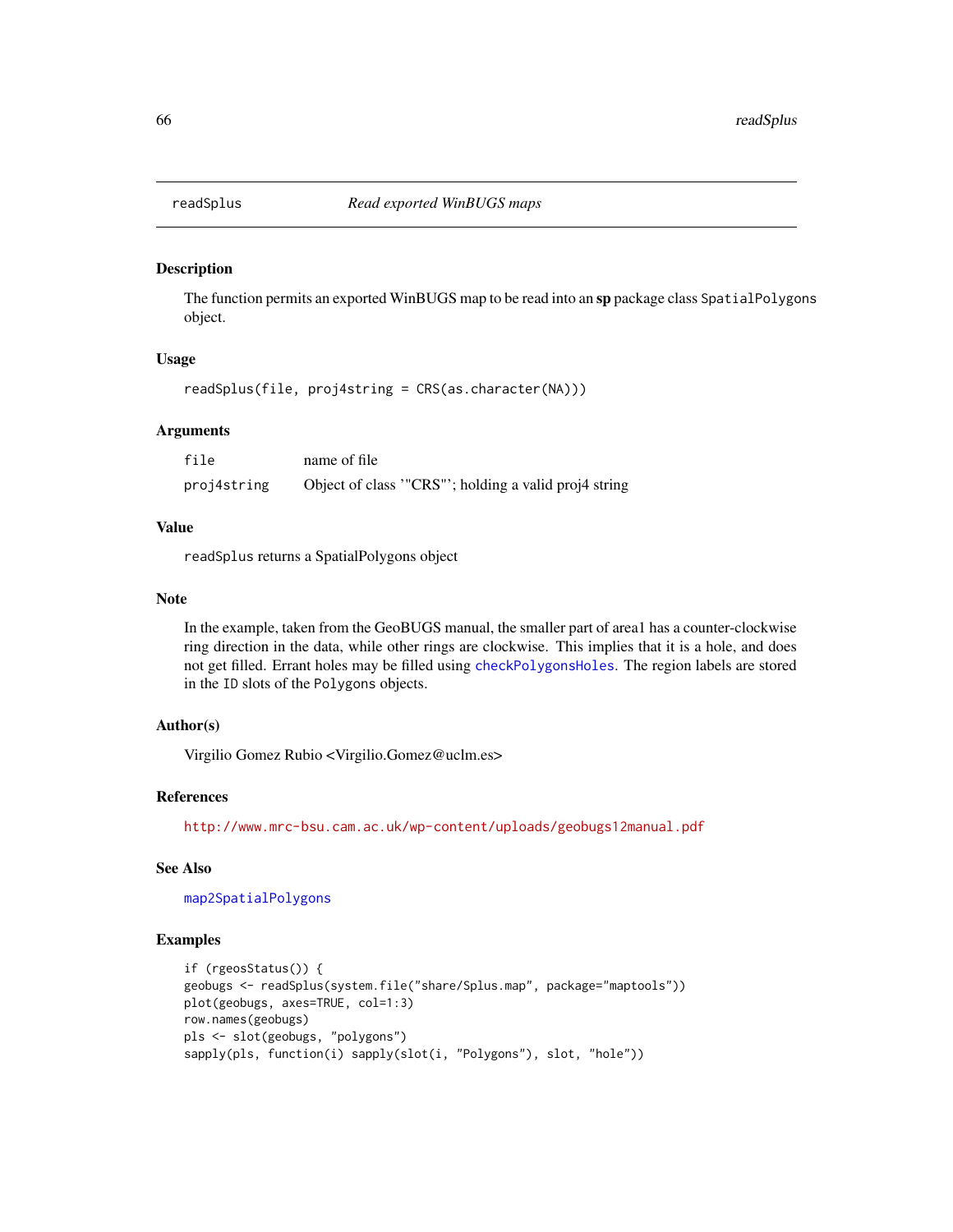#### $Rgshhs$  67

```
pls1 <- lapply(pls, checkPolygonsHoles)
sapply(pls1, function(i) sapply(slot(i, "Polygons"), slot, "hole"))
plot(SpatialPolygons(pls1), axes=TRUE, col=1:3)
}
```
Rgshhs *Read GSHHS data into sp object*

### **Description**

If the data are polygon data, the function will read GSHHS polygons into SpatialPolygons object for a chosen region, using binary shorelines from Global Self-consistant Hierarchical High-resolution (Shorelines) Geography, release 2.3.0 of February 1, 2014 ([http://www.soest.hawaii.edu/pwess](http://www.soest.hawaii.edu/pwessel/gshhg/gshhg-bin-2.3.0.zip)el/ [gshhg/gshhg-bin-2.3.0.zip](http://www.soest.hawaii.edu/pwessel/gshhg/gshhg-bin-2.3.0.zip)).

The getRgshhsMap function calls Rgshhs internally to simplify the interface by returning only a SpatialPolygons object rather than a more complex list, and by calling Rgshhs twice either side of longitude 0 degrees for values of "xlim" straddling 0, then merging the polygons retrieved.

If the data are line data, the borders or river lines will be read into a SpatialLines object. The data are provided in integer form as millionths of decimal degrees. Reading of much earlier versions of the GSHHS binary files will fail with an error message. The netCDF GSHHS files distributed with GMT > = 4.2 cannot be read as they are in a very different format.

#### Usage

Rgshhs(fn, xlim = NULL, ylim = NULL, level = 4, minarea =  $0$ , shift = FALSE, verbose = TRUE, no.clip = FALSE, properly=FALSE, avoidGEOS=FALSE, checkPolygons=FALSE) getRgshhsMap(fn = system.file("share/gshhs\_c.b", package= "maptools"),  $xlim$ ,  $ylim$ ,  $level = 1$ ,  $shift = TRUE$ ,  $verbose = TRUE$ ,  $no.clip = FALSE$ , properly=FALSE, avoidGEOS=FALSE, checkPolygons=FALSE)

#### Arguments

| fn      | filename or full path to GSHHS 2.3.0 file to be read                                                                                                      |
|---------|-----------------------------------------------------------------------------------------------------------------------------------------------------------|
| xlim    | longitude limits within 0-360 in most cases, negative longitudes are also found<br>east of the Atlantic, but the Americas are recorded as positive values |
| ylim    | latitude limits                                                                                                                                           |
| level   | maximum GSHHS level to include, defaults to 4 (everything), setting 1 will only<br>retrieve land, no lakes                                                |
| minarea | minimum area in square km to retrieve, default 0                                                                                                          |
| shift   | default FALSE, can be used to shift longitudes $> 180$ degrees to below zero,<br>beware of artefacts involving unhandled polygon splitting at 180 degrees |
| verbose | default TRUE, print progress reports                                                                                                                      |
| no.clip | default FALSE, if TRUE, do not clip output polygons to bounding box                                                                                       |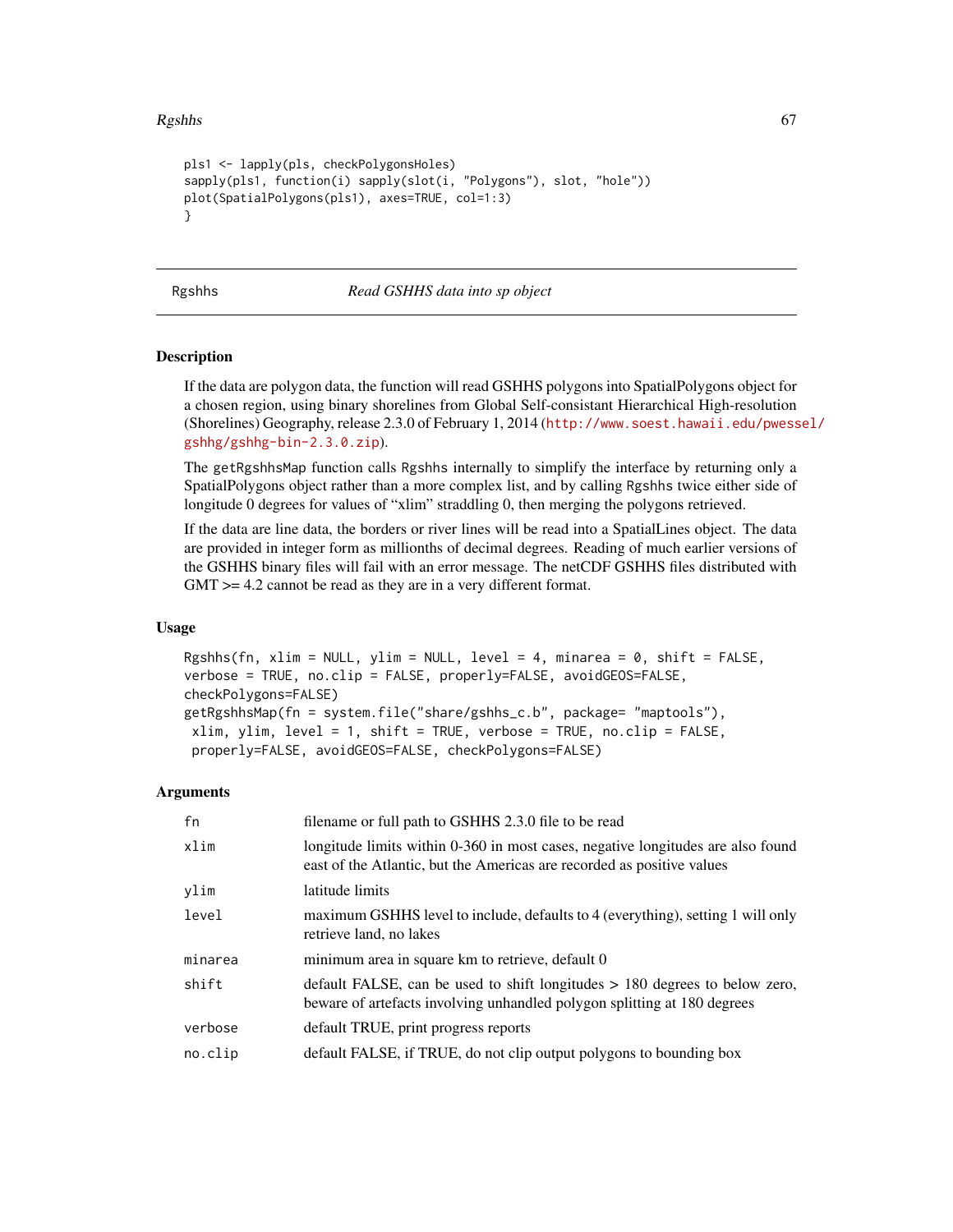| properly      | default FALSE, if TRUE use gContainsProperly rather than gContains, here       |
|---------------|--------------------------------------------------------------------------------|
|               | FALSE because clip rectangle touches clipped objects, so they are not properly |
|               | contained                                                                      |
| avoidGEOS     | default FALSE; if TRUE force use of goclib even when rgeos is available        |
| checkPolygons | default FALSE, if TRUE, check using GEOS, which may re-order the member        |
|               | Polygon objects with respect to the returned polydata data frame rows          |

### Details

The package is distributed with the coarse version of the shoreline data, and much more detailed versions may be downloaded from the referenced websites. The data is of high quality, matching the accuracy of SRTM shorelines for the full dataset (but not for inland waterbodies). In general, users will construct study region SpatialPolygons objects, which can then be exported (for example as a shapefile), or used in other R packages (such as PBSmapping). The largest land polygons take considerable time to clip to the study region, certainly many minutes for an extract from the full resolution data file including Eurasia (with Africa) or the Americas. For this reason, do not give up if nothing seems to be happening after the (verbose) message: "Rgshhs: clipping <m> of <n> polygons ..." appears. Clipping the largest polygons in full resolution also needs a good deal of memory.

# Value

for polygon data, a list with the following components:

| polydata                 | data from the headers of the selected GSHHS polygons                                                                                                                                                                               |
|--------------------------|------------------------------------------------------------------------------------------------------------------------------------------------------------------------------------------------------------------------------------|
| belongs                  | a matrix showing which polygon belongs to (is included in) which polygon,<br>going from the highest level among the selected polygons down to 1 (land);<br>levels are: 1 land, 2 lake, 3 island_in_lake, 4 pond_in_island_in_lake. |
| new_belongs<br><b>SP</b> | a ragged list of polygon inclusion used for making SP<br>a SpatialPolygons object; this is the principal output object, and will become the<br>only output object as the package matures                                           |

the getRgshhsMap returns only a SpatialPolygons object; for line data, a list with the following component:

SP a SpatialLines object

#### Note

A number of steps are taken in this implementation that are unexpected, print messages, and so require explanation. Following the extraction of polygons intersecting the required region, a check is made to see if Antarctica is present. If it is, a new southern border is imposed at the southern ylim value or -90 if no ylim value is given. When clipping polygons seeming to intersect the required region boundary, it can happen that no polygon is left within the region (for example when the boundaries are overlaid, but also because the min/max polygon values in the header may not agree with the polygon itself (one case observed for a lake west of Groningen). The function then reports a null polygon. Another problem occurs when closed polygons are cut up during the finding of intersections between polygons and the required region boundary.

By default, if the rgeos package is available, it is used for topology operations. If it is not available, the gpclib package may be used. Please also note that gpclib has a restricted licence.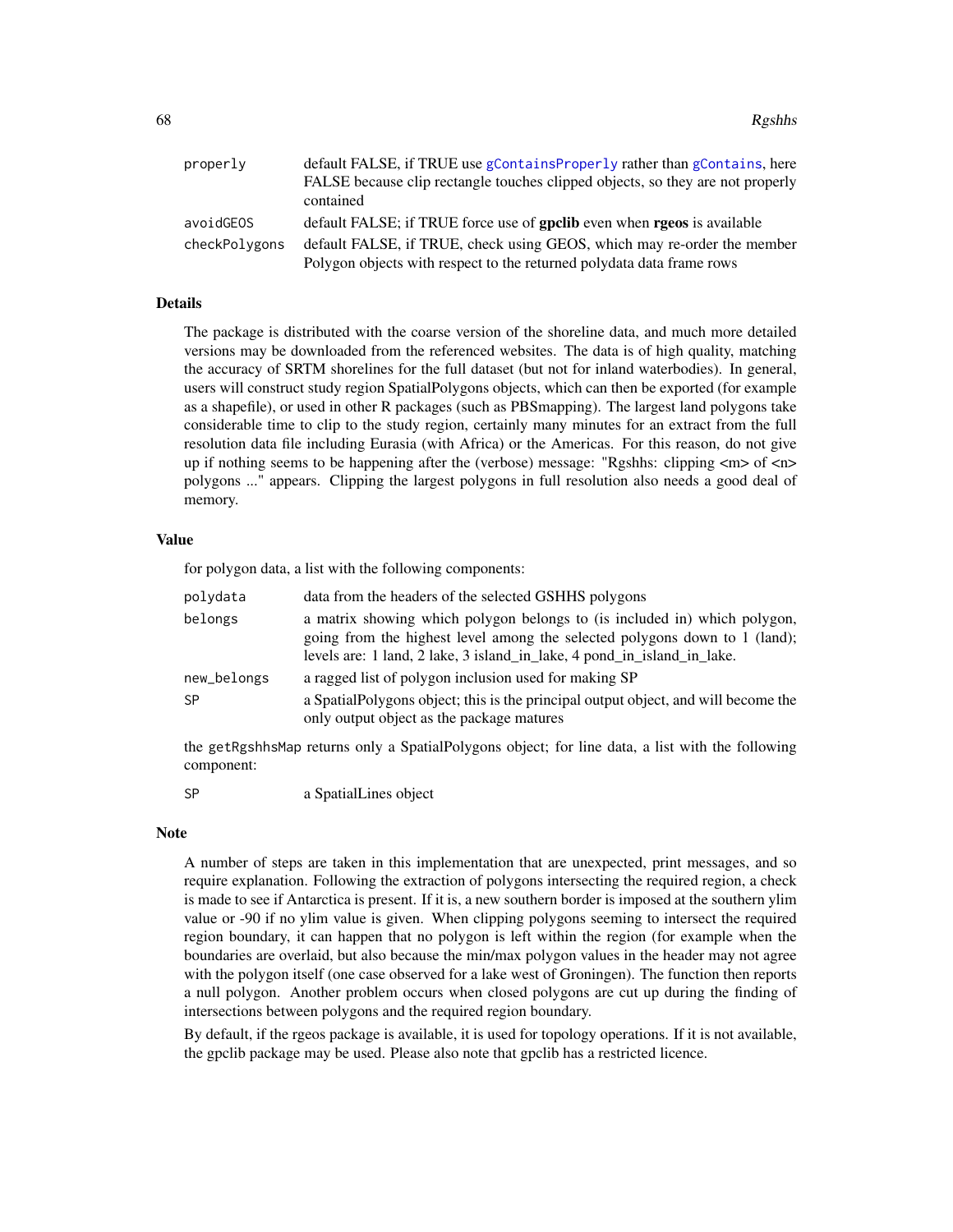## snapPointsToLines 69

#### Author(s)

Roger Bivand

#### References

<http://www.soest.hawaii.edu/pwessel/gshhg/>, [http://www.soest.hawaii.edu/pwessel/](http://www.soest.hawaii.edu/pwessel/gshhg/gshhg-bin-2.3.0.zip) [gshhg/gshhg-bin-2.3.0.zip](http://www.soest.hawaii.edu/pwessel/gshhg/gshhg-bin-2.3.0.zip); Wessel, P., and W. H. F. Smith, A Global Self-consistent, Hierarchical, High-resolution Shoreline Database, J. Geophys. Res., 101, 8741-8743, 1996.

#### Examples

```
if (rgeosStatus()) {
gshhs.c.b <- system.file("share/gshhs_c.b", package="maptools")
WEX < -c(-12, 3)WEy \leq c(48, 59)WE <- getRgshhsMap(gshhs.c.b, xlim=WEx, ylim=WEy)
plot(WE, col="khaki", xlim=WEx, ylim=WEy, xaxs="i", yaxs="i", axes=TRUE)
NZx <- c(160,180)
NZy <- c(-50,-30)
NZ <- Rgshhs(gshhs.c.b, xlim=NZx, ylim=NZy)
plot(NZ$SP, col="khaki", pbg="azure2", xlim=NZx, ylim=NZy, xaxs="i", yaxs="i", axes=TRUE)
GLx < -c(265, 285)GLy <- c(40,50)
GL <- Rgshhs(gshhs.c.b, xlim=GLx, ylim=GLy)
plot(GL$SP, col="khaki", pbg="azure2", xlim=GLx, ylim=GLy, xaxs="i", yaxs="i", axes=TRUE)
BNLx \leq -c(2, 8)BNLy <-c(49,54)wdb_lines <- system.file("share/wdb_borders_c.b", package="maptools")
BNLp <- Rgshhs(gshhs.c.b, xlim=BNLx, ylim=BNLy)
BNLl <- Rgshhs(wdb_lines, xlim=BNLx, ylim=BNLy)
plot(BNLp$SP, col="khaki", pbg="azure2", xlim=BNLx, ylim=BNLy, xaxs="i", yaxs="i", axes=TRUE)
lines(BNLl$SP)
xlims < -c(0,360)ylims <- c(-90,90)
world <- Rgshhs(gshhs.c.b, xlim=xlims, ylim=ylims, level=1, checkPolygons=TRUE)
}
```
<span id="page-68-0"></span>snapPointsToLines *Snap a set of points to a set of lines*

#### Description

This function snaps a set of points to a set of lines based on the minimum distance of each point to any of the lines. This function does not work with geographic coordinates.

#### Usage

```
snapPointsToLines(points, lines, maxDist=NA, withAttrs = TRUE, idField=NA)
```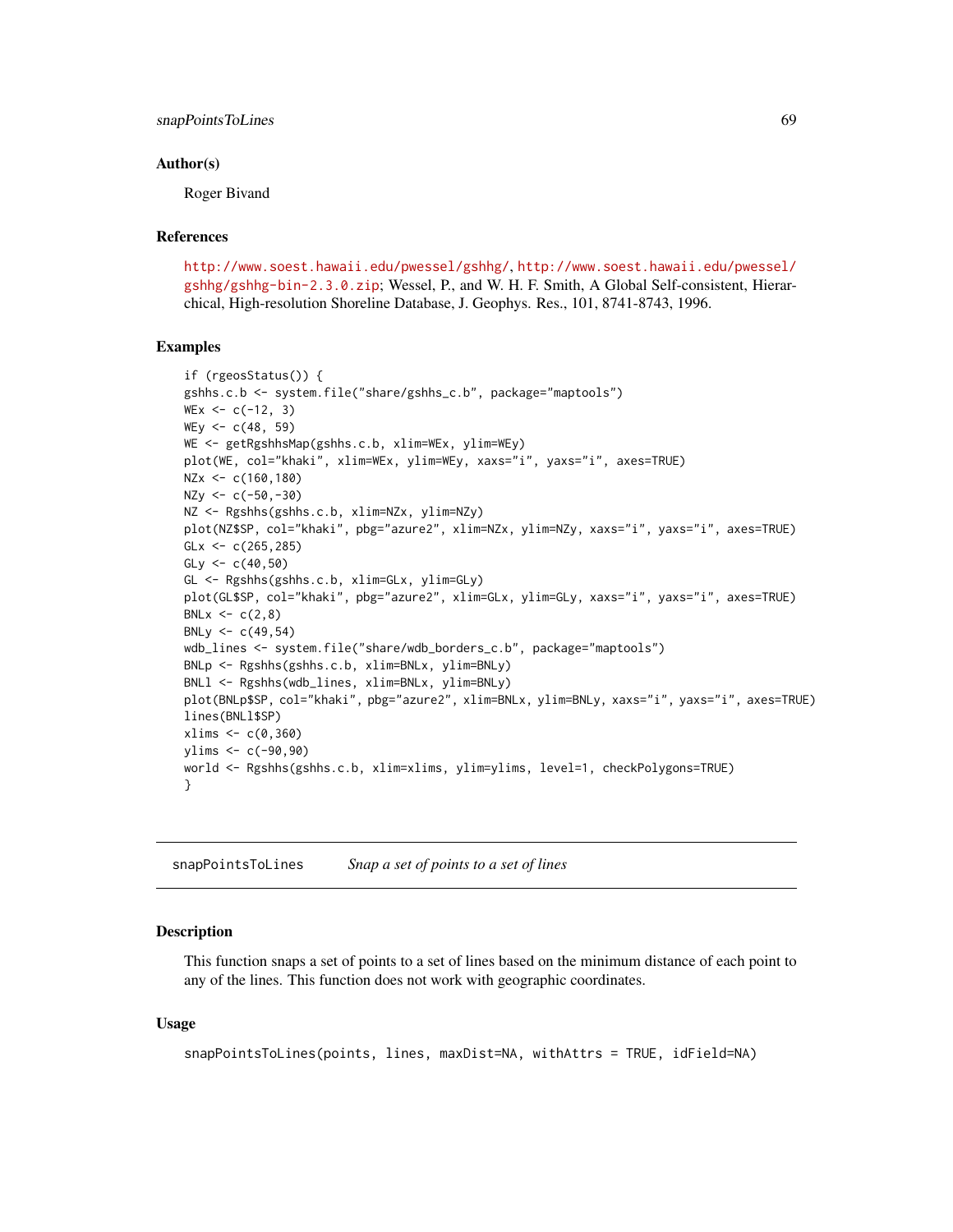### Arguments

| points    | An object of the class SpatialPoints or SpatialPointsDataFrame.                                                                                                                          |
|-----------|------------------------------------------------------------------------------------------------------------------------------------------------------------------------------------------|
| lines     | An object of the class SpatialLines or SpatialLinesDataFrame.                                                                                                                            |
| maxDist   | Numeric value for establishing a maximum distance to avoid snapping points<br>that are farther apart; its default value is NA.                                                           |
| withAttrs | Boolean value for preserving (TRUE) or getting rid (FALSE) of the original<br>point attributes. Default: TRUE. This parameter is optional.                                               |
| idField   | A string specifying the field which contains each line's id. This id will be trans-<br>ferred to the snapped points data set to distinguish the line which each point was<br>snapped to. |

# Value

SpatialPointsDataFrame object as defined by the R package 'sp'. This object contains the snapped points, therefore all of them lie on the lines.

### Author(s)

German Carrillo and Ethan Plunkett

# See Also

[nearestPointOnSegment](#page-46-0), [nearestPointOnLine](#page-45-0), [sp](#page-0-0)

### Examples

```
# From the sp vignette
11 = \text{cbind}(c(1,2,3),c(3,2,2))l1a = cbind(l1[,1]+.05,l1[,2]+.05)
12 = \text{cbind}(c(1, 2, 3), c(1, 1.5, 1))S11 = Line(11)S11a = Line(11a)S12 = Line(12)S1 = Lines(list(S11, S11a), ID="a")S2 = Lines(list(S12), ID="b")Sl = SpatialLines(list(S1,S2))
df = data frame(z = c(1,2), row.namess=sapply(slot(S1, 'lines''), function(x) slot(x, 'ID'')))Sldf = SpatialLinesDataFrame(Sl, data = df)
xc = c(1.2, 1.5, 2.5)yc = c(1.5, 2.2, 1.6)
```
Spoints = SpatialPoints(cbind(xc, yc))

if (rgeosStatus()) snapPointsToLines(Spoints, Sldf, maxDist=0.4)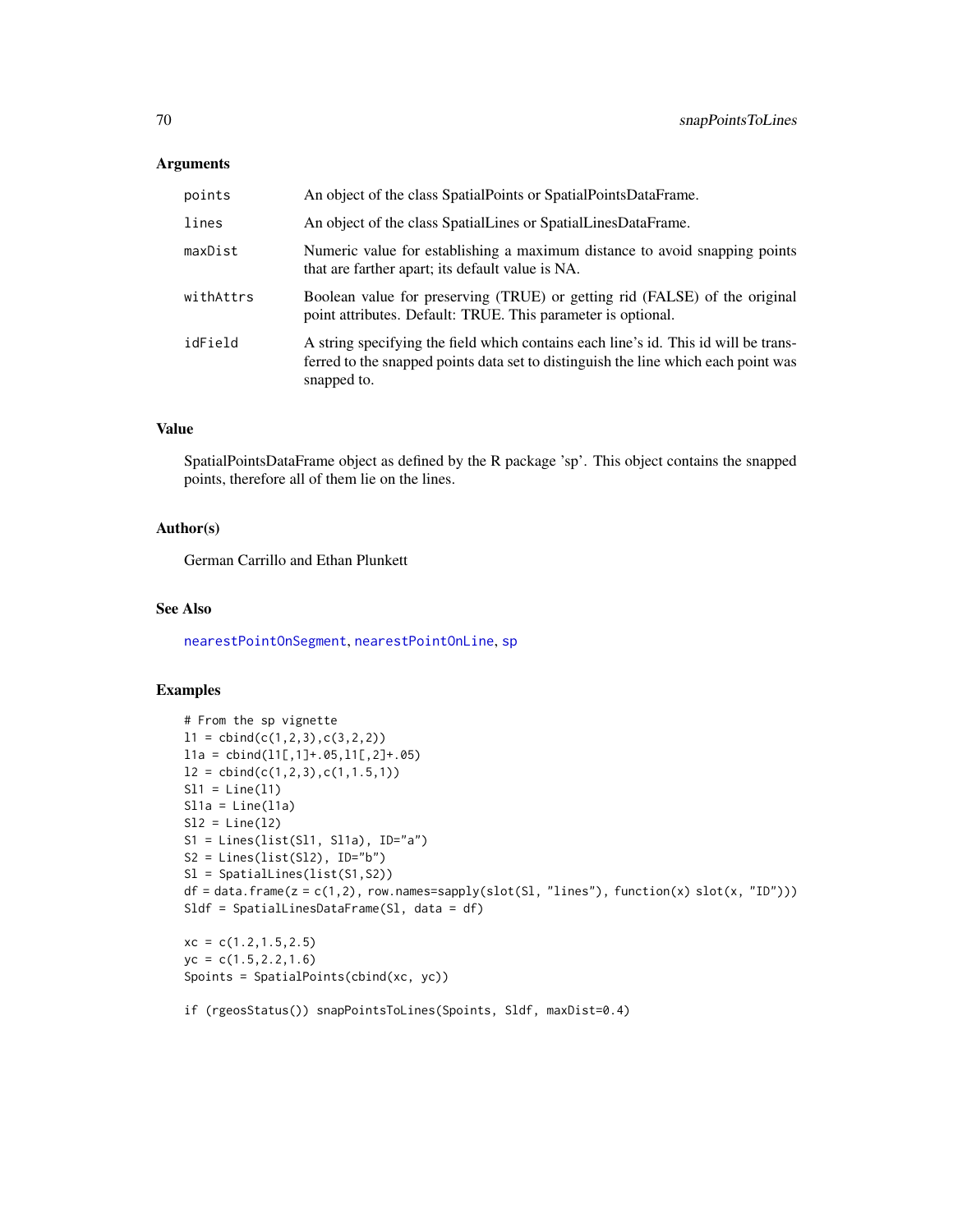The function outputs a SpatialPolygonsDataFrame object to be used by Mondrian

#### Usage

sp2Mondrian(SP, file, new\_format=TRUE)

## Arguments

| SP         | a SpatialPolygonsDataFrame object                                                                                                                                                                                                             |
|------------|-----------------------------------------------------------------------------------------------------------------------------------------------------------------------------------------------------------------------------------------------|
| file       | file where output is written                                                                                                                                                                                                                  |
| new format | default TRUE, creates a text data file and a separate map file; the old format put<br>both data sets in a single file - the map file is named by inserting "MAP" into<br>the file = argument after the rightmost directory separator (if any) |

### Note

At this release, the function writes out a text file with both data and polygon(s) identified as belonging to each row of data.

#### Author(s)

Patrick Hausmann and Roger Bivand

#### References

<http://www.theusrus.de/Mondrian/>

# Examples

```
## Not run:
td \leftarrow tempdir()xx <- readShapePoly(system.file("shapes/columbus.shp", package="maptools")[1])
sp2Mondrian(xx, file=file.path(td, "columbus1.txt"))
xx <- readShapePoly(system.file("shapes/sids.shp", package="maptools")[1])
sp2Mondrian(xx, file=file.path(td, "sids1.txt"))
```
## End(Not run)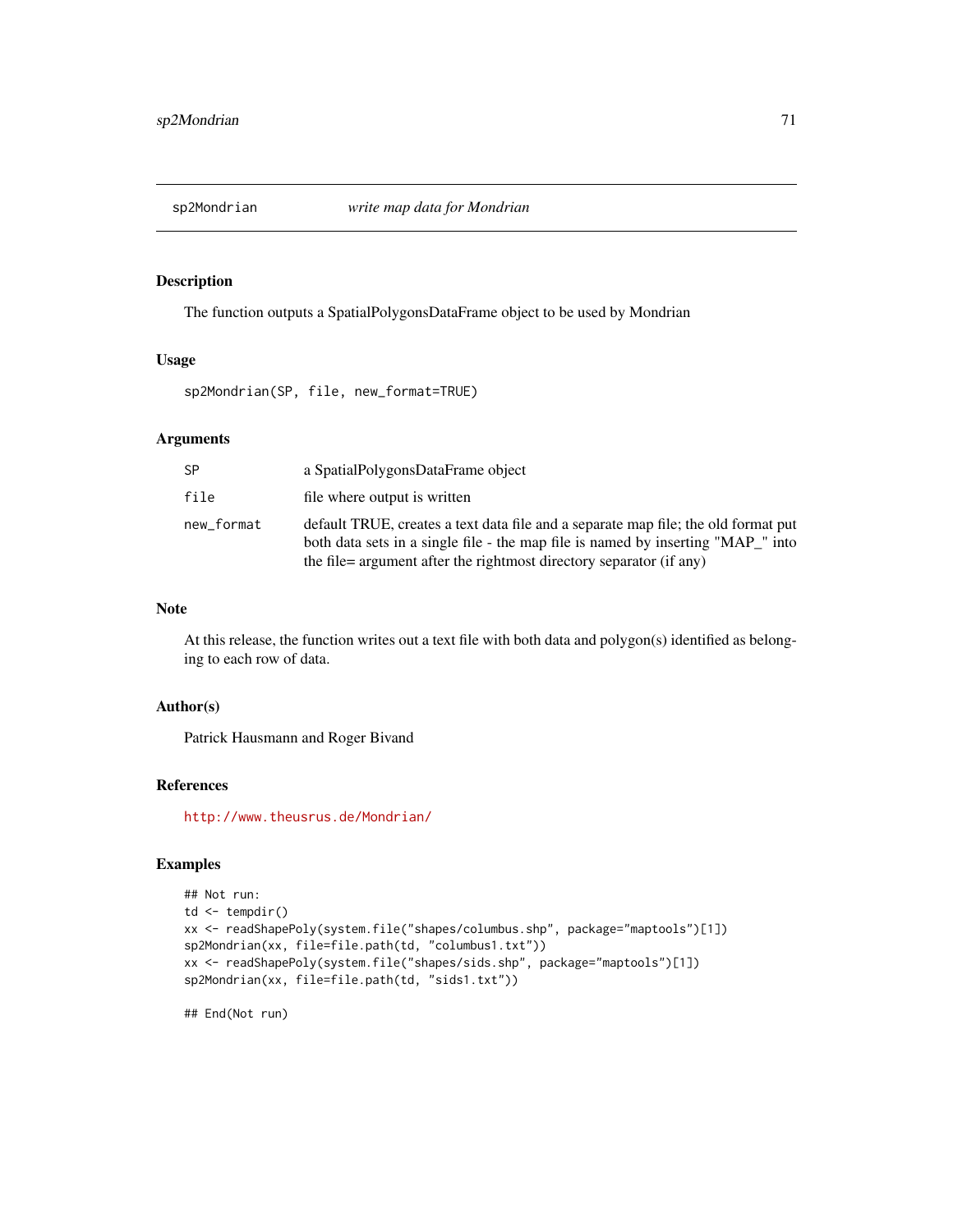The function converts a SpatialPolygons object for use with the Stata tmap command, by creating a data frame with the required columns.

#### Usage

sp2tmap(SP)

### Arguments

SP a SpatialPolygons object

# Value

a data frame with three columns:

| - ID          | an integer vector of polygon identifiers in numeric order |
|---------------|-----------------------------------------------------------|
| X             | numeric x coordinate                                      |
| $\mathsf{-Y}$ | numeric y coordinate                                      |

and an ID\_n attribute with the named polygon identifiers

# Author(s)

Roger Bivand

## References

<https://www.stata.com/search.cgi?query=tmap>

# See Also

[write.dta](#page-0-0)

```
## Not run:
xx <- readShapePoly(system.file("shapes/sids.shp", package="maptools")[1],
IDvar="FIPSNO", proj4string=CRS("+proj=longlat +ellps=clrk66"))
plot(xx, border="blue", axes=TRUE, las=1)
tmapdf <- sp2tmap(as(xx, "SpatialPolygons"))
if (require(foreign)) {
td \leftarrow tempdir()write.dta(tmapdf, file=file.path(td, "NCmap.dta"), version=7)
NCdf <- as(xx, "data.frame")
```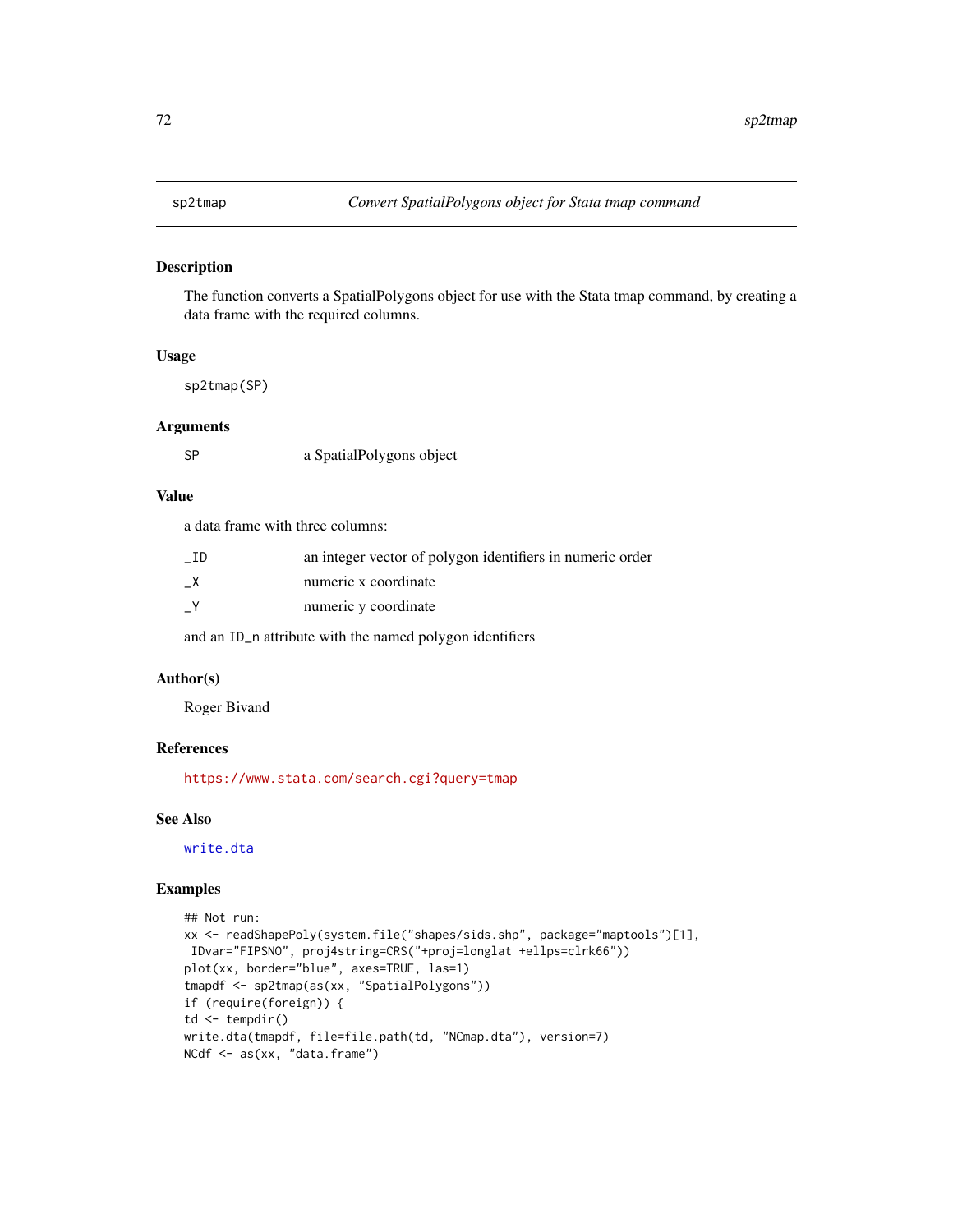#### <span id="page-72-0"></span> $sp2WB$  73

```
NCdf$ID_n <- attr(tmapdf, "ID_names")
write.dta(NCdf, file=file.path(td, "NC.dta"), version=7)
}
## End(Not run)
```
sp2WB *Export SpatialPolygons object as S-Plus map for WinBUGS*

# Description

The function exports an sp SpatialPolygons object into a S-Plus map format to be import by Win-BUGS.

# Usage

```
sp2WB(map, filename, Xscale = 1, Yscale = Xscale, plotorder = FALSE)
```
# Arguments

| map       | a SpatialPolygons object                                  |
|-----------|-----------------------------------------------------------|
| filename  | file where output is written                              |
|           | Xscale, Yscale scales to be written in the output file    |
| plotorder | default=FALSE, if TRUE, export polygons in plotting order |

# Author(s)

Virgilio  $G\tilde{A}^3$ mez Rubio, partly derived from earlier code by Thomas Jagger

#### References

<http://www.mrc-bsu.cam.ac.uk/wp-content/uploads/geobugs12manual.pdf>

```
xx <- readShapePoly(system.file("shapes/sids.shp", package="maptools")[1],
IDvar="FIPSNO", proj4string=CRS("+proj=longlat +ellps=clrk66"))
plot(xx, border="blue", axes=TRUE, las=1)
tf <- tempfile()
sp2WB(as(xx, "SpatialPolygons"), filename=tf)
xxx <- readSplus(tf, proj4string=CRS("+proj=longlat +ellps=clrk66"))
all.equal(xxx, as(xx, "SpatialPolygons"), tolerance=.Machine$double.eps^(1/4),
check.attributes=FALSE)
## Not run:
x <- readAsciiGrid(system.file("grids/test.ag", package="maptools")[1])
xp <- as(x, "SpatialPixelsDataFrame")
pp <- as(xp, "SpatialPolygons")
td \leftarrow tempdir()
```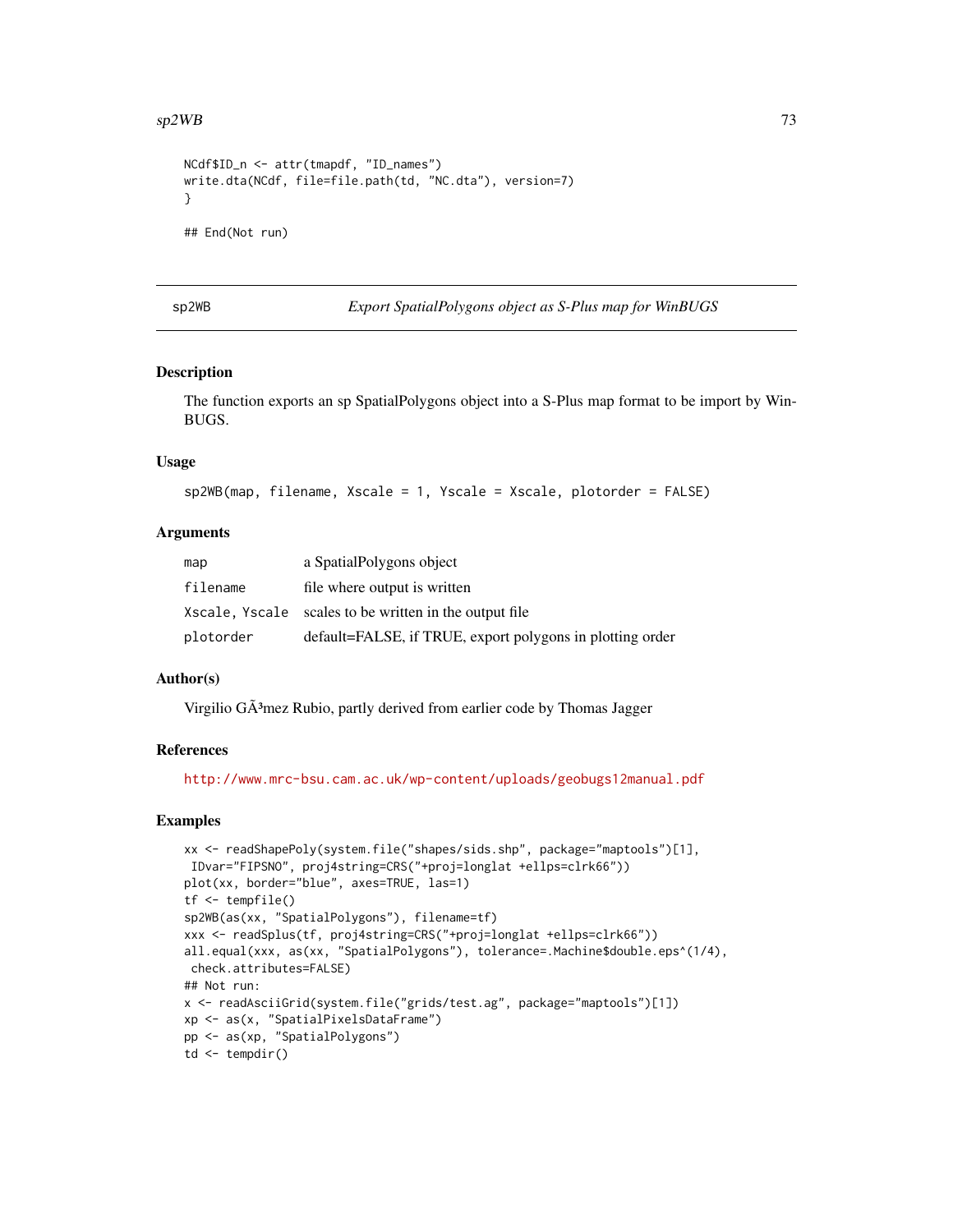```
sp2WB(pp, filename=file.path(td, "test.map"))
## End(Not run)
```
SpatialLines2PolySet *Convert sp line and polygon objects to PBSmapping PolySet objects*

# **Description**

Functions SpatialLines2PolySet and SpatialPolygons2PolySet convert objects of sp classes to PolySet class objects as defined in the PBSmapping package, and PolySet2SpatialLines and PolySet2SpatialPolygons convert in the opposite direction.

# Usage

```
SpatialLines2PolySet(SL)
SpatialPolygons2PolySet(SpP)
PolySet2SpatialLines(PS)
PolySet2SpatialPolygons(PS, close_polys=TRUE)
```
#### Arguments

| SL          | a SpatialLines object as defined in the sp package     |
|-------------|--------------------------------------------------------|
| SpP         | a Spatial Polygons object as defined in the sp package |
| PS          | a PolySet object                                       |
| close_polys | should polygons be closed if open                      |

# Value

PolySet objects as defined in the PBSmapping package

# Author(s)

Roger Bivand and Andrew Niccolai

# See Also

[PolySet](#page-0-0), [MapGen2SL](#page-17-0)

```
if(require(PBSmapping) && require(maps)) {
nor_coast_lines <- map("world", interior=FALSE, plot=FALSE, xlim=c(4,32),
ylim=c(58,72))
nor_coast_lines <- pruneMap(nor_coast_lines, xlim=c(4,32), ylim=c(58,72))
nor_coast_lines_sp <- map2SpatialLines(nor_coast_lines,
proj4string=CRS("+proj=longlat +datum=WGS84 +ellps=WGS84"))
nor_coast_lines_PS <- SpatialLines2PolySet(nor_coast_lines_sp)
```
<span id="page-73-0"></span>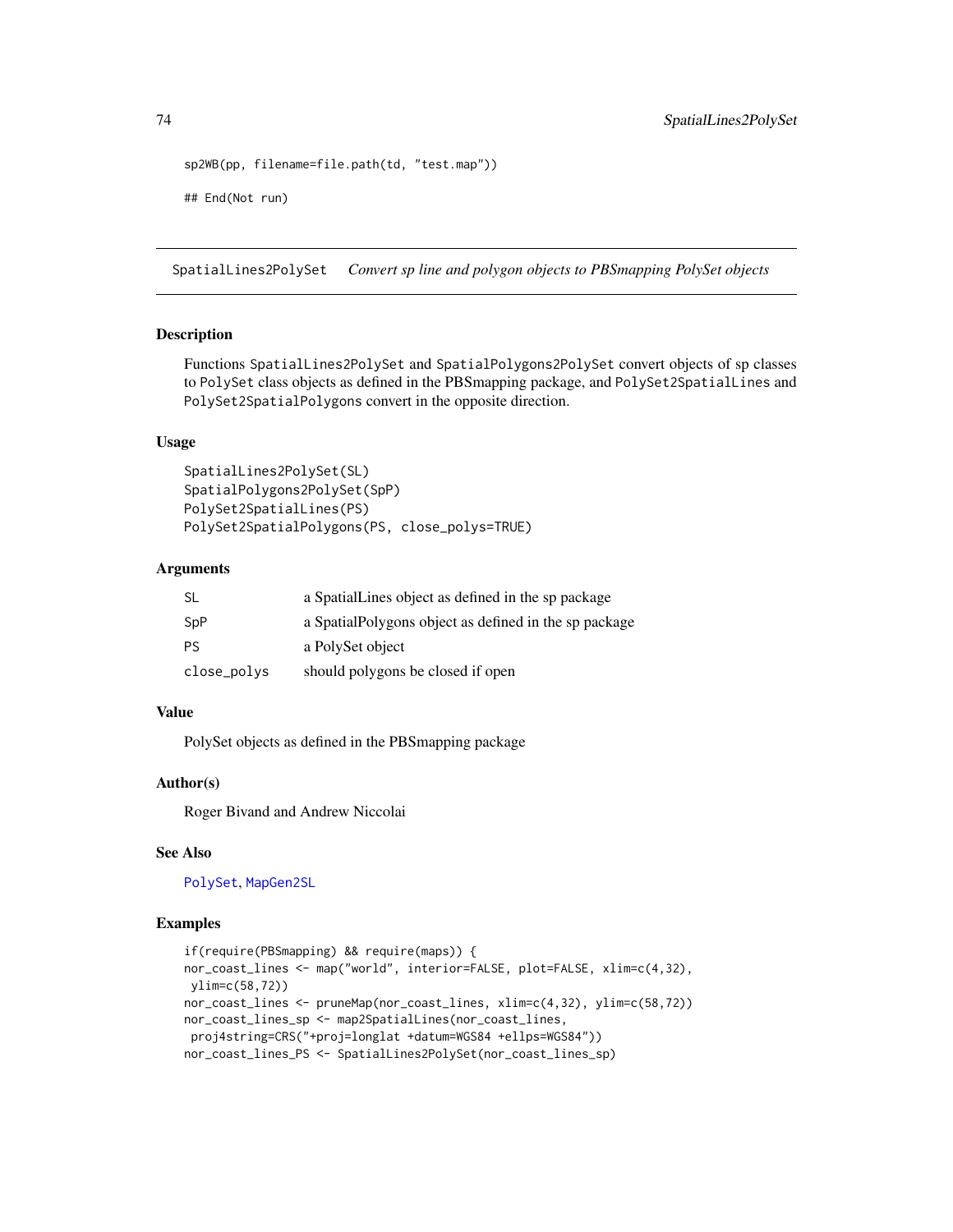#### <span id="page-74-0"></span>SpatialLinesMidPoints 75

```
summary(nor_coast_lines_PS)
plotLines(nor_coast_lines_PS)
o3 <- PolySet2SpatialLines(nor_coast_lines_PS)
plot(o3, axes=TRUE)
nor_coast_poly <- map("world", "norway", fill=TRUE, col="transparent",
plot=FALSE, ylim=c(58,72))
IDs <- sapply(strsplit(nor_coast_poly$names, ":"), function(x) x[1])
nor_coast_poly_sp <- map2SpatialPolygons(nor_coast_poly, IDs=IDs,
proj4string=CRS("+proj=longlat +datum=WGS84 +ellps=WGS84"))
nor_coast_poly_PS <- SpatialPolygons2PolySet(nor_coast_poly_sp)
summary(nor_coast_poly_PS)
plotPolys(nor_coast_poly_PS)
o1 <- PolySet2SpatialPolygons(nor_coast_poly_PS)
plot(o1, axes=TRUE)
}
```
SpatialLinesMidPoints *Line midpoints*

#### Description

The function onverts SpatialLinesDataFrame to SpatialPointsDataFrame with points at the midpoints of the line segments.

#### Usage

```
SpatialLinesMidPoints(sldf)
```
# Arguments

sldf A SpatialLines or SpatialLinesDataFrame object

#### Details

The function builds a SpatialPointsDataFrame from the midpoints of Line objects belonging to Lines objects in an object inheriting from a Spatial Lines object. The output data slot contains an index variable showing which Lines object the midpoints belong to.

# Value

A SpatialPointsDataFrame object created from the input object.

#### Author(s)

Jonathan Callahan, modified by Roger Bivand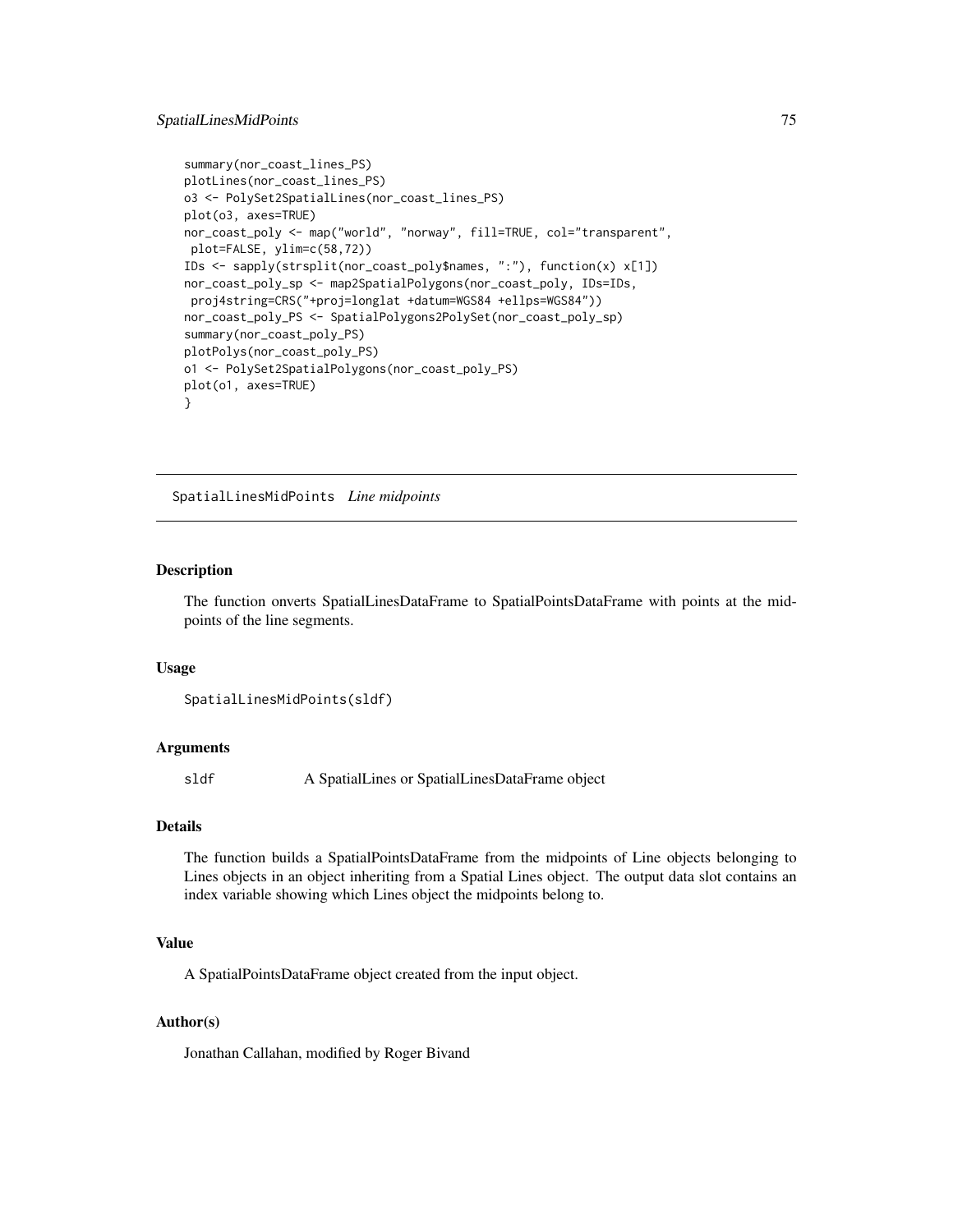# Examples

```
xx <- readShapeLines(system.file("shapes/fylk-val.shp", package="maptools")[1],
proj4string=CRS("+proj=utm +zone=33 +datum=WGS84"))
plot(xx, col="blue")
spdf <- SpatialLinesMidPoints(xx)
plot(spdf, col="orange", add=TRUE)
```
<span id="page-75-0"></span>spCbind-methods *cbind for spatial objects*

# **Description**

spCbind provides cbind-like methods for Spatial\*DataFrame objects in addition to the \$, [<- and [[<- methods already available.

# **Methods**

- $obj = "SpatialPointsDataFrame", x = "data-frame" \text{ chind a data frame to the data slot of a Spa-}$ tialPointsDataFrame object
- $obj = "SpatialPointsDataFrame", x = "vector" \text{ chind a vector to the data slot of a SpatialPoints-$ DataFrame object
- obj = "SpatialLinesDataFrame",  $x =$  "data.frame" cbind a data frame to the data slot of a SpatialLinesDataFrame object; the data frame argument must have row names set to the Lines ID values, and should be re-ordered first by matching against a shared key column
- obj = "SpatialLinesDataFrame",  $x =$  "vector" cbind a vector to the data slot of a SpatialLines-DataFrame object
- $obj = "SpatialPolygonsDataFrame", x = "data-frame"$  cbind a data frame to the data slot of a SpatialPolygonsDataFrame object; the data frame argument must have row names set to the Polygons ID values, and should be re-ordered first by matching against a shared key column
- $obj = "SpatialPolygonsDataFrame", x = "vector" \text{ chind a vector to the data slot of a SpatialPoly-}$ gonsDataFrame object

#### Author(s)

Roger Bivand

#### See Also

[spChFIDs-methods](#page-0-0), [spRbind-methods](#page-77-0)

<span id="page-75-1"></span>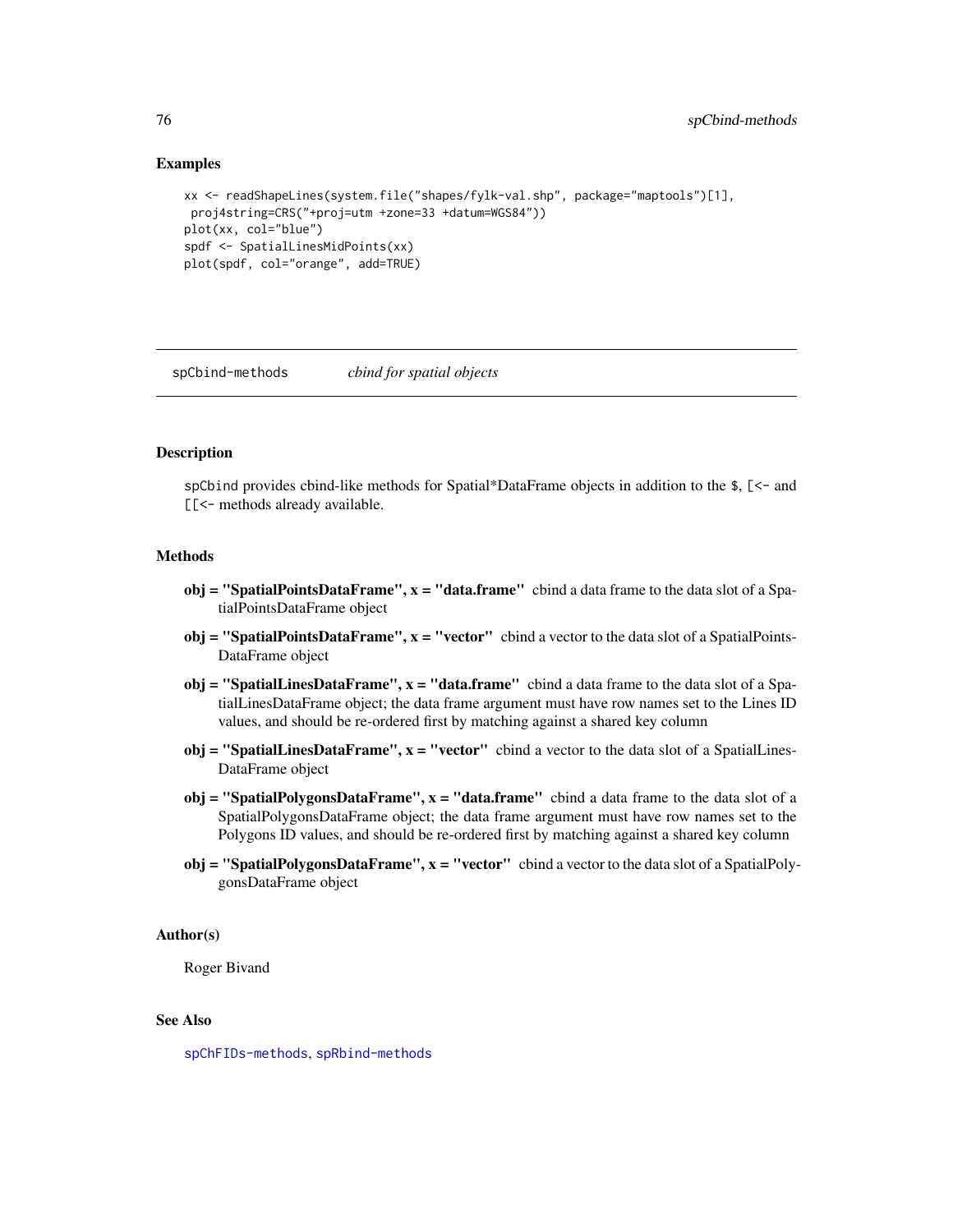# <span id="page-76-0"></span>SplashDams 77

#### Examples

```
xx <- readShapePoly(system.file("shapes/sids.shp", package="maptools")[1],
  IDvar="FIPSNO", proj4string=CRS("+proj=longlat +ellps=clrk66"))
library(foreign)
xtra <- read.dbf(system.file("share/nc_xtra.dbf", package="maptools")[1])
o <- match(xx$CNTY_ID, xtra$CNTY_ID)
xtra1 < -xtra[0,]row.names(xtra1) <- xx$FIPSNO
xx1 <- spCbind(xx, xtra1)
names(xx1)
identical(xx1$CNTY_ID, xx1$CNTY_ID.1)
```
SplashDams *Data for Splash Dams in western Oregon*

#### **Description**

Data for Splash Dams in western Oregon

#### Usage

data(SplashDams)

### Format

The format is: Formal class 'SpatialPointsDataFrame' [package "sp"] with 5 slots ..@ data :'data.frame': 232 obs. of 6 variables: .. ..\$ streamName : Factor w/ 104 levels "Abiqua Creek",..: 12 12 60 60 60 49 49 9 9 18 ... .. ..\$ locationCode: Factor w/ 3 levels "h","l","m": 1 1 1 1 1 1 1 1 1 1 ... .. ..\$ height : int [1:232] 4 4 NA NA NA NA 10 NA NA NA ... .. ..\$ lastDate : int [1:232] 1956 1956 1957 1936 1936 1929 1909 1919 1919 1919 ... .. ..\$ owner : Factor w/ 106 levels "A. Stefani","A.H. Blakesley",..: 42 42 42 84 84 24 24 25 25 25 ... .. ..\$ datesUsed : Factor w/ 118 levels "?-1870s-1899-?",..: 92 92 93 91 91 72 61 94 94 94 ... ..@ coords.nrs : num(0) ..@ coords : num [1:232, 1:3] -124 -124 -124 -124 -124 ... .. ..- attr(\*, "dimnames")=List of 2 .. .. ..\$ : NULL .. .. ..\$ : chr [1:3] "coords.x1" "coords.x2" "coords.x3" ..@ bbox : num [1:3, 1:2] -124.2 42.9 0 -122.4 46.2 ... .. .. attr(\*, "dimnames")=List of  $2 \ldots \ldots$ \$ : chr [1:3] "coords.x1" "coords.x2" "coords.x3"  $\ldots \ldots$ \$ : chr [1:2] "min" "max" ..@ proj4string:Formal class 'CRS' [package "sp"] with 1 slots .. .. ..@ projargs: chr " +proj=longlat +ellps=WGS84"

#### Source

R. R. Miller (2010) Is the Past Present? Historical Splash-dam Mapping and Stream Disturbance Detection in the Oregon Coastal Province. MSc. thesis, Oregon State University; packaged by Jonathan Callahan

# References

[https://www.fs.fed.us/pnw/lwm/aem/docs/burnett/miller\\_rebecca\\_r2010rev.pdf](https://www.fs.fed.us/pnw/lwm/aem/docs/burnett/miller_rebecca_r2010rev.pdf)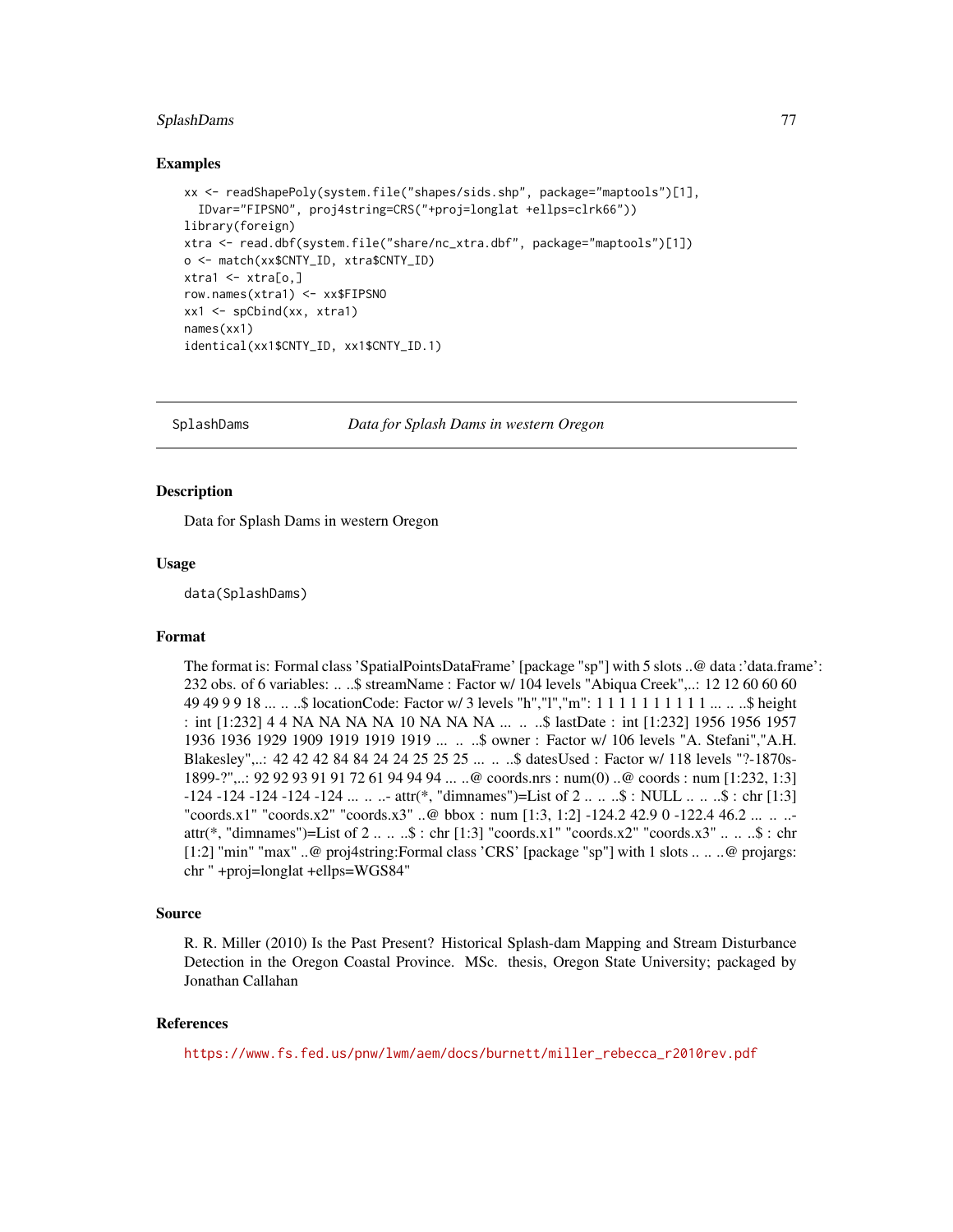# Examples

```
data(SplashDams)
plot(SplashDams, axes=TRUE)
```
<span id="page-77-0"></span>spRbind-methods *rbind for spatial objects*

#### **Description**

spRbind provides rbind-like methods for Spatial\*DataFrame objects

# Methods

- $obj = "SpatialPoints", x = "SpatialPoints"$  rbind two SpatialPoints objects
- obj = "SpatialPointsDataFrame", x = "SpatialPointsDataFrame" rbind two SpatialPointsDataFrame objects
- $obj = "SpatialLines", x = "SpatialLines"$  rbind two SpatialLines objects
- obj = "SpatialLinesDataFrame", x = "SpatialLinesDataFrame" rbind two SpatialLinesDataFrame objects
- obj = "SpatialPolygons", x = "SpatialPolygons" rbind two SpatialPolygons objects
- obj = "SpatialPolygonsDataFrame", x = "SpatialPolygonsDataFrame" rbind two SpatialPolygonsDataFrame objects

#### Note

In addition to the spRbind-methods, there are also rbind-methods for Spatial\* objects. The differences are:

- 1. spRbind-methods can bind 2 objects, whereas rbind-methods can bind multiple object
- 2. some rbind can accept objects with duplicated IDs, for all spRbind-methods these have to be modified explicitly, e.g. by calling [spChFIDs-methods](#page-0-0)

# Author(s)

Roger Bivand

### See Also

[spChFIDs-methods](#page-0-0), [spCbind-methods](#page-75-0)

<span id="page-77-1"></span>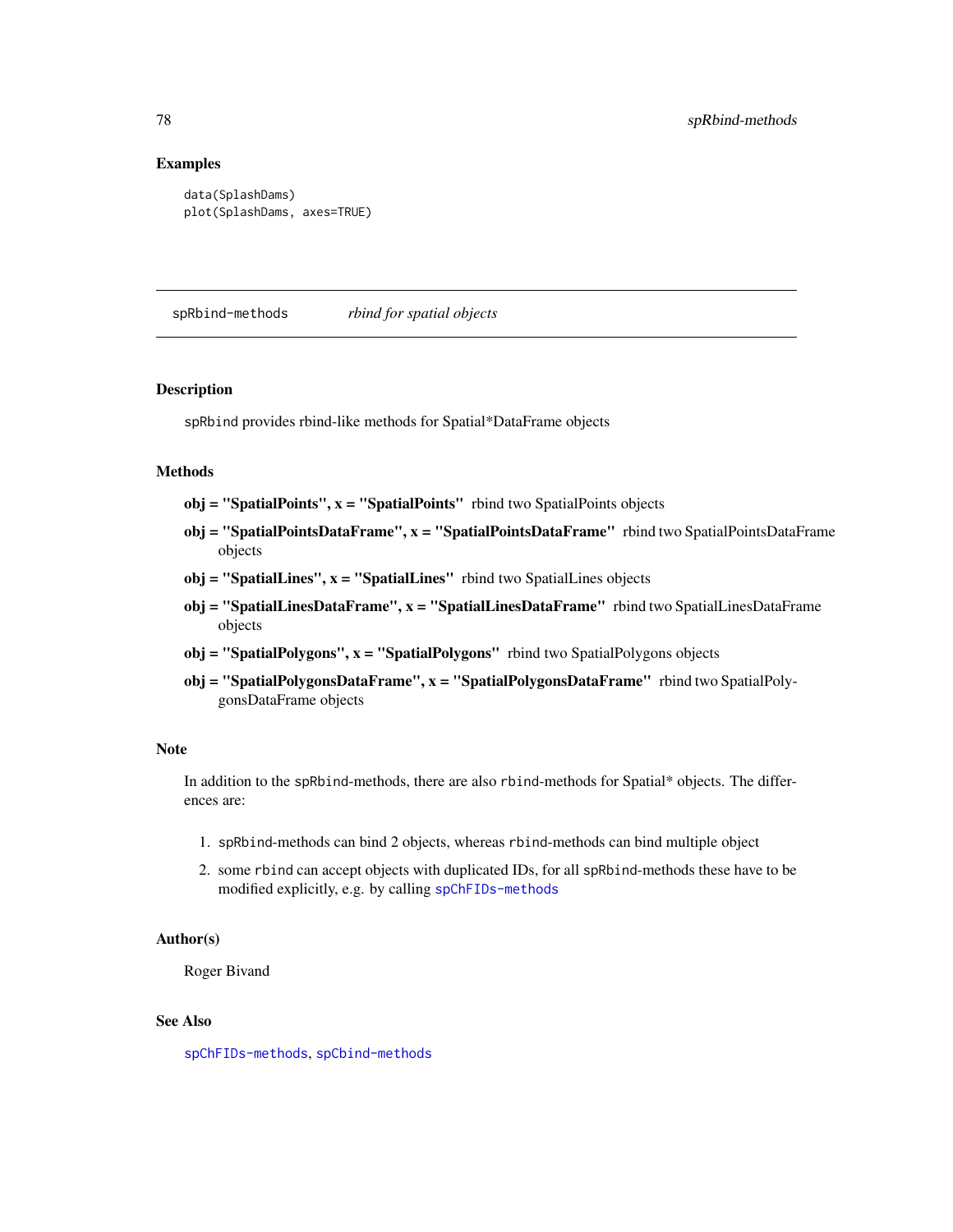#### <span id="page-78-0"></span>state.vbm 29

#### Examples

```
xx <- readShapePoly(system.file("shapes/sids.shp", package="maptools")[1],
  IDvar="FIPSNO", proj4string=CRS("+proj=longlat +ellps=clrk66"))
summary(xx)
xx$FIPSNO
xx1 <- xx[xx$CNTY_ID < 1982,]
xx2 <- xx[xx$CNTY_ID >= 1982,]
xx3 \leq - spRbind(xx2, xx1)
summary(xx3)
xx3$FIPSNO
```
state.vbm *US State Visibility Based Map*

#### Description

A SpatialPolygonsDataFrame object (for use with the maptools package) to plot a Visibility Based Map.

# Usage

data(state.vbm)

# Details

A SpatialPolygonsDataFrame object (for use with the maptools package) to plot a map of the US states where the sizes of the states have been adjusted to be more equal.

This map can be useful for plotting state data using colors patterns without the larger states dominating and the smallest states being lost.

The original map is copyrighted by Mark Monmonier. Official publications based on this map should acknowledge him. Comercial publications of maps based on this probably need permission from him to use.

#### Author(s)

Greg Snow <greg.snow@imail.org> (of this compilation)

#### Source

The data was converted from the maps library for S-PLUS. S-PLUS uses the map with permission from the author. This version of the data has not received permission from the author (no attempt made, not that it was refused), most of my uses I feel fall under fair use and do not violate copyright, but you will need to decide for yourself and your applications.

#### References

http://www.markmonmonier.com/index.htm, [http://euclid.psych.yorku.ca/SCS/Gallery/](http://euclid.psych.yorku.ca/SCS/Gallery/bright-ideas.html) [bright-ideas.html](http://euclid.psych.yorku.ca/SCS/Gallery/bright-ideas.html)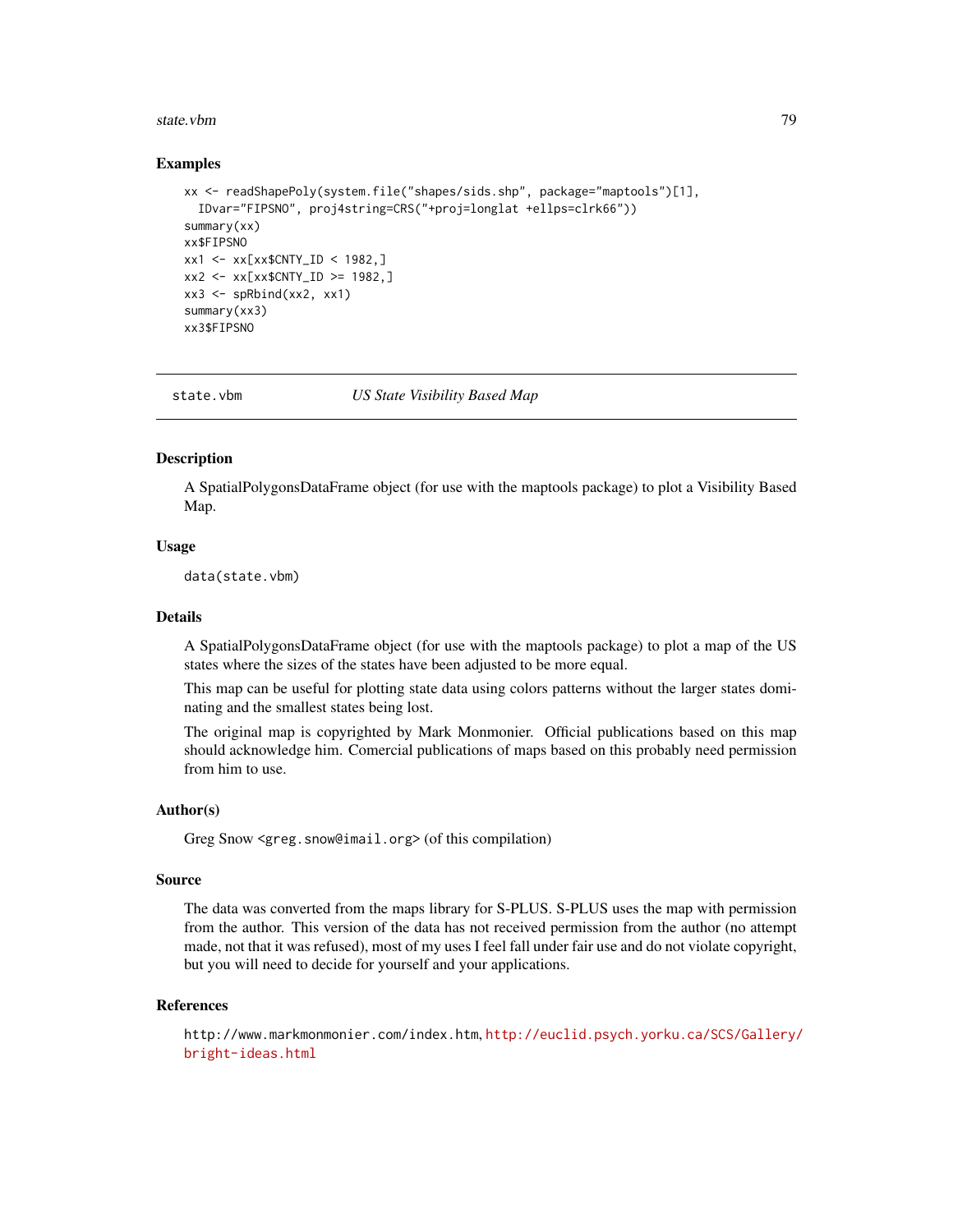# Examples

```
data(state.vbm)
plot(state.vbm)
tmp <- state.x77[,'HS Grad']
tmp2 <- cut(tmp, seq(min(tmp),max(tmp), length.out=11),
 include.lowest=TRUE)
plot(state.vbm,col=cm.colors(10)[tmp2])
```
sun-methods *Methods for sun ephemerides calculations*

# Description

Functions for calculating sunrise, sunset, and times of dawn and dusk, with flexibility for the various formal definitions. They use algorithms provided by the National Oceanic & Atmospheric Administration (NOAA).

# Usage

```
## S4 method for signature 'SpatialPoints,POSIXct'
crepuscule(crds, dateTime, solarDep, direction=c("dawn", "dusk"),
           POSIXct.out=FALSE)
## S4 method for signature 'matrix,POSIXct'
crepuscule(crds, dateTime,
           proj4string=CRS("+proj=longlat +datum=WGS84"), solarDep,
           direction=c("dawn", "dusk"), POSIXct.out=FALSE)
## S4 method for signature 'SpatialPoints,POSIXct'
sunriset(crds, dateTime, direction=c("sunrise", "sunset"),
         POSIXct.out=FALSE)
## S4 method for signature 'matrix,POSIXct'
sunriset(crds, dateTime,
         proj4string=CRS("+proj=longlat +datum=WGS84"),
         direction=c("sunrise", "sunset"), POSIXct.out=FALSE)
## S4 method for signature 'SpatialPoints,POSIXct'
solarnoon(crds, dateTime, POSIXct.out=FALSE)
## S4 method for signature 'matrix,POSIXct'
solarnoon(crds, dateTime,
          proj4string=CRS("+proj=longlat +datum=WGS84"),
         POSIXct.out=FALSE)
## S4 method for signature 'SpatialPoints,POSIXct'
solarpos(crds, dateTime, ...)
## S4 method for signature 'matrix,POSIXct'
solarpos(crds, dateTime,
         proj4string=CRS("+proj=longlat +datum=WGS84"), ...)
```
<span id="page-79-0"></span>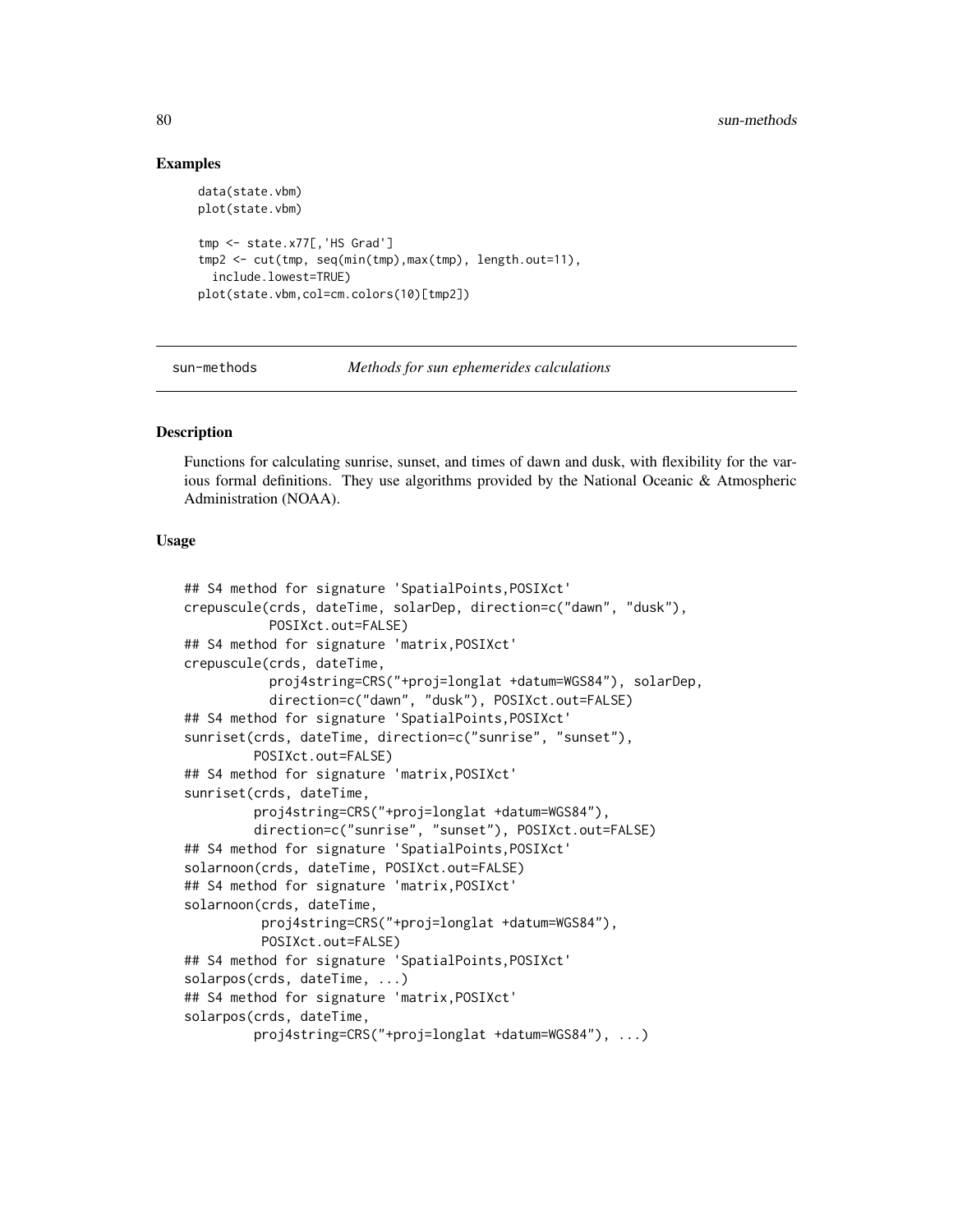#### sun-methods 81

#### **Arguments**

| crds        | a SpatialPoints or matrix object, containing x and y coordinates (in that<br>order).                      |
|-------------|-----------------------------------------------------------------------------------------------------------|
| dateTime    | a POSIX ct object with the date and time associated to calculate ephemerides for<br>points given in crds. |
| solarDep    | numeric vector with the angle of the sun below the horizon in degrees.                                    |
| direction   | one of "dawn", "dusk", "sunrise", or "sunset", indicating which ephemerides<br>should be calculated.      |
| POSIXct.out | logical indicating whether POSIX ct output should be included.                                            |
| proj4string | string with valid projection string describing the projection of data in crds.                            |
| $\cdots$    | other arguments passed through.                                                                           |

#### Details

NOAA used the reference below to develop their Sunrise/Sunset

<https://gml.noaa.gov/grad/solcalc/sunrise.html> and Solar Position

<https://gml.noaa.gov/grad/solcalc/azel.html> Calculators. The algorithms include corrections for atmospheric refraction effects.

Input can consist of one location and at least one POSIXct times, or one POSIXct time and at least one location. solarDep is recycled as needed.

Do not use the daylight savings time zone string for supplying dateTime, as many OS will not be able to properly set it to standard time when needed.

# Value

crepuscule, sunriset, and solarnoon return a numeric vector with the time of day at which the event occurs, expressed as a fraction, if POSIXct.out is FALSE; otherwise they return a data frame with both the fraction and the corresponding POSIXct date and time.

solarpos returns a matrix with the solar azimuth (in degrees from North), and elevation.

#### Warning

Compared to NOAA's original Javascript code, the sunrise and sunset estimates from this translation may differ by +/- 1 minute, based on tests using selected locations spanning the globe. This translation does not include calculation of prior or next sunrises/sunsets for locations above the Arctic Circle or below the Antarctic Circle.

### Note

NOAA notes that "for latitudes greater than 72 degrees N and S, calculations are accurate to within 10 minutes. For latitudes less than +/- 72 degrees accuracy is approximately one minute."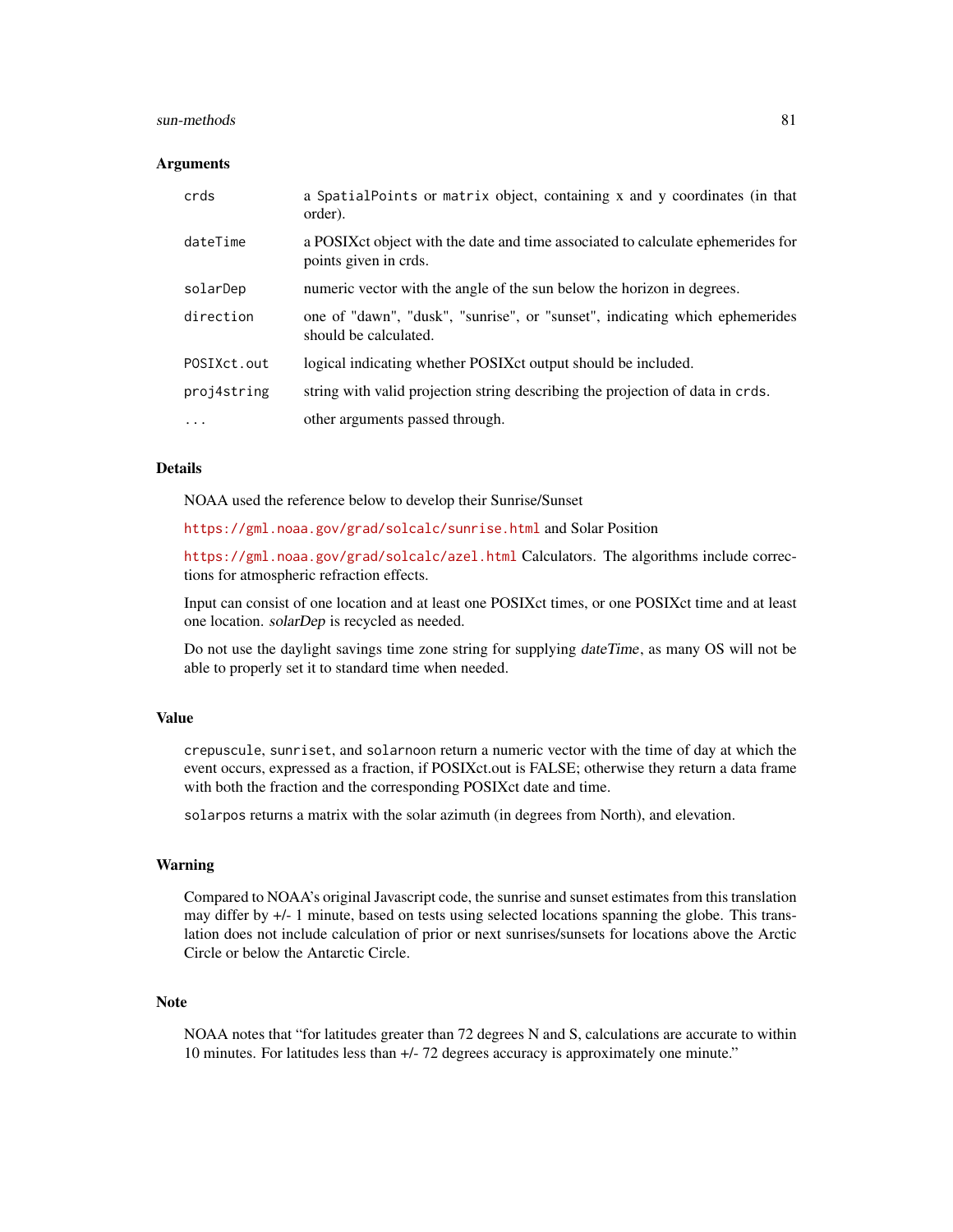#### Author(s)

Sebastian P. Luque <spluque@gmail.com>, translated from Greg Pelletier's <gpel461@ecy.wa.gov> VBA code (available from [https://ecology.wa.gov/Research-Data/Data-resources/Models](https://ecology.wa.gov/Research-Data/Data-resources/Models-spreadsheets/Modeling-the-environment/Models-tools-for-TMDLs)-spreadsheets/ [Modeling-the-environment/Models-tools-for-TMDLs](https://ecology.wa.gov/Research-Data/Data-resources/Models-spreadsheets/Modeling-the-environment/Models-tools-for-TMDLs)), who in turn translated it from original Javascript code by NOAA (see Details). Roger Bivand <roger.bivand@nhh.no> adapted the code to work with sp classes.

# References

Meeus, J. (1991) Astronomical Algorithms. Willmann-Bell, Inc.

```
## Location of Helsinki, Finland, in decimal degrees,
## as listed in NOAA's website
hels <- matrix(c(24.97, 60.17), nrow=1)
Hels <- SpatialPoints(hels, proj4string=CRS("+proj=longlat +datum=WGS84"))
d041224 <- as.POSIXct("2004-12-24", tz="EET")
## Astronomical dawn
crepuscule(hels, d041224, solarDep=18, direction="dawn", POSIXct.out=TRUE)
crepuscule(Hels, d041224, solarDep=18, direction="dawn", POSIXct.out=TRUE)
## Nautical dawn
crepuscule(hels, d041224, solarDep=12, direction="dawn", POSIXct.out=TRUE)
crepuscule(Hels, d041224, solarDep=12, direction="dawn", POSIXct.out=TRUE)
## Civil dawn
crepuscule(hels, d041224, solarDep=6, direction="dawn", POSIXct.out=TRUE)
crepuscule(Hels, d041224, solarDep=6, direction="dawn", POSIXct.out=TRUE)
solarnoon(hels, d041224, POSIXct.out=TRUE)
solarnoon(Hels, d041224, POSIXct.out=TRUE)
solarpos(hels, as.POSIXct(Sys.time(), tz="EET"))
solarpos(Hels, as.POSIXct(Sys.time(), tz="EET"))
sunriset(hels, d041224, direction="sunrise", POSIXct.out=TRUE)
sunriset(Hels, d041224, direction="sunrise", POSIXct.out=TRUE)
## Using a sequence of dates
Hels_seq <- seq(from=d041224, length.out=365, by="days")
up <- sunriset(Hels, Hels_seq, direction="sunrise", POSIXct.out=TRUE)
down <- sunriset(Hels, Hels_seq, direction="sunset", POSIXct.out=TRUE)
day_length <- down$time - up$time
plot(Hels_seq, day_length, type="l")
## Using a grid of spatial points for the same point in time
## Not run:
grd <- GridTopology(c(-179,-89), c(1,1), c(359,179))
SP <- SpatialPoints(coordinates(grd),
                    proj4string=CRS("+proj=longlat +datum=WGS84"))
wint <- as.POSIXct("2004-12-21", tz="GMT")
win <- crepuscule(SP, wint, solarDep=6, direction="dawn")
SPDF <- SpatialGridDataFrame(grd,
 proj4string=CRS("+proj=longlat +datum=WGS84"),
 data=data.frame(winter=win))
image(SPDF, axes=TRUE, col=cm.colors(40))
```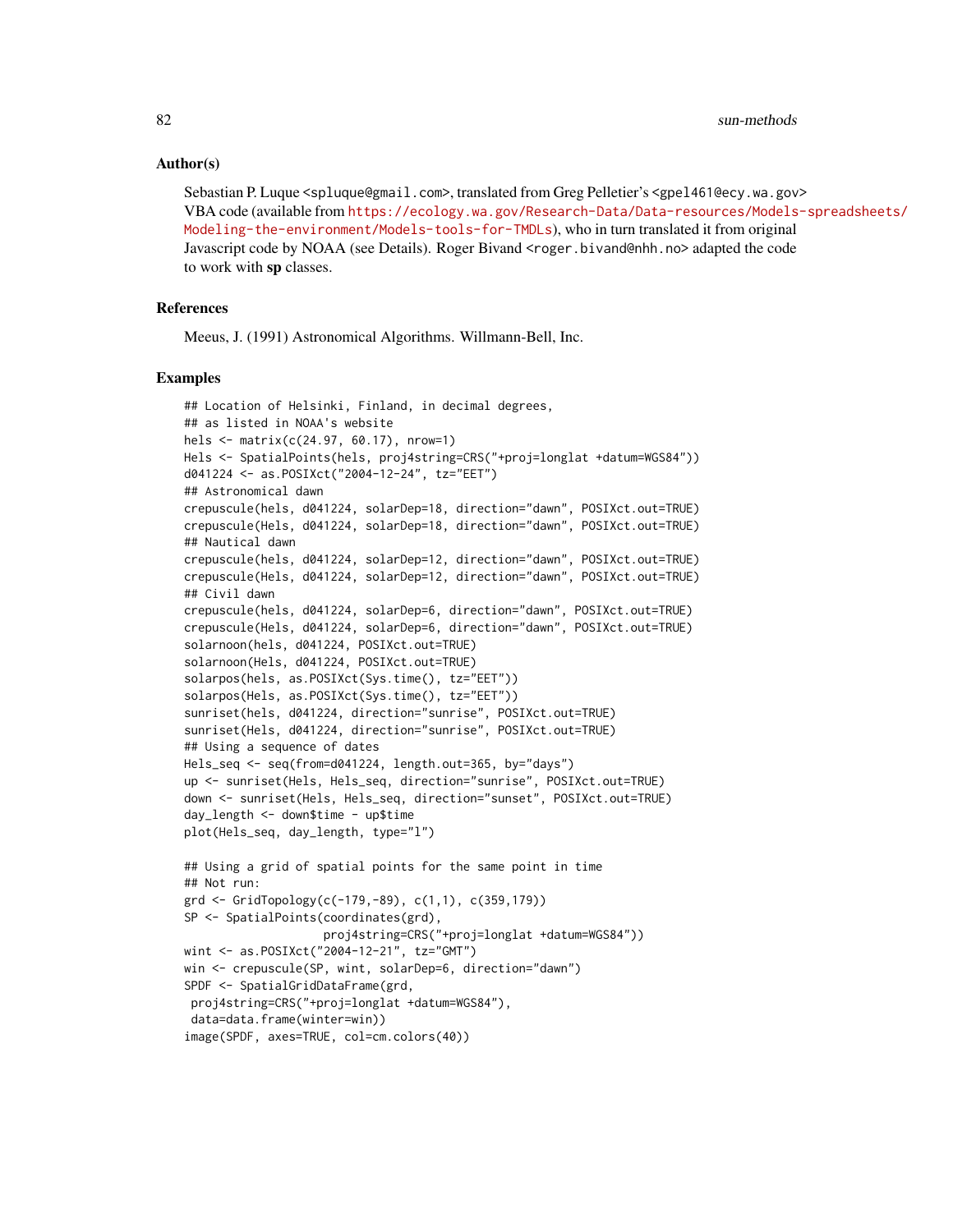<span id="page-82-0"></span>## End(Not run)

symbolsInPolys *Place grids of points over polygons*

#### Description

Place grids of points over polygons with chosen density and/or symbols (suggested by Michael Wolf).

# Usage

```
symbolsInPolys(pl, dens, symb = "+", compatible = FALSE)
```
#### Arguments

| pl         | an object of class SpatialPolygons or SpatialPolygonsDataFrame                                                                                                                         |
|------------|----------------------------------------------------------------------------------------------------------------------------------------------------------------------------------------|
| dens       | number of symbol plotting points per unit area; either a single numerical value<br>for all polygons, or a numeric vector the same length as pl with values for each<br>polygon         |
| symb       | plotting symbol; either a single value for all polygons, or a vector the same<br>length as pl with values for each polygon                                                             |
| compatible | what to return, if TRUE a a list of matrices of point coordinates, one matrix for<br>each member of pl, with a symb attribute, if false a SpatialPointsDataFrame with<br>a symb column |

# Details

The dots are placed in a grid pattern with the number of points per polygon being polygon area times density (number of dots not guaranteed to be the same as the count). When the polygon is made up of more than one part, the dots will be placed in proportion to the relative areas of the clockwise rings (anticlockwise are taken as holes). From maptools release 0.5-2, correction is made for holes in the placing of the dots, but depends on hole values being correctly set, which they often are not.

#### Value

The function returns a list of matrices of point coordinates, one matrix for each member of pl; each matrix has a symb attribute that can be used for setting the pch argument for plotting. If the count of points for the given density and polygon area is zero, the list element is NULL, and can be tested when plotting - see the examples.

#### Note

Extension to plot pixmaps at the plotting points using addlogo() from the pixmap package is left as an exercise for the user.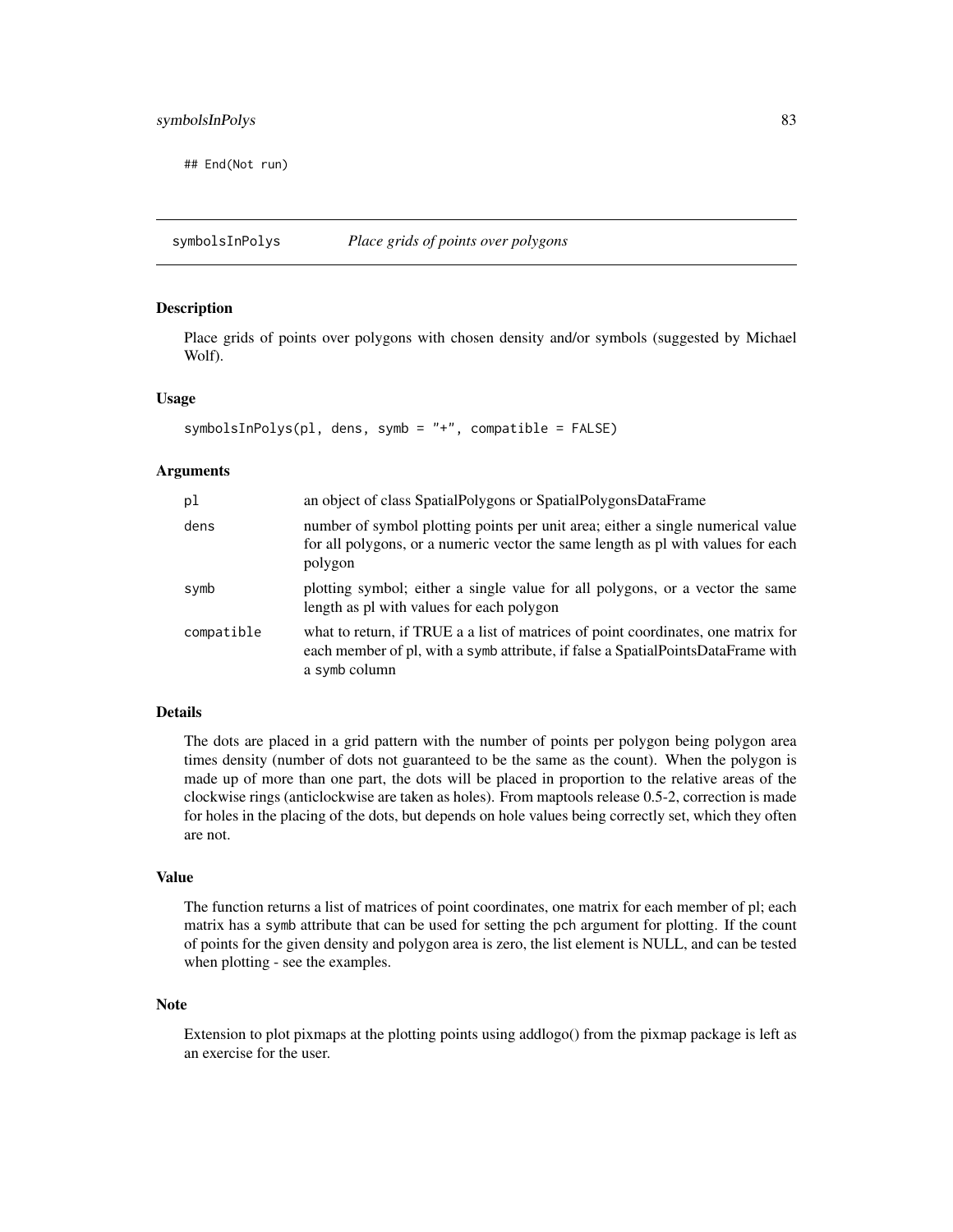# Author(s)

Roger Bivand <Roger.Bivand@nhh.no>

# See Also

[spsample](#page-0-0)

# Examples

```
nc_SP <- readShapePoly(system.file("shapes/sids.shp", package="maptools")[1],
proj4string=CRS("+proj=longlat +ellps=clrk66"))
## Not run:
pls <- slot(nc_SP, "polygons")
pls_new <- lapply(pls, checkPolygonsHoles)
nc_SP <- SpatialPolygonsDataFrame(SpatialPolygons(pls_new,
proj4string=CRS(proj4string(nc_SP))), data=as(nc_SP, "data.frame"))
## End(Not run)
symbs \leq c("-", "+", "x")np <- sapply(slot(nc_SP, "polygons"), function(x) length(slot(x, "Polygons")))
try1 <- symbolsInPolys(nc_SP, 100, symb=symbs[np])
plot(nc_SP, axes=TRUE)
plot(try1, add=TRUE, pch=as.character(try1$symb))
```
thinnedSpatialPoly *Douglas-Peuker line generalization for Spatial Polygons*

# Description

The function applies the implementation of the Douglas-Peuker algorithm for line generalization or simplification (originally from shapefiles) to objects inheriting from Spatial Polygons. It does not preserve topology, so is suitable for visualisation, but not for the subsequent analysis of the polygon boundaries, as artefacts may be created, and boundaries of neighbouring entities may be generalized differently. If the rgeos package is available, thinnedSpatialPolyGEOS will be used with partial topology preservation instead of the R implementation here by passing arguments through.

# Usage

```
thinnedSpatialPoly(SP, tolerance, minarea=0, topologyPreserve = FALSE,
                 avoidGEOS = FALSE)
```
# Arguments

| SP        | an object inheriting from the SpatialPolygons class                               |
|-----------|-----------------------------------------------------------------------------------|
| tolerance | the tolerance value in the metric of the input object                             |
| minarea   | the smallest area of Polygon objects to be retained, ignored if <b>rgeos</b> used |

<span id="page-83-0"></span>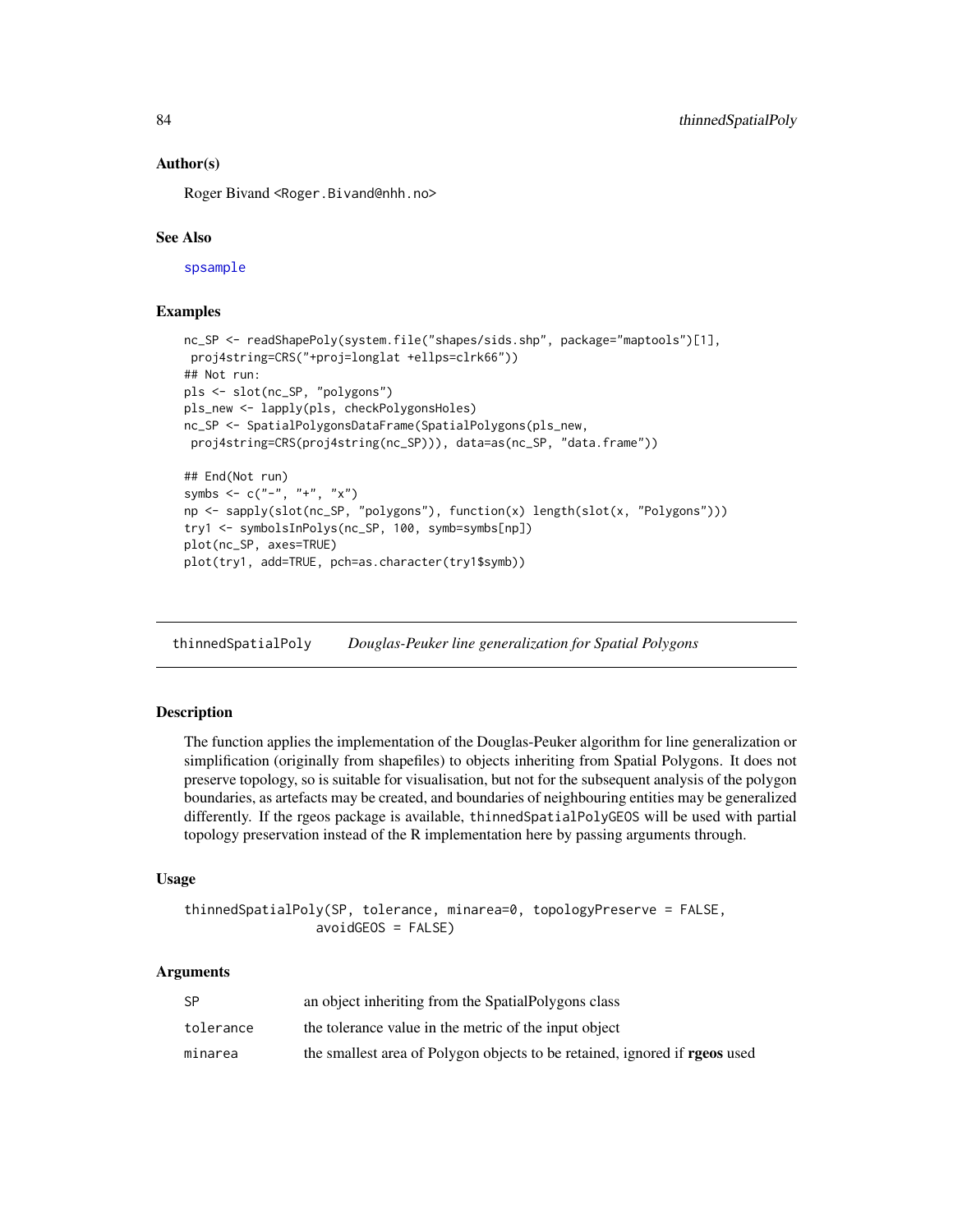<span id="page-84-0"></span>

| topologyPreserve |                                                                                                                                                                                   |
|------------------|-----------------------------------------------------------------------------------------------------------------------------------------------------------------------------------|
|                  | choose between two <b>rgeos</b> options: logical determining if the algorithm should<br>attempt to preserve the topology (nodes not complete edges) of the original ge-<br>ometry |
| avoidGEOS        | use R DP code even if <b>rgeos</b> is available                                                                                                                                   |

# Value

An object of the same class as the input object

#### Note

Warnings reporting: Non-finite label point detected and replaced, reflect the changes in the geometries of the polygons induced by line generalization.

# Author(s)

Ben Stabler, Michael Friendly, Roger Bivand

#### References

Douglas, D. and Peucker, T. (1973). Algorithms for the reduction of the number of points required to represent a digitized line or its caricature. *The Canadian Cartographer* 10(2). 112-122.

#### Examples

```
xx <- readShapeSpatial(system.file("shapes/sids.shp", package="maptools")[1],
      IDvar="FIPSNO", proj4string=CRS("+proj=longlat +ellps=clrk66"))
object.size(as(xx, "SpatialPolygons"))
xxx <- thinnedSpatialPoly(xx, tolerance=0.05, minarea=0.001)
object.size(as(xxx, "SpatialPolygons"))
par(mfrow=c(2,1))
plot(xx)
plot(xxx)
par(mfrow=c(1,1))
```
unionSpatialPolygons *Aggregate Polygons in a SpatialPolygons object*

# Description

The function aggregates Polygons in a SpatialPolygons object, according to the IDs vector specifying which input Polygons belong to which output Polygons; internal boundaries are dissolved using the rgeos package gUnaryUnion function. If the rgeos package is not available, and if the gpclib package is available and the user confirms that its restrictive license conditions are met, its union function will be used.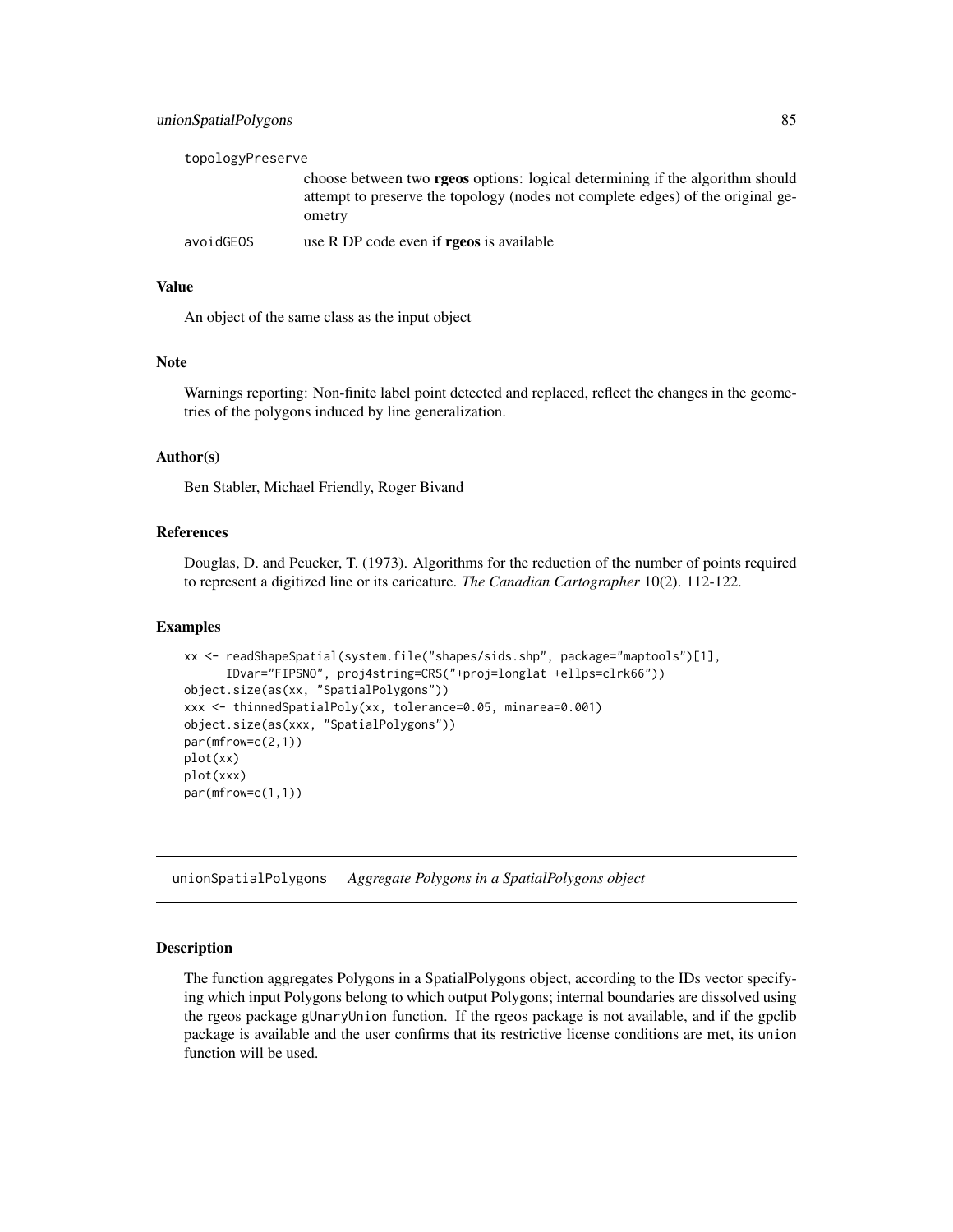#### Usage

unionSpatialPolygons(SpP, IDs, threshold=NULL, avoidGEOS=FALSE, avoidUnaryUnion=FALSE)

# Arguments

| SpP             | A SpatialPolygons object as defined in package sp                                                                                                                                                                                                                               |
|-----------------|---------------------------------------------------------------------------------------------------------------------------------------------------------------------------------------------------------------------------------------------------------------------------------|
| <b>IDs</b>      | A vector defining the output Polygons objects, equal in length to the length<br>of the polygons slot of SpRs; it may be character, integer, or factor (try ta-<br>ble(factor(IDs)) for a sanity check). It may contain NA values for input objects<br>not included in the union |
| threshold       | if not NULL, an area measure below which slivers will be discarded (some poly-<br>gons have non-identical boundaries, for instance along rivers, generating slivers<br>on union which are artefacts, not real sub-polygons)                                                     |
| avoidGEOS       | default FALSE; if TRUE force use of gpclib even when GEOS is available                                                                                                                                                                                                          |
| avoidUnaryUnion |                                                                                                                                                                                                                                                                                 |
|                 | avoid gUnaryUnion if it is available; not relevant before GEOS 3.3.0                                                                                                                                                                                                            |

# Value

Returns an aggregated SpatialPolygons object named with the aggregated IDs values in their sorting order; see the ID values of the output object to view the order.

# Warning

When using GEOS Unary Union, it has been found that some polygons are not dissolved correctly when the absolute values of the coordinates are very small. No work-around is available at present.

# Author(s)

Roger Bivand

```
if (rgeosStatus()) {
nc1 <- readShapePoly(system.file("shapes/sids.shp", package="maptools")[1],
proj4string=CRS("+proj=longlat +datum=NAD27"))
lps <- coordinates(nc1)
ID <- cut(lps[,1], quantile(lps[,1]), include.lowest=TRUE)
reg4 <- unionSpatialPolygons(nc1, ID)
row.names(reg4)
}
```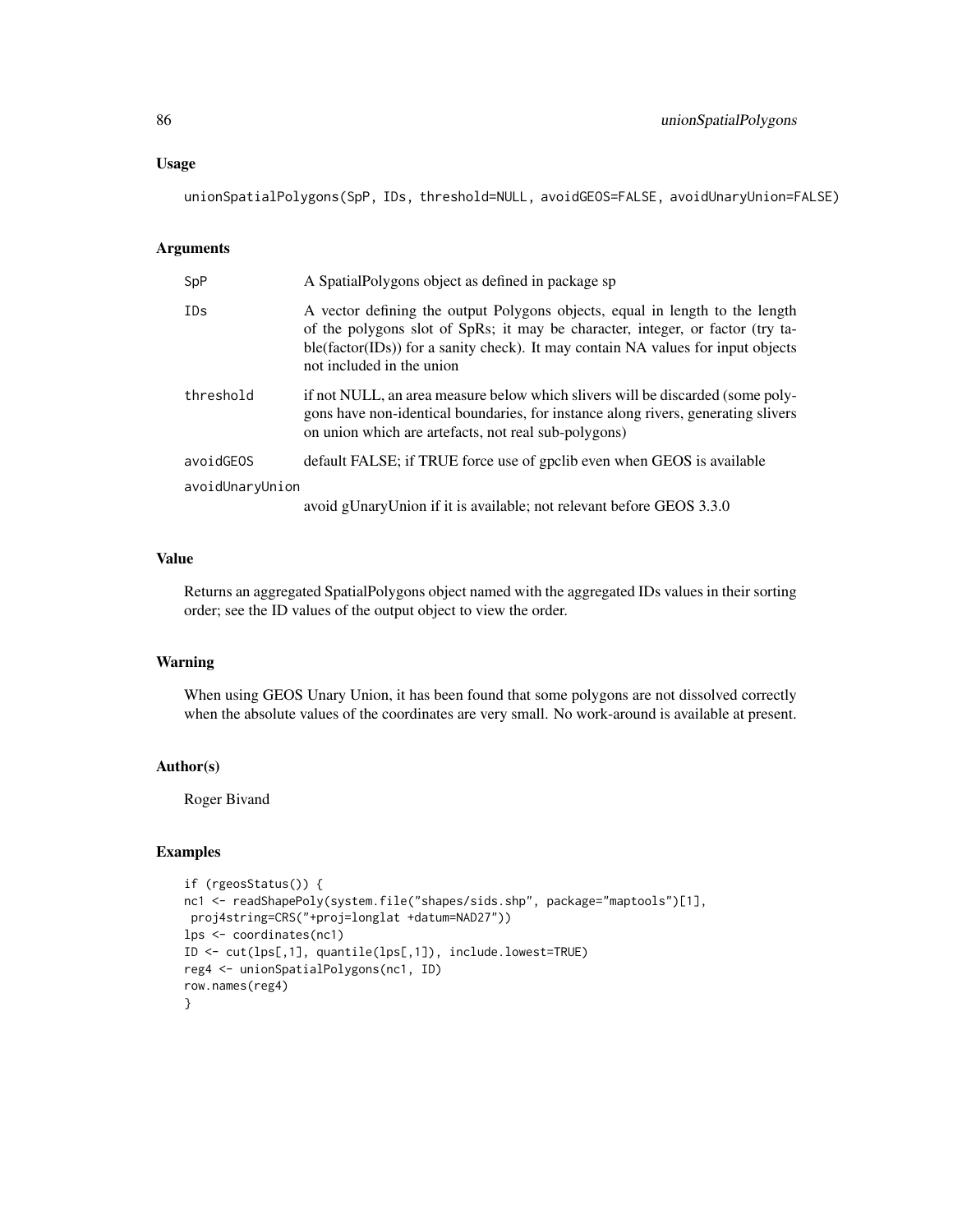<span id="page-86-0"></span>

# Description

The object loaded is a SpatialPolygonsDataFrame object containing a slightly modified version of Bjoern Sandvik's improved version of world\_borders.zip - TM\_WORLD\_BORDERS\_SIMPL-0.2.zip dataset from the Mapping Hacks geodata site. The country Polygons objects and the data slot data frame row numbers have been set to the ISO 3166 three letter codes.

#### Usage

data(wrld\_simpl)

#### Format

The format is: Formal class 'SpatialPolygonsDataFrame' [package "sp"] with 5 slots; the data clot contains a data.frame with 246 obs. of 11 variables:

FIPS factor of FIPS country codes

ISO2 factor of ISO 2 character country codes

ISO3 factor of ISO 3 character country codes

UN integer vector of UN country codes

NAME Factor of country names

AREA integer vector of area values

POP2005 integer vector of population in 2005

REGION integer vector of region values

SUBREGION integer vector of subregion values

LON numeric vector of longitude label points

LAT numeric vector of latitude label points

The object is in geographical coordinates using the WGS84 datum.

# Source

Originally "http://mappinghacks.com/data/TM\_WORLD\_BORDERS\_SIMPL-0.2.zip", now available from [https://github.com/nasa/World-Wind-Java/tree/master/WorldWind/testData/](https://github.com/nasa/World-Wind-Java/tree/master/WorldWind/testData/shapefiles) [shapefiles](https://github.com/nasa/World-Wind-Java/tree/master/WorldWind/testData/shapefiles)

#### Examples

data(wrld\_simpl) plot(wrld\_simpl)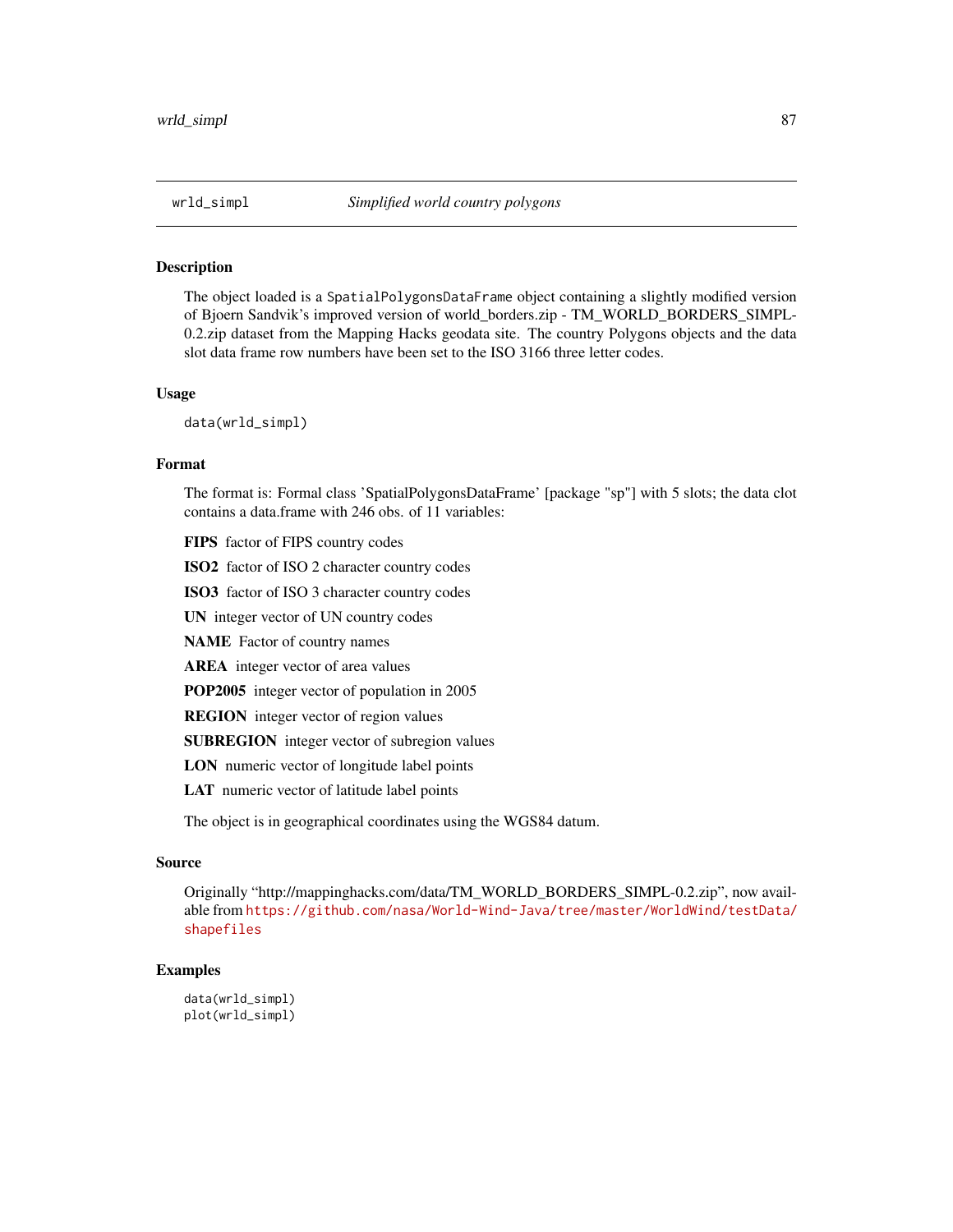# **Index**

∗ aplot pointLabel, [54](#page-53-0) ∗ classes ppp-class, [56](#page-55-0) ∗ datasets gpcholes, [28](#page-27-0) SplashDams, [77](#page-76-0) state.vbm, [79](#page-78-0) wrld\_simpl, [87](#page-86-0) ∗ kml kmlLine, [30](#page-29-0) kmlLines, [32](#page-31-0) kmlPoints, [35](#page-34-0) kmlPolygon, [36](#page-35-0) kmlPolygons, [38](#page-37-0) ∗ manip as.linnet.SpatialLines, [6](#page-5-0) sun-methods, [80](#page-79-0) ∗ methods elide-methods, [21](#page-20-0) spCbind-methods, [76](#page-75-1) spRbind-methods, [78](#page-77-1) sun-methods, [80](#page-79-0) ∗ programming readAsciiGrid, [56](#page-55-0) ∗ spatial as.im, [4](#page-3-0) as.linnet.SpatialLines, [6](#page-5-0) as.owin, [8](#page-7-0) as.ppp, [10](#page-9-0) as.psp, [12](#page-11-0) as.SpatialPolygons.tess, [14](#page-13-0) CCmaps, [15](#page-14-0) checkPolygonsHoles, [16](#page-15-0) ContourLines2SLDF, [18](#page-17-1) dotsInPolys, [20](#page-19-0) elide-methods, [21](#page-20-0) gcDestination, [23](#page-22-0) GE\_SpatialGrid, [26](#page-25-0)

getinfo.shape, [24](#page-23-0) getKMLcoordinates, [25](#page-24-0) gzAzimuth, [29](#page-28-0) kmlLine, [30](#page-29-0) kmlLines, [32](#page-31-0) kmlOverlay, [33](#page-32-0) kmlPoints, [35](#page-34-0) kmlPolygon, [36](#page-35-0) kmlPolygons, [38](#page-37-0) leglabs, [40](#page-39-0) map2SpatialPolygons, [43](#page-42-0) nearestPointOnLine, [46](#page-45-0) nearestPointOnSegment, [47](#page-46-0) nowrapRecenter, [48](#page-47-0) nowrapSpatialLines, [49](#page-48-0) pal2SpatialPolygons, [50](#page-49-0) readGPS, [58](#page-57-0) readShapeLines, [59](#page-58-0) readShapePoints, [61](#page-60-0) readShapePoly, [62](#page-61-0) readShapeSpatial, [64](#page-63-0) readSplus, [66](#page-65-0) Rgshhs, [67](#page-66-0) snapPointsToLines, [69](#page-68-0) sp2Mondrian, [71](#page-70-0) sp2tmap, [72](#page-71-0) sp2WB, [73](#page-72-0) SpatialLines2PolySet, [74](#page-73-0) SpatialLinesMidPoints, [75](#page-74-0) spCbind-methods, [76](#page-75-1) spRbind-methods, [78](#page-77-1) symbolsInPolys, [83](#page-82-0) thinnedSpatialPoly, [84](#page-83-0) unionSpatialPolygons, [85](#page-84-0) ∗ utilities sun-methods, [80](#page-79-0) ArcObj2SLDF *(*ContourLines2SLDF*)*, [18](#page-17-1)

as.im, [4](#page-3-0) as.linnet, *[6,](#page-5-0) [7](#page-6-0)*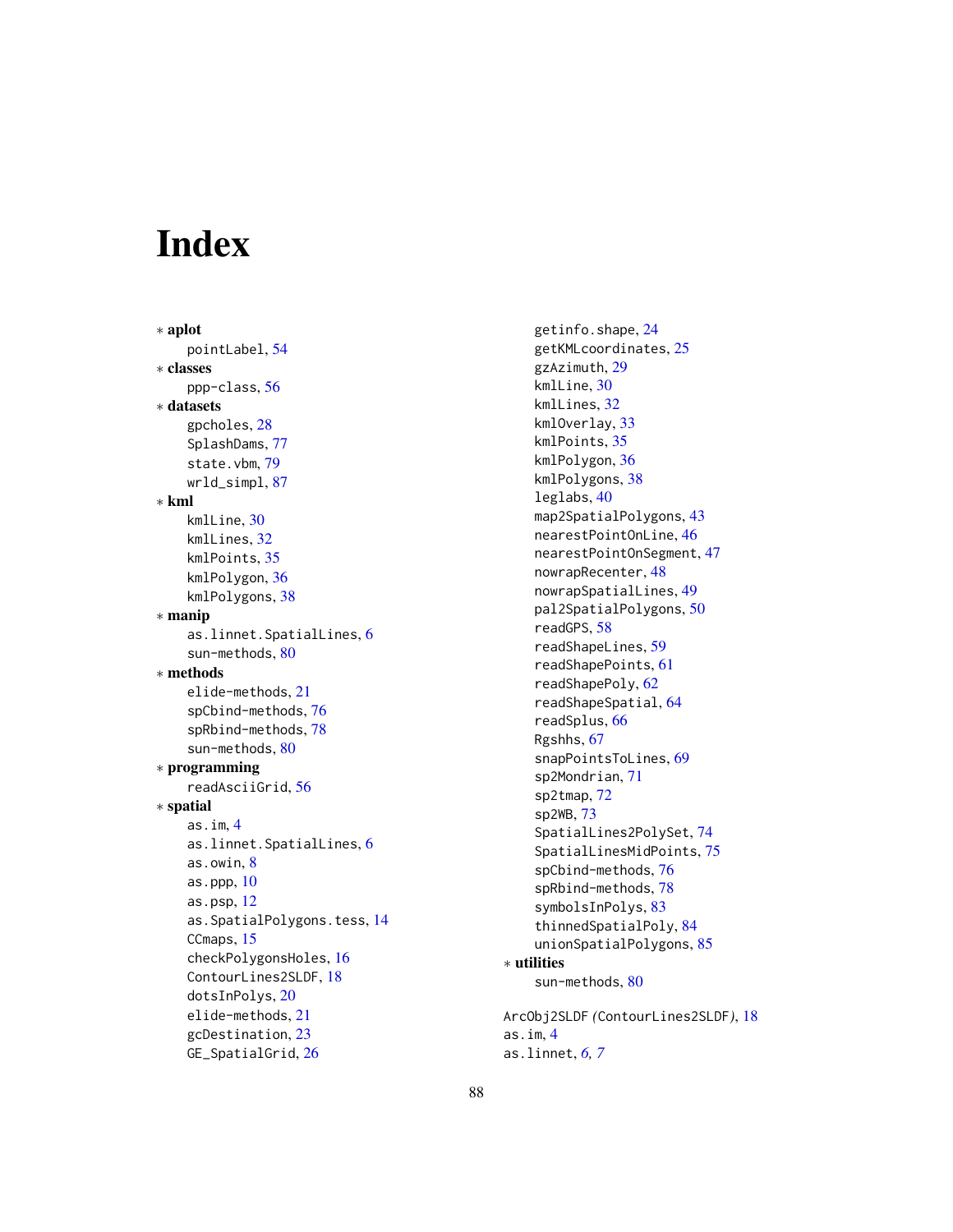## INDEX  $89$

as.linnet.SpatialLines, [6](#page-5-0) as.owin, [8](#page-7-0) as.owin.SpatialGridDataFrame, *[10](#page-9-0)* as.owin.SpatialPolygons, *[5](#page-4-0)* as.ppp,  $10$ as.ppp.SpatialPoints, *[5](#page-4-0)* as.psp, [12](#page-11-0) as.psp.SpatialLines, *[5](#page-4-0)* as.SpatialGridDataFrame.im *(*as.im*)*, [4](#page-3-0) as.SpatialGridDataFrame.ppp *(*as.ppp*)*, [10](#page-9-0) as.SpatialLines.psp *(*as.psp*)*, [12](#page-11-0) as.SpatialPoints.ppp *(*as.ppp*)*, [10](#page-9-0) as.SpatialPointsDataFrame.ppp *(*as.ppp*)*, [10](#page-9-0) as.SpatialPolygons.owin *(*as.owin*)*, [8](#page-7-0) as.SpatialPolygons.tess, *[5](#page-4-0)*, [14](#page-13-0) CCmaps, [15](#page-14-0) checkPolygonsHoles, [16,](#page-15-0) *[66](#page-65-0)* coerce,im,SpatialGridDataFrame-method *(*as.im*)*, [4](#page-3-0) coerce,Line,psp-method *(*as.psp*)*, [12](#page-11-0) coerce,Lines,psp-method *(*as.psp*)*, [12](#page-11-0) coerce,owin,SpatialPolygons-method *(*as.owin*)*, [8](#page-7-0) coerce,ppp,SpatialGridDataFrame-method *(*as.ppp*)*, [10](#page-9-0) coerce,ppp,SpatialPoints-method *(*as.ppp*)*, [10](#page-9-0) coerce,ppp,SpatialPointsDataFrame-method *(*as.ppp*)*, [10](#page-9-0) coerce,psp,SpatialLines-method *(*as.psp*)*, [12](#page-11-0) coerce,SpatialGridDataFrame,im-method *(*as.im*)*, [4](#page-3-0) coerce,SpatialGridDataFrame,owin-method *(*as.owin*)*, [8](#page-7-0) coerce,SpatialLines,linnet-method *(*as.linnet.SpatialLines*)*, [6](#page-5-0) coerce,SpatialLines,psp-method *(*as.psp*)*, [12](#page-11-0) coerce,SpatialLinesDataFrame,linnet-method *(*as.linnet.SpatialLines*)*, [6](#page-5-0) coerce,SpatialLinesDataFrame,psp-method *(*as.psp*)*, [12](#page-11-0) coerce,SpatialPixelsDataFrame,owin-method *(*as.owin*)*, [8](#page-7-0) coerce,SpatialPoints,ppp-method *(*as.ppp*)*, [10](#page-9-0)

coerce,SpatialPointsDataFrame,ppp-method *(*as.ppp*)*, [10](#page-9-0) coerce,SpatialPolygons,owin-method *(*as.owin*)*, [8](#page-7-0) coerce,tess,SpatialPolygons-method *(*as.SpatialPolygons.tess*)*, [14](#page-13-0) ContourLines2SLDF, [18](#page-17-1) crepuscule *(*sun-methods*)*, [80](#page-79-0) crepuscule,matrix,POSIXct-method *(*sun-methods*)*, [80](#page-79-0) crepuscule,SpatialPoints,POSIXct-method *(*sun-methods*)*, [80](#page-79-0) crepuscule-methods *(*sun-methods*)*, [80](#page-79-0) CRS-class, *[19](#page-18-0)*

#### dotsInPolys, [20](#page-19-0)

elide *(*elide-methods*)*, [21](#page-20-0) elide, SpatialLines-method *(*elide-methods*)*, [21](#page-20-0) elide,SpatialLinesDataFrame-method *(*elide-methods*)*, [21](#page-20-0) elide,SpatialPoints-method *(*elide-methods*)*, [21](#page-20-0) elide,SpatialPointsDataFrame-method *(*elide-methods*)*, [21](#page-20-0) elide,SpatialPolygons-method *(*elide-methods*)*, [21](#page-20-0) elide,SpatialPolygonsDataFrame-method *(*elide-methods*)*, [21](#page-20-0) elide-methods, [21](#page-20-0)

findInterval, *[41](#page-40-0)*

gcDestination, [23](#page-22-0) gContains, *[17](#page-16-0)*, *[68](#page-67-0)* gContainsProperly, *[17](#page-16-0)*, *[68](#page-67-0)* GE\_SpatialGrid, [26,](#page-25-0) *[34](#page-33-0)* getinfo.shape, [24](#page-23-0) getKMLcoordinates, [25](#page-24-0) getRgshhsMap *(*Rgshhs*)*, [67](#page-66-0) gpcholes, [28](#page-27-0) gpclibPermit *(*checkPolygonsHoles*)*, [16](#page-15-0) gpclibPermitStatus *(*checkPolygonsHoles*)*, [16](#page-15-0) gzAzimuth, *[24](#page-23-0)*, [29](#page-28-0)

h1pl *(*gpcholes*)*, [28](#page-27-0) h2pl *(*gpcholes*)*, [28](#page-27-0)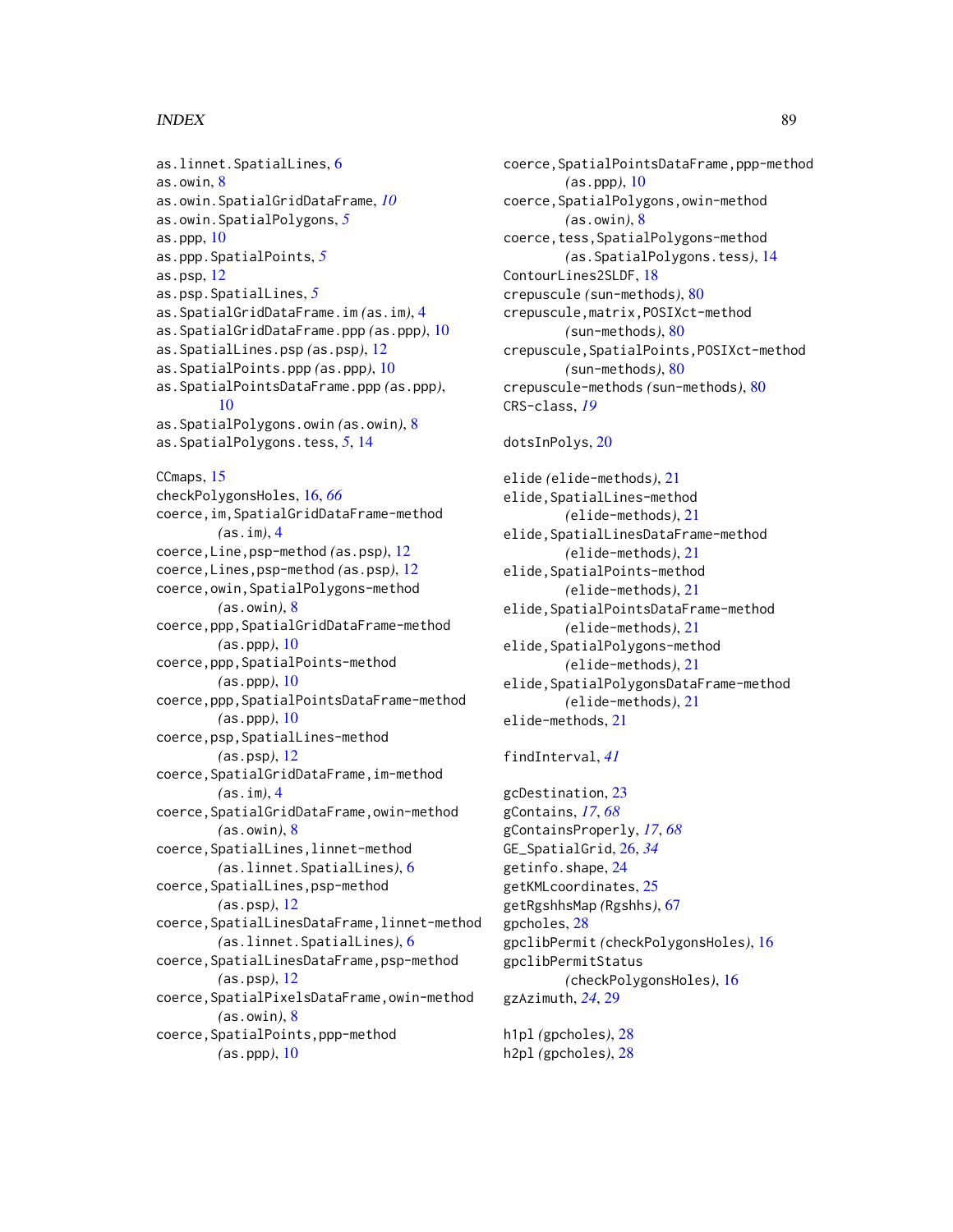# 90 **INDEX**

im-class *(*ppp-class*)*, [56](#page-55-0) image, *[57](#page-56-0)* kmlLine, *[26](#page-25-0)*, [30,](#page-29-0) *[36,](#page-35-0) [37](#page-36-0)* kmlLines, [32,](#page-31-0) *[39](#page-38-0)* kmlOverlay, *[27](#page-26-0)*, *[31](#page-30-0)*, *[33](#page-32-0)*, [33,](#page-32-0) *[36,](#page-35-0) [37](#page-36-0)* kmlPoints, [35](#page-34-0) kmlPolygon, *[26](#page-25-0)*, *[31](#page-30-0)*, *[33](#page-32-0)*, *[36](#page-35-0)*, [36,](#page-35-0) *[39](#page-38-0)* kmlPolygons, [38](#page-37-0) label *(*lineLabel*)*, [41](#page-40-0) label,SpatialLines-method *(*lineLabel*)*, [41](#page-40-0) label-methods *(*lineLabel*)*, [41](#page-40-0) leglabs, [40](#page-39-0) levelplot, *[15](#page-14-0)* Line, *[31](#page-30-0)*, *[33](#page-32-0)*, *[36](#page-35-0)* lineLabel, [41](#page-40-0) map, *[44](#page-43-0)* map2SpatialLines *(*map2SpatialPolygons*)*, [43](#page-42-0) map2SpatialPolygons, [43,](#page-42-0) *[66](#page-65-0)* MapGen2SL, *[74](#page-73-0)* MapGen2SL *(*ContourLines2SLDF*)*, [18](#page-17-1) nearestPointOnLine, [46,](#page-45-0) *[47](#page-46-0)*, *[70](#page-69-0)* nearestPointOnSegment, *[46](#page-45-0)*, [47,](#page-46-0) *[70](#page-69-0)* nowrapRecenter, [48](#page-47-0) nowrapSpatialLines, *[48](#page-47-0)*, [49](#page-48-0) nowrapSpatialPolygons, *[50](#page-49-0)* nowrapSpatialPolygons *(*nowrapRecenter*)*, [48](#page-47-0) owin, *[11](#page-10-0)* owin-class *(*ppp-class*)*, [56](#page-55-0) pal2SpatialPolygons, [50](#page-49-0) panel.levelplot, *[42](#page-41-0)* panel.pointLabel, [52](#page-51-0) pointLabel, *[42](#page-41-0)*, *[52,](#page-51-0) [53](#page-52-0)*, [54](#page-53-0) PolySet, *[74](#page-73-0)* PolySet2SpatialLines *(*SpatialLines2PolySet*)*, [74](#page-73-0) PolySet2SpatialPolygons

*(*SpatialLines2PolySet*)*, [74](#page-73-0) ppp-class, [56](#page-55-0) print.shapehead *(*getinfo.shape*)*, [24](#page-23-0) pruneMap *(*map2SpatialPolygons*)*, [43](#page-42-0) psp-class *(*ppp-class*)*, [56](#page-55-0)

readAsciiGrid, [56](#page-55-0) readGPS, [58](#page-57-0) readShapeLines, [59](#page-58-0) readShapePoints, [61](#page-60-0) readShapePoly, [62](#page-61-0) readShapeSpatial, [64](#page-63-0) readSplus, [66](#page-65-0) rgeosStatus *(*checkPolygonsHoles*)*, [16](#page-15-0) Rgshhs, [67](#page-66-0) smooth.spline, *[42](#page-41-0)* snapPointsToLines, *[46,](#page-45-0) [47](#page-46-0)*, [69](#page-68-0) Sobj\_SpatialGrid *(*GE\_SpatialGrid*)*, [26](#page-25-0) solarnoon *(*sun-methods*)*, [80](#page-79-0) solarnoon,matrix,POSIXct-method *(*sun-methods*)*, [80](#page-79-0) solarnoon,SpatialPoints,POSIXct-method *(*sun-methods*)*, [80](#page-79-0) solarnoon-methods *(*sun-methods*)*, [80](#page-79-0) solarpos *(*sun-methods*)*, [80](#page-79-0) solarpos,matrix,POSIXct-method *(*sun-methods*)*, [80](#page-79-0) solarpos,SpatialPoints,POSIXct-method *(*sun-methods*)*, [80](#page-79-0) solarpos-methods *(*sun-methods*)*, [80](#page-79-0) sp, *[70](#page-69-0)* sp.lineLabel *(*lineLabel*)*, [41](#page-40-0) sp.lineLabel,Lines-method *(*lineLabel*)*, [41](#page-40-0) sp.lineLabel,SpatialLines-method *(*lineLabel*)*, [41](#page-40-0) sp.lineLabel-methods *(*lineLabel*)*, [41](#page-40-0) sp.pointLabel, *[42](#page-41-0)* sp.pointLabel *(*panel.pointLabel*)*, [52](#page-51-0) sp.pointLabel,SpatialPoints-method *(*panel.pointLabel*)*, [52](#page-51-0) sp.pointLabel-methods *(*panel.pointLabel*)*, [52](#page-51-0) sp2Mondrian, [71](#page-70-0) sp2tmap, [72](#page-71-0) sp2WB, [73](#page-72-0) SpatialGridDataFrame, *[56](#page-55-0)* SpatialGridDataFrame-class, *[56,](#page-55-0) [57](#page-56-0)* SpatialLines-class, *[19](#page-18-0)* SpatialLines2PolySet, [74](#page-73-0) SpatialLinesMidPoints, [75](#page-74-0) SpatialPolygons, *[37](#page-36-0)*, *[39](#page-38-0)* SpatialPolygons2PolySet *(*SpatialLines2PolySet*)*, [74](#page-73-0)